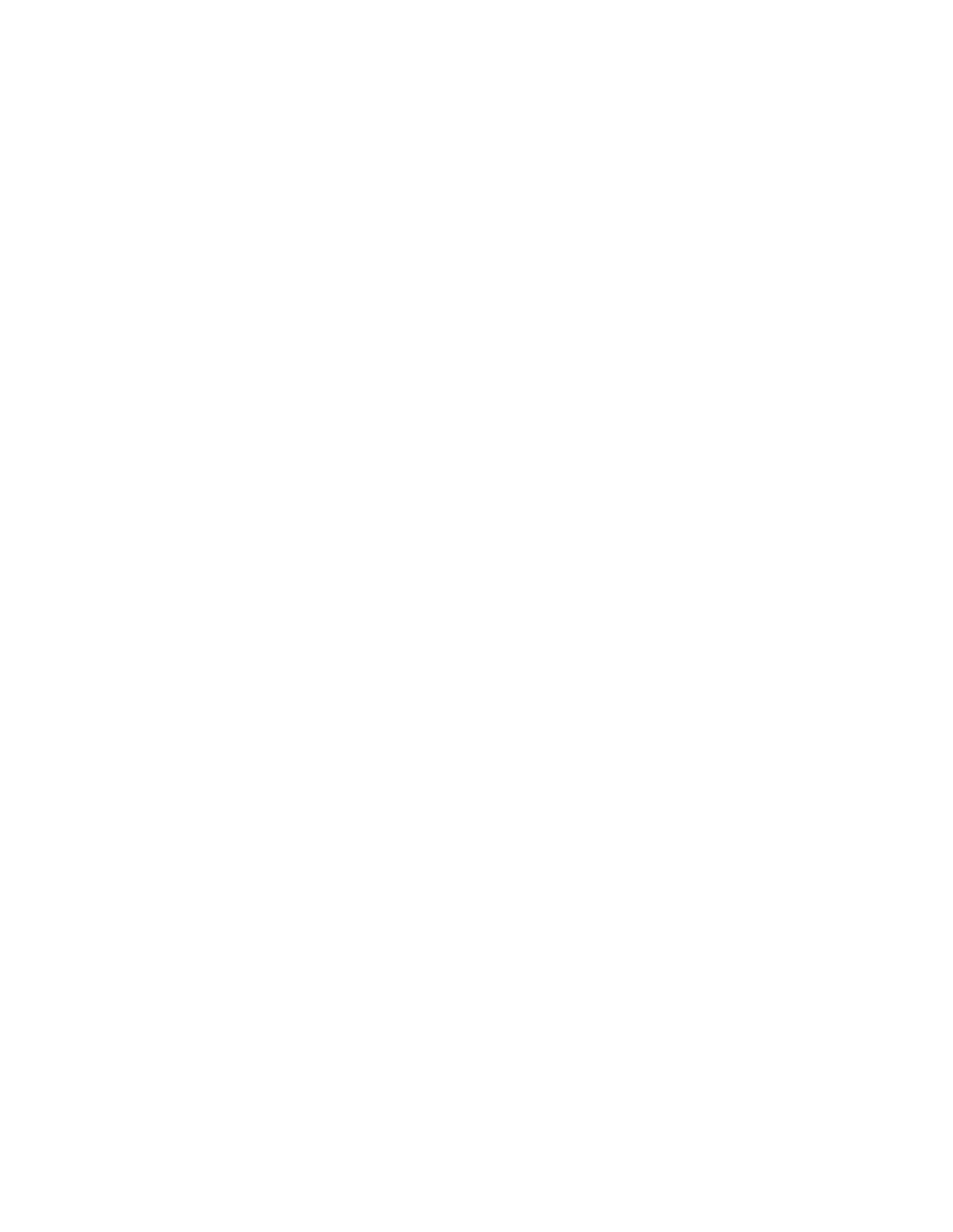#### Contents

| $\mathbf{1}$            | $\overline{\mathbf{3}}$<br><b>About This Documentation</b><br>3<br>1.1                                                                                                                                                                                                                                   |
|-------------------------|----------------------------------------------------------------------------------------------------------------------------------------------------------------------------------------------------------------------------------------------------------------------------------------------------------|
| $\mathbf{2}$            | 5<br><b>Installation</b><br>5<br>2.1<br>5<br>2.2<br>6<br>2.3<br>2.4<br>6<br>2.5<br>$\overline{7}$                                                                                                                                                                                                        |
| $\mathbf{3}$            | $\overline{9}$<br><b>Basic Concepts</b><br>9<br>3.1<br>9<br>3.2<br>9<br>3.3<br>10<br>3.4<br>3.5<br>10<br>Packages, Plugins, Resources and Other Things That May Not Make Sense to You Now<br>3.6<br>11<br>3.7<br>11<br>3.8<br>11<br>3.9<br>11<br>3.10<br>11                                              |
| $\overline{\mathbf{4}}$ | 13<br><b>Editing</b><br>13<br>4.1<br>4.2<br>13<br>4.3<br>14<br>14<br>4.4<br>4.5<br>14<br>4.6<br>14<br>14<br>4.7                                                                                                                                                                                          |
| 5                       | <b>Search and Replace</b><br>15<br>15<br>5.1<br>5.2<br>16<br>5.3<br>Regular Expressions (a) respectively and the contract of the contract of the contract of the contract of the contract of the contract of the contract of the contract of the contract of the contract of the contract of the c<br>17 |
| 6                       | 19<br><b>Build Systems (Batch Processing)</b><br>6.1<br>19<br>6.2<br>20                                                                                                                                                                                                                                  |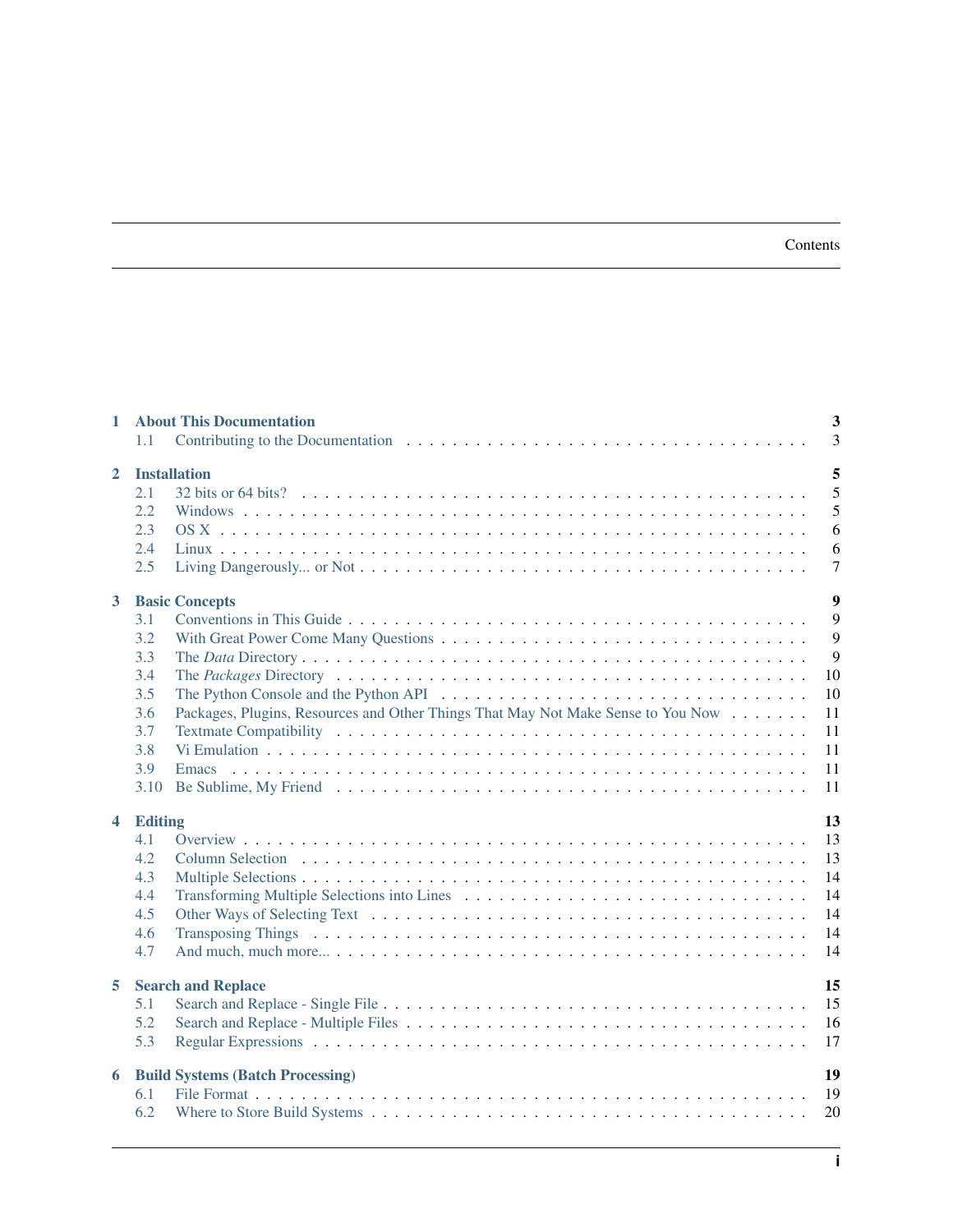|                                  | 6.3                                                  |                                                                               | 20                                                             |
|----------------------------------|------------------------------------------------------|-------------------------------------------------------------------------------|----------------------------------------------------------------|
| 7<br>8                           | 7.1<br>7.2<br>7.3                                    | <b>File Navigation and File Management</b><br><b>Customizing Sublime Text</b> | 21<br>21<br>22<br>22<br>25                                     |
|                                  | 8.1<br>8.2<br>8.3<br>8.4                             |                                                                               | 25<br>27<br>27<br>29                                           |
| 9                                | 9.1<br>9.2<br>9.3<br>9.4<br>9.5<br>9.6<br>9.7<br>9.8 | <b>Extending Sublime Text</b>                                                 | 31<br>31<br>32<br>33<br>36<br>39<br>40<br>48<br>52             |
|                                  |                                                      | <b>10 Command Line Usage</b>                                                  | 55                                                             |
|                                  | 11 Reference<br>11.1<br>11.3<br>11.4<br>11.6         |                                                                               | 57<br>57<br>61<br>65<br>69<br>72<br>73<br>75<br>78<br>86<br>88 |
|                                  | 12 Glossary                                          |                                                                               | 91                                                             |
| 93<br><b>Python Module Index</b> |                                                      |                                                                               |                                                                |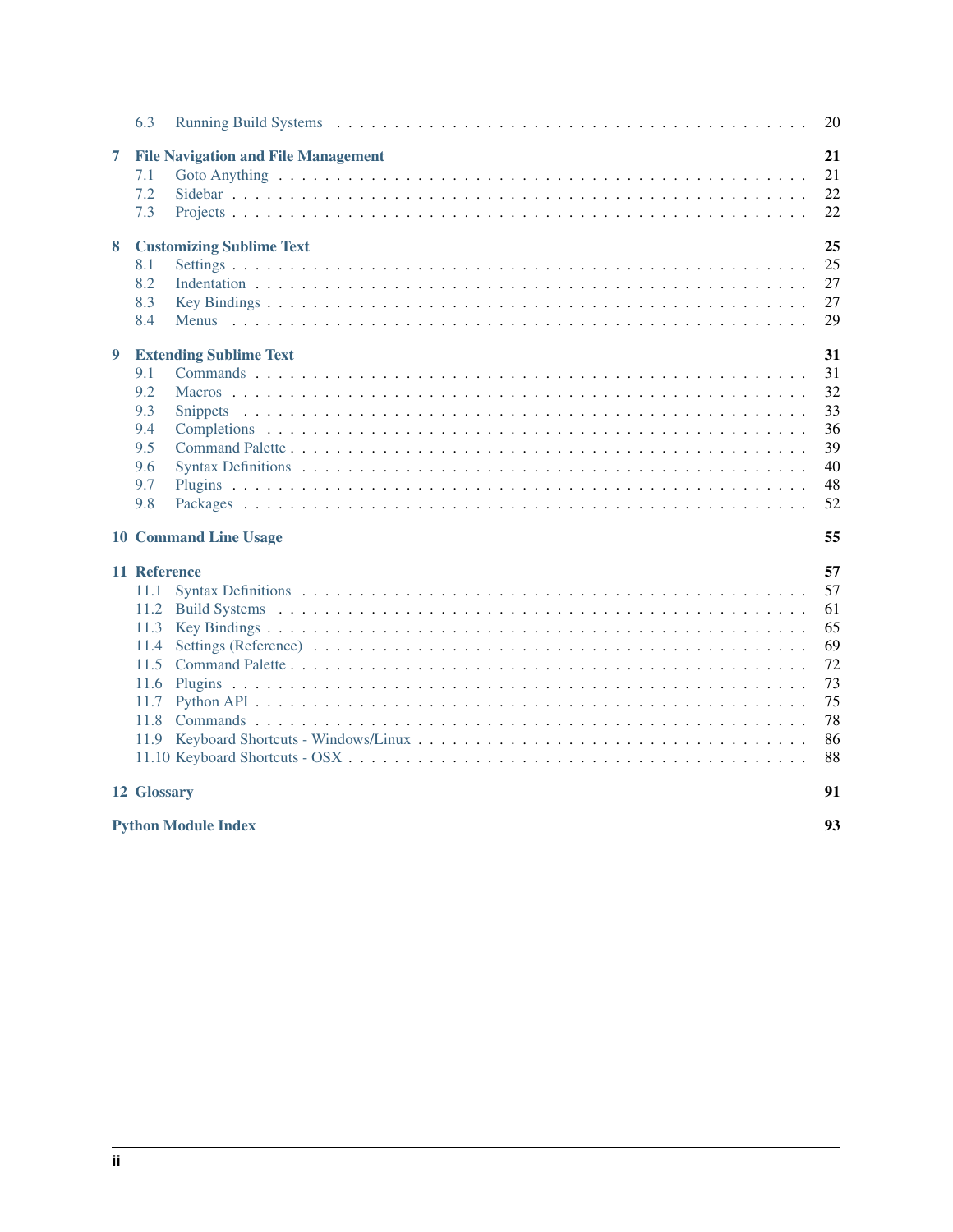Warning: Development of Sublime Text has moved on to version 3. As a result, this branch for Sublime Text 2 will not be updated any more. Please select the latest branch in the panel on the bottom left and consider updating Sublime Text.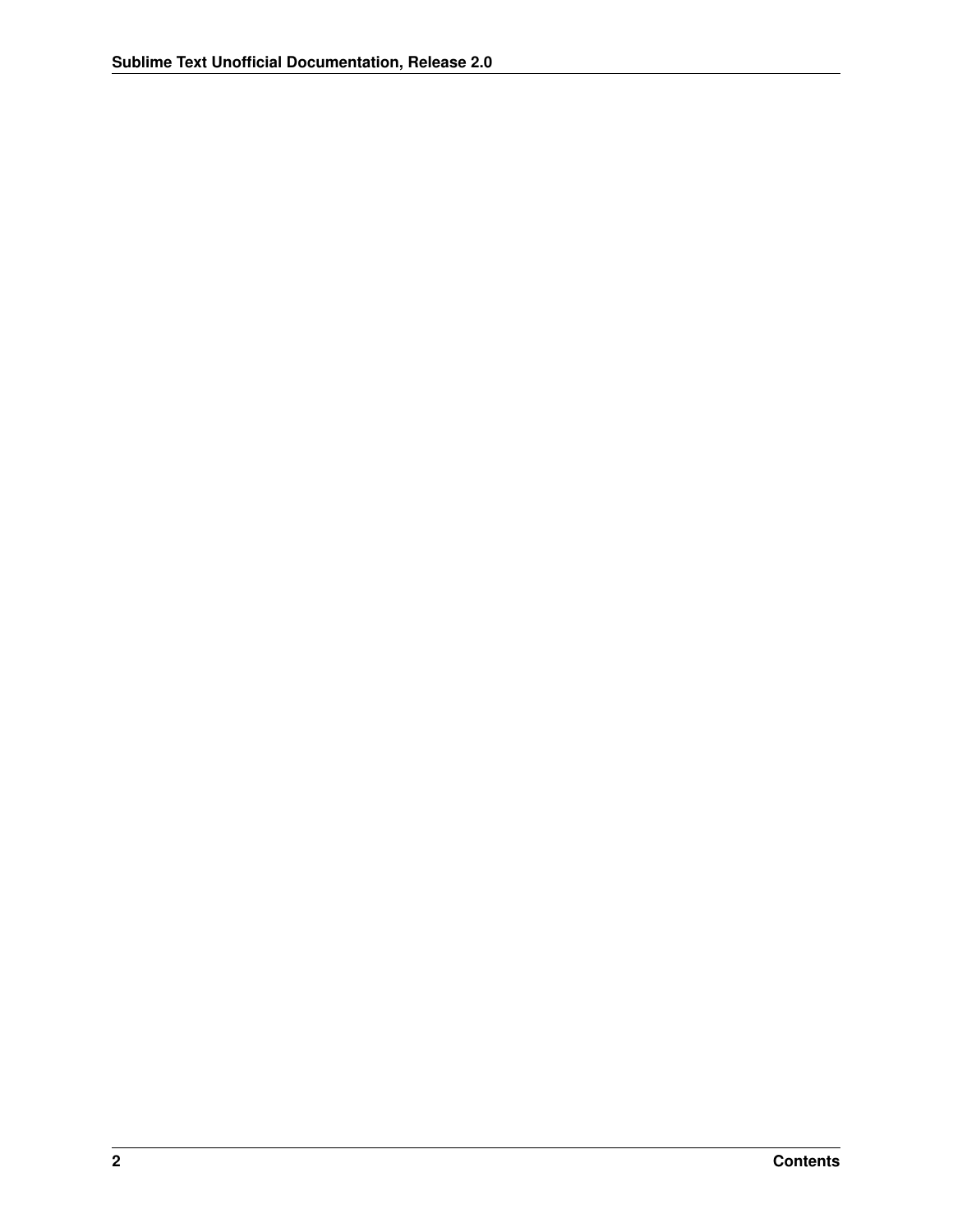# **About This Documentation**

<span id="page-6-0"></span>Warning: Development of Sublime Text has moved on to version 3. As a result, this branch for Sublime Text 2 will not be updated any more. Please select the latest branch in the panel on the bottom left and consider updating Sublime Text.

This is the unofficial documentation for the Sublime Text editor, maintained by volunteers. We hope it's useful!

*The sublime what? What are you talking about!?*

[Sublime Text](http://www.sublimetext.com) is a text editor for code and prose. It does away with many repetitive tasks so you can focus on your work. And it's fun to use!

Before you continue, we encourage you to read through the [Basic Concepts](#page-12-0) section.

Happy learning!

# <span id="page-6-1"></span>**1.1 Contributing to the Documentation**

If you are known to Sublime Text and want to contribute to this documentation, head over to the [github repo.](http://sphinx-doc.org/) We use [Sphinx](http://sphinx-doc.org/) to create these pages.

Furthermore, for every individual page in this documentation there are three github-related links in the left navigation column. Pick one appropriate to your needs.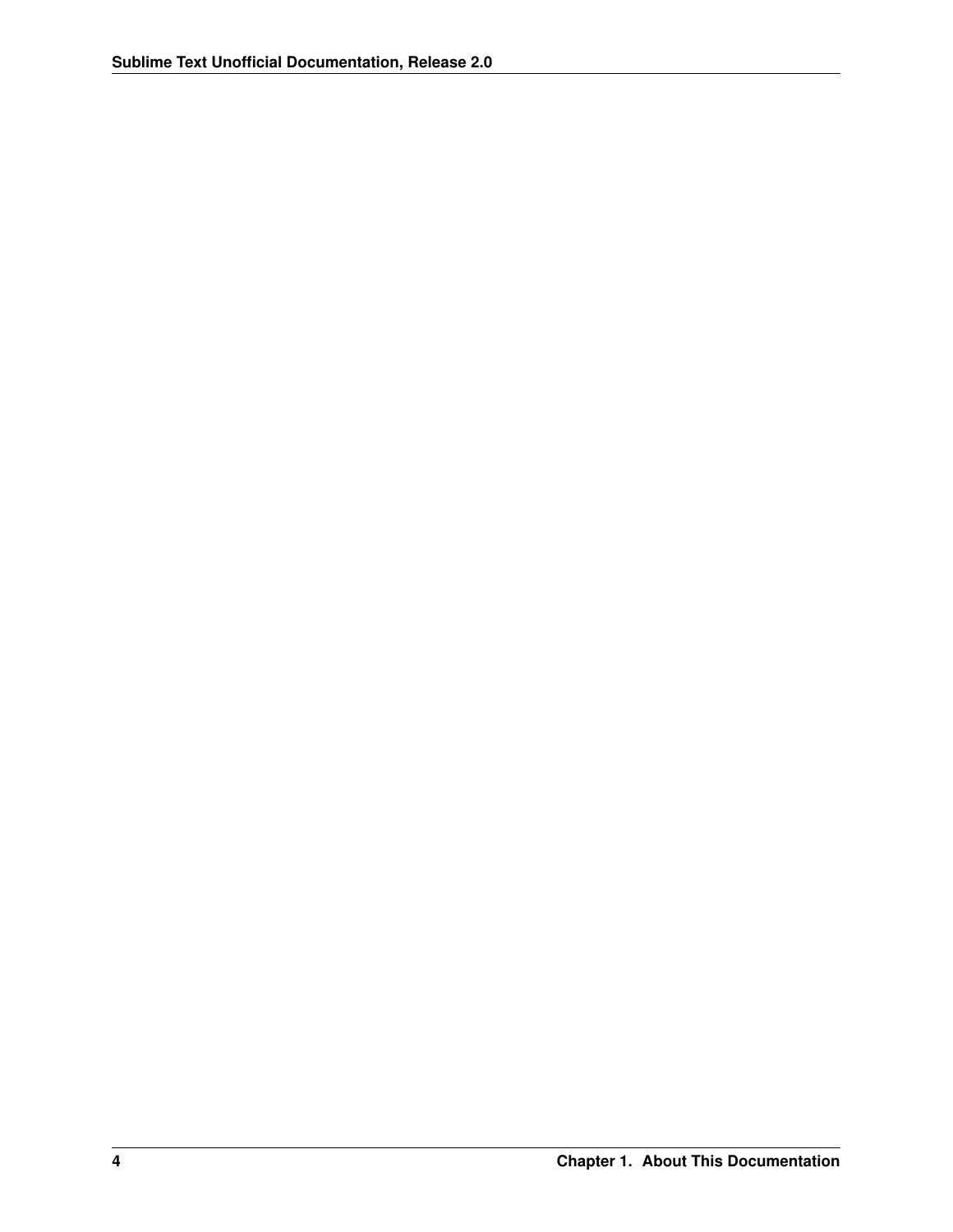# **Installation**

<span id="page-8-0"></span>Warning: Development of Sublime Text has moved on to version 3. As a result, this branch for Sublime Text 2 will not be updated any more. Please select the latest branch in the panel on the bottom left and consider updating Sublime Text.

The process of installing Sublime Text is different for each platform.

Make sure to read the [conditions for use](http://www.sublimetext.com/buy) on the official site. Sublime Text is not free.

### <span id="page-8-1"></span>**2.1 32 bits or 64 bits?**

Choose the 64-bit version if you're running a 64-bit operating system, otherwise the 32-bit version.

On Windows, if in doubt, choose the 32-bit version. Modern 64-bit versions of Windows can run 32-bit software.

On Linux run this command in your terminal to check your operating system's type:

 $\overline{uname -m}$ 

For OS X, you can ignore this section: there is only one version of Sublime Text for OS X.

# <span id="page-8-2"></span>**2.2 Windows**

### **2.2.1 Portable or Not Portable?**

Sublime Text comes in two flavors for Windows: normal, and portable. If you need the portable installation, you probably know already. Otherwise, go with the normal one.

Normal installations separate data between two folders: the installation folder proper, and the *data directory*. These concepts are explained later in this guide. Normal installations also integrate Sublime Text with the Windows context menu.

Portable installations will keep all files Sublime Text needs to run in one single folder. You can then move this folder around and the editor will still work.

### **2.2.2 How to Install the Normal Version of Sublime Text**

Download the installer, doubleclick on it and follow the onscreen instructions.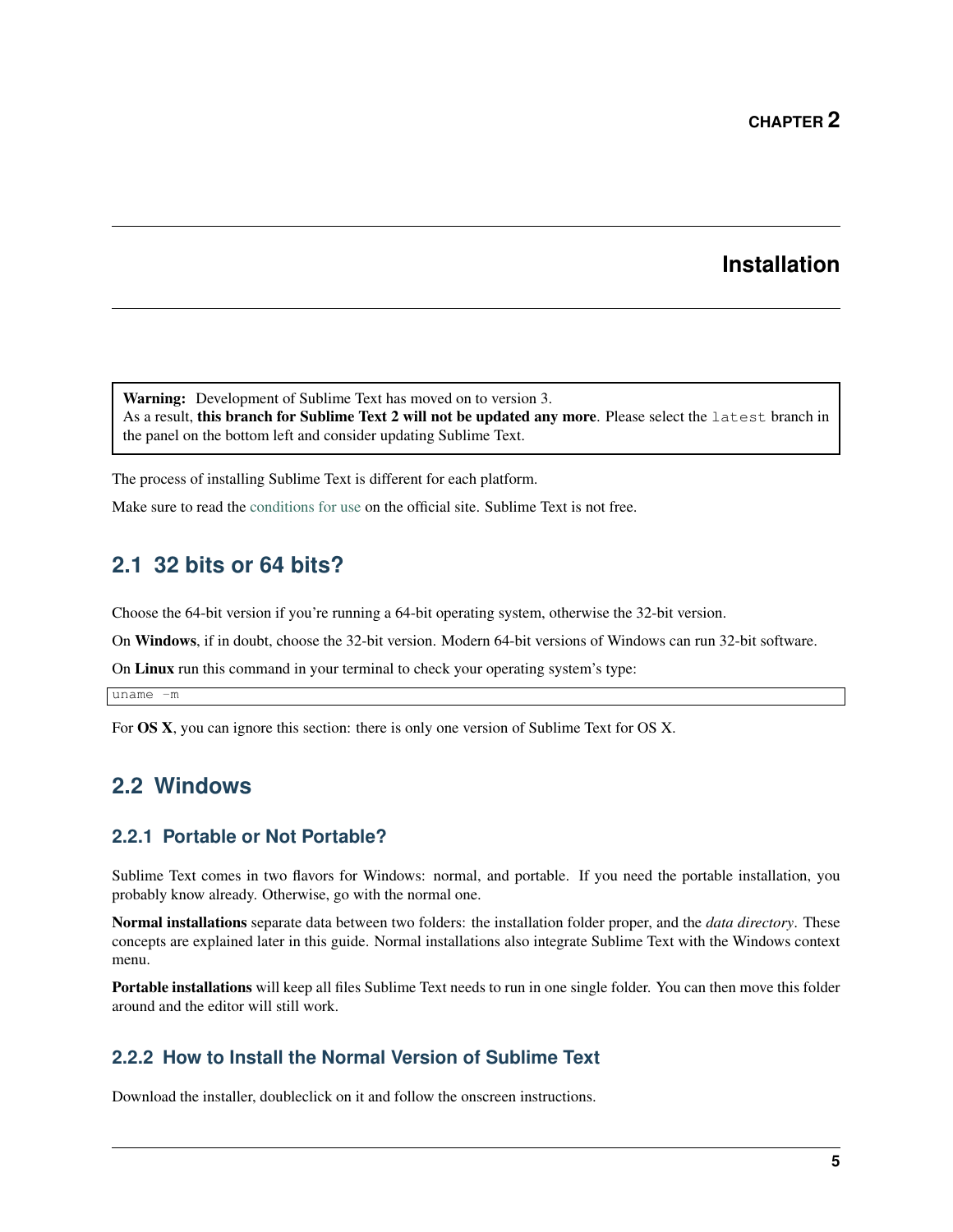### **2.2.3 How to Install the Portable Version of Sublime Text**

Download the package and uncompress it to a folder of your choice. You will find the *sublime\_text.exe* executable inside that folder.

# <span id="page-9-0"></span>**2.3 OS X**

Download and open the *.dmg* file, and then drag the Sublime Text 2 bundle into the *Applications* folder.

# <span id="page-9-1"></span>**2.4 Linux**

You can download the package and uncompress it manually. Alternatively, you can use the command line.

For i386

cd ~

```
wget http://c758482.r82.cf2.rackcdn.com/Sublime\ Text\ 2.0.1.tar.bz2
tar vxjf Sublime\ Text\ 2.0.1.tar.bz2
```
For x64  $cd$  ~

```
wget http://c758482.r82.cf2.rackcdn.com/Sublime Text 2.0.1 x64.tar.bz2
tar vxjf Sublime\ Text\ 2.0.1\ x64.tar.bz2
```
Now we should move the uncompressed files to an appropriate location.

sudo mv Sublime\ Text\ 2 /opt/

Lastly, we create a *symbolic link* to use at the command line.

sudo ln -s /opt/Sublime\ Text\ 2/sublime\_text /usr/bin/sublime

#### In Ubuntu, if you also want to add Sublime Text to the Unity luncher, read on.

First we need to create a new file.

sudo sublime /usr/share/applications/sublime.desktop

Then copy the following into it.

```
[Desktop Entry]
Version=2.0.1
Name=Sublime Text 2
# Only KDE 4 seems to use GenericName, so we reuse the KDE strings.
# From Ubuntu's language-pack-kde-XX-base packages, version 9.04-20090413.
GenericName=Text Editor
Exec=sublime
Terminal=false
Icon=/opt/Sublime Text 2/Icon/48x48/sublime_text.png
Type=Application
Categories=TextEditor;IDE;Development
X-Ayatana-Desktop-Shortcuts=NewWindow
[NewWindow Shortcut Group]
```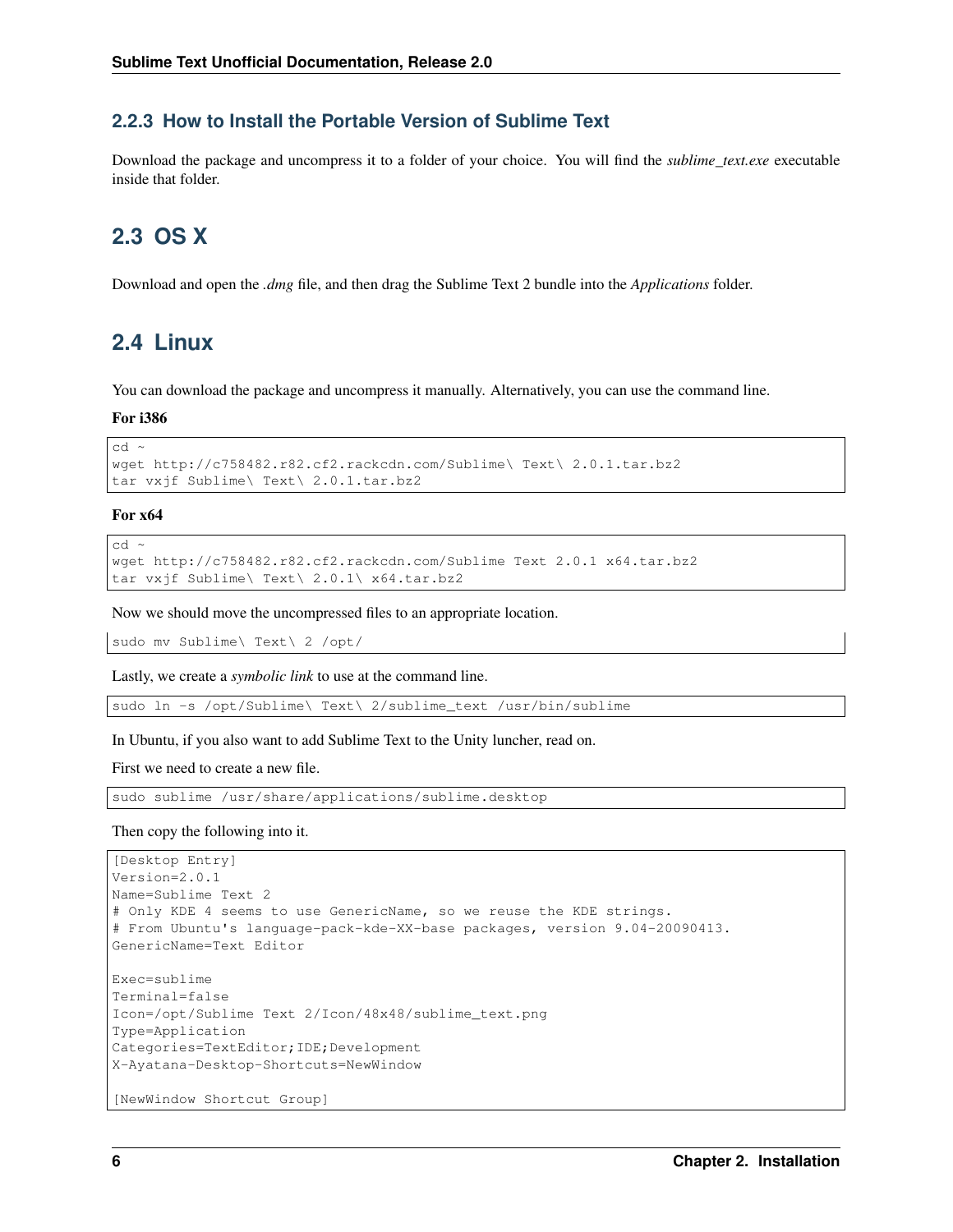```
Name=New Window
Exec=sublime -n
TargetEnvironment=Unity
```
If you've registered your copy of Sublime Text, but every time you open it you're asked to enter your license, you should try running this command.

sudo chown -R username:username /home/username/.config /sublime-text-2

Just replace *username* with your account's username. This should fix the permission error in the case that you opened up Sublime Text as root when you first entered the license.

### <span id="page-10-0"></span>**2.5 Living Dangerously... or Not**

Sublime Text has three release *channels*:

- [Stable](http://www.sublimetext.com/2) (default)
- [Dev](http://www.sublimetext.com/dev)
- [Nightly](http://www.sublimetext.com/nightly)

Furthermore, there are separate channels for the Sublime Text 3 Beta which is only available to users who own a licence:

- [3-Beta](http://www.sublimetext.com/3) (comparable to *Nightly*)
- [3-Dev](http://www.sublimetext.com/3dev)

If you are working on a NASA project or are on a tight deadline, keep using the stable releases and stop reading here. Stable releases are better tested and more reliable for everyday use than the others. The majority of users will want to use stable releases only.

The *dev* and *nightly* channels are unstable, which likely means that builds published through them will contain bugs and not work reliably. They are updated more often than stable releases.

Dev builds are available for everyone and are released inbetween stable releases. While not quite ready for everyday use yet, they showcase new features in a mostly unbroken fashion.

Lastly, **nightly builds** are the bleeding edge, with frequent updates and also frequent problems of various degrees of severity. They are fun to try out, but do so at your own risk. Nighlty builds are only available for registered users.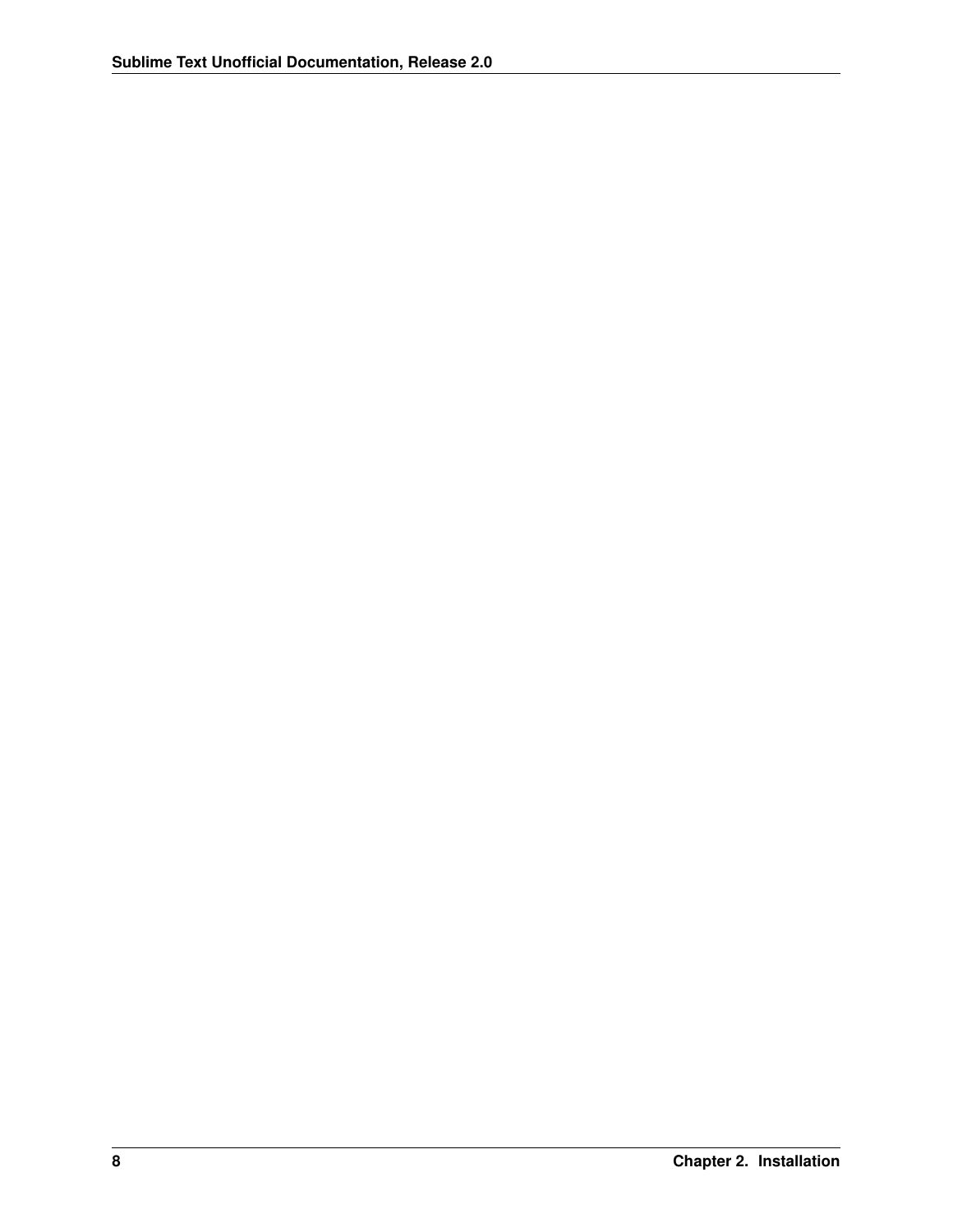# **Basic Concepts**

<span id="page-12-0"></span>Warning: Development of Sublime Text has moved on to version 3.

As a result, this branch for Sublime Text 2 will not be updated any more. Please select the latest branch in the panel on the bottom left and consider updating Sublime Text.

Here we'll explain concepts that the reader needs to be familiar with in order to fully understand the contents of this guide.

# <span id="page-12-1"></span>**3.1 Conventions in This Guide**

This guide is written from the perspective of a Windows user, but most instructions should require only trivial changes to work on other platforms.

Relative paths (e.g. Packages/User) start at *[the Data Directory](#page-12-3)* unless otherwise noted.

We assume default key bindings when indicating keyboard shortcuts. Due to the way Sublime Text maps keys to commands, some key bindings won't match your locale's keyboard layout.

# <span id="page-12-2"></span>**3.2 With Great Power Come Many Questions**

Sublime Text is a very extensible and customizable editor. It does many things out of the box, but if you spend some time tailoring it to your exact needs, it will give you superpowers. This guide will teach you all you need to know to configure Sublime Text.

In the following paragraphs, we'll outline some aspects that won't click in your mind until you've spent some time using Sublime Text. Keep exploring the editor and looking around in this guide, and everything will fall into place at some point.

Sublime Text is certainly a versatile tool for programmers, but you don't need to be one to use it, or even to configure it to make it the perfect tool for your writing. If you're a hacker, however, you are about to spend the remainder of your day playing around with this editor.

# <span id="page-12-3"></span>**3.3 The** *Data* **Directory**

Sublime Text 2 stores nearly all of the interesting files for users under the data directory. This is a platform-dependent location: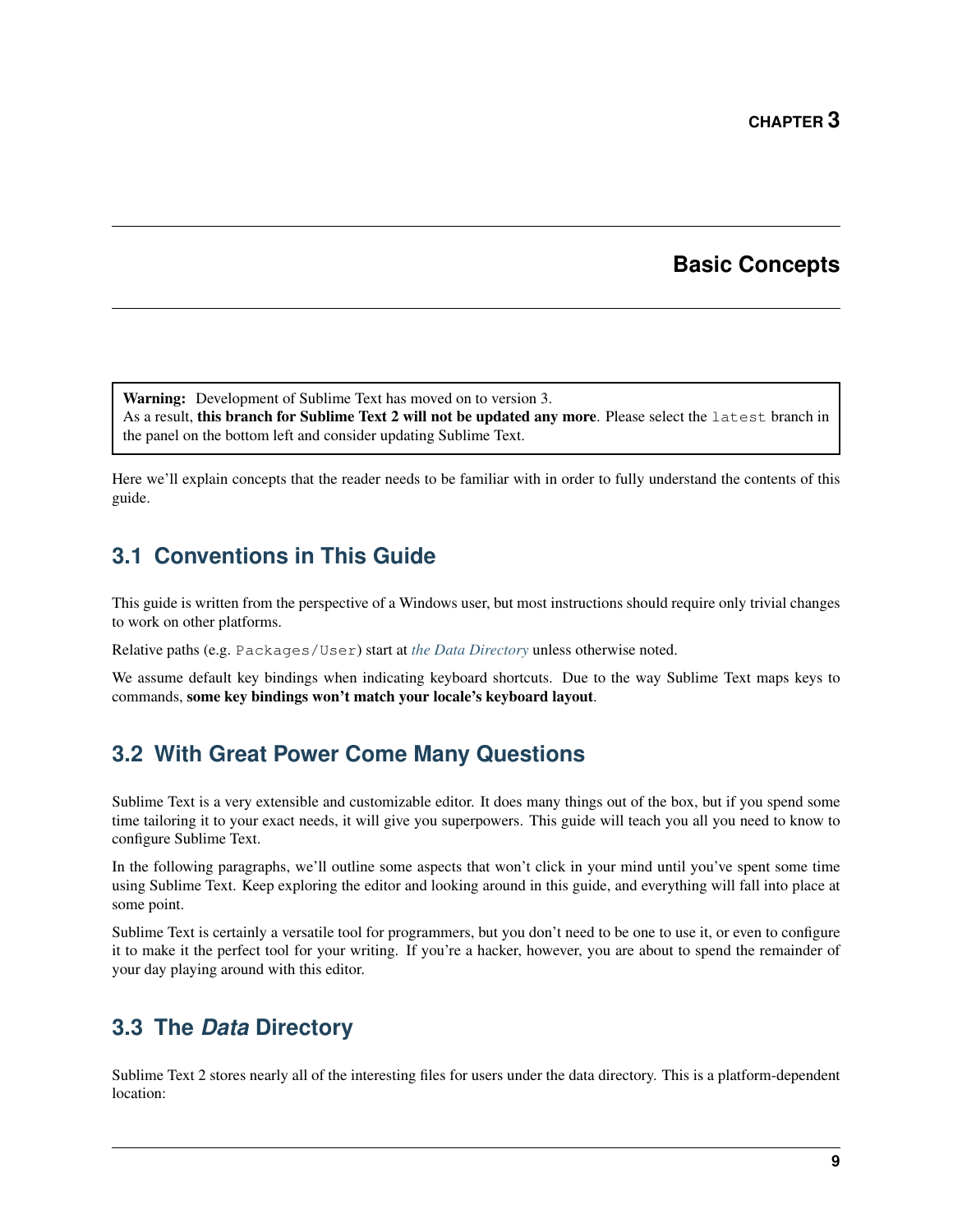- Windows: %APPDATA%\Sublime Text 2
- OS X:~/Library/Application Support/Sublime Text 2
- Linux: ~/.config/sublime-text-2

For portable installations, look inside Sublime Text 2/Data. Here, the *Sublime Text 2* part refers to the directory to which you've extracted the contents of the compressed file containing Sublime Text 2.

Note that only in portable installations does a directory named *Data* exist. For the other types of installation, the data directory is the location indicated above.

### <span id="page-13-0"></span>**3.4 The** *Packages* **Directory**

This is a key directory: all resources for supported programming and markup languages are stored here. A *package* is a directory containing related files having a special meaning to Sublime Text.

You can access the packages directory from the Sublime Text menu (**Preferences | Browse Packages...**), or by means of an api call: sublime.packages\_path(). In this guide, we refer to this location as *Packages*, *packages path*, *packages folder* or *packages directory*.

### **3.4.1 The User Package**

Packages/User is a catch-all directory for custom plugins, snippets, macros, etc. Consider it your personal area in the packages folder. Sublime Text will never overwrite the contents of Packages/User during upgrades.

### <span id="page-13-1"></span>**3.5 The Python Console and the Python API**

This information is especially interesting for programmers. For the rest of Sublime Text users, you just need to know that it enables users with programming skills to add their own features to the editor. (So go learn how to program; it's great fun!)

Sublime Text comes with an embedded Python interpreter. It's an useful tool to inspect Sublime Text settings and to quickly test API calls while you're writing plugins.

To open the Python console, press  $C \text{trl} + \text{'}$  or select View | Show Console in the menu.

Confused? Let's try again more slowly:

*Python* is a programming language known to be easy for beginners and very powerful at the same time. *API* is short for 'Application Programming Interface', which is a fancy way of saying that Sublime Text is prepared to be programmed by the user. Put differently, Sublime Text gives the user access to its internals through Python. Lastly, a *console* is a little window inside Sublime Text which lets you type in short snippets of Python code and run them. The console also shows text output by Sublime Text or its plugins.

### **3.5.1 Your System's Python vs the Sublime Text Embedded Python**

On Windows and Linux, Sublime Text comes with its own Python interpreter and it's separate from your system's Python installation.

On OS X, the system Python is used instead. Modifying your system version of Python, such as replacing it with the MacPorts version, can cause problems for Sublime Text.

The embedded interpreter is intended only to interact with the plugin API, not for general development. A few plugins may run into issues because the embedded or used interpreters are not the same on every OS.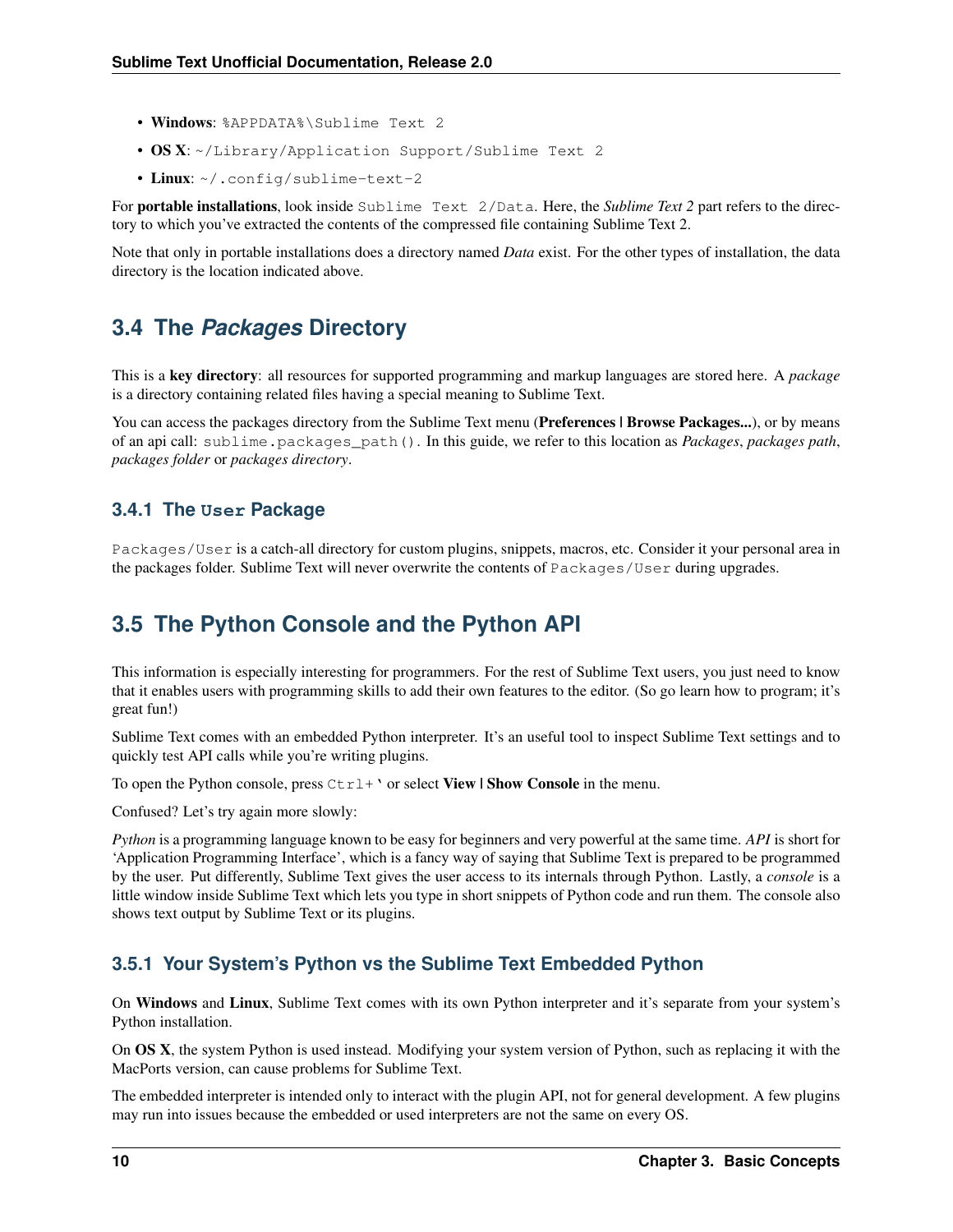# <span id="page-14-0"></span>**3.6 Packages, Plugins, Resources and Other Things That May Not Make Sense to You Now**

For now, just keep in mind that almost everything in Sublime Text can be adapted to your needs. This vast flexibility is the reason why you will learn about so many settings files: there simply must be a place to specify all your preferences.

Configuration files in Sublime Text let you change the editor's behavior, add macros, snippets or create new features –where *feature* means 'anything you can think of'. OK, maybe not *anything*, but Sublime Text definitely hands you over a good deal of control.

These settings files simply are text files following a special structure or *format*: JSON predominates, but you'll find XML files too.

In this guide, we refer collectively to all these disparate configuration files as *resources*. Sublime Text will look for resources inside the packages directory. To keep things tidy, the editor has a notion of a *package*, which is a directory containing resources that belong together (maybe they all help write emails faster or code in a certain programming language).

# <span id="page-14-1"></span>**3.7 Textmate Compatibility**

This information is mainly useful for Textmate expats who are now using Sublime Text. Textmate is an editor for the Mac.

Sublime Text is fairly compatible with Textmate bundles with the notable exception of commands. Additionally, Sublime Text requires all syntax definitions to have the *.tmLanguage* extension, and all preferences files to have the *.tmPreferences* extension. This means that *.plist* files will be ignored, even if they are located under a *Syntaxes* or *Preferences* subdirectory.

# <span id="page-14-2"></span>**3.8 Vi Emulation**

This information is mainly useful for dinosaurs and people who like to drop the term RSI in conversations. Vi is an ancient modal editor that lets the user perform all operations from the keyboard. Vim, a modern version of vi, is still in widespread use.

Sublime Text provides vi emulation through the *Vintage* package. The Vintage package is *ignored* by default. Read more about [Vintage](http://www.sublimetext.com/docs/2/vintage.html) in the official documentation.

# <span id="page-14-3"></span>**3.9 Emacs**

This information is hardly useful for anyone. Emacs is... Well, nobody really knows what emacs is, but some people edit text with it.

If you are an emacs user, you're probably not reading this.

# <span id="page-14-4"></span>**3.10 Be Sublime, My Friend**

Borrowing from [Bruce Lee's wisdom,](http://www.youtube.com/watch?v=iO3sBulXpVw) Sublime Text can become almost anything you need it to be. In skilled hands, it can defeat an army of ninjas without your breaking a sweat.

Empty your mind; be sublime, my friend.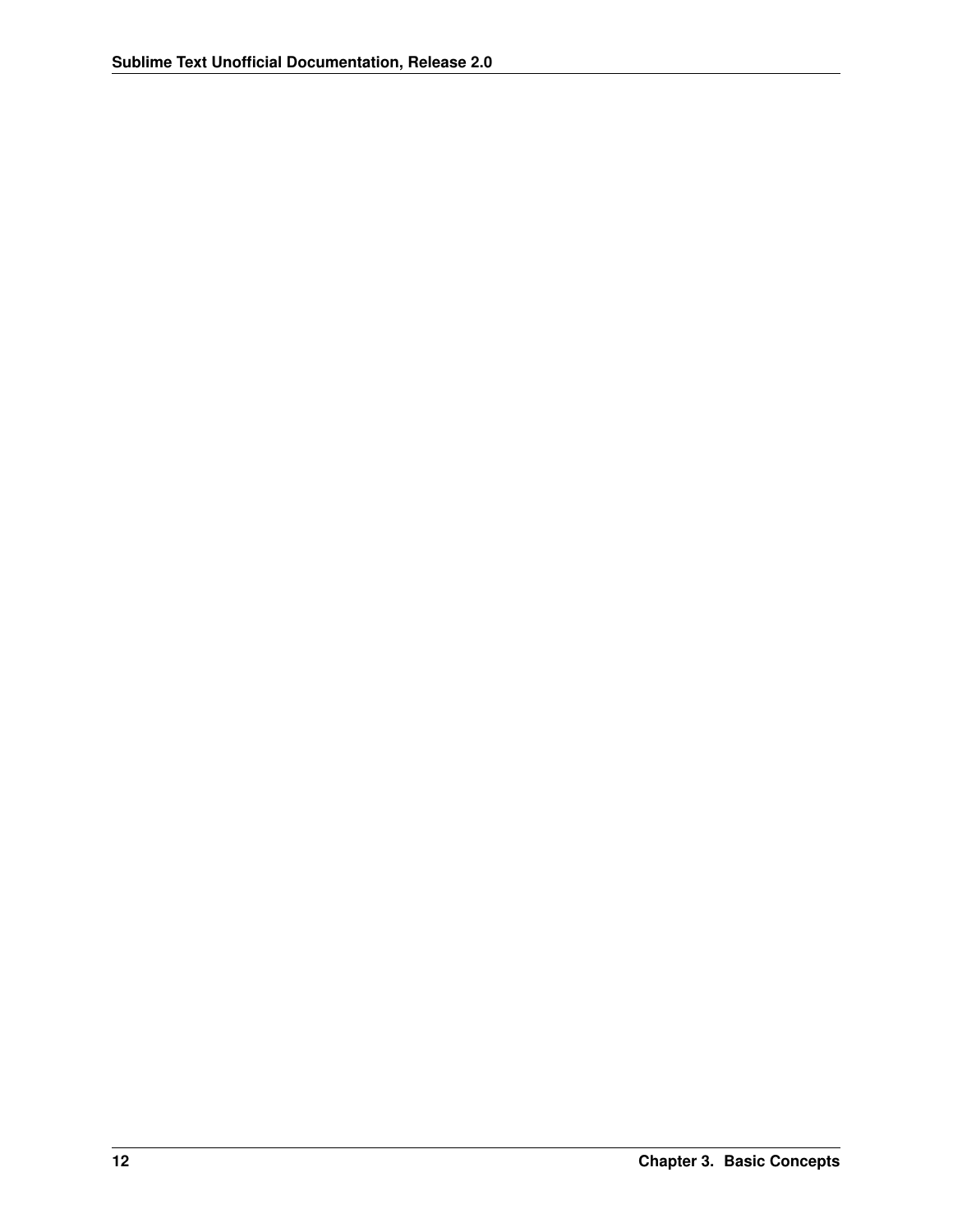# **Editing**

<span id="page-16-0"></span>Warning: Development of Sublime Text has moved on to version 3. As a result, this branch for Sublime Text 2 will not be updated any more. Please select the latest branch in the panel on the bottom left and consider updating Sublime Text.

# <span id="page-16-1"></span>**4.1 Overview**

Sublime Text is brim-full of editing features. This topic just scratches the surface of what's possible.

# <span id="page-16-2"></span>**4.2 Column Selection**

Column Selection can be used to select a rectangular area of a file. Column selection doesn't operate via a separate mode, instead it makes use of multiple selections.

You can use additive selections to select multiple blocks of text, or subtractive selections to remove a block.

### **4.2.1 Using the Mouse**

Windows

- Right Mouse Button +
- OR: Middle Mouse Button
- Add to selection: Ctrl
- Subtract from selection: Alt.

#### Linux

- Right Mouse Button +
- Add to selection: Ctrl
- Subtract from selection: Alt

OS X

- Left Mouse Button +
- OR: Middle Mouse Button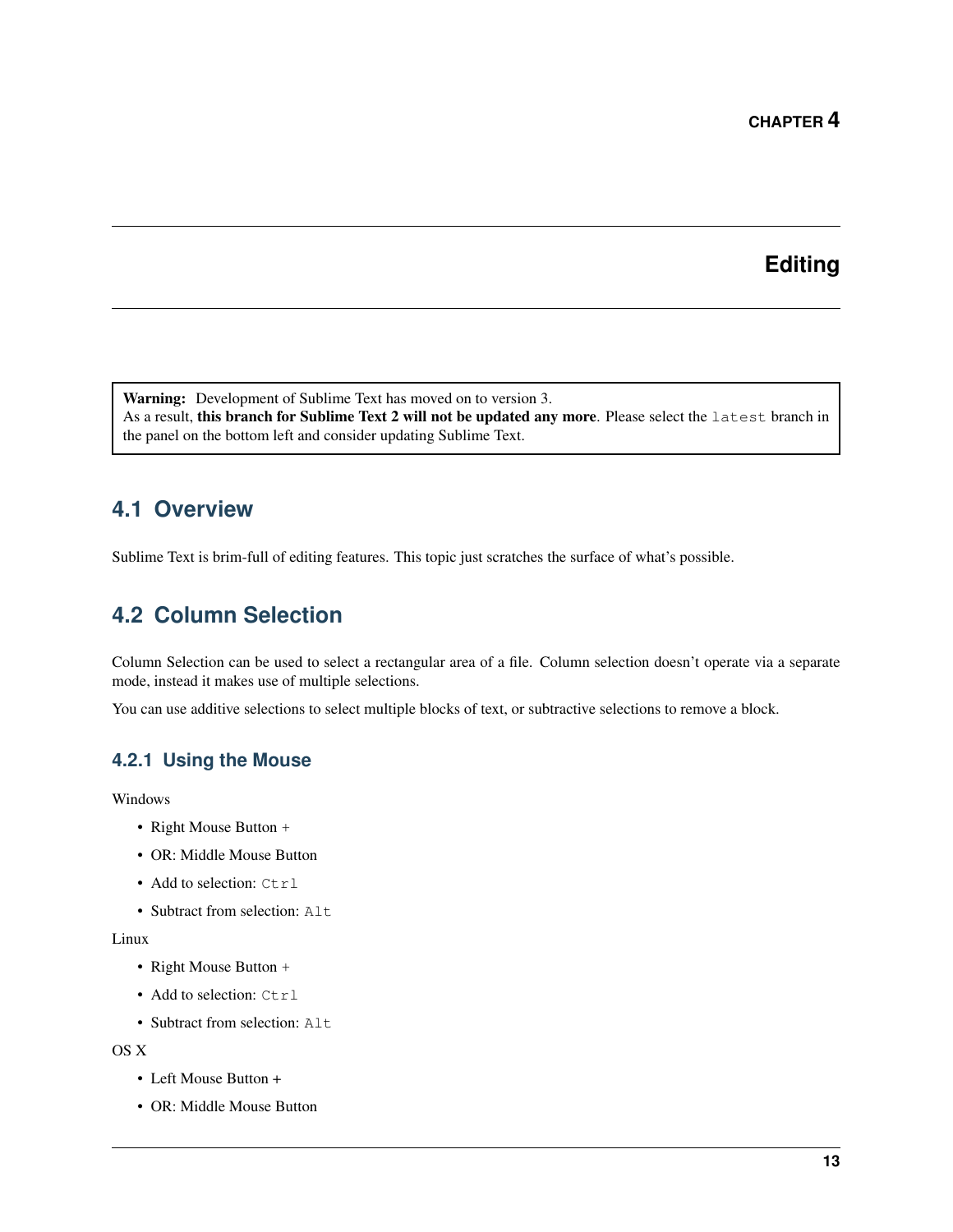- Add to selection:
- Subtract from selection: +

#### **4.2.2 Using the Keyboard**

Windows: Ctrl + Alt + Up and Ctrl + Alt + Down  $Linux: Alt + + Up and Alt + + Down$ OS  $X: +$  + Up and + + Down

### <span id="page-17-0"></span>**4.3 Multiple Selections**

Multiple selections let you make sweeping changes to your text efficiently. Any praise about multiple selections is an understatement. This is why:

Select some text and press  $Ctrl + D$  to add more instances. If you want to skip the current instance, press  $Ctrl$ + K, Ctrl + D.

If you go too far, press  $Ctrl + U$  to **deselect** the current instance.

### <span id="page-17-1"></span>**4.4 Transforming Multiple Selections into Lines**

Ctrl + L expands the selections to the end of the line. Ctrl + Shift + L splits the selections into lines.

You can copy multiple selected lines to a separate buffer, edit them there, select the content again as multiple lines and then paste them back into place in the first buffer.

### <span id="page-17-2"></span>**4.5 Other Ways of Selecting Text**

The list is long; all available options can be found under Selection. To name a few:

- Select subwords (Alt + Shift + <arrow>)
- Expand selection to brackets  $(Ctr1 + Shift + M)$
- Expand selection to indentation  $(Ctr1 + Shift + J)$
- Expand selection to scope (Ctrl + Shift + Space)

# <span id="page-17-3"></span>**4.6 Transposing Things**

Need to swap two letters or, better yet, two words? Experiment with  $Ctrl + T$ .

### <span id="page-17-4"></span>**4.7 And much, much more...**

The Edit, Selection, Find and Goto menus are good places to look for handy editing tools. You might end up using just a few of them, but the rest will still be there when you need them... warning: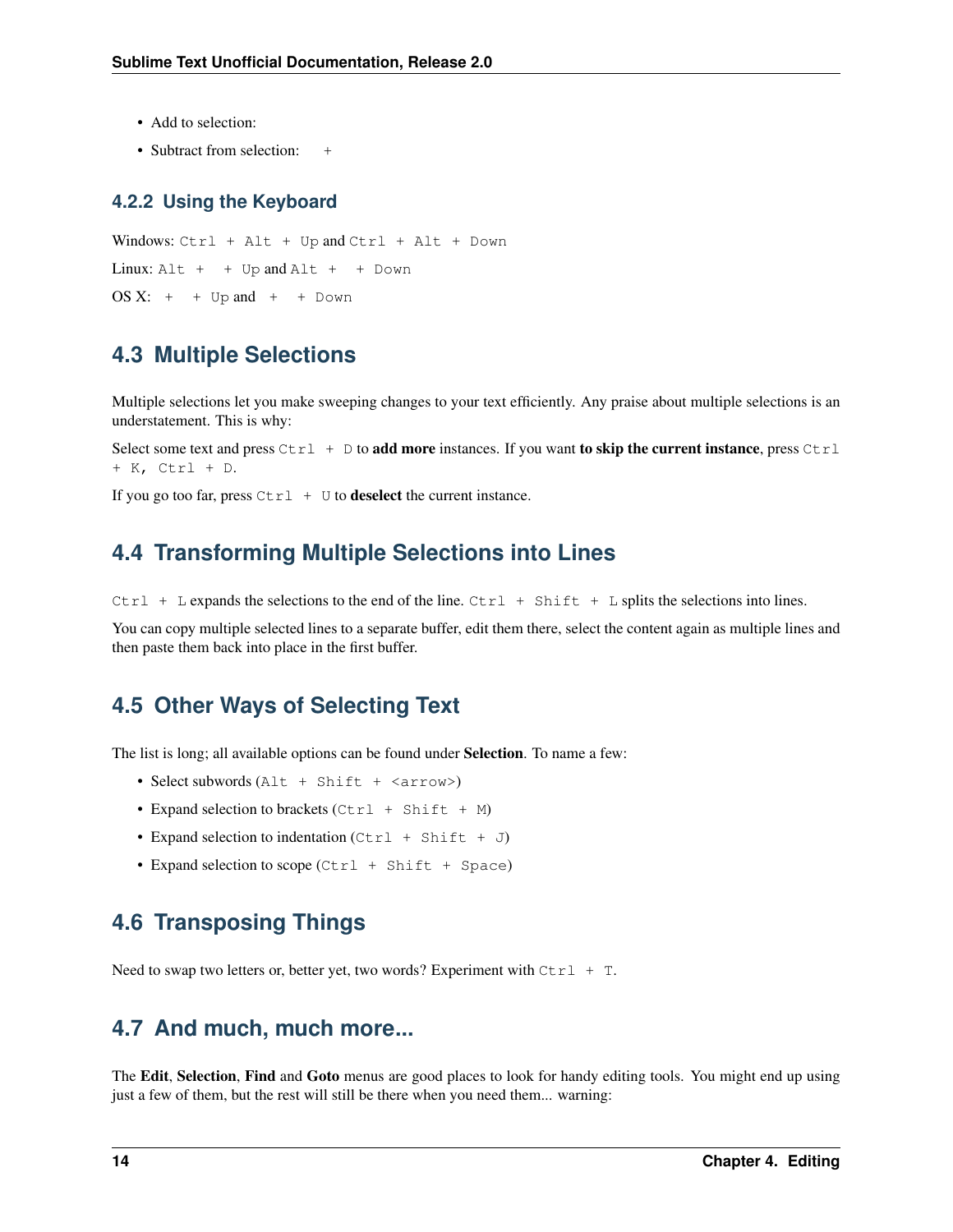### **Search and Replace**

<span id="page-18-0"></span>Warning: Development of Sublime Text has moved on to version 3.

As a result, this branch for Sublime Text 2 will not be updated any more. Please select the latest branch in the panel on the bottom left and consider updating Sublime Text.

Sublime Text features two main types of search:

# <span id="page-18-1"></span>**5.1 Search and Replace - Single File**

Warning: Development of Sublime Text has moved on to version 3. As a result, this branch for Sublime Text 2 will not be updated any more. Please select the latest branch in the panel on the bottom left and consider updating Sublime Text.

### **5.1.1 Searching**

To open the **search panel** for buffers, press  $Ctrl + F$ . Some options in the search panel and search actions can be controlled with the keyboard:

| <b>Toggle Regular Expressions</b> | $Alt + R$     |
|-----------------------------------|---------------|
| <b>Toggle Case Sensitivity</b>    | $Alt + C$     |
| <b>Toggle Exact Match</b>         | $Alt + W$     |
| <b>Find Next</b>                  | Enter         |
| <b>Find Previous</b>              | Shift + Enter |
| Find All                          | Alt + Enter   |

### **5.1.2 Incremental Search**

The **incremental search panel** can be brought up with  $Ctrl + I$ . The only difference with the regular search panel lies in the behavior of the Enter' key: in incremental searches, it will select the next match in the buffer and dismiss the search panel for you. Choosing between this panel or the regular search panel is mainly a matter of preference.

### **5.1.3 Replacing Text**

You can open the replace planel with  $Ctrl + H$ .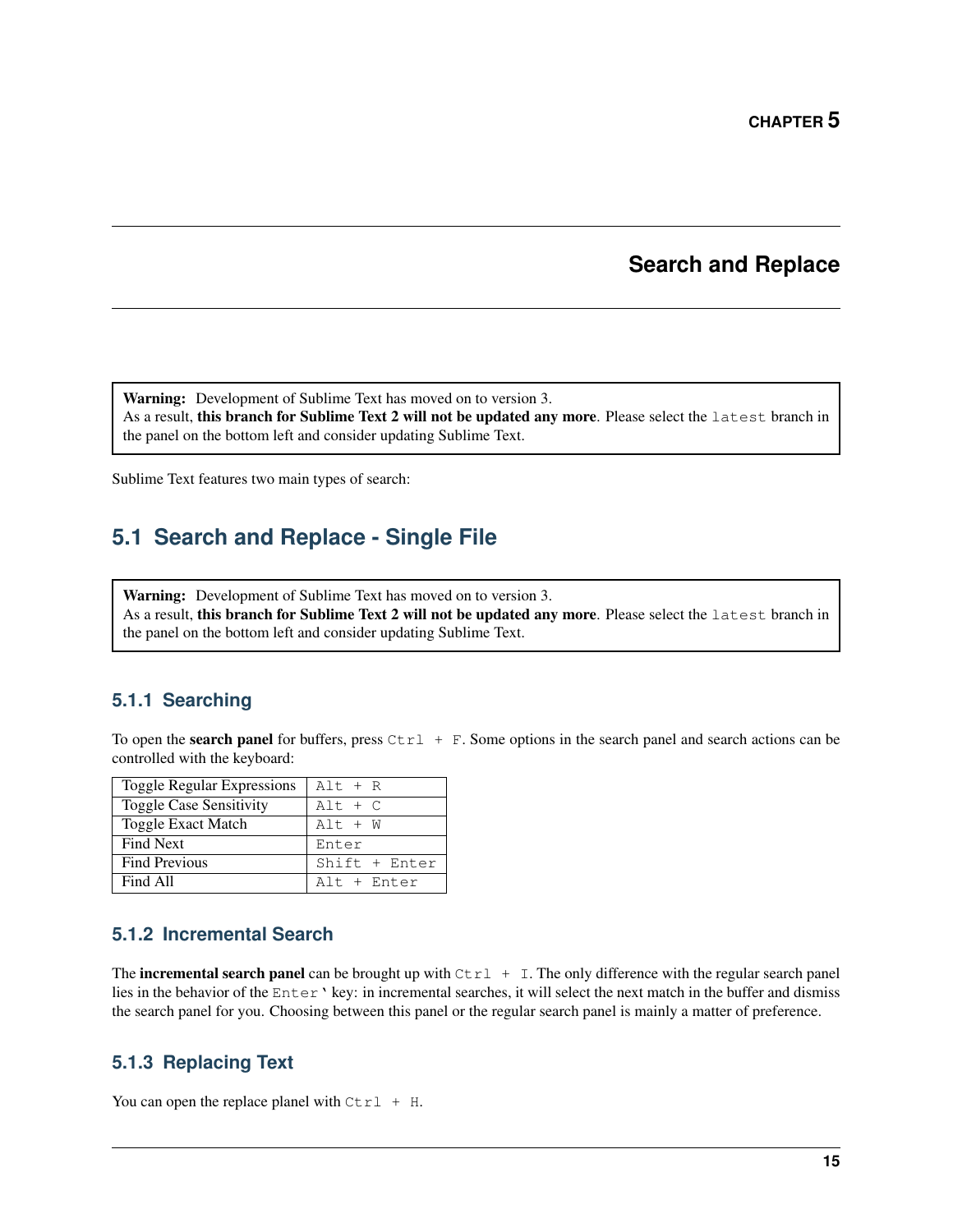Replace All: Ctrl + Alt + Enter

### **5.1.4 Tips**

#### **Other Ways of Searching in Buffers**

*[Goto Anything](#page-24-1)* provides the operator # to search in the current buffer, see *[Goto Anything directives](#page-24-2)*.

#### **Other Key Bindings to Search in Buffers**

These keybindings work when the search panel is hidden.

| Search Forward Using Most Recent Pattern                | F3                 |
|---------------------------------------------------------|--------------------|
| Search Backwards Using Most Recent Pattern              | $\vert$ Shift + F3 |
| Select All Matches Using Most Recent Pattern   Alt + F3 |                    |

#### **Multiline Search**

You can type a multiline search pattern. To enter a newline character, press  $Ctr1 + Enter$  in the search panel. Note that the search panel is resizable too.

### <span id="page-19-0"></span>**5.2 Search and Replace - Multiple Files**

Warning: Development of Sublime Text has moved on to version 3. As a result, this branch for Sublime Text 2 will not be updated any more. Please select the latest branch in the panel on the bottom left and consider updating Sublime Text.

#### **5.2.1 Searching**

To open the search panel for files, press  $Ctrl + Shift + F$ . You can use the keyboard to control the search panel and some search actions:

| <b>Toggle Regular Expressions</b> | $Alt + R$ |
|-----------------------------------|-----------|
| <b>Toggle Case Sensitivity</b>    | $Alt + C$ |
| Toggle Exact matches              | $Alt + W$ |
| <b>Find Next</b>                  | Enter     |

#### **5.2.2 Search Scope**

The Where field in the search panel determines where to search. You can define the scope of the search in several ways:

- Adding individual directories (Unix-style paths, even on Windows)
- Adding/excluding files based on a pattern
- Adding symbolic locations (<open folders>, <open files>)

You can combine these filters separing them with commas, for example: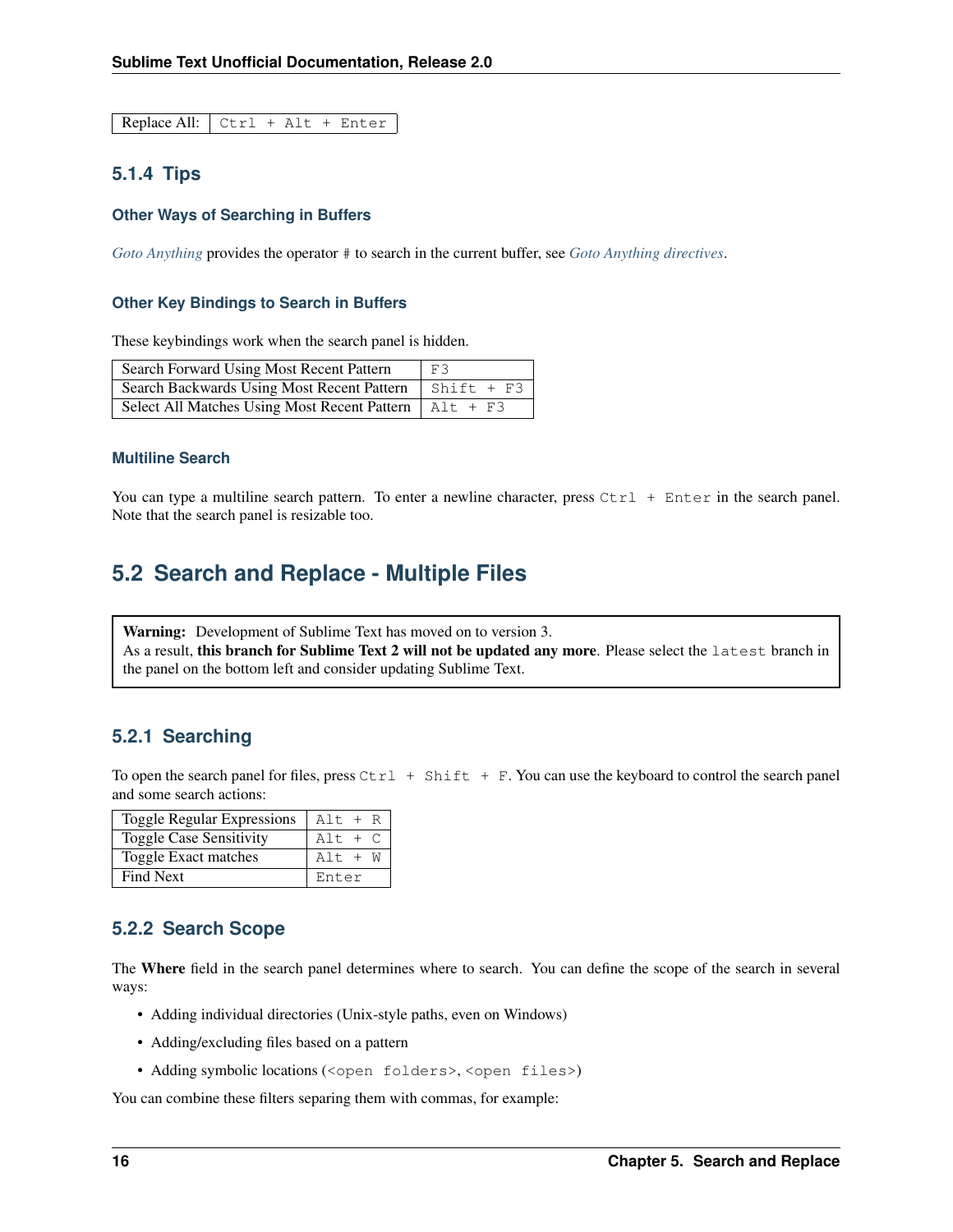/C/Users/Joe/Top Secret,-\\*.html,<open files>

Press the ... button in the search panel to display a menu containing these options.

#### **5.2.3 Results Format**

In the search panel, you can find the following options to customize the results format:

- Show in Separate Buffer/Output Panel
- Show Context

### **5.2.4 Navigating Results**

If the search yields matches, you can move through the sequence using the following key bindings:

| Next match     |           |
|----------------|-----------|
| Previous match | $Shift +$ |

We'll examine them in turn, but let's talk about a powerful tool for searching text first: regular expressions.

### <span id="page-20-0"></span>**5.3 Regular Expressions**

Regular Expressions find complex *patterns* in text. To take full advantage of the search and replace facilities in Sublime Text, you should learn at least the basics of regular expressions. In this guide we will not explain how to use regular expressions.

Typing out *regular expression* gets boring fast, and saying it actually is even more annoying, so instead nerds usually shorten that to *regexp* or *regex*.

This is how a regex might look like:

```
(?:Sw|P)i(?:tch|s{2})\s(?:it\s)?of{2}!
```
To use regular expressions, you need to activate them first in the various search panels. Othwerwise, the search term will be interpreted literally.

Sublime Text uses Perl Regular Expression Syntax from the Boost library.

See also:

[Boost library documentation for regular expressions](http://www.boost.org/doc/libs/1_44_0/libs/regex/doc/html/boost_regex/syntax/perl_syntax.html) Documentation on regular expressions.

[Boost library documentation for format strings](http://www.boost.org/doc/libs/1_44_0/libs/regex/doc/html/boost_regex/format/perl_format.html) Documentation on format strings. Note that Sublime Text additionally interprets  $\setminus n$  as  $\S n$ .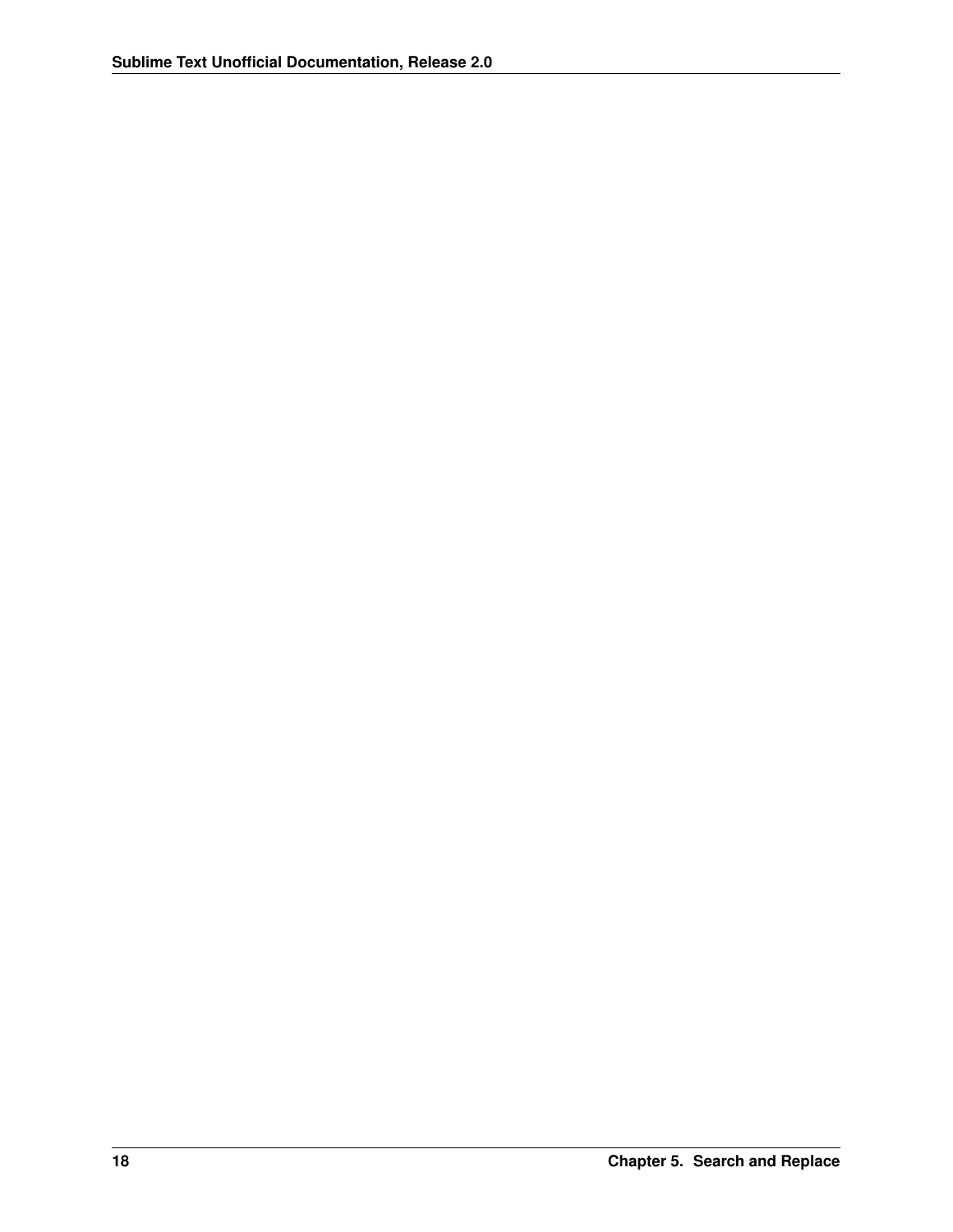### **Build Systems (Batch Processing)**

<span id="page-22-0"></span>Warning: Development of Sublime Text has moved on to version 3. As a result, this branch for Sublime Text 2 will not be updated any more. Please select the latest branch in the panel on the bottom left and consider updating Sublime Text.

#### See also:

[Reference for build systems](#page-64-0) Complete documentation on all available options, variables, etc.

Build systems let you run your files through external programs like **make**, **tidy**, interpreters, etc.

Executables called from build systems must be in your PATH. For more information about making sure the PATH seen by Sublime Text is set correctly, see *[Troubleshooting Build Systems](#page-67-0)*.

### <span id="page-22-1"></span>**6.1 File Format**

Build systems are JSON files and have the extension *.sublime-build*.

### **6.1.1 Example**

{

}

Here's an example of a build system:

```
"cmd": ["python", "-u", "$file"],
"file_regex": "^[ ]*File \"(...*?)\", line ([0-9]*)",
"selector": "source.python"
```
**cmd** Required. This option contains the actual command line to be executed:

python -u /path/to/current/file.ext

- **file\_regex** A Perl-style regular expression to capture error information from an external program's output. This information is used to help you navigate through error instances with F4.
- **selector** If the Tools | Build System | Automatic option is set, Sublime Text will automatically find the corresponding build system for the active file by matching selector to the file's scope.

In addition to options, you can use some variables in build systems too, as we have done above with  $$file, which$ expands to the active buffer's filename.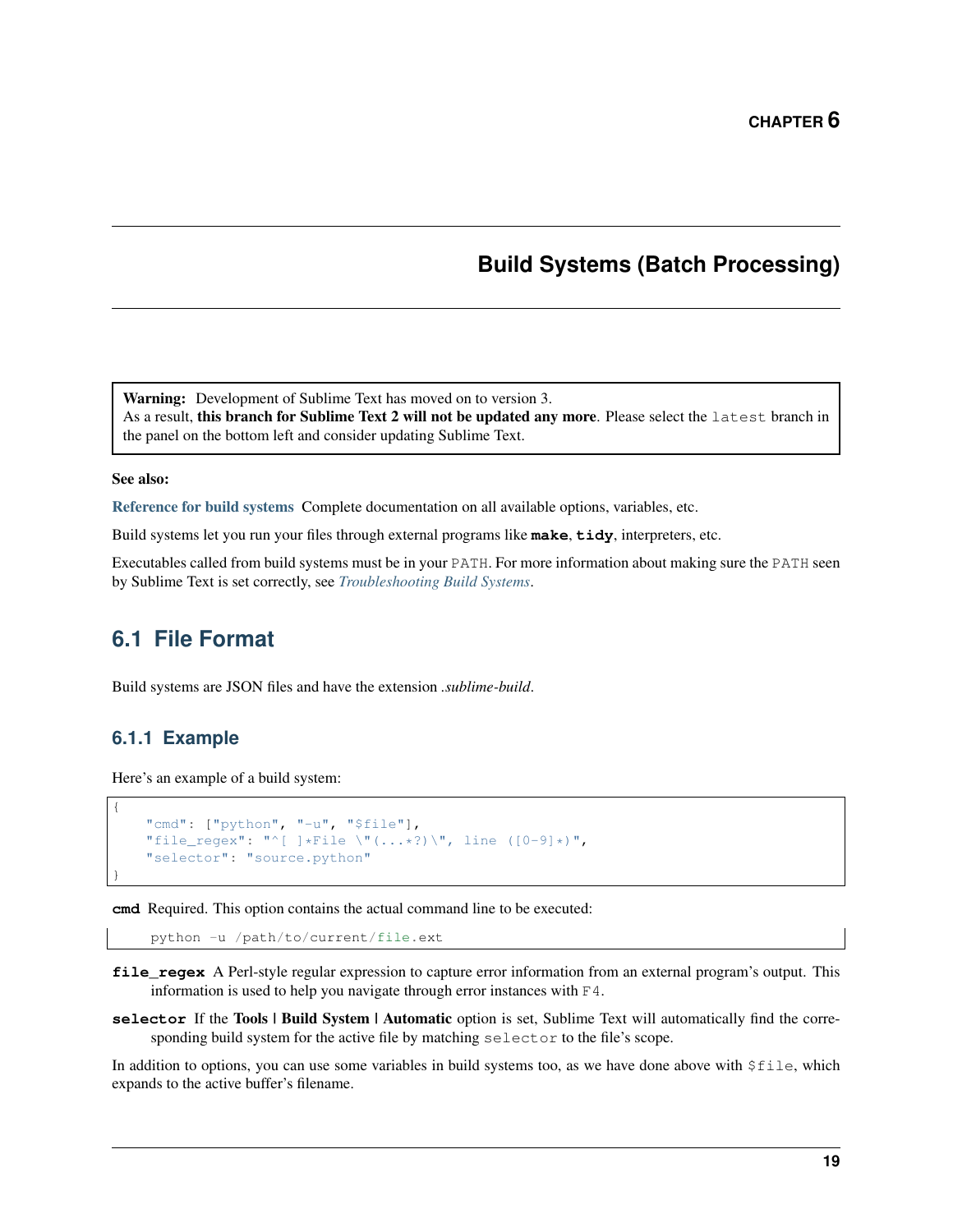# <span id="page-23-0"></span>**6.2 Where to Store Build Systems**

Build systems must be located somewhere under the *Packages* folder (e. g. *Packages/User*). Many packages include their own build systems.

# <span id="page-23-1"></span>**6.3 Running Build Systems**

Build systems can be run by pressing F7 or from Tools | Build.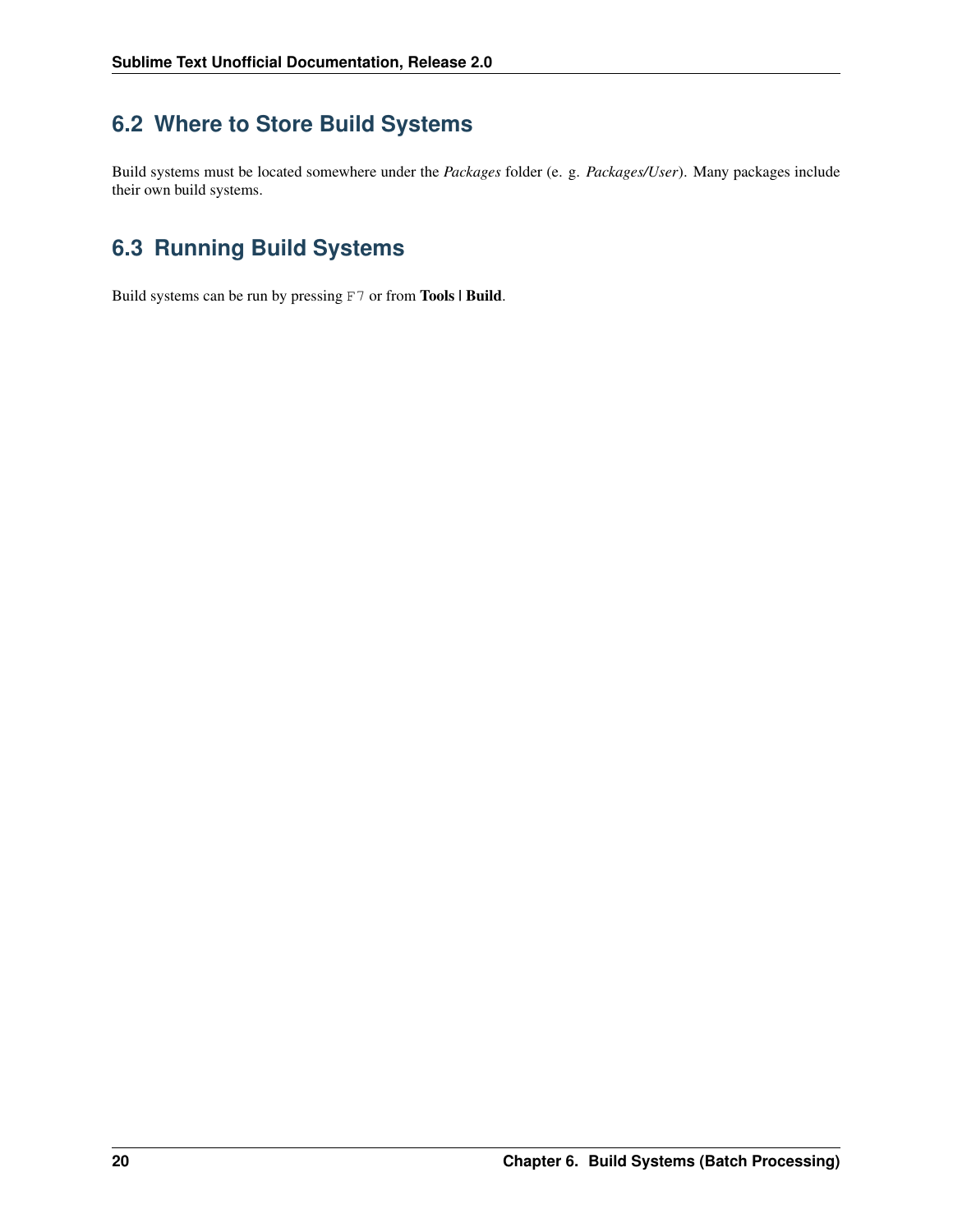# **File Navigation and File Management**

<span id="page-24-0"></span>Warning: Development of Sublime Text has moved on to version 3.

As a result, this branch for Sublime Text 2 will not be updated any more. Please select the latest branch in the panel on the bottom left and consider updating Sublime Text.

# <span id="page-24-1"></span>**7.1 Goto Anything**

Goto Anything lets you navigate files swiftly. Open it with  $C \text{trl} + P$ . As you type into the input area, names of open files and files in *[open directories](#page-25-2)* will be searched, and a preview of the best match will be shown. This preview is *transient*, that is, it won't become the actual active buffer until you perform some operation on it. Transient views go away when you press Esc. You will find transient views in other situations, e. g. when single-clicking a file in the sidebar.

Goto Anything lives up to its name –there's more to it than locating files.

### <span id="page-24-2"></span>**7.1.1 Goto Anything directives**

There are a few special directives for Goto Anything which will point you to other places than just the beginning of a file. Any of these directives can be used in combination with file search queries and will be applied on the currently selected file or on the file you are currently editing if you haven't specified any filename search term.

Directives are invoked with a special character, e. g. :, and all text after that will be interpreted by the directive. Example:

island:123

This instructs Sublime Text to first search for a file that matches island and then goes to line 123.

Here is a list of the supported directives:

**@symbol** Searches for symbol symbol in the active buffer; bound to Ctrl+R.

Symbols usually are classes or functions but can be anything defined by the syntax definition. See *Symbols - Syntax Preferences* (XXX to be added). In return, they might not be defined at all and searching for symbols will fail in this case.

**#search** Fuzzy-searches a word in the file matching **search** and highlights all occurrences; bound to  $Ctr1+$ ;.

**: line\_number** Goes to the specified line number or the end of the file if it exceeds the limit; bound to  $Ctr1+G$ .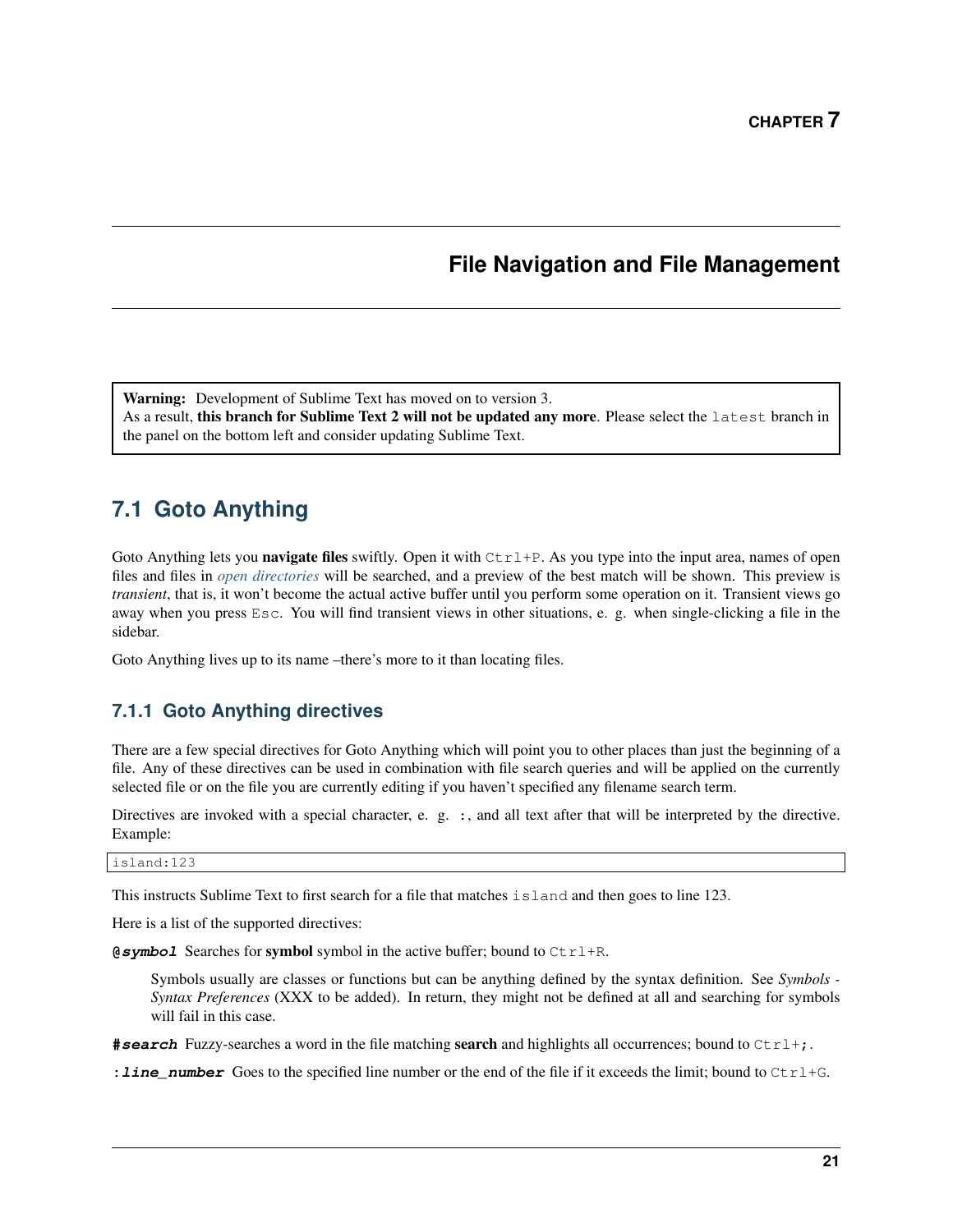### <span id="page-25-0"></span>**7.2 Sidebar**

The sidebar gives you an overview of your project. Files and folders added to the sidebar will be available in *[Goto](#page-24-1) [Anything](#page-24-1)* and project-wide actions. Projects and the sidebar are closely related. There's always an open project, whether it's implicit or explicit.

To open or close the sidebar, press  $Ctrl+K$ ,  $Ctrl+B$ .

The sidebar can be navigated with the arrow keys, but first you need to give it the **input focus** by pressing  $Ctr1+0$ . To return input focus to the buffer, press Esc. Alternatively, you can use the mouse to the same effect, but why would you?

The sidebar also provides basic file management operations through the context menu.

# <span id="page-25-1"></span>**7.3 Projects**

<span id="page-25-2"></span>Projects group sets of files and directories you need to work on as a unit. Once you've set up your project the way that suits you by adding folders, save it and give it a name. Project files use the *.sublime-project* extension. You can add and remove folders to a project with the **Project** menu and the side bar's context menu. Futhermore, you can drag folders onto a window and they will be added automatically.

To save a project, choose Project | Save Project As....

To quickly switch between projects, press  $Ctr1+Alt+P$ . Alernatively you can browse **Projects | Recent Projects.** 

You can open a project from the command line by passing the *.sublime-project* file as an argument.

### **7.3.1 Project Definitions**

Project definitions are stored in JSON files with a *.sublime-project* extension. Wherever there's a *.sublime-project* file, you will find an ancillary *.sublime-workspace* file too, which contains user specific data, such as the open files and the modifications to each. The latter is used by Sublime Text and you shouldn't edit it yourself.

Project definitions support three top level sections: folders, for the included folders, settings, for settings overrides, and build\_systems, for project-specific build systems. An example:

```
{
    "folders":
    \lceil{
             "path": "src",
             "folder exclude patterns": ["backup"]
         },
         {
             "path": "docs",
             "name": "Documentation",
             "file_exclude_patterns": ["*.css"]
         }
    ],
    "settings":
    {
         "tab_size": 8
    },
    "build_systems":
    \sqrt{2}{
```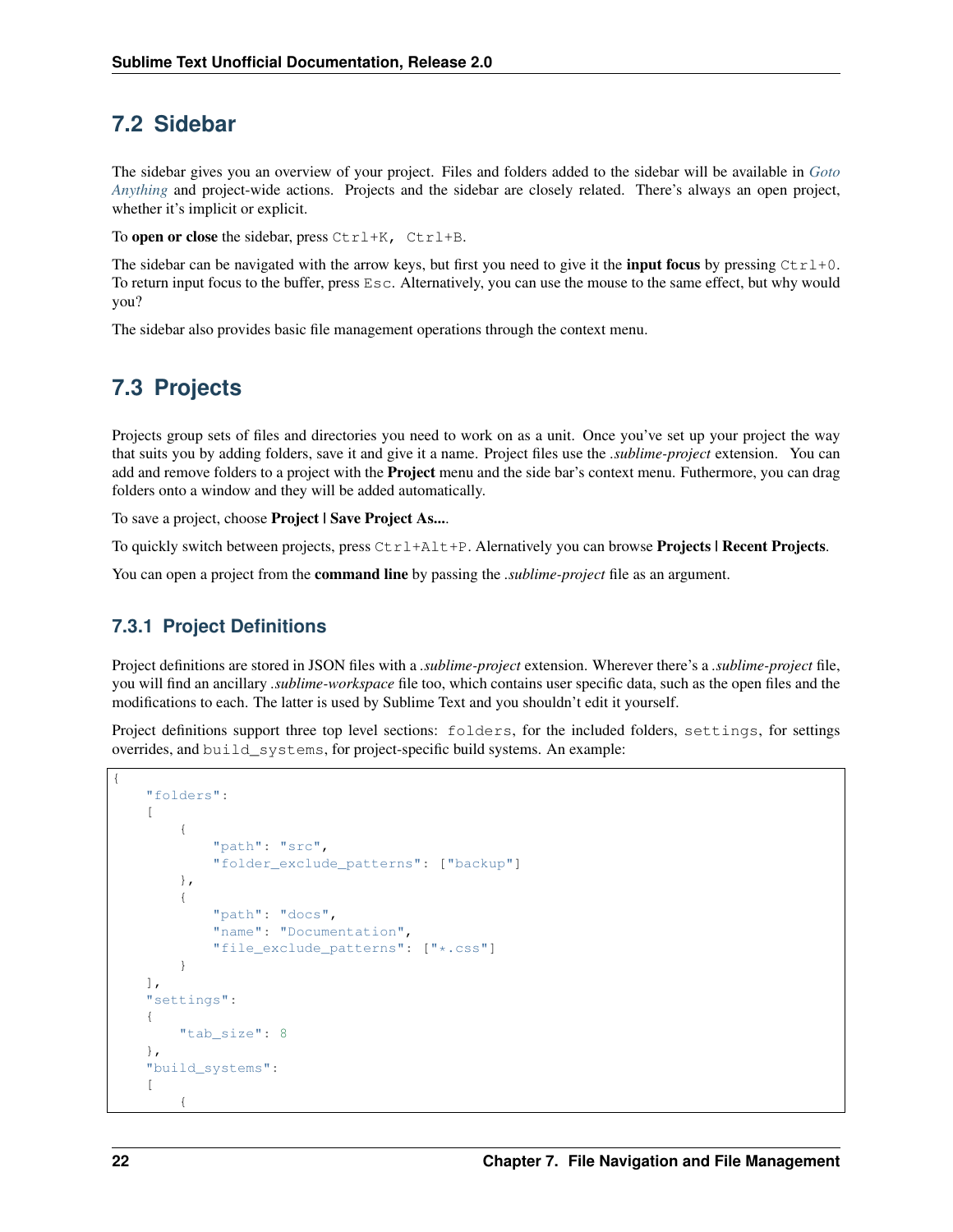```
"name": "List",
             "cmd": ["ls"]
        }
    ]
}
```
- Folders Each folder must have a path, and may optionally have a folder\_exclude\_patterns and file\_exclude\_patterns setting. The path may be relative to the project directory or an absolute path. Folders may also be given a name setting, to set how they're displayed on the side bar.
- Settings A project may define project-specific settings which only apply to (open) files within that project. Projectspecific settings override regular user settings but not syntax-specific settings.

You can override almost all settings (excluding global settings).

See also:

*[The Settings Hierarchy](#page-30-2)* A detailed example for the order of precedence for settings.

[Settings - Reference](#page-72-0) Reference of available settings.

Build Systems You can define project-specific build systems in a project definition. In addition to regular build systems, a name must be specified for each one. Build systems listed here will be available via the regular Tools | Build Systems menu.

See also:

[Build Systems - Reference](#page-64-0) Documentation on build systems and their options...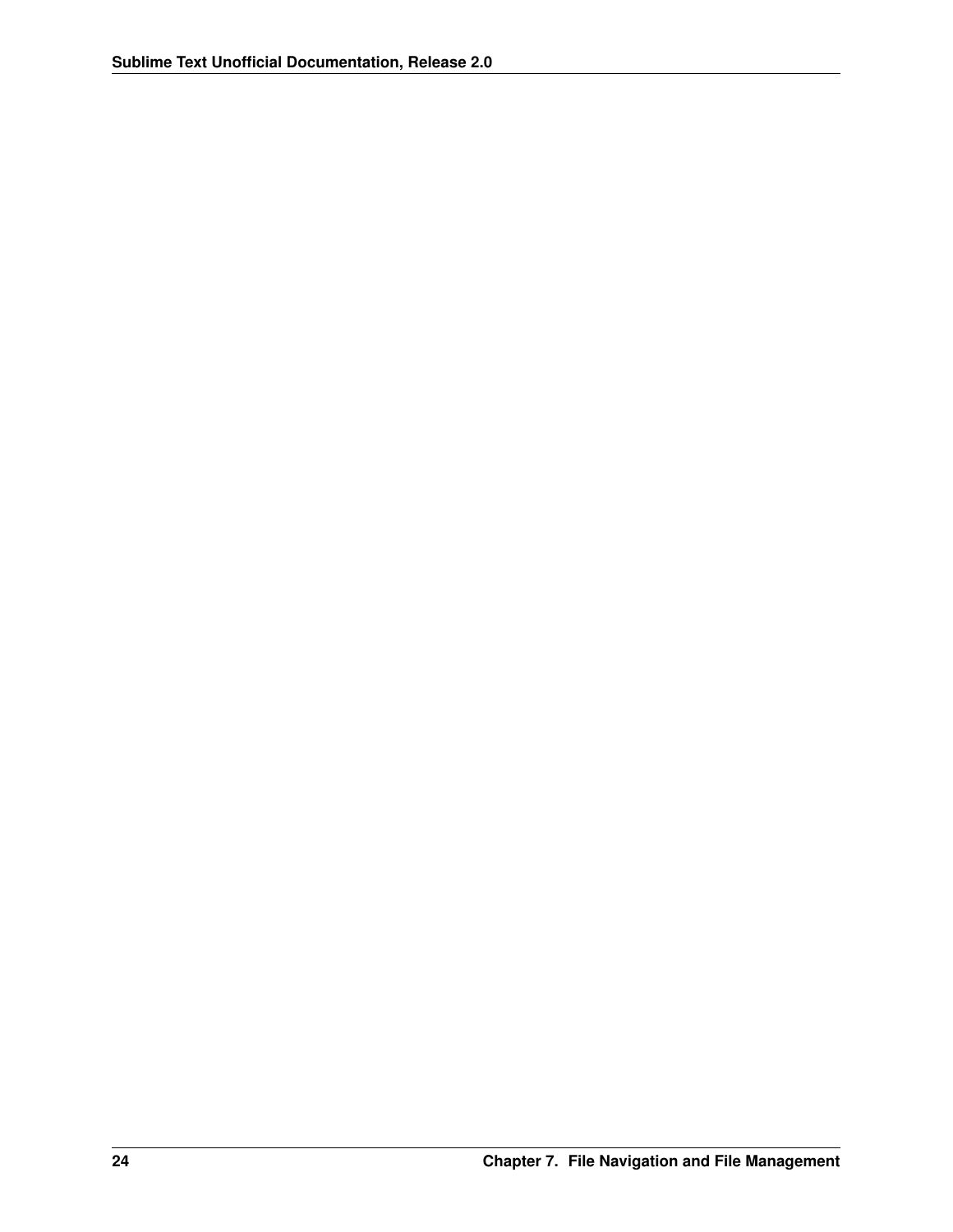# **Customizing Sublime Text**

<span id="page-28-0"></span>Warning: Development of Sublime Text has moved on to version 3. As a result, this branch for Sublime Text 2 will not be updated any more. Please select the latest branch in the panel on the bottom left and consider updating Sublime Text.

Sublime Text is highly customizable. In the topics below, we'll explain you how you can adapt it to your needs and preferences.

# <span id="page-28-1"></span>**8.1 Settings**

Warning: Development of Sublime Text has moved on to version 3. As a result, this branch for Sublime Text 2 will not be updated any more. Please select the latest branch in the panel on the bottom left and consider updating Sublime Text.

Sublime Text stores configuration data in *.sublime-settings* files. Flexibility comes at the price of a slightly complex system for applying settings. However, here's a rule of thumb:

Always place your personal settings files under *Packages/User* to guarantee that they will take precedence over any other conflicting settings files.

With that out of the way, let's unveil the mysteries of how settings work, to the enjoyment of masochistic readers.

### **8.1.1 Format**

Settings files use JSON and have the *.sublime-settings* extension.

### **8.1.2 Types of Settings**

The purpose of each *.sublime-settings* file is determined by its name. These names can be descriptive (like Preferences (Windows).sublime-settings or Minimap.sublime-settings), or they can be related to what the settings file is controlling. For example, file type settings need to carry the name of the *.tm-Language* syntax definition for the file type. Thus, for the *.py* file type, whose syntax definition is contained in Python.tmLanguage, the corresponding settings files would be called Python.sublime-settings.

Also, some settings files only apply for specific platforms. This can be inferred from the file names, e.g. Preferences (platform).sublime-settings. Valid names for *platform* are Windows, Linux, OSX.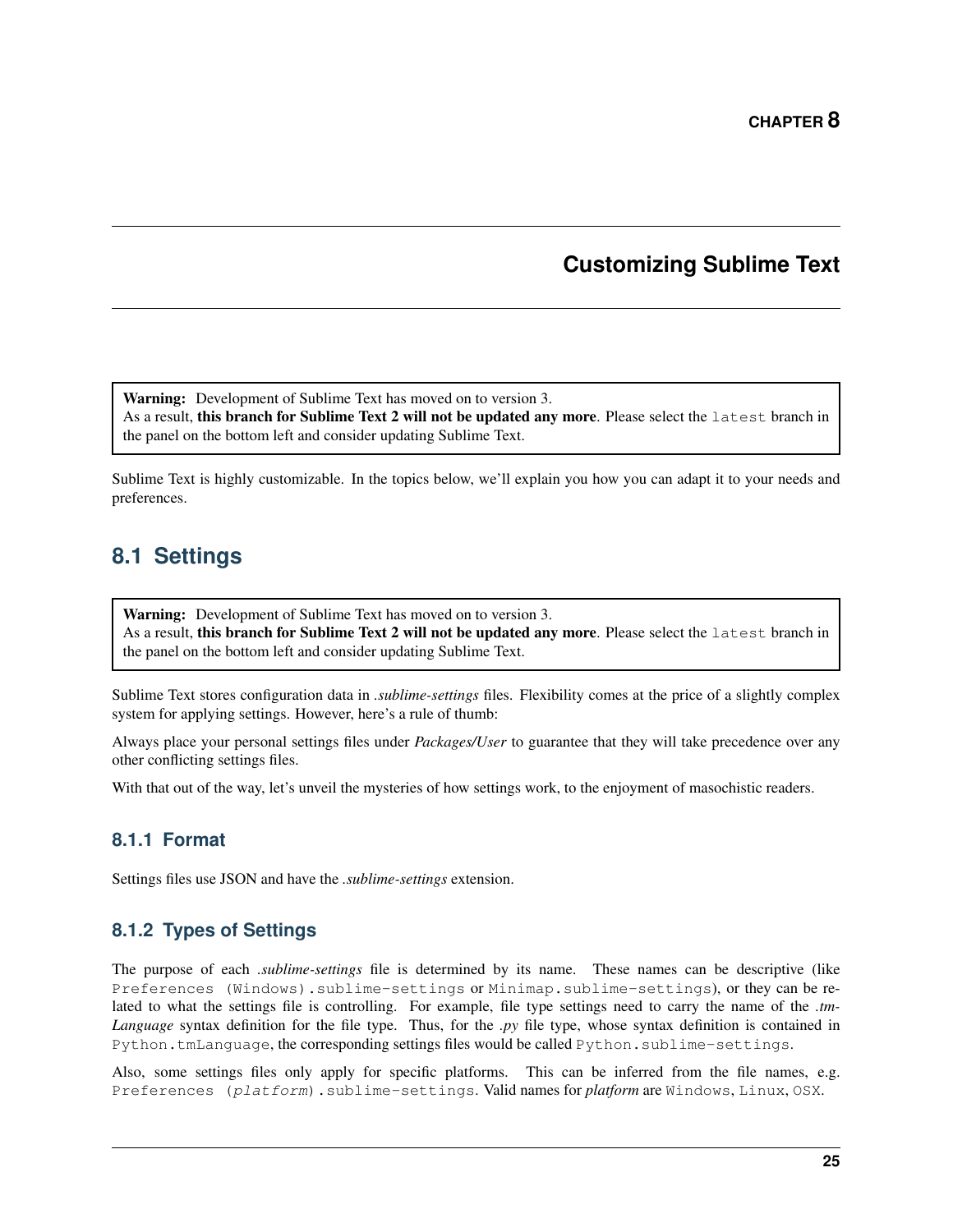This is **important**: Platform-specific settings files in the Packages/User folder are ignored. This way, you can be sure a single settings file overrides all the others.

Settings changes are usually updated in real time but you might have to restart Sublime Text in order to load *new* settings files.

### **8.1.3 How to Access and Edit Common Settings Files**

Unless you need very fine-grained control over settings, you can access the main configuration files through the Preferences | Settings - User and Preferences | Settings - More menu items. You should not edit Preferences | Settings - Default, because changes will be reverted with every update to the software. However, you can use that file for reference: it contains comments explaining the purpose of all available global and file type settings.

### **8.1.4 Order of Precedence of** *.sublime-settings* **Files**

The same settings file (such as Python.sublime-settings) can appear in multiple places. All settings defined in identically named files will be merged together and overwritten according to predefined rules. See *[Merging and](#page-56-0) [Order of Precedence](#page-56-0)* for more information.

Let us remember again that any given settings file in Packages/User ultimately overrides every other settings file of the same name.

In addition to settings files, Sublime Text maintains *session* data –settings for the particular set of files being currently edited. Session data is updated as you work on files, so if you adjust settings for a particular file in any way (mainly through API calls), they will be recorded in the session and will take precedence over any applicable *.sublime-settings* files.

To check a setting's current value for a particular file, use view.settings().get("setting\_name") from the console.

Lastly, it's also worth noting that some settings may be adjusted automatically for you. Keep this in mind if you're puzzled about some setting's value. For instance, this is the case for certain whitespace-related settings and the syntax setting.

See *[The Settings Hierarchy](#page-30-2)* for a full example of the order of precedence.

### **8.1.5 Global Editor Settings and Global File Settings**

These settings are stored in file:*Preferences.sublime-settings* and Preferences (platform).sublime-settings files. The defaults can be found in Packages/Default.

Valid names for *platform* are Windows, Linux, OSX.

### **8.1.6 File Type Settings**

If you want to target a specific file type, name the *.sublime-settings* file after the file type's syntax definition. For example, if our syntax definition was called Python.tmLanguage, we'd need to call our settings file *Python.sublimesettings*.

Settings files for specific file types usually live in packages, like Packages/Python, but there can be multiple settings files for the same file type in separate locations.

Similarly to global settings, one can establish platform-specific settings for file types. For example, Python (Linux).sublime-settings would only be consulted under Linux.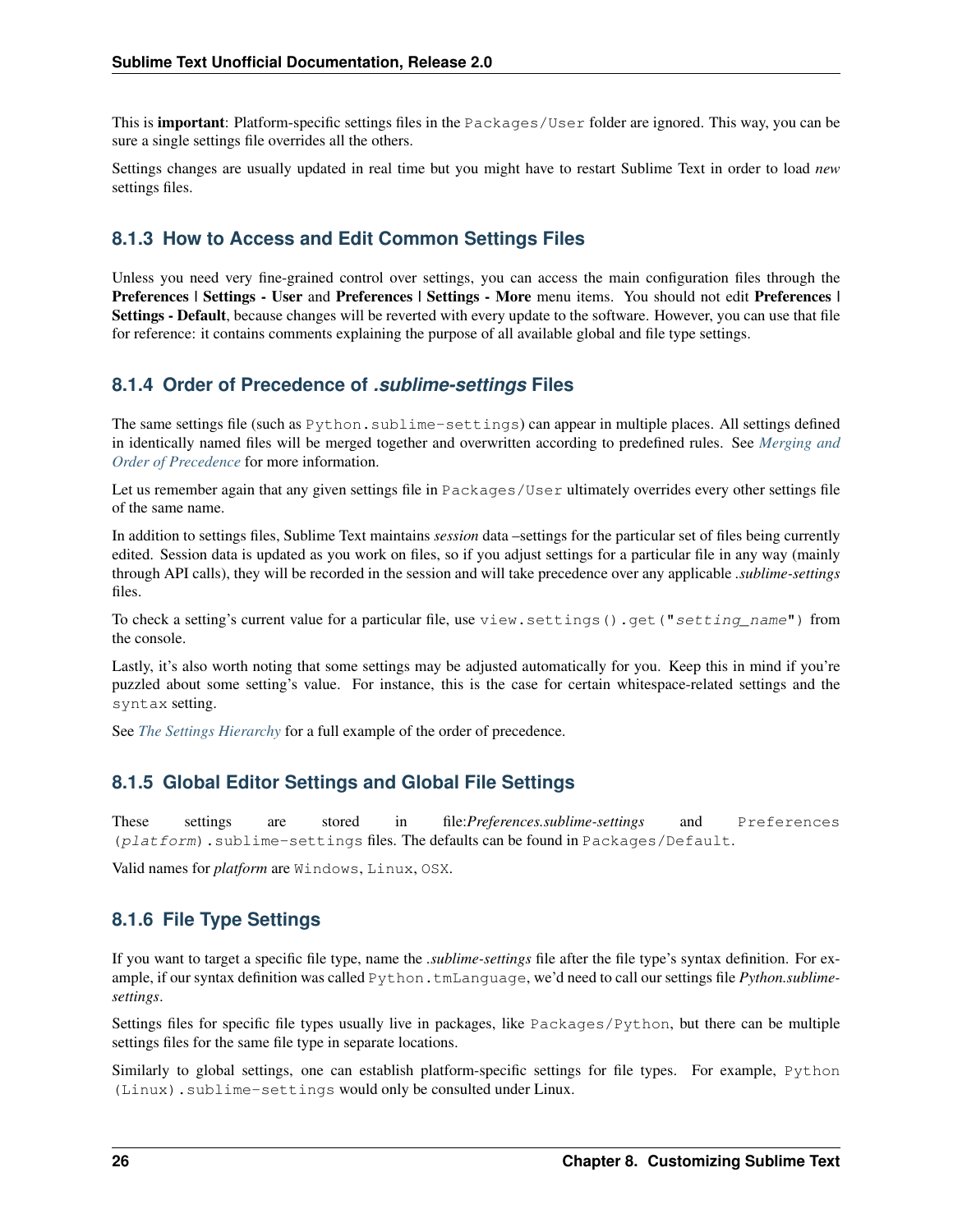Also, let us emphasize that under Pakages/User only Python.sublime-settings would be read, but not any Python (platform).sublime-settings variant.

Regardless of its location, any file-type-specific settings file has precedence over a global settings file affecting the same filet type.

### <span id="page-30-2"></span>**8.1.7 The Settings Hierarchy**

Below, you can see the order in which Sublime Text would process a hypothetical hierarchy of settings for Python files on Windows:

- Packages/Default/Preferences.sublime-settings
- Packages/Default/Preferences (Windows).sublime-settings
- Packages/AnyOtherPackage/Preferences.sublime-settings
- Packages/AnyOtherPackage/Preferences (Windows).sublime-settings
- Packages/User/Preferences.sublime-settings
- Settings from the current project
- Packages/Python/Python.sublime-settings
- Packages/Python/Python (Windows).sublime-settings
- Packages/User/Python.sublime-settings
- Session data for the current file
- Auto-adjusted settings

### **8.1.8 Where to Store User Settings (Once Again)**

Whenever you want to save settings, especially if they should be preserved between software updates, place the corresponding *.sublime-settings* file in Packages/User.

# <span id="page-30-0"></span>**8.2 Indentation**

Warning: Development of Sublime Text has moved on to version 3. As a result, this branch for Sublime Text 2 will not be updated any more. Please select the latest branch in the panel on the bottom left and consider updating Sublime Text.

See also:

[Indentation](http://www.sublimetext.com/docs/2/indentation.html) Official Sublime Text Documentation.

# <span id="page-30-1"></span>**8.3 Key Bindings**

Warning: Development of Sublime Text has moved on to version 3. As a result, this branch for Sublime Text 2 will not be updated any more. Please select the latest branch in the panel on the bottom left and consider updating Sublime Text.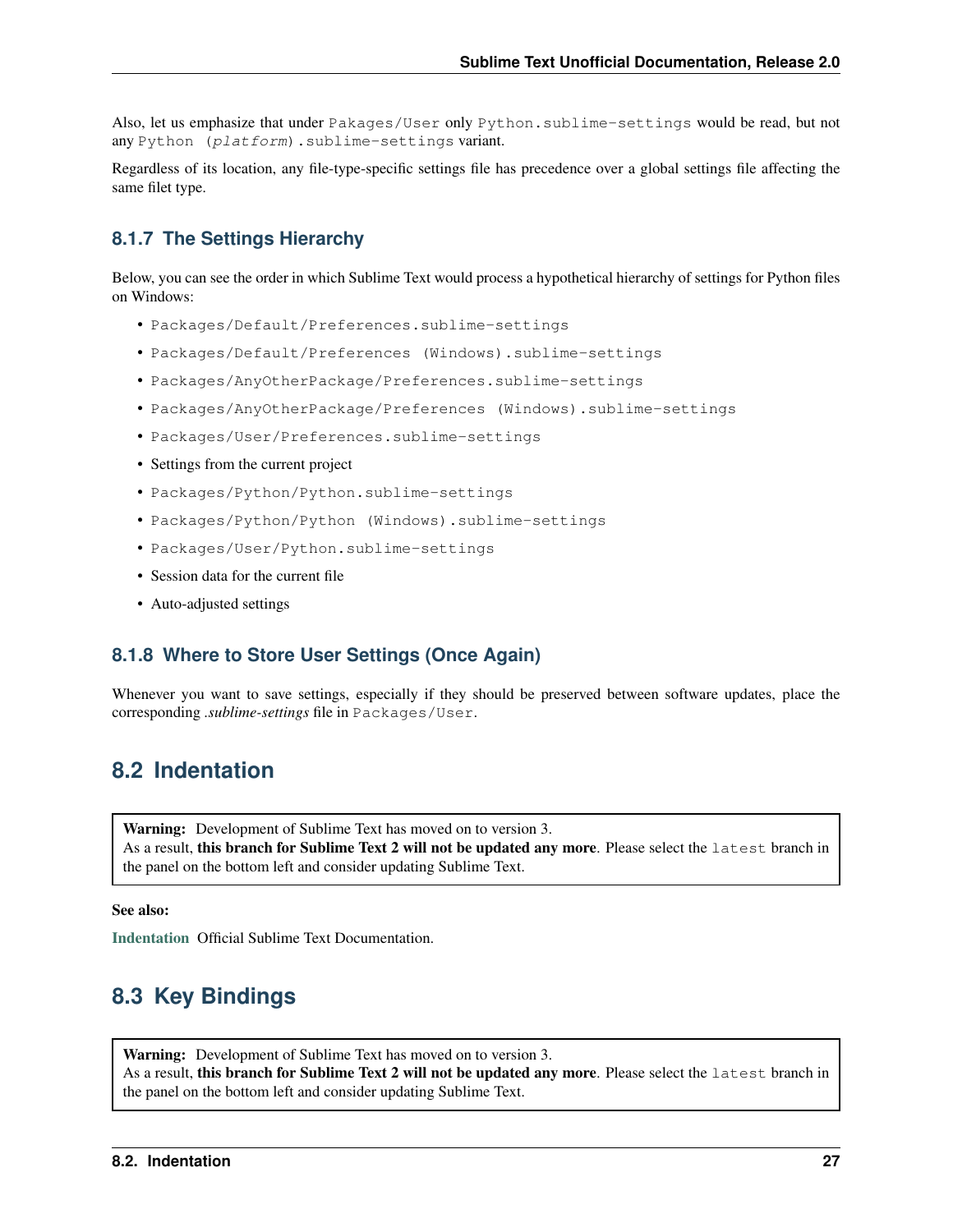See also:

[Reference for key bindings](#page-68-0) Complete documentation on key bindings.

Key bindings let you map sequences of key presses to actions.

### **8.3.1 File Format**

Key bindings are defined in JSON and stored in *.sublime-keymap* files. In order to integrate better with each platform, there are separate key map files for Linux, OSX and Windows. Only key maps for the corresponding platform will be loaded.

#### **Example**

 $\lceil$ 

]

Here's an excerpt from the default key map for Windows:

```
{ "keys": ["ctrl+shift+n"], "command": "new_window" },
{ "keys": ["ctrl+o"], "command": "prompt_open_file" }
```
### **8.3.2 Defining and Overriding Key Bindings**

Sublime Text ships with a default key map (e. g. Packages/Default/Default (Windows).sublime-keymap). In order to override key bindings defined there or add new ones, you can store them in a separate key map with a higher precedence, for example Packages/User/Default (Windows).sublime-keymap.

See *[Merging and Order of Precedence](#page-56-0)* for more information about how Sublime Text sorts files for merging.

### **8.3.3 Advanced Key Bindings**

Simple key bindings consist of a key combination and a command to be executed. However, there are more complex syntaxes to pass arguments and provide contextual awareness.

#### **Passing Arguments**

Arguments are specified in the args key:

```
{ "keys": ["shift+enter"], "command": "insert", "args": {"characters": "\n"} }
```
Here,  $\ln$  is passed to the insert command when you press Shift+Enter.

#### **Contexts**

Contexts determine when a given key binding will be enabled based on the caret's position or some other state.

```
{ "keys": ["escape"], "command": "clear_fields", "context":
        \sqrt{2}{ "key": "has_next_field", "operator": "equal", "operand": true }
        ]
}
```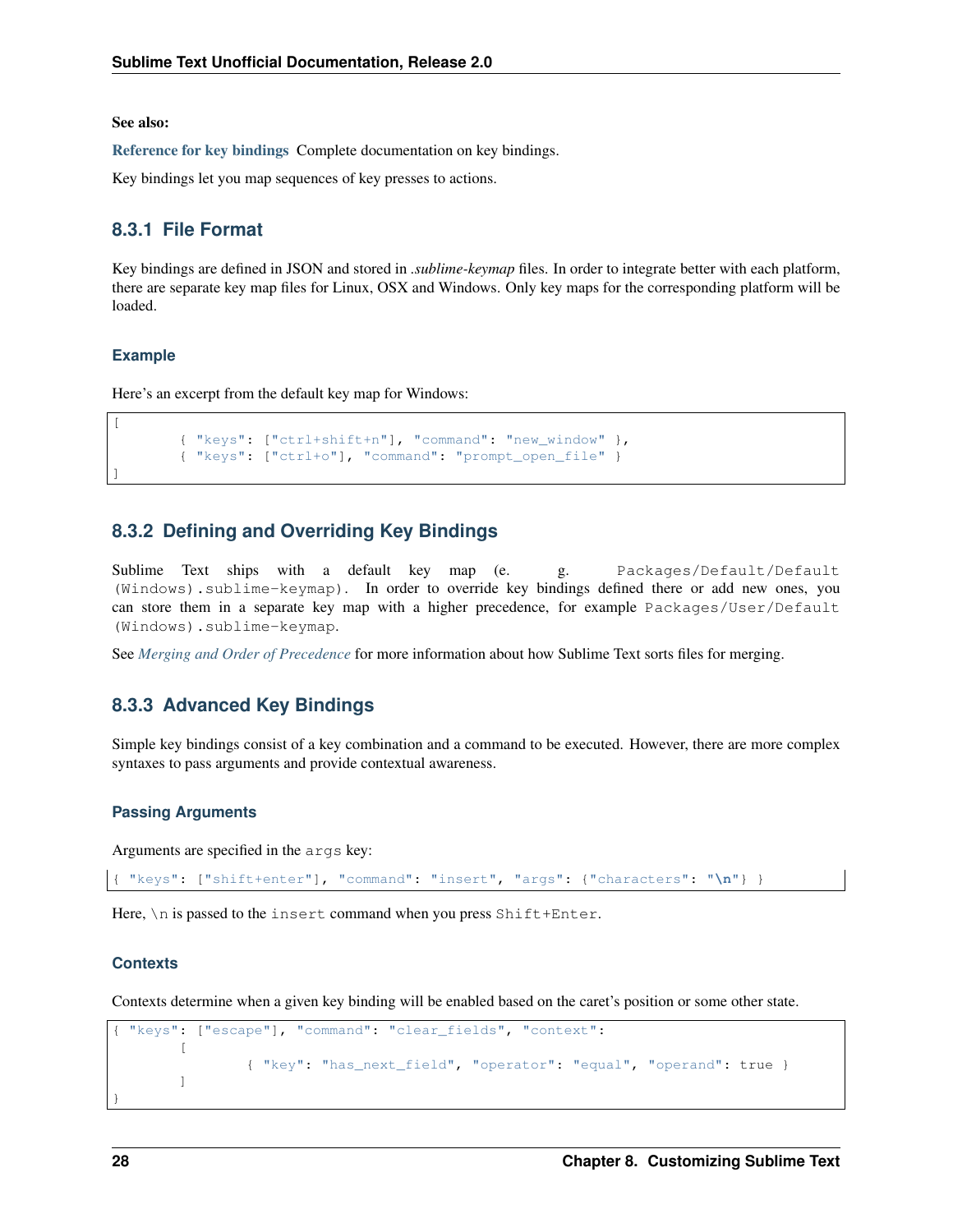This key binding translates to *clear snippet fields and resume normal editing if there is a next field available*. Thus, pressing ESC when you are not cycling through snippet fields will not trigger this key binding (however, something else might occur instead if ESC happens to be bound to a different context too —and that's likely to be the case for ESC)...

# <span id="page-32-0"></span>**8.4 Menus**

Warning: Development of Sublime Text has moved on to version 3. As a result, this branch for Sublime Text 2 will not be updated any more. Please select the latest branch in the panel on the bottom left and consider updating Sublime Text.

No documenation available about this topic yet.

But here's [Bruce Lee screaming.](http://splicd.com/LMUsa66JQc4/392/396)..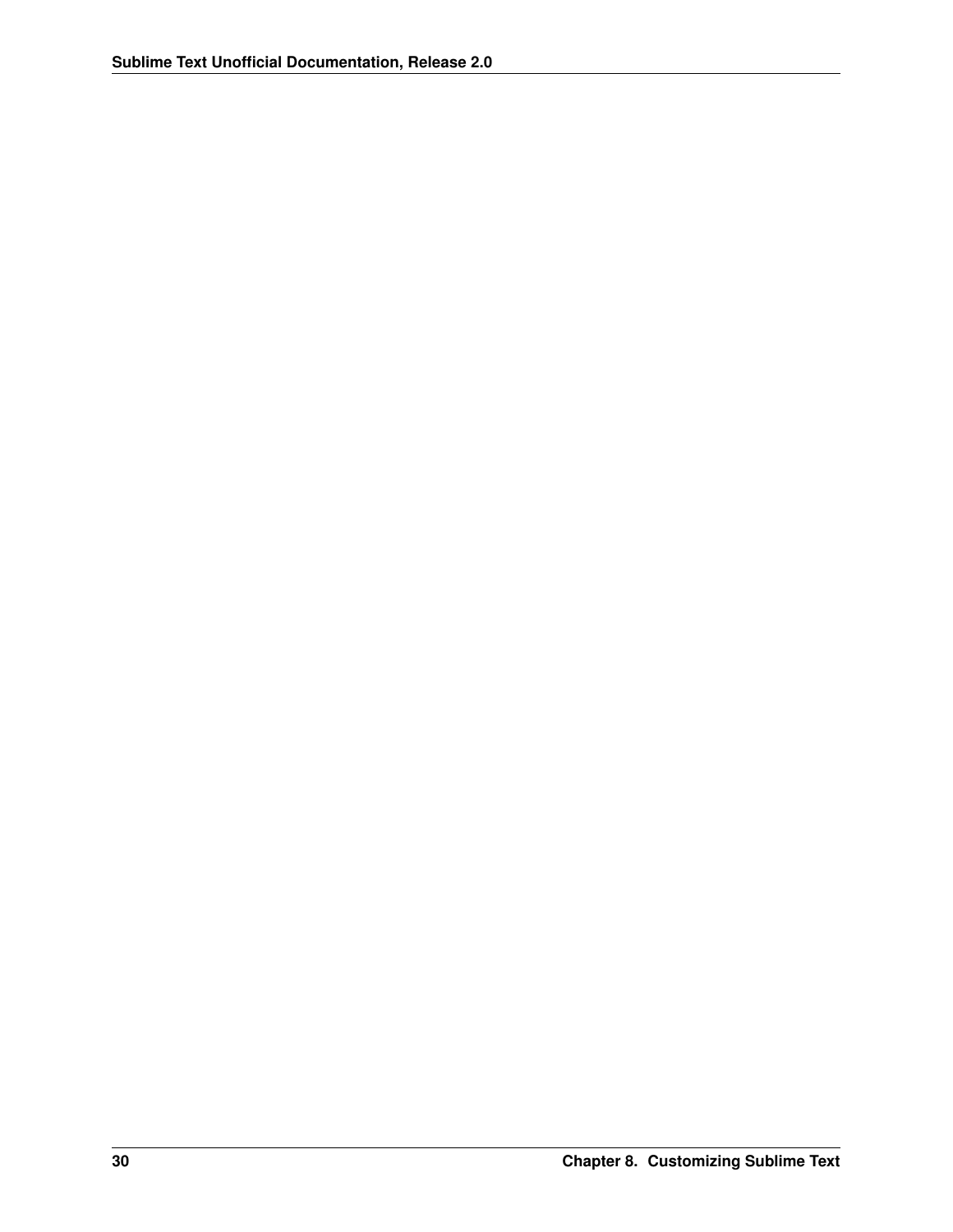### **Extending Sublime Text**

<span id="page-34-0"></span>Warning: Development of Sublime Text has moved on to version 3. As a result, this branch for Sublime Text 2 will not be updated any more. Please select the latest branch in the panel on the bottom left and consider updating Sublime Text.

As it can be seen from the long list of topics below, Sublime Text is a very extensible editor.

# <span id="page-34-1"></span>**9.1 Commands**

Warning: Development of Sublime Text has moved on to version 3. As a result, this branch for Sublime Text 2 will not be updated any more. Please select the latest branch in the panel on the bottom left and consider updating Sublime Text.

Commands are ubiquitous in Sublime Text: key bindings, menu items and macros all work through the command system. They are found in other places too.

Some commands are implemented in the editor's core, but many of them are provided as python plugins. Every command can be called from a python plugin.

### **9.1.1 Command Dispatching**

Normally, commands are bound to the application object, a window object or a view object. Window objects, however, will dispatch commands based on input focus, so you can issue a view command from a window object and the correct view instance will be found for you.

### **9.1.2 Anatomy of a Command**

Commands have a name separated by underscores, like hot exit and can take a dictionary of arguments whose keys must be strings and whose values must be JSON types. Here's a few examples of commands run from the Python console:

```
view.run_command("goto_line", {"line": 10})
view.run_command('insert_snippet', {"contents": "<$SELECTION>"})
view.window().run_command("prompt_select_project")
```
See also: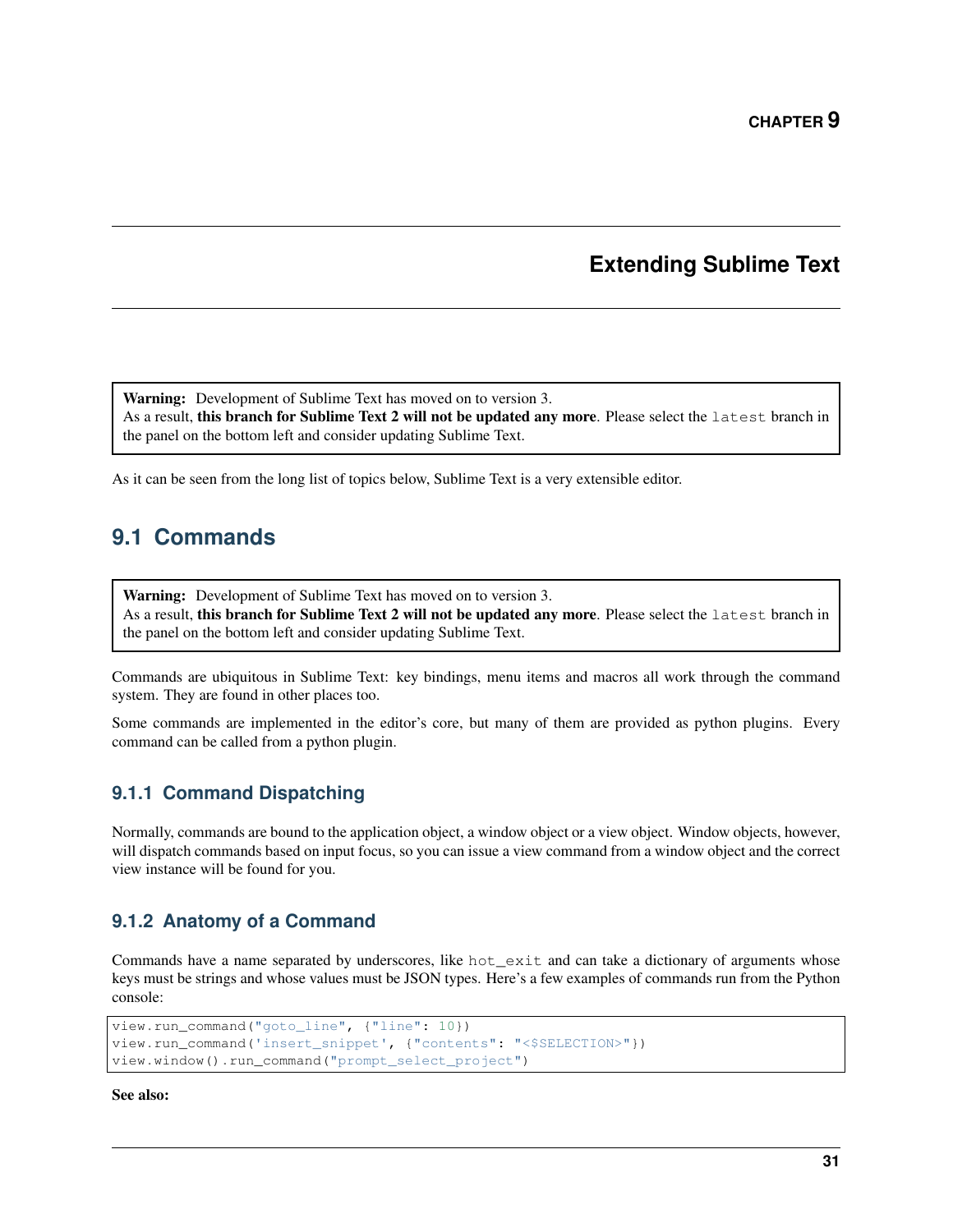[Reference for commands](#page-81-0) Command reference.

### <span id="page-35-0"></span>**9.2 Macros**

Warning: Development of Sublime Text has moved on to version 3. As a result, this branch for Sublime Text 2 will not be updated any more. Please select the latest branch in the panel on the bottom left and consider updating Sublime Text.

Macros are a basic automation facility consisting in sequences of commands. Use them whenever you need to repeat the exact same steps to perform an operation.

Macro files are JSON files with the *.sublime-macro* extension. Sublime Text ships with a few macros providing core functionality, such as line and word deletion. You can find these under Tools | Macros or in Packages/Default.

### **9.2.1 How to Record Macros**

To start recording a macro, press  $Ctr1+q$  and subsequently execute the desired steps one by one. When you're done, press  $Ctr1+q$  again to stop the macro recorder. Your new macro won't be saved to a file, but kept in the macro buffer instead. You will now be able to run the recorded macro by pressing  $Ctrl+Shift+q$  or save it to a file by selecting Tools | Save macro. . . .

Note that the macro buffer will only remember the macro recorded latest. Also, recorded macros only capture commands sent to the buffer: window level commands, such as creating a new file, will be ignored.

### **9.2.2 How to Edit Macros**

As an alternative to recording a macro, you can edit it by hand. Just save a new file with the extension .sublime-macro under PackagesUser and add commands to it. Macro files have this format:

```
{"command": "move_to", "args": {"to": "hardeol"}},
{"command": "insert", "args": {"characters": "\n"}}
```
See the [Commands](#page-81-0) section for more information on commands.

If you're editing a macro by hand, you need to escape quotation marks, blank spaces and backslashes by preceding them with  $\lambda$ .

### **9.2.3 Where to Store Macros**

Macro files can be stored in any package folder, and they will show up under **Tools | Macros | <PackageName>**.

Macro files can be run by the run\_macro\_file command. See [Commands](#page-34-1) section for more information about commands...

[

]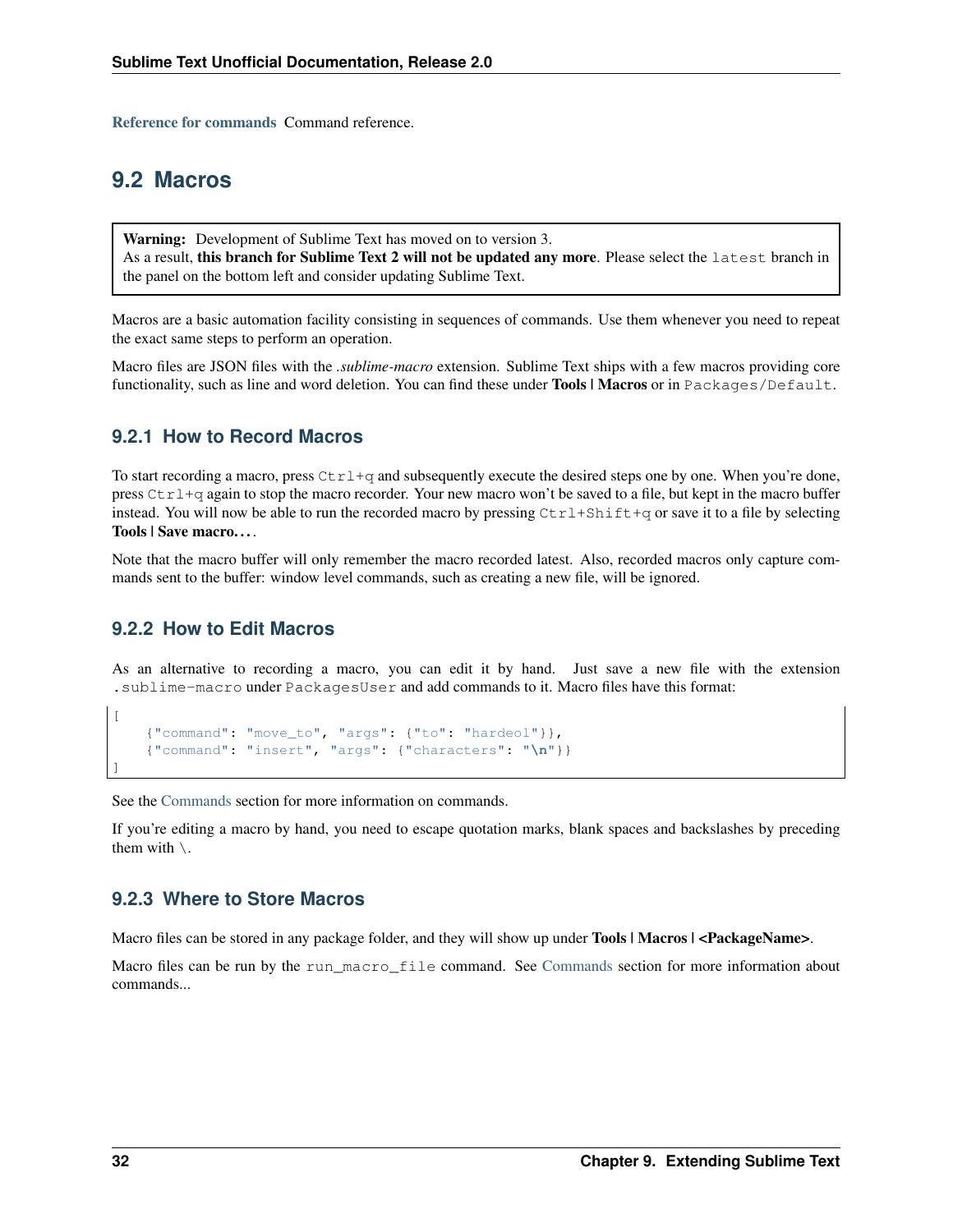# <span id="page-36-0"></span>**9.3 Snippets**

Warning: Development of Sublime Text has moved on to version 3. As a result, this branch for Sublime Text 2 will not be updated any more. Please select the latest branch in the panel on the bottom left and consider updating Sublime Text.

Whether you are coding or writing the next vampire best-seller, you're likely to need certain short fragments of text again and again. Use snippets to save yourself tedious typing. Snippets are smart templates that will insert text for you, adapting it to their context.

To create a new snippet, select **Tools** | New Snippet.... Sublime Text will present you with an skeleton for a new snippet.

Snippets can be stored under any package's folder, but to keep it simple while you're learning, you can save them to your Packages/User folder.

## **9.3.1 Snippets File Format**

Snippets typically live in a Sublime Text package. They are simplified XML files with the extension *.sublime-snippet*. For instance, you could have a greeting. sublime-snippet inside an Email package.

The structure of a typical snippet is as follows (including the default hints Sublime Text inserts for your convenience):

```
<snippet>
    <content><![CDATA[Type your snippet here]]></content>
    \langle-- Optional: Tab trigger to activate the snippet -->
    <tabTrigger>xyzzy</tabTrigger>
    <!-- Optional: Scope the tab trigger will be active in -->
    <scope>source.python</scope>
    <!-- Optional: Description to show in the menu -->
    <description>My Fancy Snippet</description>
</snippet>
```
The snippet element contains all the information Sublime Text needs in order to know *what* to insert, *whether* to insert and *when*. Let's see all of these parts in turn.

**content** The actual snippet. Snippets can range from simple to fairly complex templates. We'll look at examples of both later.

Keep the following in mind when writing your own snippets:

- If you want to get a literal  $\hat{S}$ , you have to escape it like this:  $\hat{S}$ .
- When writing a snippet that contains indentation, always use tabs. When the snippet is inserted, the tabs will be transformed into spaces if the option translateTabsToSpaces is true.
- The content must be included in a <! [CDATA[...]] > section. Snippets won't work if you don't do this!
- The content of your snippet must not contain  $]$  > because this string of characters will prematurely close the  $\leq$  [CDATA[ $\ldots$ ]] > section, resulting in an XML error. To work around this pitfall, you can insert an undefined variable into the string like this: ] ] \$NOT\_DEFINED>. This modified string passes through the XML parser without closing the content element's  $\leq$  [CDATA[...]] > section, but Sublime Text will replace \$NOT\_DEFINED with an empty string before inserting the snippet into your document. In other words,  $\left| \right|$   $\left| \right|$   $\left| \right|$   $\left| \right|$   $\left| \right|$   $\left| \right|$   $\left| \right|$   $\left| \right|$   $\left| \right|$   $\left| \right|$   $\left| \right|$   $\left| \right|$   $\left| \right|$   $\left| \right|$   $\left| \right|$   $\left| \right|$   $\left| \right|$   $\left| \right|$   $\left| \right|$   $\left| \right|$   $\left| \right|$   $\left| \right|$   $\left| \right|$ trigger the snippet.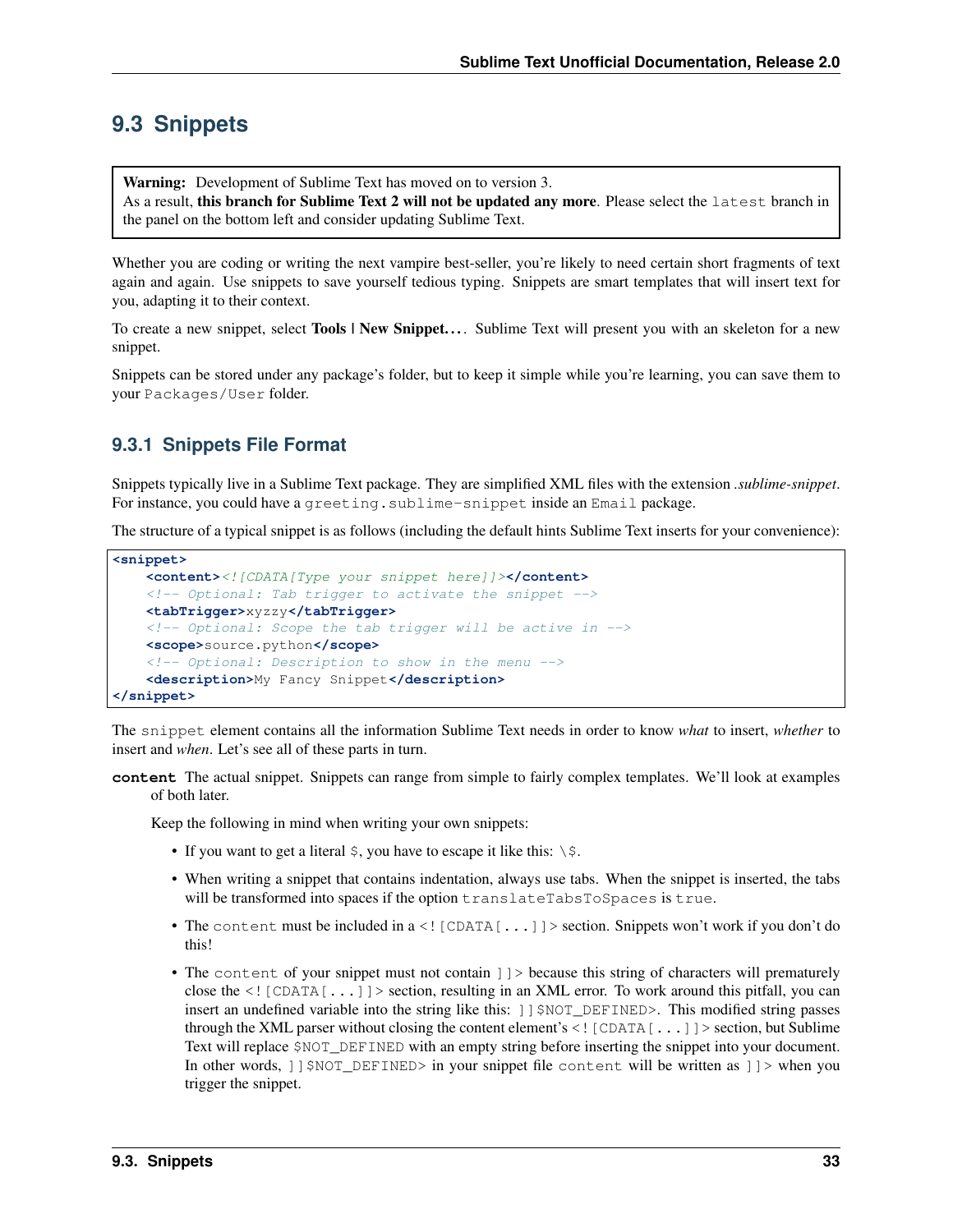**tabTrigger** Defines the sequence of keys that must be pressed to insert this snippet. After typing this sequence, the snippet will kick in as soon as you hit the Tab key.

A tab trigger is an implicit key binding.

- **scope** Scope selector determining the context where the snippet will be active. See *[Scopes](#page-44-0)* for more information.
- **description** Used when showing the snippet in the Snippets menu. If not present, Sublime Text defaults to the file name of the snippet.

With this information, you can start writing your own snippets as described in the next sections.

Note: In the interest of brevity, we're only including the content element's text in examples unless otherwise noted.

### <span id="page-37-0"></span>**9.3.2 Snippet Features**

#### **Environment Variables**

Snippets have access to contextual information in the form of environment variables. Sublime Text automatically sets the values of the variables listed below.

You can also add your own variables to provide extra information. These custom variables are defined in .sublime-options files.

| \$PARAM1, \$PARAM2                     | Arguments passed to the insert_snippet command. (Not covered here.) |
|----------------------------------------|---------------------------------------------------------------------|
| <b>\$SELECTION</b>                     | The text that was selected when the snippet was triggered.          |
| <b>\$TM_CURRENT_LINE</b>               | Content of the cursor's line when the snippet was triggered.        |
| <b><i>STM CURRENT_WORD</i></b>         | Word under the cursor when the snippet was triggered.               |
| <b><i>\$TM FILENAME</i></b>            | Name of the file being edited, including extension.                 |
| <b><i>STM FILEPATH</i></b>             | Path to the file being edited.                                      |
| <b><i><u>STM FULLNAME</u></i></b>      | User's user name.                                                   |
| <b><i>\$TM LINE INDEX</i></b>          | Column where the snippet is being inserted, 0 based.                |
| <b><i>\$TM LINE NUMBER</i></b>         | Row where the snippet is being inserted, 1 based.                   |
| <b><i><u>STM SELECTED TEXT</u></i></b> | An alias for <b>\$SELECTION</b> .                                   |
| <b><i><u>STM_SOFT_TABS</u></i></b>     | YES if translate_tabs_to_spaces is true, otherwise NO.              |
| <b><i>STM TAB SIZE</i></b>             | Spaces per-tab (controlled by the tab_size option).                 |

Let's see a simple example of a snippet using variables:

| USER NAME: | <b>\$TM FULLNAME</b>                   |  |
|------------|----------------------------------------|--|
| FILE NAME: | <b>\$TM FILENAME</b>                   |  |
| TAB STZE:  | <b>\$TM TAB SIZE</b>                   |  |
| SOFT TABS: | <b>\$TM SOFT TABS</b>                  |  |
|            |                                        |  |
|            |                                        |  |
| # Output:  |                                        |  |
|            |                                        |  |
| USER NAME: | quillermo                              |  |
| FILE NAME: | test.txt                               |  |
| TAB STZE:  | 4                                      |  |
| SOFT TABS: | <b>YES</b>                             |  |
|            | -------------------------------------- |  |
|            |                                        |  |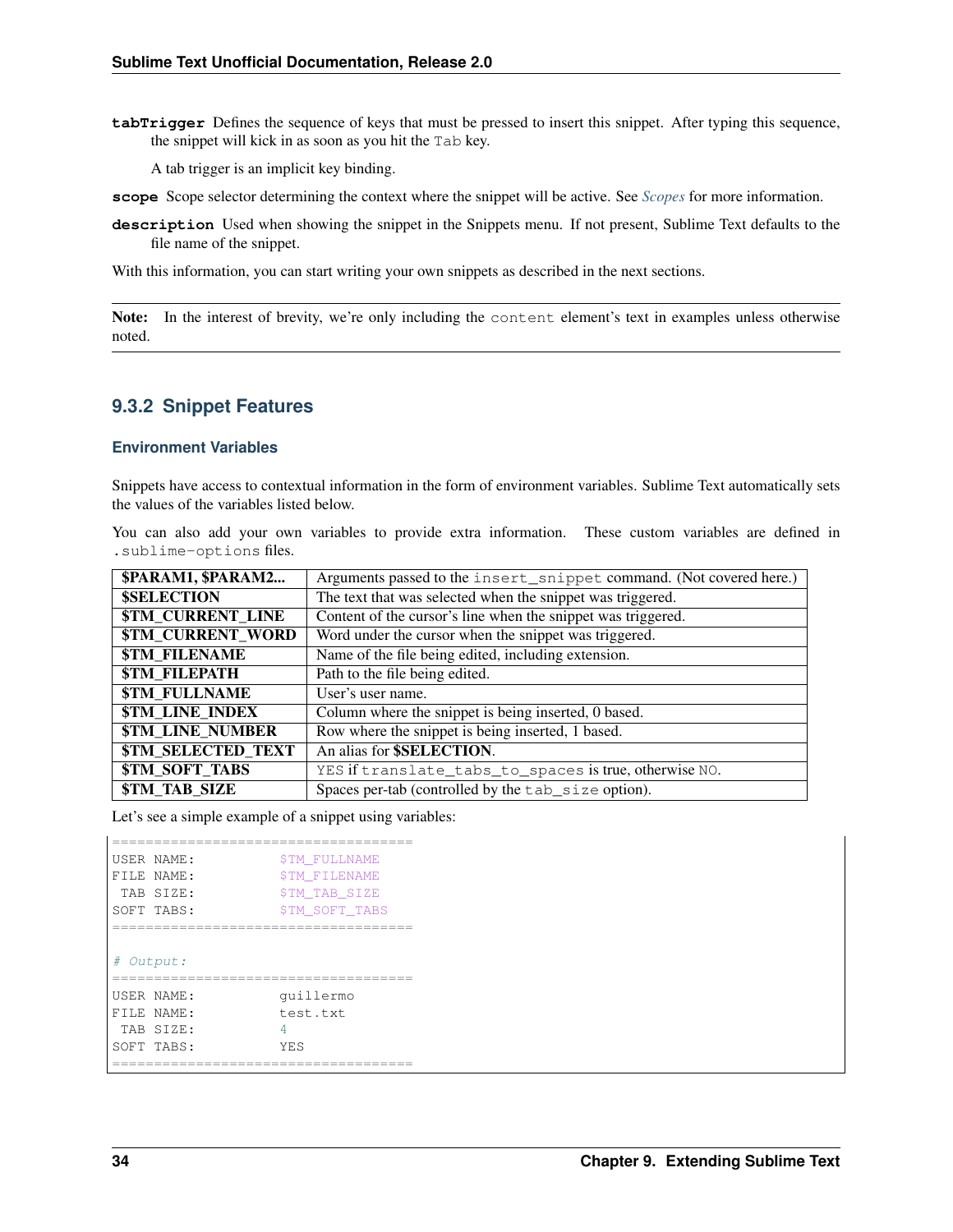### **Fields**

With the help of field markers, you can cycle through positions within the snippet by pressing the Tab key. Fields are used to walk you through the customization of a snippet after it's been inserted.

```
First Name: $1
Second Name: $2
Address: $3
```
In the example above, the cursor will jump to \$1 if you press Tab once. If you press Tab a second time, it will advance to \$2, etc. You can also move backwards in the series with Shift+Tab. If you press Tab after the highest tab stop, Sublime Text will place the cursor at the end of the snippet's content, enabling you to resume normal editing.

If you want to control where the exit point should be, use the \$0 mark. By default, the exit point is the end of the snippet.

You can break out of the field cycle any time by pressing  $\text{Esc.}$ 

### **Mirrored Fields**

Identical field markers mirror each other: when you edit the first one, the rest will be populated in real time with the same value.

```
First Name: $1
Second Name: $2
Address: $3
User name: $1
```
In this example, "User name" will be filled out with the same value as "First Name".

### **Placeholders**

By expanding the field syntax a little bit, you can define default values for a field. Placeholders are useful whenever there's a general case for your snippet, but still you still want to keep it customizable.

```
First Name: ${1:Guillermo}
Second Name: ${2:López}
Address: ${3:Main Street 1234}
User name: $1
```
Variables can be used as placeholders:

```
First Name: ${1:Guillermo}
Second Name: ${2:López}
Address: ${3:Main Street 1234}
User name: ${4:$TM_FULLNAME}
```
And you can nest placeholders within other placeholders too:

Test: \${1:Nested \${2:Placeholder}}

#### **Substitutions**

In addition to the placeholder syntax, tab stops can specify more complex operations with substitutions. Use substitutions to dynamically generate text based on a mirrored tab stop. Of course, the tab stop you want to use as variable has to be mirrored somewhere else in the snippet.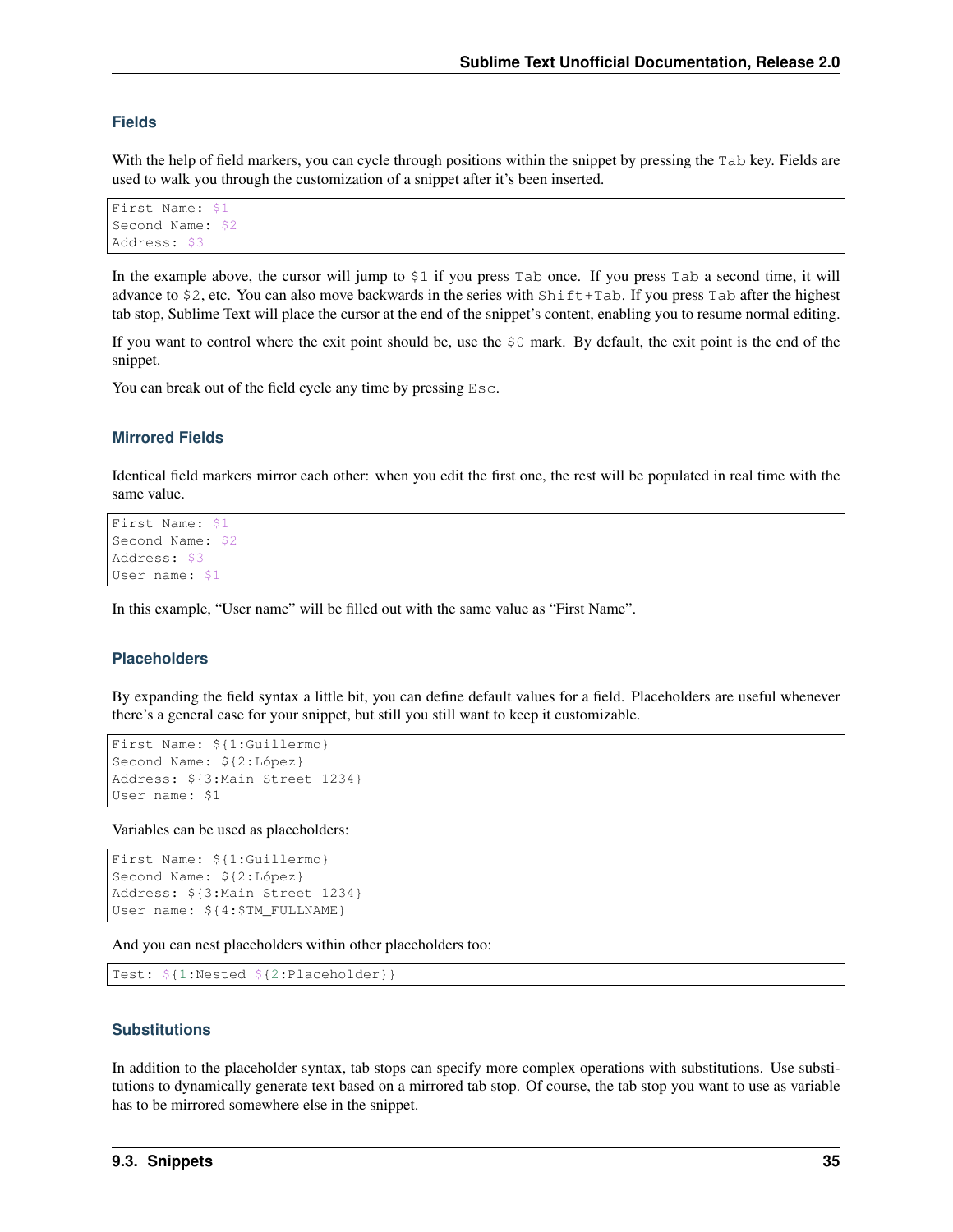The substitution syntax has the following syntaxes:

- \${var\_name/regex/format\_string/}
- \${var\_name/regex/format\_string/options}

var\_name The variable name: 1, 2, 3...

regex Perl-style regular expression: See the [Boost library documentation for regular expressions.](http://www.boost.org/doc/libs/1_44_0/libs/regex/doc/html/boost_regex/syntax/perl_syntax.html)

**format string** See the [Boost library documentation for format strings.](http://www.boost.org/doc/libs/1_44_0/libs/regex/doc/html/boost_regex/format/perl_format.html)

#### options

Optional. May be any of the following:

- i Case-insensitive regex.
- g Replace all occurrences of regex.
- m Don't ignore newlines in the string.

With substitutions you can, for instance, underline text effortlessly:

```
Original: ${1:Hey, Joe!}
Transformation: $1/./-/q$# Output:
     Original: Hey, Joe!
Transformation: =========
```
# **9.4 Completions**

Warning: Development of Sublime Text has moved on to version 3. As a result, this branch for Sublime Text 2 will not be updated any more. Please select the latest branch in the panel on the bottom left and consider updating Sublime Text.

#### See also:

[Sublime Text Documentation](http://www.sublimetext.com/docs/2/tab_completion.html) Official documentation on this topic.

Completions provide functionality in the spirit of IDEs to suggest terms and insert snippets. Completions work through the completions list or, optionally, by pressing Tab.

Note that completions in the broader sense of *words that Sublime Text will look up and insert for you* are not limited to completions files, because other sources contribute to the list of words to be completed, namely:

- Snippets
- API-injected completions
- Buffer contents

However, *.sublime-completions* files are the most explicit way Sublime Text provides you to feed it completions. This topic deals with the creation of *.sublime-completions* files as well as with the interaction between all sources for completions.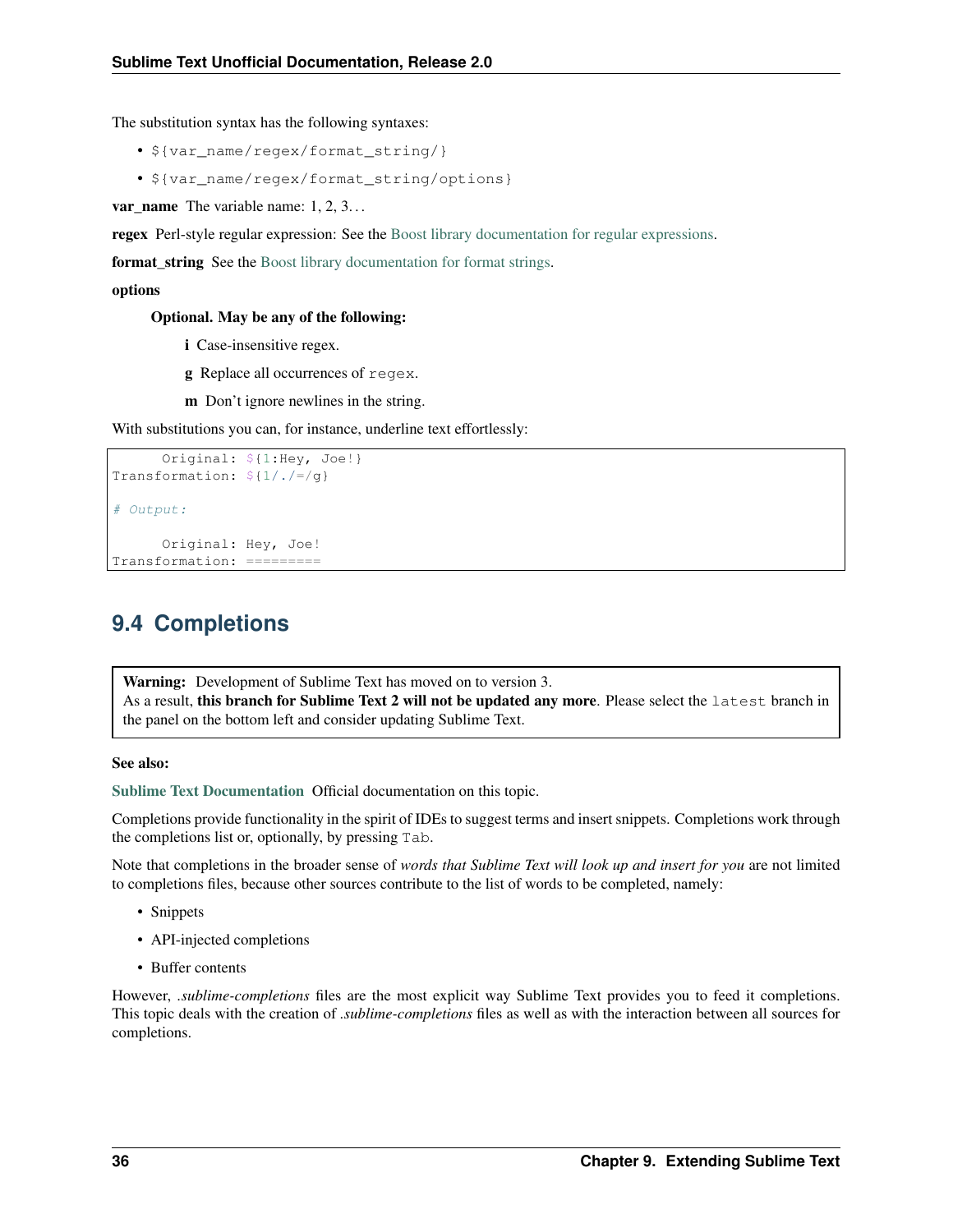### **9.4.1 File Format**

{

}

Completions are JSON files with the *.sublime-completions* extension. Entries in completions files can contain either snippets or plain strings.

Here's an example (with HTML completions):

```
"scope": "text.html - source - meta.tag, punctuation.definition.tag.begin",
"completions":
\sqrt{2}{ "trigger": "a", "contents": "<a href=\"$1\">$0</a>" },
        { "trigger": "abbr", "contents": "<abbr>$0</abbr>" },
        { "trigger": "acronym", "contents": "<acronym>$0</acronym>" },
        { "trigger": "script\t<script src=\"...\" />",
          "contents": "<script src=\"$1\" />" },
        "ninja",
        "robot",
        "pizza"
]
```
scope Determines when the completions list will be populated with this list of completions. See *[Scopes](#page-44-0)* for more information.

completions Array of *completions*.

#### **Types of Completions**

#### **Plain Strings**

Plain strings are equivalent to an entry where the trigger is identical to the contents:

```
"foo"
// is equivalent to:
{ "trigger": "foo", "contents": "foo" }
```
#### **Trigger-based Completions**

"trigger": "foo", "contents": "foobar" }

trigger Text that will be displayed in the completions list and will cause the contents to be inserted when chosen.

You can use a  $\setminus t$  tab character to separate the trigger from a brief description on what the completion is about, it will be displayed right-aligned and slightly grayed and does not affect the trigger itself.

contents Text to be inserted in the buffer. Can use *[Snippet Features](#page-37-0)*.

### **9.4.2 Sources for Completions**

These are the sources for completions the user can control:

• [Snippets](#page-36-0)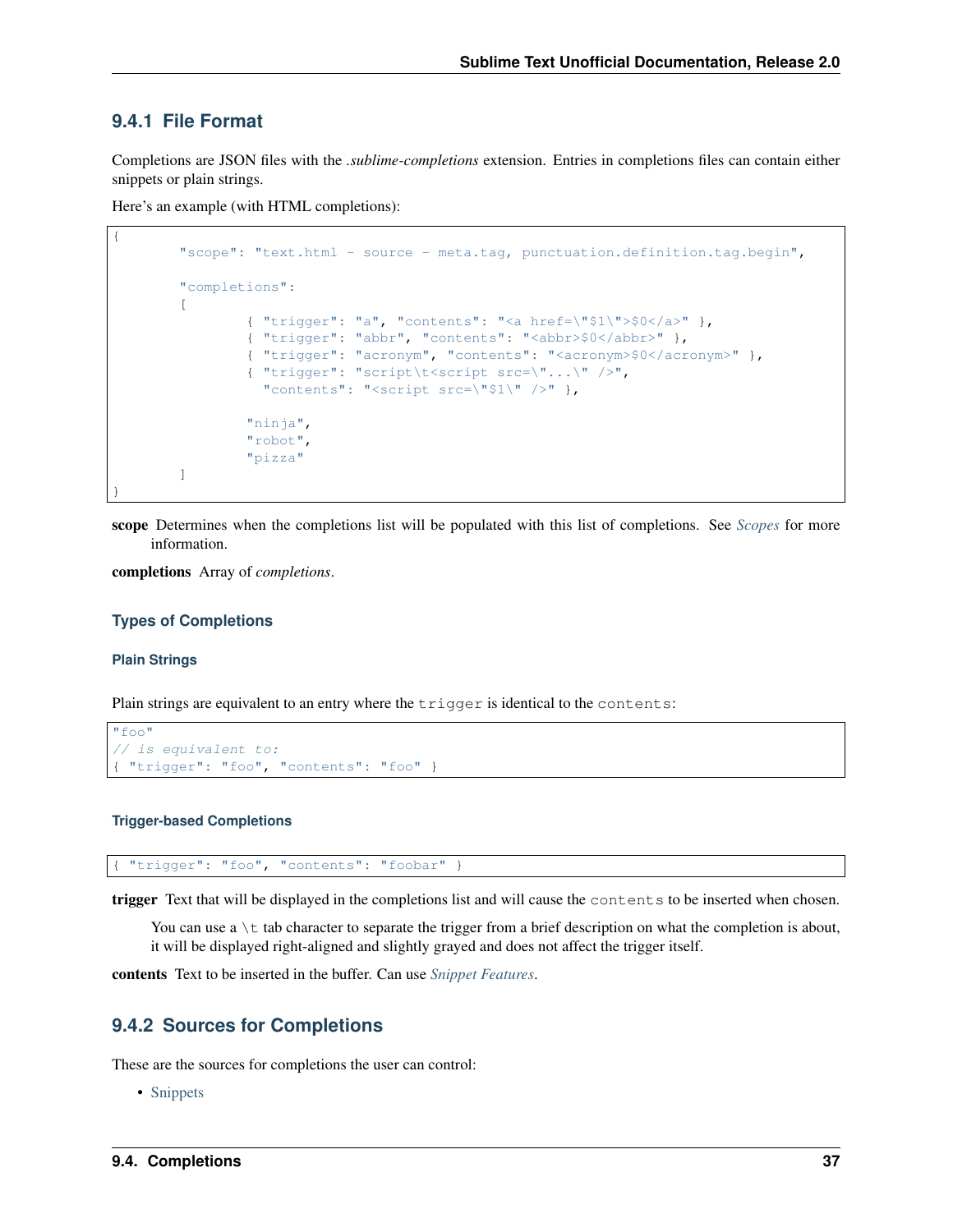- *.sublime-completions*
- API-injected completions via [EventListener.on\\_query\\_completions\(\)](#page-80-0)

Additionally, other completions are folded into the final list:

• Words in the buffer

### **Priority of Sources for Completions**

This is the order in which completions are prioritized:

- Snippets
- API-injected completions
- *.sublime-completions* files
- Words in buffer

Snippets will always win if the current prefix matches their tab trigger exactly. For the rest of the completions sources, a fuzzy match is performed. Also, snippets will always lose against a fuzzy match. Note that this is only relevant if the completion is going to be inserted automatically. When the completions list is shown, snippets will be listed along the other items, even if the prefix only partially matches the snippets' tab triggers.

### **9.4.3 How to Use Completions**

There are two methods for using completions. Even though, when screening them, the priority given to completions always stays the same, the two methods produce different results, as explained next.

Completions can be inserted in two ways:

- through the completions list  $(Ctr1+spacebar)$ , and
- by pressing Tab.

### **The Completions List**

To use the completions list:

- Press Ctrl+spacebar to open
- Optionally, press  $Ctrl+spacebar$  again to select next entry or use up and down arrow keys
- Press Enter or Tab to validate selection (depending on the auto\_complete\_commit\_on\_tab)

Note: The current selection in the completions list can actually be validated with any punctuation sign that isn't itself bound to a snippet (e.g. .).

The completions list may work in two ways: by bringing up a list of suggested words to be completed, or by inserting the best match directly. The automatic insertion will only be done if the list of completion candidates can be narrowed down to one unambiguous choice given the current prefix.

If the choice of best completion is ambiguous, an interactive list will be presented to the user. Unlike other items, snippets in this list are displayed in this format:  $tab\_trigger\tname.$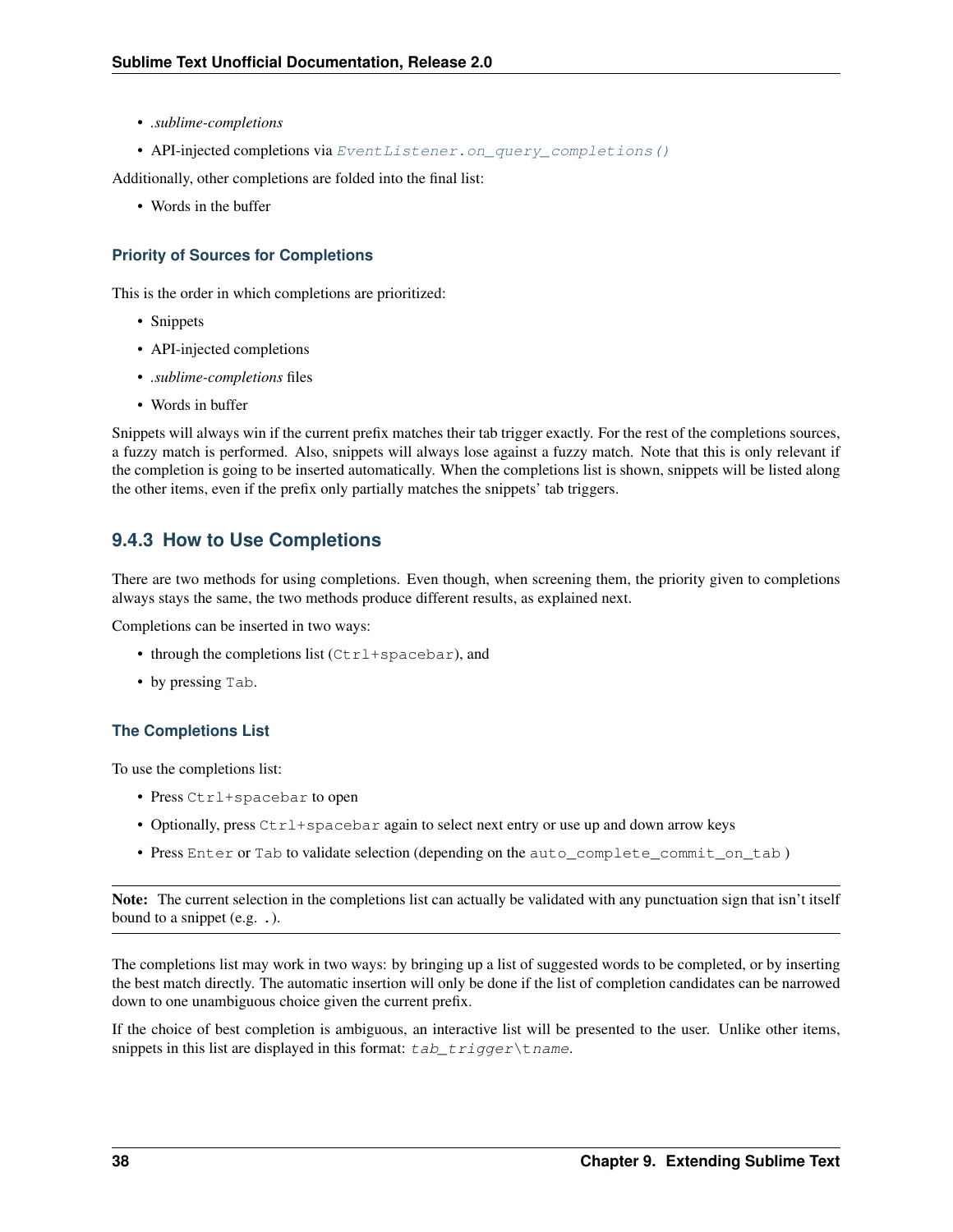#### **Completions with multiple cursors**

Sublime Text can also handle completions with multiple cursors but will only open the completion list when all cursors share the same prefix.

Working example (| represents one cursor):

```
|1|some text with l|
l| and.l|
```
Not working example:

```
|1|some text with la|
l| andl|
```
Selections are essentially ignored, only the position of the cursor matters. Thus,  $e$  [ $\sim$ some selection] example, with  $\mid$  as the cursor and  $[\ldots]$  as the current selection, completes to example  $\mid$  -some selection] example.

#### **Tab-completed Completions**

If you want to be able to tab-complete completions, the setting tab\_completion must be set to true (default). Snippet tab-completion is unaffected by this setting: They will always be completed according to their tab trigger.

With tab completion enabled, completion of items is always automatic, which means that, unlike in the case of the completions list, Sublime Text will always make a decision for you. The rules to select the best completion are the same as above, but in case of ambiguity, Sublime Text will still insert the item deemed most suitable.

#### **Inserting a Literal Tab Character**

When tab\_completion is enabled, you can press Shift+Tab to insert a literal tab character...

# **9.5 Command Palette**

Warning: Development of Sublime Text has moved on to version 3. As a result, this branch for Sublime Text 2 will not be updated any more. Please select the latest branch in the panel on the bottom left and consider updating Sublime Text.

#### See also:

[Reference for Command Palette](#page-75-0) Complete documentation on the command palette options.

### <span id="page-42-0"></span>**9.5.1 Overview**

The *command palette* is an interactive list bound to  $Ctrl+Shift+P$  whose purpose is to execute commands. The command palette is fed entries with commands files. Usually, commands that don't warrant creating a key binding of their own are good candidates for inclusion in a . sublime-commands file.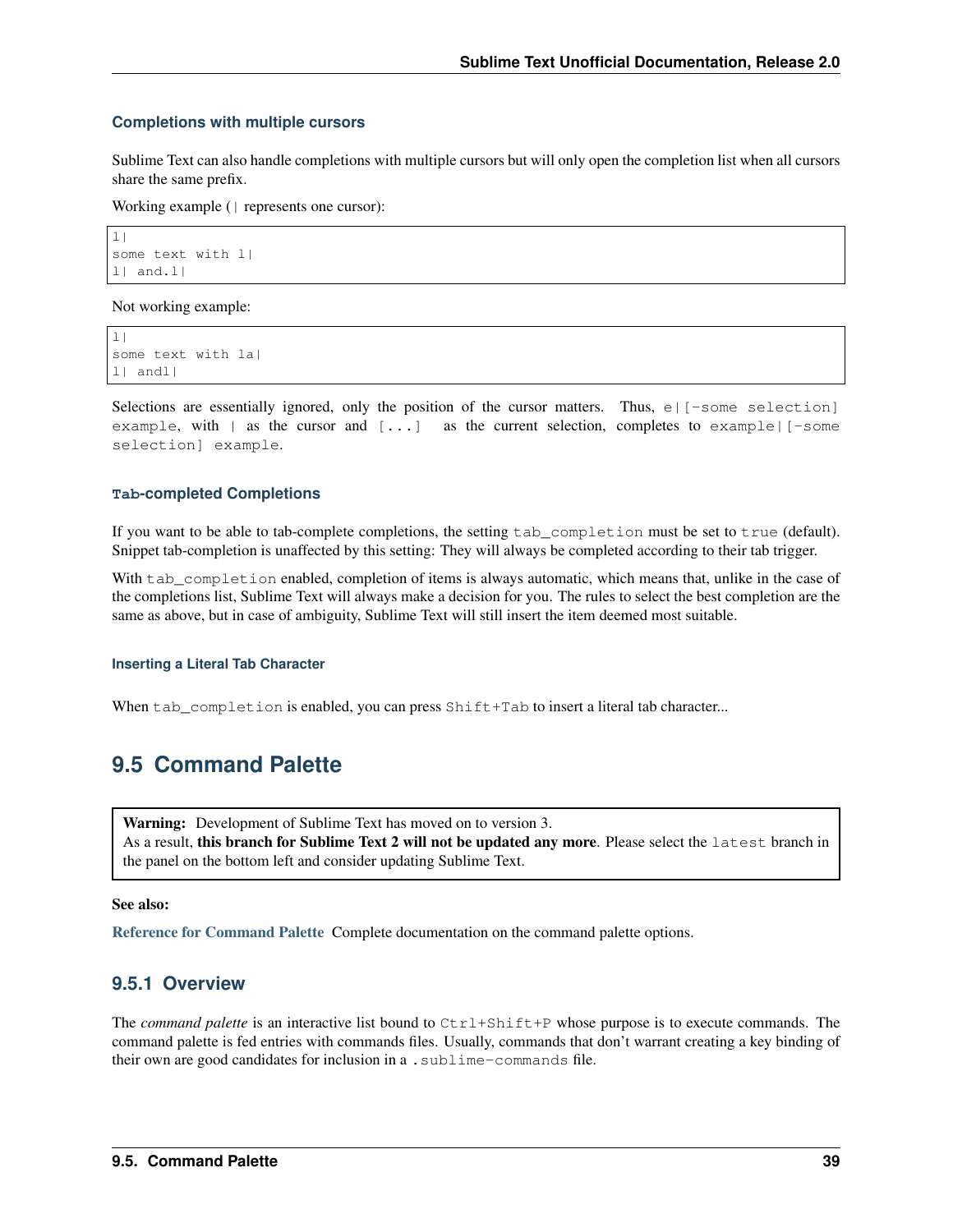### **9.5.2 File Format (Commands Files)**

Commands files use JSON and have the .sublime-commands extension.

Here's an excerpt from Packages/Default/Default.sublime-commands:

```
{ "caption": "Project: Save As", "command": "save_project_as" },
{ "caption": "Project: Close", "command": "close_project" },
{ "caption": "Project: Add Folder", "command": "prompt_add_folder" },
{ "caption": "Preferences: Default File Settings", "command": "open_file", "args": {"file": "${pa
{ "caption": "Preferences: User File Settings", "command": "open_file", "args": {"file": "${packa
{ "caption": "Preferences: Default Global Settings", "command": "open_file", "args" | {"file": "$
{ "caption": "Preferences: User Global Settings", "command": "open_file", "args": {"file": "${pac
{ "caption": "Preferences: Browse Packages", "command": "open_dir", "args": {"dir": "$packages"} }
```
**caption** Text for display in the command palette.

**command** Command to be executed.

**args** Arguments to pass to command.

### **9.5.3 How to Use the Command Palette**

- 1. Press Ctrl+Shift+P
- 2. Select command

[

]

The command palette filters entries by context, so whenever you open it, you won't always see all the commands defined in every .sublime-commands file.

# **9.6 Syntax Definitions**

Warning: Development of Sublime Text has moved on to version 3. As a result, this branch for Sublime Text 2 will not be updated any more. Please select the latest branch in the panel on the bottom left and consider updating Sublime Text.

Syntax definitions make Sublime Text aware of programming and markup languages. Most noticeably, they work together with colors to provide syntax highlighting. Syntax definitions define *scopes* that divide the text in a buffer into named regions. Several editing features in Sublime Text make extensive use of this fine-grained contextual information.

Essentially, syntax definitions consist of regular expressions used to find text, as well as more or less arbitrary, dotseparated strings called *scopes* or *scope names*. For every occurrence of a given regular expression, Sublime Text gives the matching text its corresponding *scope name*.

### **9.6.1 Prerequisites**

In order to follow this tutorial, you will need to install [AAAPackageDev,](https://github.com/SublimeText/AAAPackageDev) a package intended to ease the creation of new syntax definitions for Sublime Text. Follow the installation notes in the "Getting Started" section of the readme.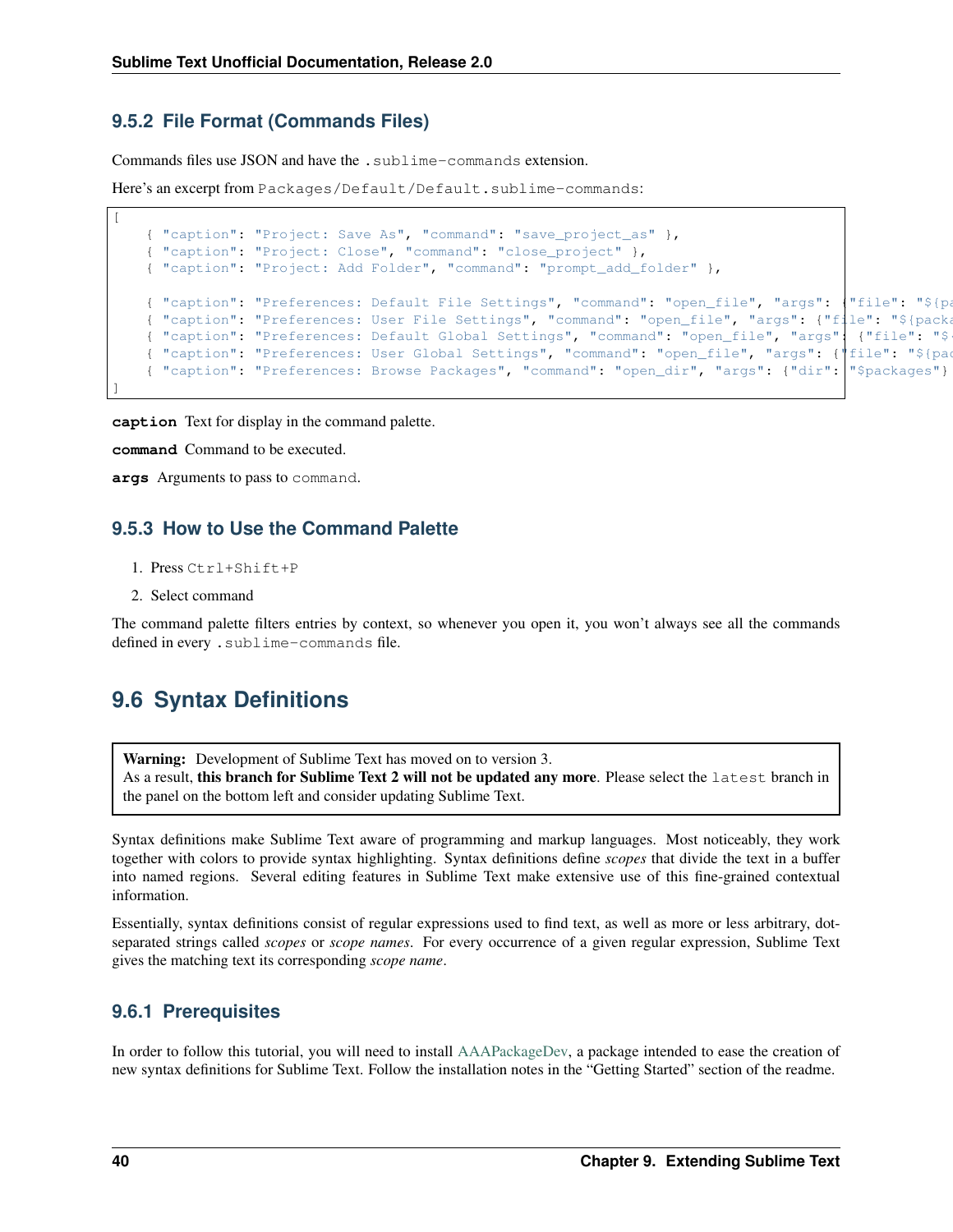### **9.6.2 File format**

Sublime Text uses [property list](http://en.wikipedia.org/wiki/Property_list) (Plist) files to store syntax definitions. However, because editing XML files is a cumbersome task, we'll use [YAML](http://en.wikipedia.org/wiki/YAML) instead and convert it to Plist format afterwards. This is where the AAAPackageDev package (mentioned above) comes in.

Note: If you experience unexpected errors during this tutorial, chances are AAAPackageDev or YAML is to blame. Don't immediately think your problem is due to a bug in Sublime Text.

By all means, do edit the Plist files by hand if you prefer to work in XML, but always keep in mind their differing needs in regards to escape sequences, many XML tags etc.

### <span id="page-44-0"></span>**9.6.3 Scopes**

Scopes are a key concept in Sublime Text. Essentially, they are named text regions in a buffer. They don't do anything by themselves, but Sublime Text peeks at them when it needs contextual information.

For instance, when you trigger a snippet, Sublime Text checks the scope bound to the snippet and looks at the caret's position in the file. If the caret's current position matches the snippet's scope selector, Sublime Text fires it off. Otherwise, nothing happens.

#### Scopes vs Scope Selectors

There's a slight difference between *scopes* and *scope selectors*: Scopes are the names defined in a syntax definition, while scope selectors are used in items like snippets and key bindings to target scopes. When creating a new syntax definition, you care about scopes; when you want to constrain a snippet to a certain scope, you use a scope selector.

Scopes can be nested to allow for a high degree of granularity. You can drill down the hierarchy very much like with CSS selectors. For instance, thanks to scope selectors, you could have a key binding activated only within single quoted strings in Python source code, but not inside single quoted strings in any other language.

Sublime Text inherits the idea of scopes from Textmate, a text editor for Mac. [Textmate's online manual](http://manual.macromates.com/en/scope_selectors) contains further information about scope selectors that's useful for Sublime Text users too. Especially Color Schemes make excessive usage of scopes to style every aspect of a language in the desired color.

### **9.6.4 How Syntax Definitions Work**

At their core, syntax definitions are arrays of regular expressions paired with scope names. Sublime Text will try to match these patterns against a buffer's text and attach the corresponding scope name to all occurrences. These pairs of regular expressions and scope names are known as *rules*.

Rules are applied in order, one line at a time. Rules are applied in the following order:

- 1. The rule that matches at the first position in a line
- 2. The rule that comes first in the array

Each rule consumes the matched text region, which therefore will be excluded from the next rule's matching attempt (save for a few exceptions). In practical terms, this means that you should take care to go from more specific rules to more general ones when you create a new syntax definition. Otherwise, a greedy regular expression might swallow parts you'd like to have styled differently.

Syntax definitions from separate files can be combined, and they can be recursively applied too.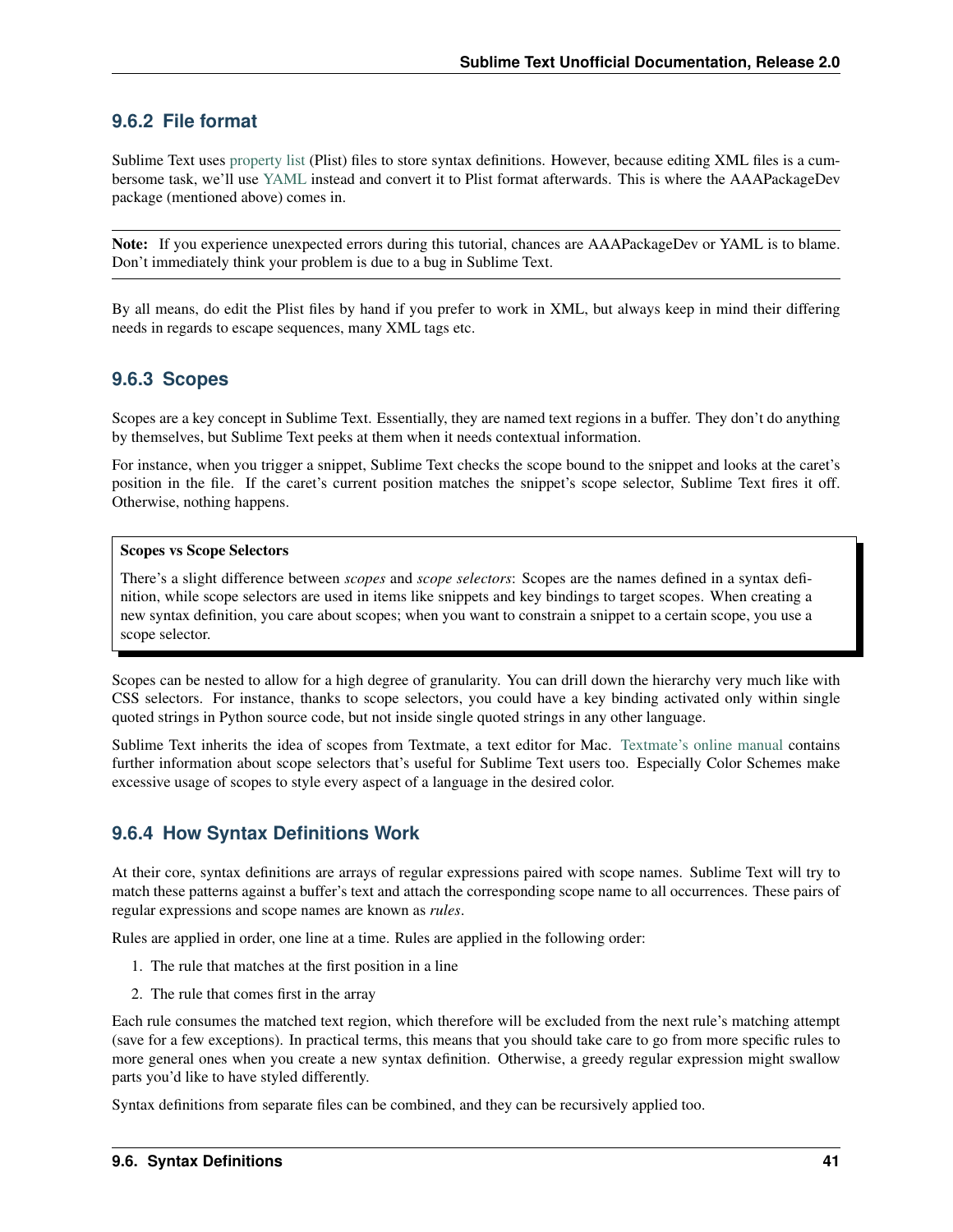### **9.6.5 Your First Syntax Definition**

By way of example, let's create a syntax definition for Sublime Text snippets. We'll be styling the actual snippet content, not the whole . sublime-snippet file.

Note: Since syntax definitions are primarily used to enable syntax highlighting, we'll use the phrase *to style* to mean *to break down a source code file into scopes*. Keep in mind, however, that colors are a different thing from syntax definitions and that scopes have many more uses besides syntax highlighting.

Here are the elements we want to style in a snippet:

- Variables (\$PARAM1, \$USER\_NAME...)
- Simple fields  $(50, 51...)$
- Complex fields with placeholders ( $\S$ {1:Hello})
- Nested fields  $(\frac{5}{1}$ : Hello  $\frac{5}{2}$ : World}!})
- Escape sequences  $(\setminus \S, \setminus \setminus \langle ... )$
- Illegal sequences  $(\xi, \langle \ldots \rangle)$

Here are the elements we don't want to style because they are too complex for this example:

• Variable Substitution  $(\frac{2}{1} / \text{Hello}/\text{Hi}/q)$ 

Note: Before continuing, make sure you've installed the AAAPackageDev package as explained above.

### **Creating A New Syntax Definition**

To create a new syntax definition, follow these steps:

- Go to Tools | Packages | Package Development | New Syntax Definition
- Save the new file in your Packages/User folder as a .YAML-tmLanguage file.

You now should see a file like this:

```
# [PackageDev] target_format: plist, ext: tmLanguage
---
name: Syntax Name
scopeName: source.syntax_name
fileTypes: []
uuid: 0da65be4-5aac-4b6f-8071-1aadb970b8d9
patterns:
-
...
```
Let's examine the key elements.

- **name** The name that Sublime Text will display in the syntax definition drop-down list. Use a short, descriptive name. Typically, you will use the name of the programming language you are creating the syntax definition for.
- **scopeName** The top level scope for this syntax definition. It takes the form source. <lang\_name> or text.<lang\_name>. For programming languages, use source. For markup and everything else, use text.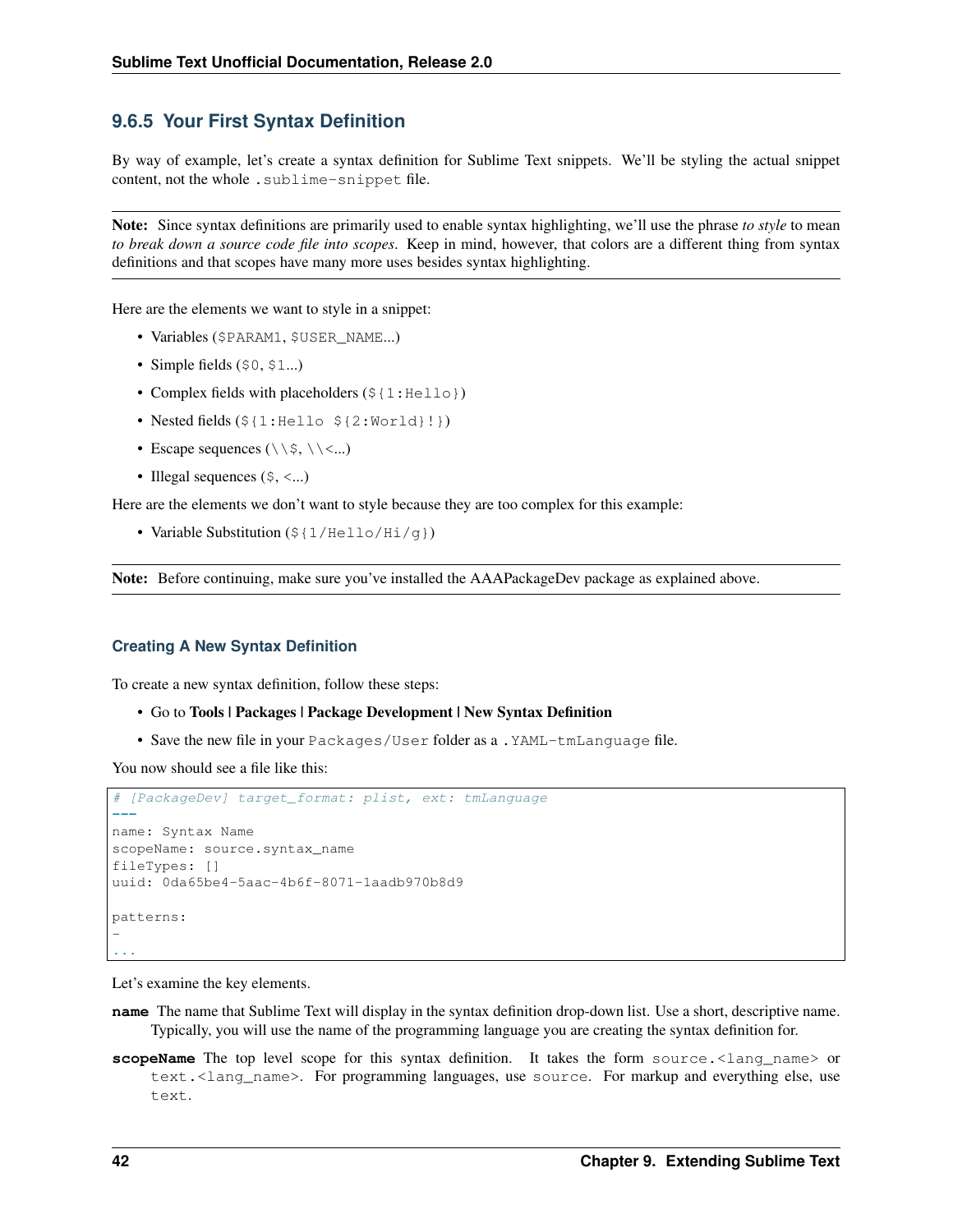- **fileTypes** This is a list of file extensions (without the leading dot). When opening files of these types, Sublime Text will automatically activate this syntax definition for them.
- **uuid** This is a unique identifier for this syntax definition. Each new syntax definition gets its own uuid. Even though Sublime Text itself ignores it, don't modify this.

**patterns** A container for your patterns.

For our example, fill the template with the following information:

```
# [PackageDev] target_format: plist, ext: tmLanguage
---name: Sublime Snippet (Raw)
scopeName: source.ssraw
fileTypes: [ssraw]
uuid: 0da65be4-5aac-4b6f-8071-1aadb970b8d9
patterns:
-
...
```
Note: YAML is not a very strict format, but can cause headaches when you don't know its conventions. It supports single and double quotes, but you may also omit them as long as the content does not create another YAML literal. If the conversion to Plist fails, take a look at the output panel for more information on the error. We'll explain later how to convert a syntax definition in YAML to Plist. This will also cover the first commented line in the template.

The  $---$  and  $...$  are optional.

### **9.6.6 Analyzing Patterns**

The patterns array can contain several types of elements. We'll look at some of them in the following sections. If you want to learn more about patterns, refer to Textmate's online manual.

#### **Matches**

Matches take this form:

```
match: (?i:m)y \s+[Rr]egex
name: string.format
comment: This comment is optional.
```
#### Regular Expressions' Syntax In Syntax Definitions

Sublime Text uses [Oniguruma'](http://www.geocities.jp/kosako3/oniguruma/doc/RE.txt)s syntax for regular expressions in syntax definitions. Several existing syntax definitions make use of features supported by this regular expression engine that aren't part of perl-style regular expressions, hence the requirement for Oniguruma.

**match** A regular expression Sublime Text will use to find matches.

**name** The name of the scope that should be applied to any occurrences of match.

**comment** An optional comment about this pattern.

Let's go back to our example. It looks like this: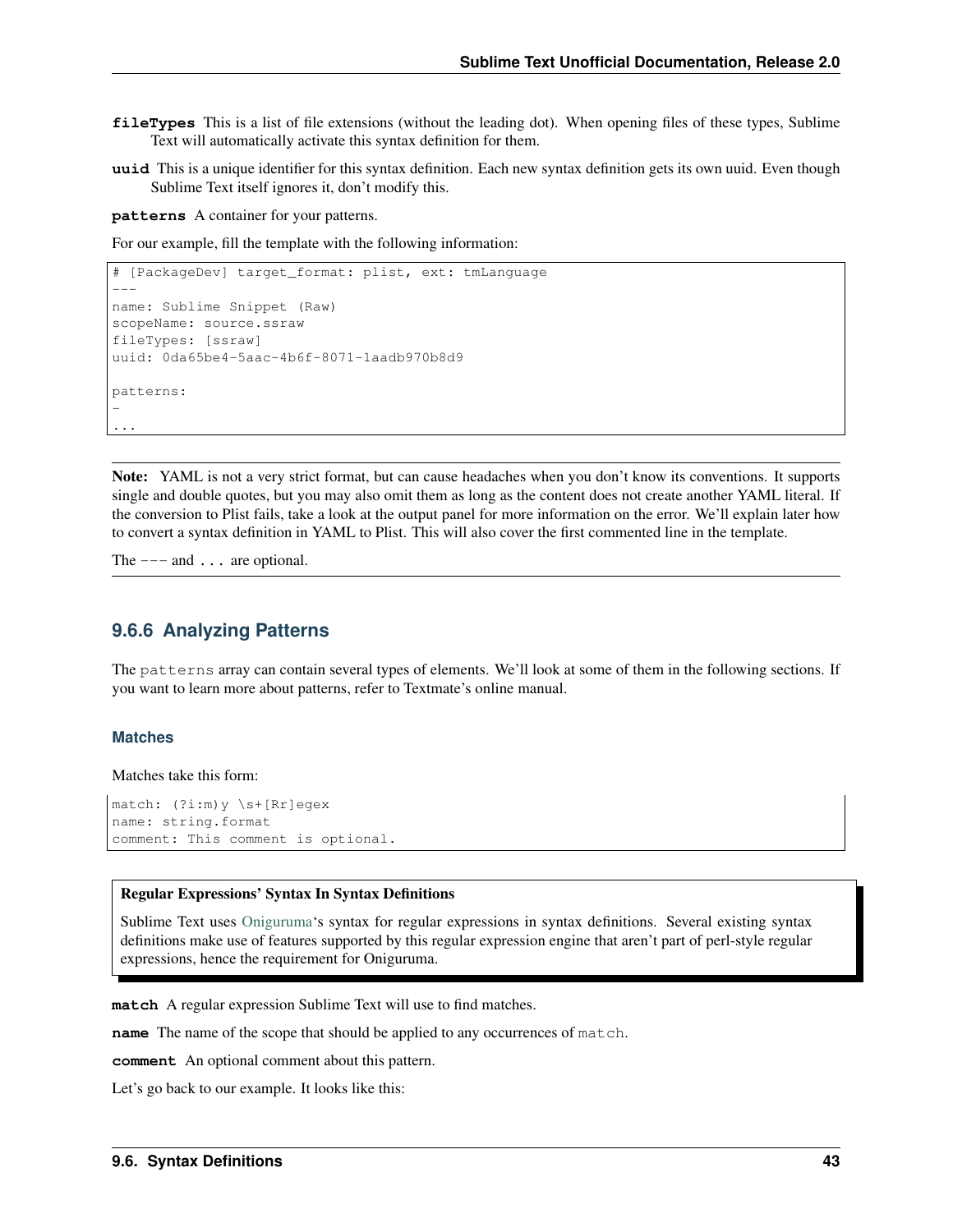```
# [PackageDev] target_format: plist, ext: tmLanguage
---
name: Sublime Snippet (Raw)
scopeName: source.ssraw
fileTypes: [ssraw]
uuid: 0da65be4-5aac-4b6f-8071-1aadb970b8d9
patterns:
-
...
```
That is, make sure the patterns array is empty.

Now we can begin to add our rules for Sublime snippets. Let's start with simple fields. These could be matched with a regex like so:

 $\3[0-9]+$ # or...  $\frac{1}{9}$ 

We can then build our pattern like this:

```
name: keyword.other.ssraw
match: \$\d+
comment: Tab stops like $1, $2...
```
### Choosing the Right Scope Name

Naming scopes isn't obvious sometimes. Check the [Textmate naming conventions](https://manual.macromates.com/en/language_grammars#naming_conventions) for guidance on scope names. AAAPackageDev automatically provides completions for scope names according to these conventions. It is important to re-use the basic categories outlined there if you want to achieve the highest compatibility with existing colors.

Color schemes have hardcoded scope names in them. They could not possibly include every scope name you can think of, so they target the standard ones plus some rarer ones on occasion (like for CSS or Markdown). This means that two color schemes using the same syntax definition may render the text differently!

Bear in mind too that you should use the scope name that best suits your needs or preferences. It'd be perfectly fine to assign a scope like constant.numeric to anything other than a number if you have a good reason to do so.

And we can add it to our syntax definition too:

```
# [PackageDev] target_format: plist, ext: tmLanguage
---
name: Sublime Snippet (Raw)
scopeName: source.ssraw
fileTypes: [ssraw]
uuid: 0da65be4-5aac-4b6f-8071-1aadb970b8d9
patterns:
- comment: Tab stops like $1, $2...
 name: keyword.other.ssraw
  match: \$\d+
...
```
Note: You should use two spaces for indent. This is the recommended indent for YAML and lines up with lists like shown above.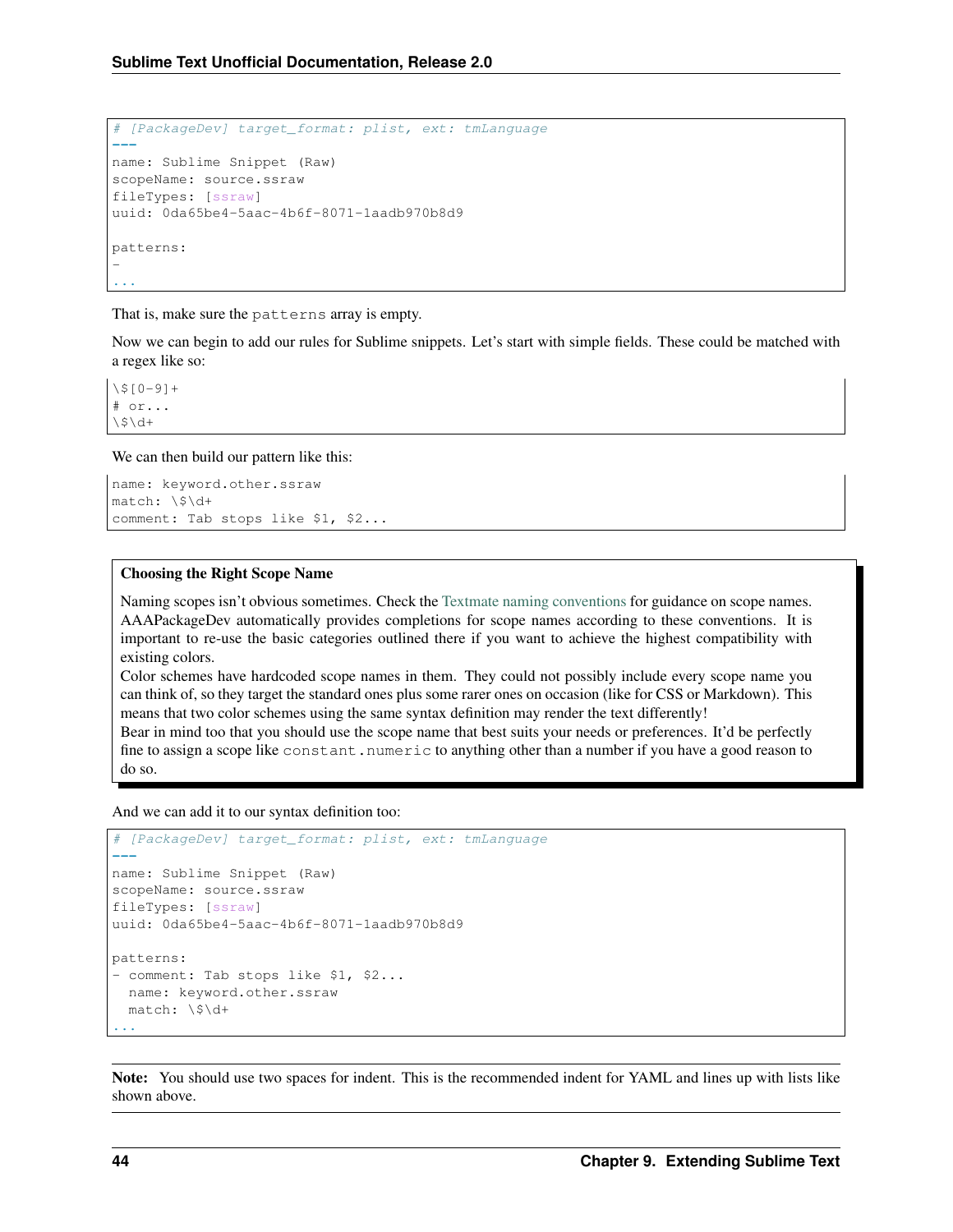We're now ready to convert our file to .tmLanguage. Syntax definitions use Textmate's .tmLanguage extension for compatibility reasons. As explained above, they are simply Plist XML files.

Follow these steps to perform the conversion:

- Make sure that Automatic is selected in Tools | Build System, or select Convert to ...
- Press F7
- A .tmLanguage file will be generated for you in the same folder as your .YAML-tmLanguage file
- Sublime Text will reload the changes to the syntax definition

In case you are wondering why AAAPackageDev knows what you want to convert your file to: It's specified in the first commente line.

You have now created your first syntax definition. Next, open a new file and save it with the extension . ssraw. The buffer's syntax name should switch to "Sublime Snippet (Raw)" automatically, and you should get syntax highlighting if you type \$1 or any other simple snippet field.

Let's proceed to creating another rule for environment variables.

```
comment: Variables like $PARAM1, $TM_SELECTION...
name: keyword.other.ssraw
match: \$[A-Za-z][A-Za-z0-9_]+
```
Repeat the above steps to update the .tmLanguage file.

#### **Fine Tuning Matches**

You might have noticed, for instance, that the entire text in  $$PARAM1$  is styled the same way. Depending on your needs or your personal preferences, you may want the \$ to stand out. That's where captures come in. Using captures, you can break a pattern down into components to target them individually.

Let's rewrite one of our previous patterns to use captures:

```
comment: Variables like $PARAM1, $TM SELECTION...
name: keyword.other.ssraw
match: \$([A-Za-z][A-Za-z0-9_]+)
captures:
 '1': {name: constant.numeric.ssraw}
```
Captures introduce complexity to your rule, but they are pretty straightforward. Notice how numbers refer to parenthesized groups left to right. Of course, you can have as many capture groups as you want.

**Note:** Writing 1 on a new line and pressing tab will autocomplete to '1': {name: } thanks to AAAPackageDev.

Arguably, you'd want the other scope to be visually consistent with this one. Go ahead and change it too.

Note: As with ususal regular expressions and substitutions, the capture group '0' applies to the whole match.

#### **Begin-End Rules**

Up to now we've been using a simple rule. Although we've seen how to dissect patterns into smaller components, sometimes you'll want to target a larger portion of your source code that is clearly delimited by start and end marks.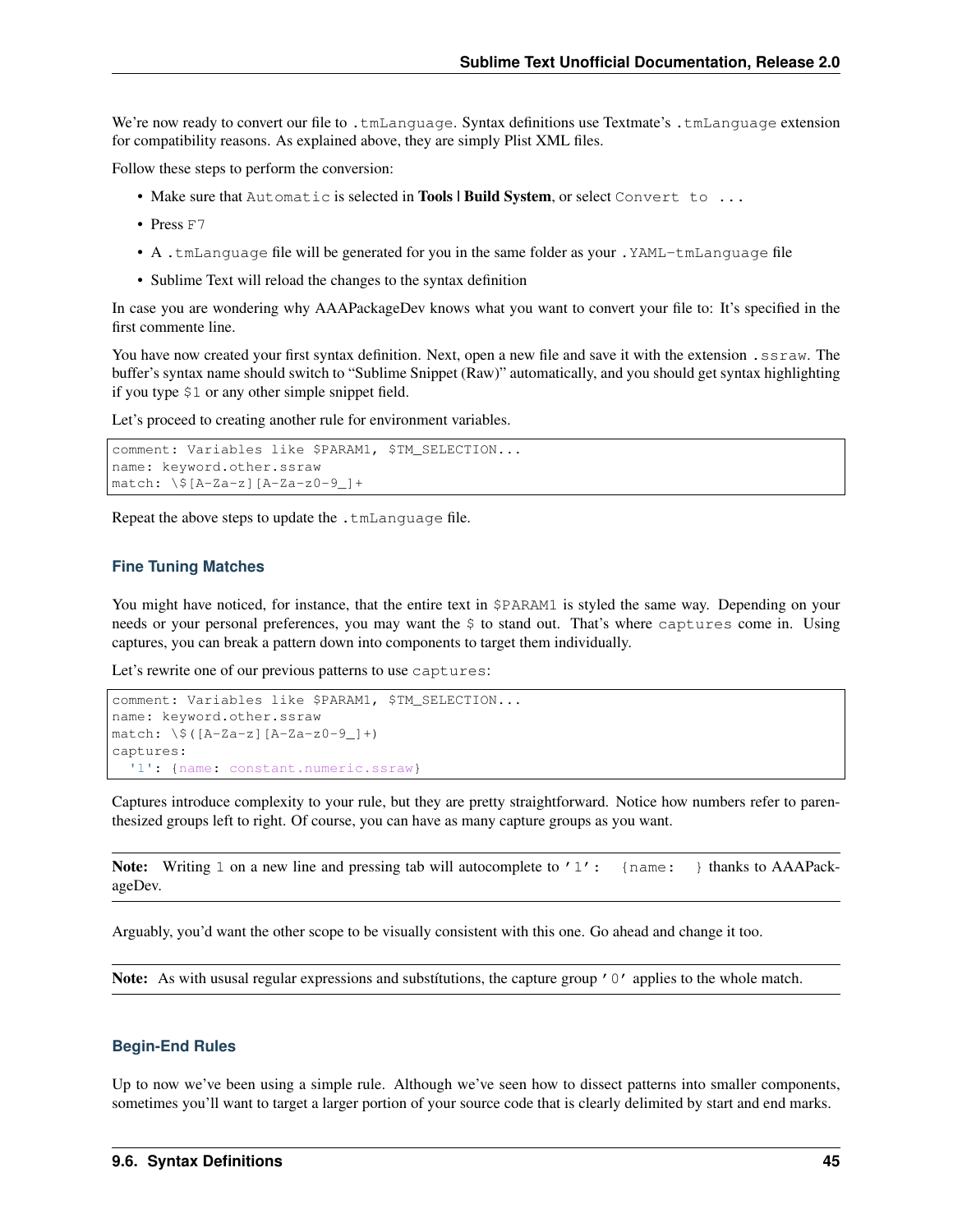Literal strings enclosed by quotation marks or other delimiting constructs are better dealt with by begin-end rules. This is a skeleton for one of these rules:

name: begin: end:

Well, at least in their simplest version. Let's take a look at one that includes all available options:

```
name\cdotcontentName:
begin:
beginCaptures:
  '0': {name: }
  # ...
end:
endCaptures:
  '0': {name: }
  \# ...
patterns:
- name:
  match:
  # ...
```
Some elements may look familiar, but their combination might be daunting. Let's inspect them individually.

**name** Just like with simple captures this sets the following scope name to the whole match, including begin and end marks. Effectively, this will create nested scopes for beginCaptures, endCaptures and patterns defined within this rule. Optional.

**contentName** Unlike the name this only applies a scope name to the enclosed text. Optional.

**begin** Regex for the opening mark for this scope.

**end** Regex for the end mark for this scope.

**beginCaptures** Captures for the begin marker. They work like captures for simple matches. Optional.

**endCaptures** Same as beginCaptures but for the end marker. Optional.

**patterns** An array of patterns to match only against the begin-end's content; they aren't matched against the text consumed by begin or end themselves. Optional.

We'll use this rule to style nested complex fields in snippets:

```
name: variable.complex.ssraw
contentName: string.other.ssraw
begin: '(\$)(\{)([0-9]+):'
beginCaptures:
  '1': {name: keyword.other.ssraw}
  '3': {name: constant.numeric.ssraw}
end: \{\}patterns:
- include: $self
- name: support.other.ssraw
  match: .
```
This is the most complex pattern we'll see in this tutorial. The begin and end keys are self-explanatory: they define a region enclosed between \${<NUMBER>: and }. We need to wrap the begin pattern into quotes because otherwise the trailing : would indicate the parser to expect another dictionary key. beginCaptures further divides the begin mark into smaller scopes.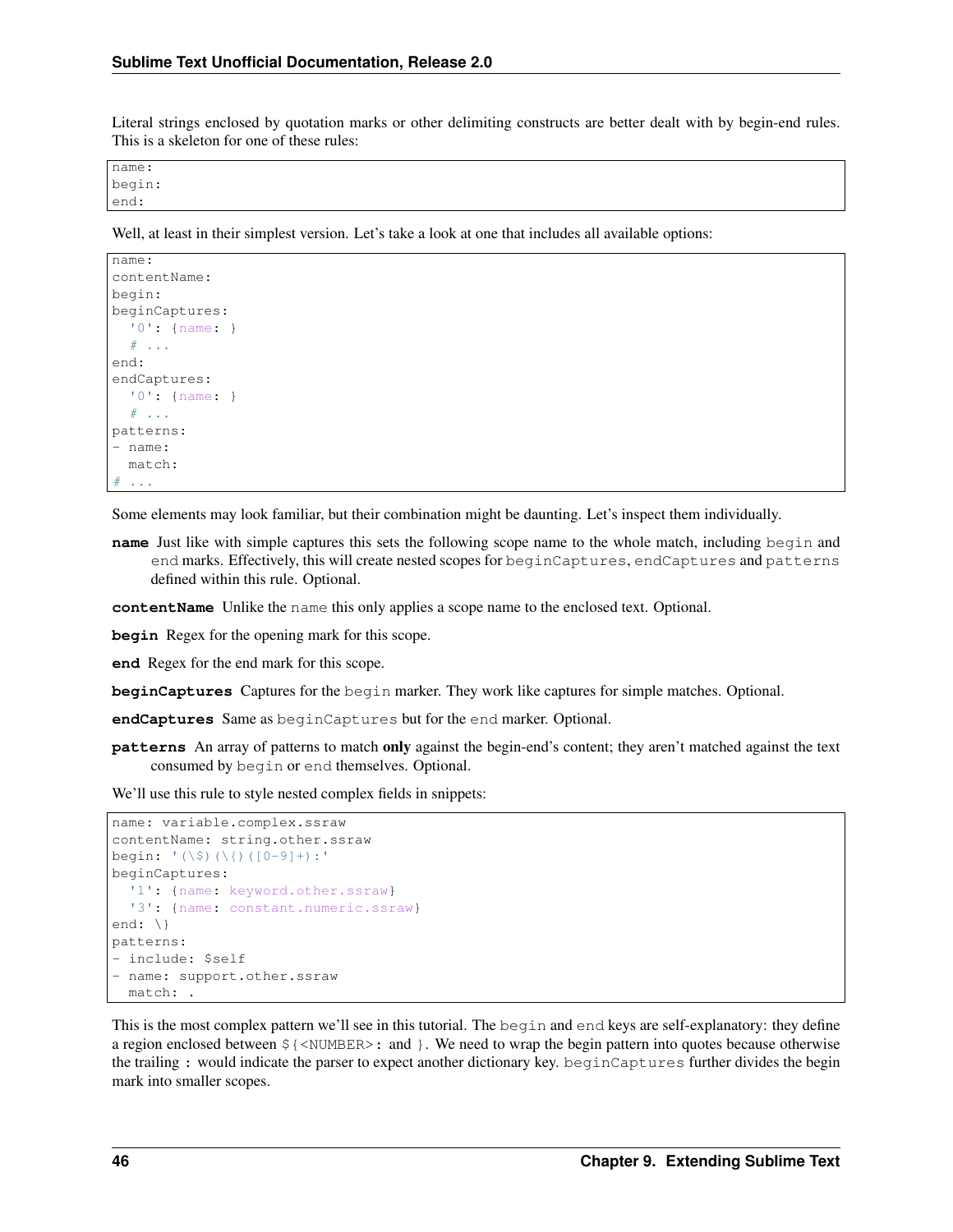The most interesting part, however, is patterns. Recursion, and the importance of ordering, have finally made their appearance here.

We've seen above that fields can be nested. In order to account for this, we need to style nested fields recursively. That's what the include rule does when we furnish it the  $\text{self value:}$  it recursively applies our entire syntax definition to the text captured by our begin-end rule. This portion excludes the text individually consumed by the regexes for begin and end.

Remember, matched text is consumed; thus, it is excluded from the next match attempt and can't be matched again.

To finish off complex fields, we'll style placeholders as strings. Since we've already matched all possible tokens inside a complex field, we can safely tell Sublime Text to give any remaining text (.) a literal string scope. Note that this doesn't work if we made the pattern greedy (.+) because this includes possible nested references.

Note: We could've used contentName: string.other.ssraw instead of the last pattern but this way we introduce the importance of ordering and how matches are consumed.

#### **Final Touches**

Lastly, let's style escape sequences and illegal sequences, and then we can wrap up.

```
- comment: Sequences like \S, \\rangle and \langlename: constant.character.escape.ssraw
  match: \setminus [$ < > ]
- comment: Unescaped and unmatched magic characters
  name: invalid.illegal.ssraw
  match: '[$<>]'
```
The only hard thing here is not forgetting that [] enclose arrays in YAML and thus must be wrapped in quotes. Other than that, the rules are pretty straightforward if you're familiar with regular expressions.

However, you must take care to place the second rule after any others matching the  $\frac{1}{2}$  character, since otherwise it will be consumed and result in every following expression not matching.

Also, even after adding these two additional rules, note that our recursive begin-end rule from above continues to work as expected.

At long last, here's the final syntax definition:

```
# [PackageDev] target_format: plist, ext: tmLanguage
---
name: Sublime Snippet (Raw)
scopeName: source.ssraw
fileTypes: [ssraw]
uuid: 0da65be4-5aac-4b6f-8071-1aadb970b8d9
patterns:
- comment: Tab stops like $1, $2...
 name: keyword.other.ssraw
 match: \sqrt{\xi(\dagger)}captures:
    '1': {name: constant.numeric.ssraw}
- comment: Variables like $PARAM1, $TM_SELECTION...
  name: keyword.other.ssraw
  match: \ \sqrt{9([A-Za-z][A-Za-z0-9]]})
```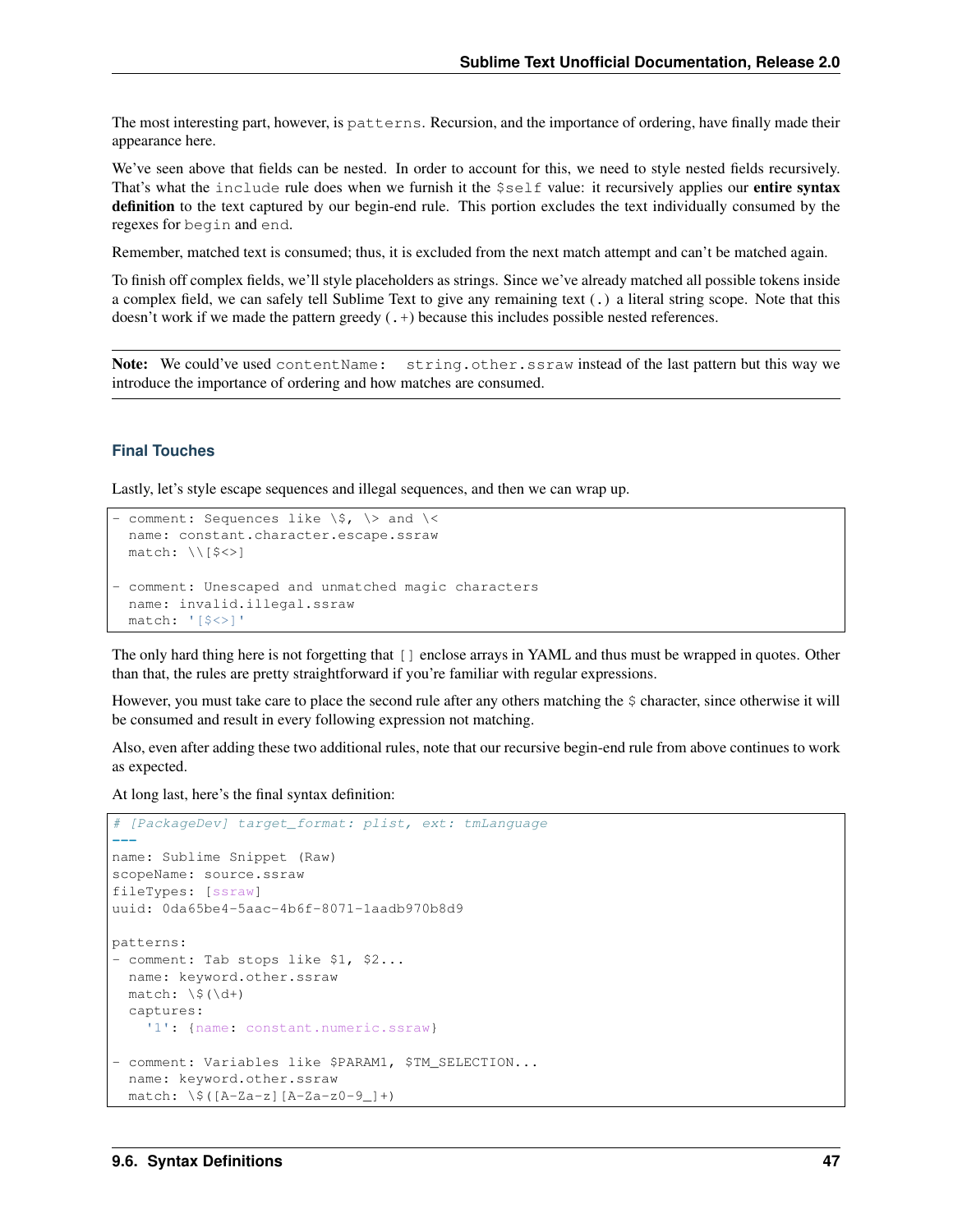```
captures:
    '1': {name: constant.numeric.ssraw}
- name: variable.complex.ssraw
 begin: '(\$)(\{)([0-9]+):'
 beginCaptures:
    '1': {name: keyword.other.ssraw}
    '3': {name: constant.numeric.ssraw}
 end: \{\}patterns:
  - include: $self
 - name: support.other.ssraw
   match: .
- comment: Sequences like \S, \\rangle and \langlename: constant.character.escape.ssraw
 match: \ \backslash \{ $*>$}- comment: Unescaped and unmatched magic characters
 name: invalid.illegal.ssraw
 match: '[$<>]'
...
```
There are more available constructs and code reuse techniques using a "repository", but the above explanations should get you started with the creation of syntax definitions.

Note: If you previously used JSON for syntax definitions you are still able to do this because AAAPackageDev is backwards compatible.

If you want to consider switching to YAML (either from JSON or directly from Plist), it provides a command named AAAPackageDev: Convert to YAML and Rearrange Syntax Definition which will automatically format the resulting YAML in a pleasurable way.

#### See also:

[Syntax Definitions](#page-60-0) Reference for snytax definitions

# **9.7 Plugins**

Warning: Development of Sublime Text has moved on to version 3. As a result, this branch for Sublime Text 2 will not be updated any more. Please select the latest branch in the panel on the bottom left and consider updating Sublime Text.

See also:

[API Reference](#page-78-0) More information on the Python API.

[Plugins Reference](#page-76-0) More information about plugins.

Sublime Text 2 is programmable with Python scripts. Plugins reuse existing commands or create new ones to build a feature. Plugins are a logical entity, rather than a physical one.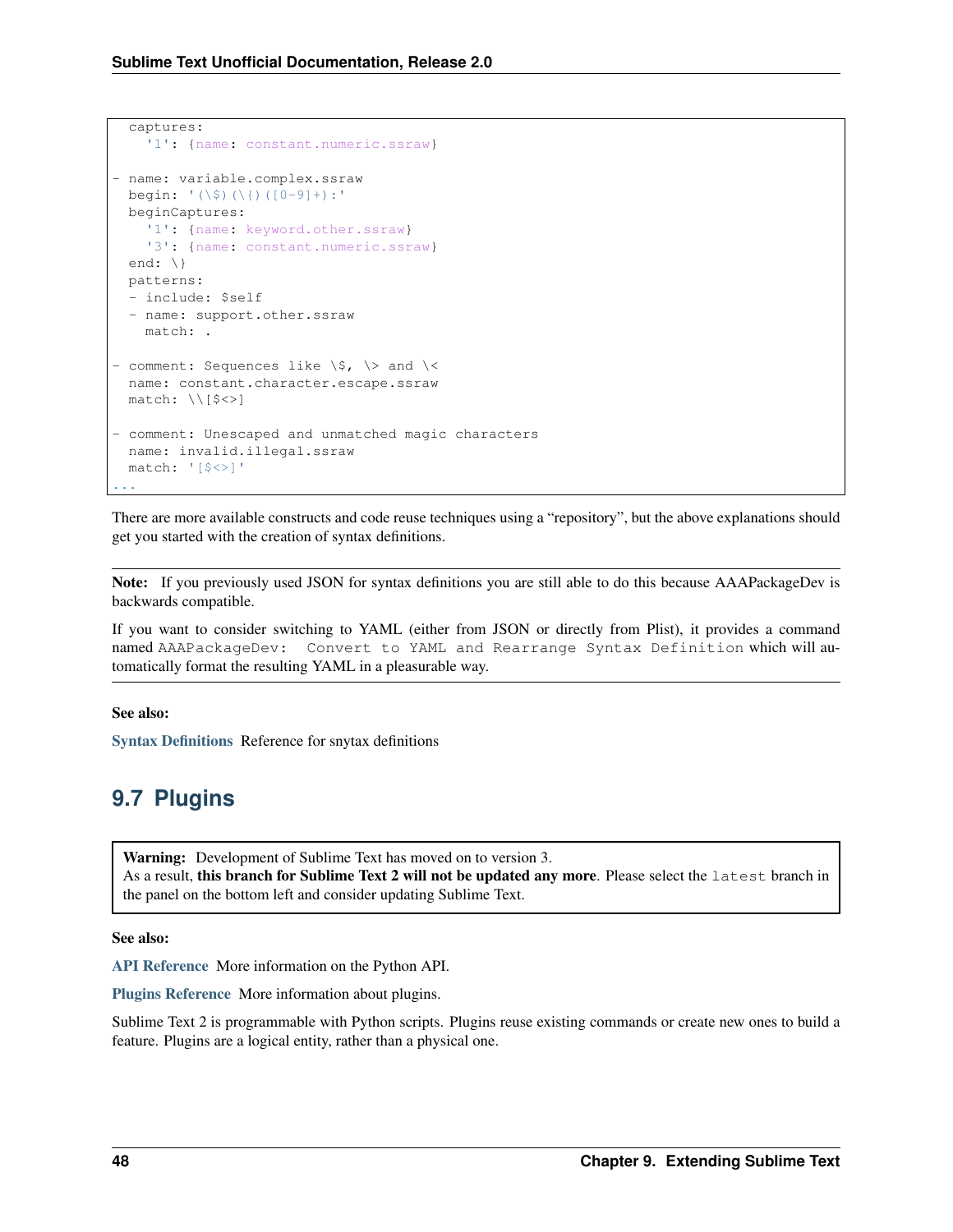### **9.7.1 Prerequisites**

In order to write plugins, you must be able to program in [Python.](http://www.python.org)

## **9.7.2 Where to Store Plugins**

Sublime Text 2 will only look for plugins in these places:

- Packages
- Packages/<pkg\_name>/

Consequently, any plugin nested deeper in Packages won't be loaded.

Keeping plugins just under Packages is discouraged, because Sublime Text sorts packages in a predefined way before loading them. So, you might get confusing results if your plugins live outside a package.

### **9.7.3 Your First Plugin**

Let's write a "Hello, World!" plugin for Sublime Text 2:

- 1. Select **Tools | New Plugin...** in the menu.
- 2. Save to Packages/User/hello\_world.py.

You've just written your first plugin. Let's put it to use:

- 1. Create a new buffer  $(Ctr1+n)$ .
- 2. Open the python console  $(Ctr1+$ <sup>'</sup>).
- 3. Type: view.run\_command("example") and press enter.

You should see the text "Hello, World!" in your new buffer.

## **9.7.4 Analyzing Your First Plugin**

The plugin created in the previous section should look roughly like this:

```
import sublime, sublime_plugin
class ExampleCommand(sublime_plugin.TextCommand):
   def run(self, edit):
       self.view.insert(edit, 0, "Hello, World!")
```
Both the sublime and sublime\_plugin modules are provided by Sublime Text 2.

All new commands derive from the \*Command classes defined in sublime\_plugin (more on this later).

The rest of the code is concerned with the particulars of TextCommand or with the API. We'll discuss those topics in later sections.

Before moving on, though, we'll look at how we invoked the new command. First we opened the python console, and then we issued a call to view.run\_command(). This is rather an inconvenient way of using plugins, but it's often useful when you're in the development phase of a plugin. For now, keep in mind that your commands can be accessed both through key bindings and by other means, just like other commands.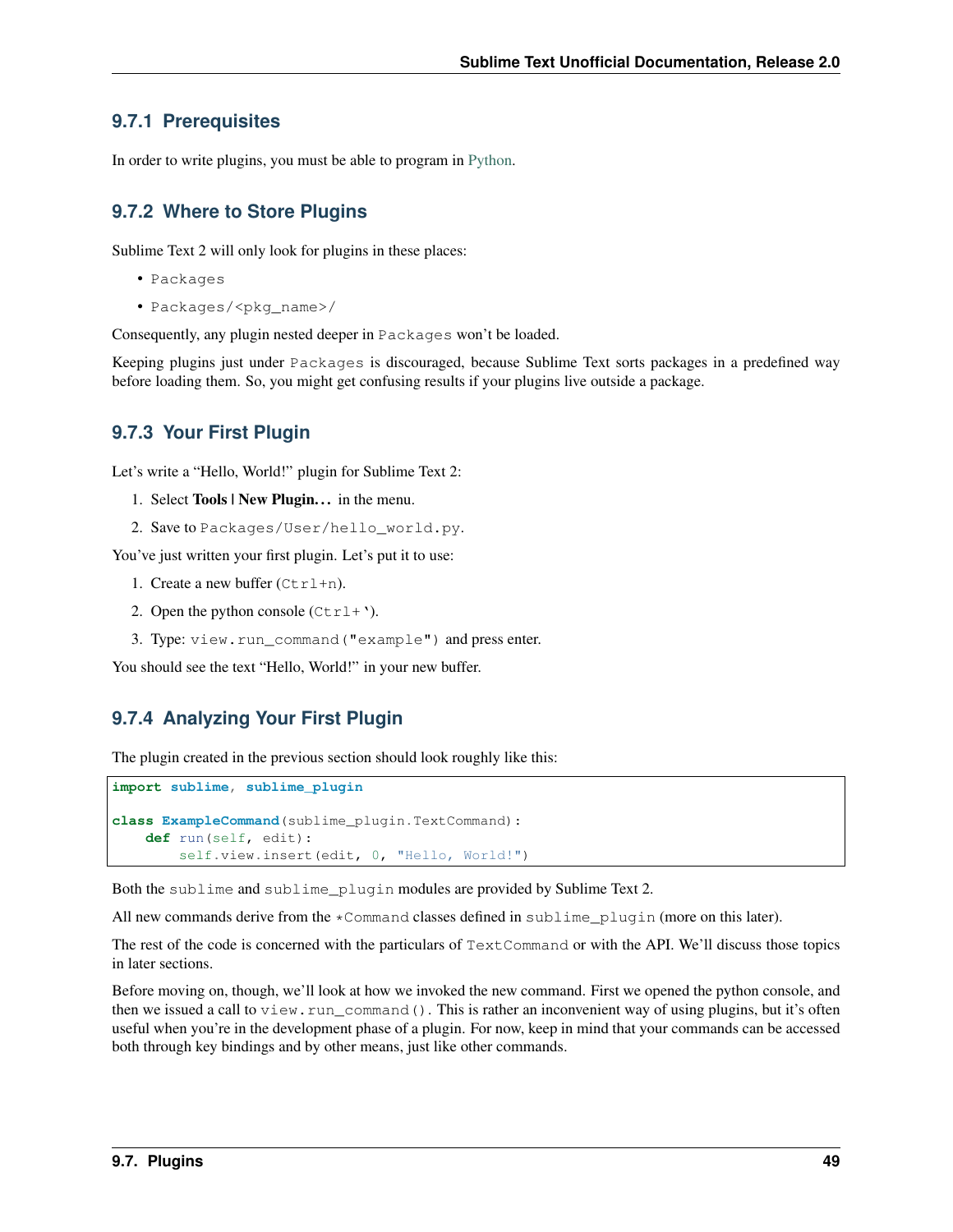### **Conventions for Command Names**

You might have noticed that our command is defined with the name ExampleCommand, but we pass the string example to the API call instead. This is necessary because Sublime Text 2 normalizes command names, stripping the Command suffix and separating CamelCasedPhrases with underscores, like this: snake\_cased\_phrases.

New commands should follow the CamelCase pattern for class names.

### **9.7.5 Types of Commands**

You can create the following types of commands:

- Application commands (ApplicationCommand)
- Window commands (WindowCommand)
- Text commands (Text Command)

When writing plugins, consider your goal and choose the appropriate type of commands for your plugin.

### **Shared Traits of Commands**

All commands need to implement a .run() method in order to work. Additionally, they can receive an arbitrarily long number of keyword parameters.

#### **Application Commands**

Application commands derive from sublime\_plugin.ApplicationCommand and can be executed with sublime.run\_command().

#### **Window Commands**

Window commands operate at the window level. This doesn't mean you can't manipulate views from window commands, but rather that you don't need views in order for window commands to be available. For instance, the built-in command new\_file is defined as a WindowCommand so it works, even when no view is open. Requiring a view to exist in that case wouldn't make sense.

Window command instances have a .window attribute to point to the window instance that created them.

The .run() method of a window command does not take any required arguments.

#### **Text Commands**

Text commands operate at the buffer level, so they require a buffer to exist in order to be available.

View command instances have a .view attribute pointing to the view instance that created them.

The .run() method of a text command needs to accept an edit instance as the first positional argument.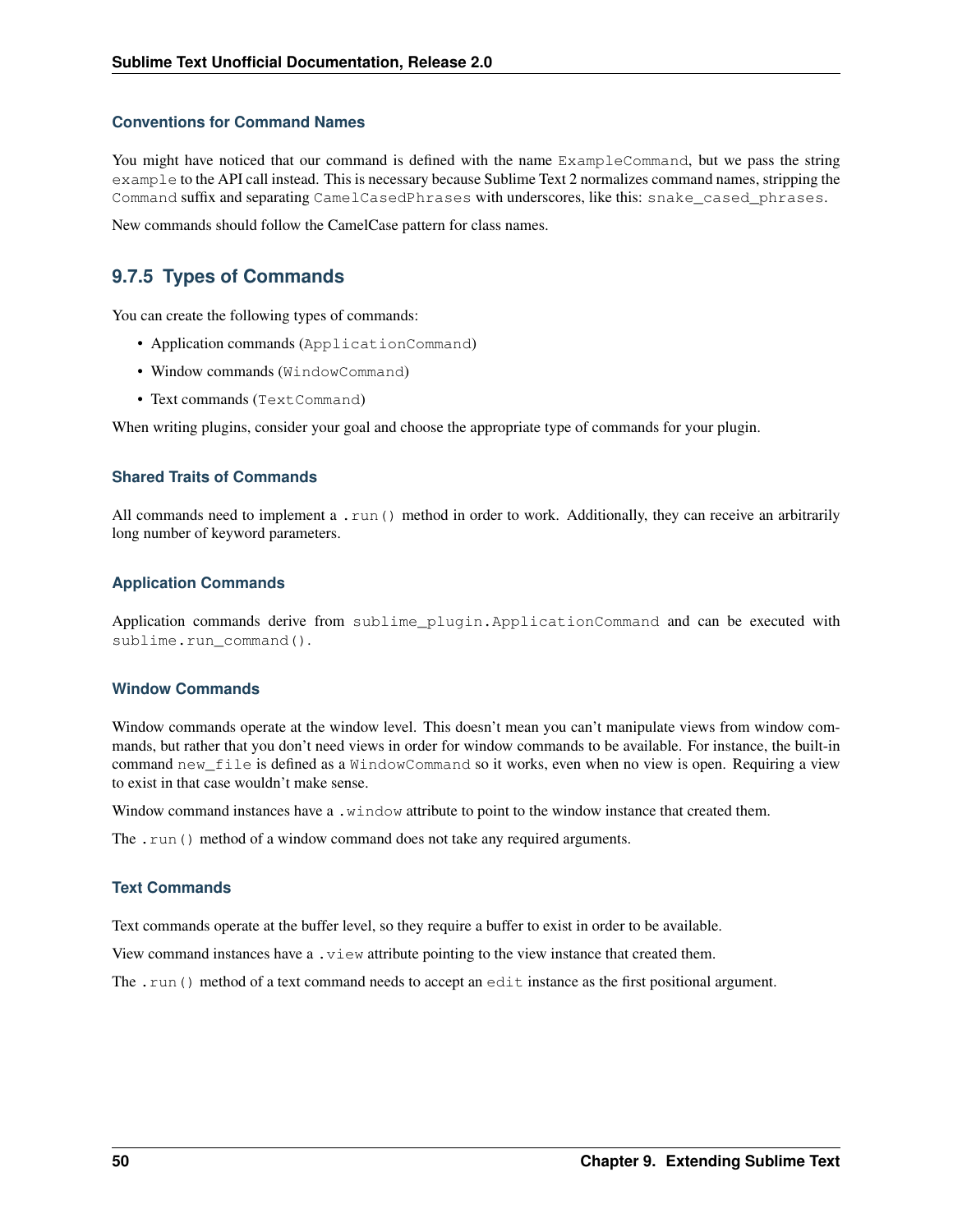#### **Text Commands and the edit Object**

The edit object groups any modifications to the view so as to enable undo and macros to work sensibly.

You are responsible for creating and closing edit objects. To do so, you can call view.begin\_edit() and edit.end\_edit(). For convenience, the currently open edit object gets passed to text commands' run method automatically. Additionally, many View methods require an edit object.

### **Responding to Events**

Any command deriving from EventListener will be able to respond to events.

#### **Another Plugin Example: Feeding the Completions List**

Let's create a plugin that fetches data from Google's Autocomplete service and then feeds it to the Sublime Text 2 completions list. Please note that, as ideas for plugins go, this a very bad one.

```
import sublime, sublime_plugin
from xml.etree import ElementTree as ET
from urllib import urlopen
GOOGLE_AC = r"http://qooqle.com/complete/search?output=toolbar\&q=\&s"class GoogleAutocomplete(sublime_plugin.EventListener):
    def on_query_completions(self, view, prefix, locations):
        elements = ET.parse(
                        urlopen(GOOGLE_AC % prefix)
                    ).getroot().findall("./CompleteSuggestion/suggestion")
        sugs = [(x.attrib["data"], ) * 2 for x in elements]
        return sugs
```
Note: Make sure you don't keep this plugin around after trying it or it will interfere with the autocompletion system.

#### See also:

**[EventListener.on\\_query\\_completions\(\)](#page-80-0)** Documentation on the API event used in this example.

### **9.7.6 Learning the API**

In order to create plugins, you need to get acquainted with the Sublime Text API and the available commands. Documentation on both is scarce at the time of this writing, but you can read existing code and learn from it too. In particular, the Packages/Default folder contains many examples of undocumented commands and API calls.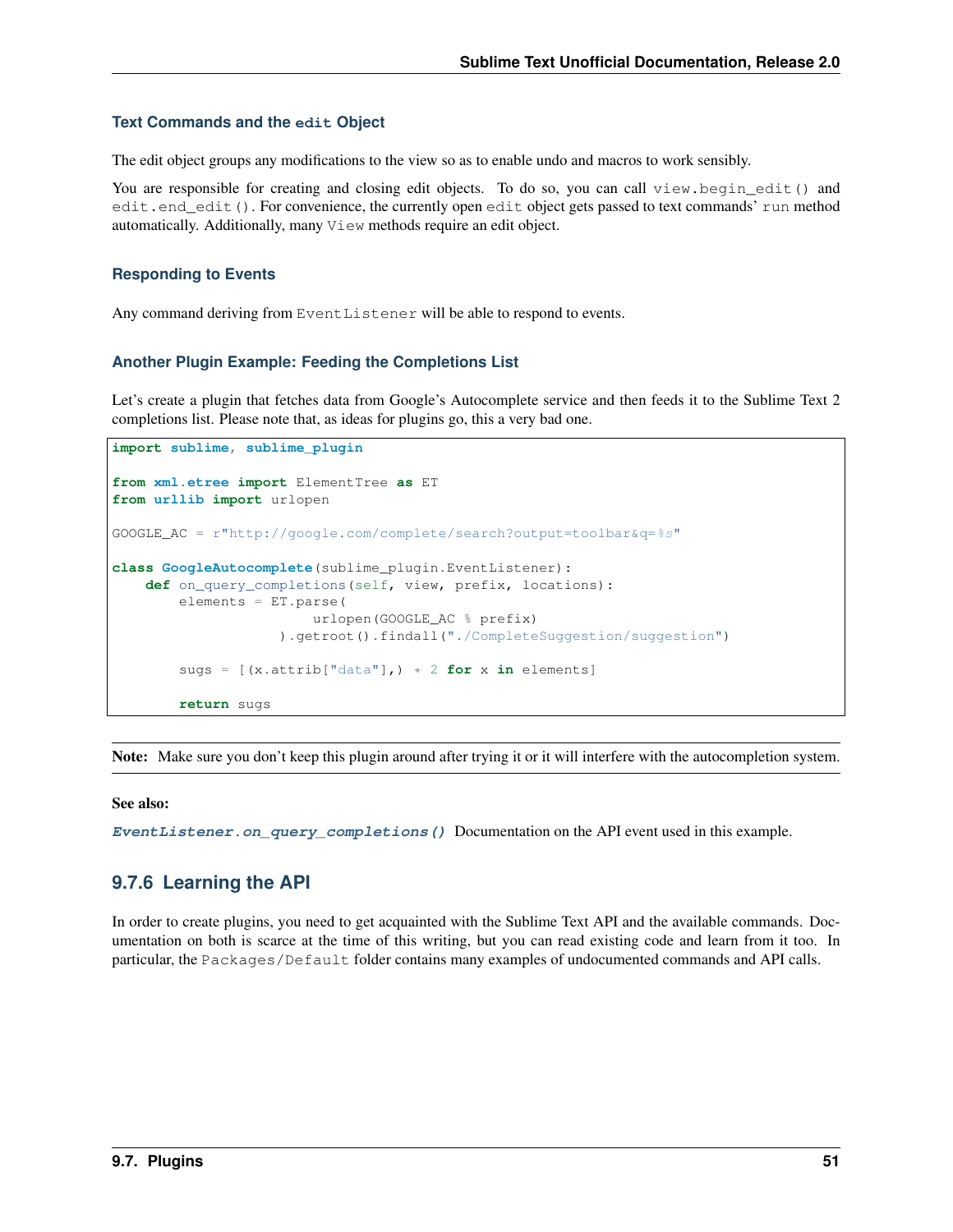## **9.8 Packages**

Warning: Development of Sublime Text has moved on to version 3. As a result, this branch for Sublime Text 2 will not be updated any more. Please select the latest branch in the panel on the bottom left and consider updating Sublime Text.

Packages are simply folders under :file:Packages. They exist mainly for organizational purposes, but Sublime Text follows a few rules when dealing with them. More on this later.

Here's a list of the typical resources living inside packages:

- build systems (.sublime-build)
- key maps (.sublime-keymap)
- macros (.sublime-macro)
- menus (.sublime-menu)
- plugins  $(.py)$
- syntax preferences (.tmPreferences)
- settings (.sublime-settings)
- syntax definitions (.tmLanguage)
- snippets (.sublime-snippet)
- themes (.sublime-theme)

Some packages may include support files for other packages or core features. For example, the spell checker uses PackagesLanguage - English as a data store for English dictionaries.

### **9.8.1 Types of Packages**

In this guide, in order to talk about packages, we divide them into groups. This division is artificial, and just useful for clarity when discussing this topic. Sublime Text doesn't use this division in any way.

core packages Sublime Text requires these packages in order to work.

- shipped packages Sublime Text includes these packages in every installation, though technically they are not required. These shipped packages enhance Sublime Text out of the box. They may have been contributed by users or third parties.
- user packages Packages installed by the user to extend Sublime Text's functionaility. They are not part of any Sublime Text installation, and always are contributed by users or third parties.

installed packages Any package that, if deleted, Sublime Text will be able to restore.

Let's emphasize again that you don't need to memorize this classification.

Also, it's worth noting that by *third party* we mainly refer to users of other editors, such as Textmate.

### **9.8.2 Installation of Packages**

There are two main ways to install packages:

- *.sublime-package* files
- version control systems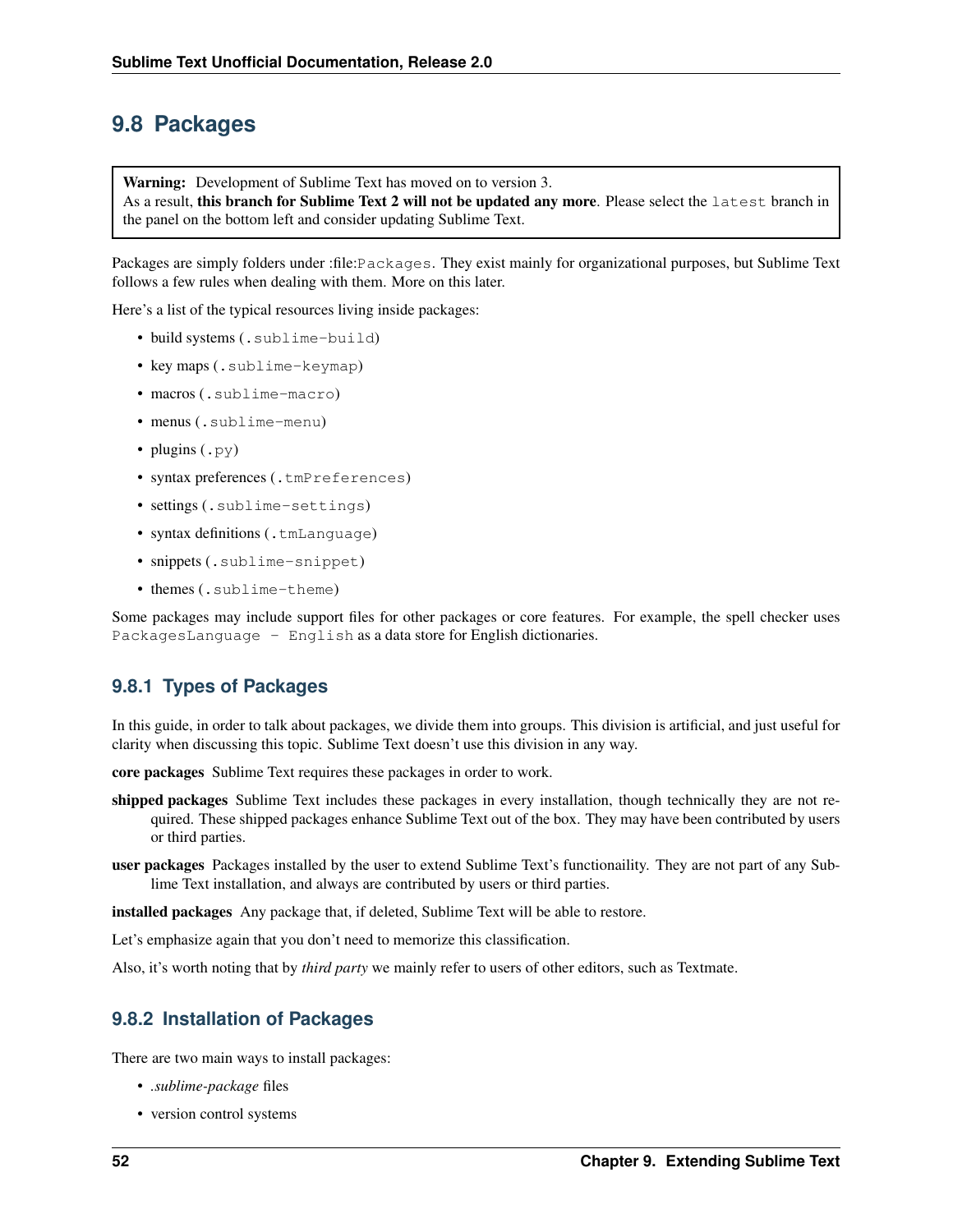Ultimately, installing a package is simply a matter of copying a folder containing Sublime Text resources to :file:Packages. The only thing that changes from one system to another is how you copy these files.

#### Installing Packages vs Installed Packages

Note that "installing a package" actually doesn't make that package a Sublime Text installed package. *Installed packages* are *.sublime-package* files residing in the Installed Packages folder. In this guide, we use *install a package* to mean copying a package to :file:Packages.

Sublime Text can restore any package located in Installed Packages, but can't automatically restore the packages located in Packages.

#### **Installation of .sublime-package Files**

Copy the .sublime-package file to the Installed Packages folder and restart Sublime Text. If the Installed Packages folder doesn't exist, you can create it.

Note that . sublime-package files simply are . zip archives with a custom file extension.

#### **Installation of Packages from a Version Control System**

Explaining how to use version control systems (VCSs) is outside the scope of this guide, but there are many user packages available free of charge on public repositories like Google Code, GitHub and Bitbucket.

Also, a [Sublime Text organization](http://github.com/SublimeText) at GitHub is open to contributors.

### **9.8.3 Packages and Magic**

Sublime Text deals with packages quite simply, without much hidden magic. There are two notable exceptions: Macros defined in any package automatically appear under **Tools | Macros | <Your Package>**, and snippets from any package appear under Tools | Snippets | <Your Package>.

However, as mentioned at the beginning, Sublime Text follows some rules for packages. For instance, Package/User will never be clobbered during updates to the software.

#### The **User** Package

Usually, unpackaged resources are stored in Packages/User. If you have a few loose snippets, macros or plugins, this is a good place to keep them.

#### **Merging and Order of Precedence**

Packages/Default and Packages/User also receive special treatment when merging files (e. g. .sublime-keymap and .sublime-settings files). Before merging can take place, the files have to be arranged in some order. To that end, Sublime Text sorts them alphabetically by name, with the exception of the folders Default and User. Files contained in Default will always go to the front of the list and, those in User, to the end.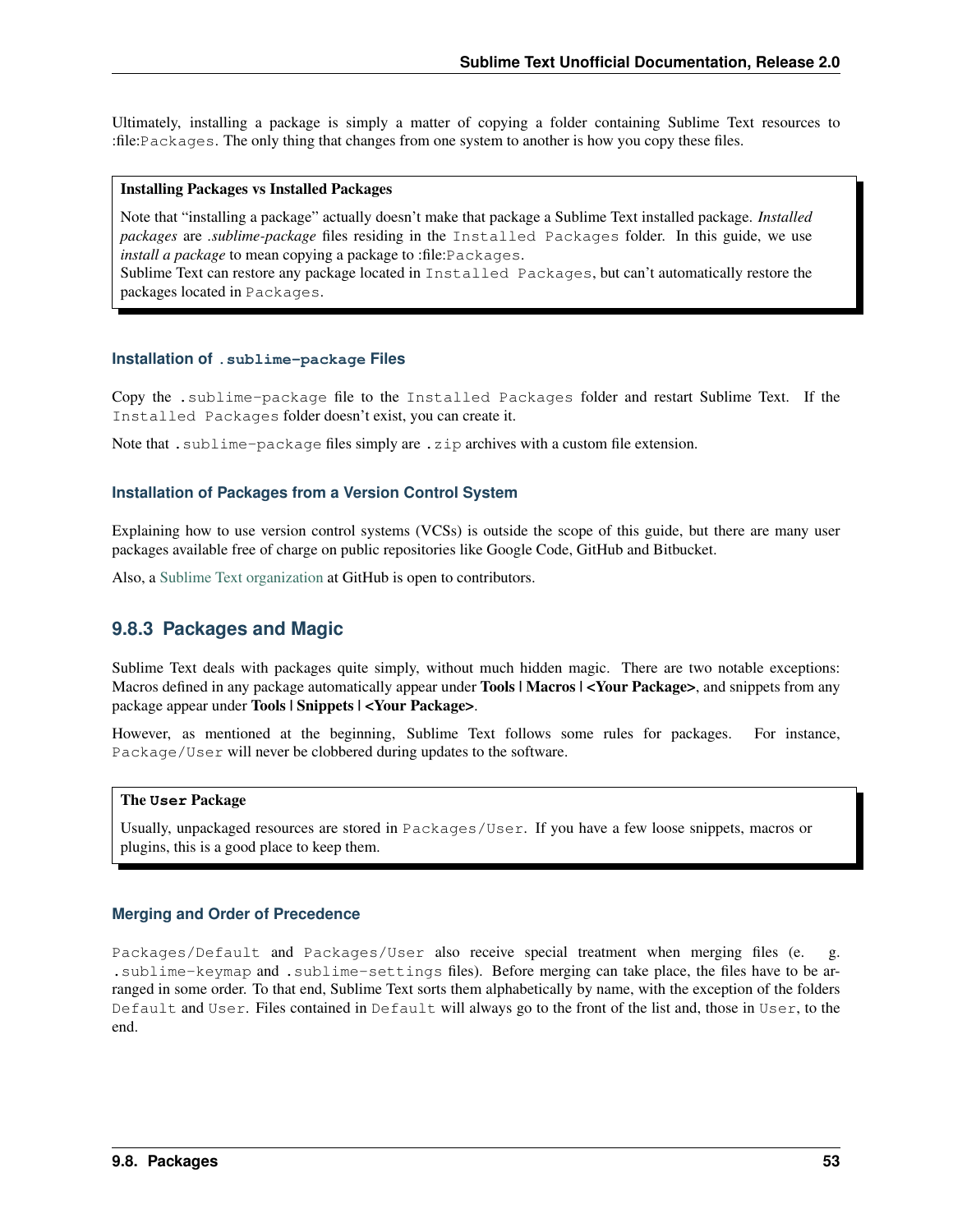## **9.8.4 Restoring Packages**

Sublime Text keeps a copy of all installed packages so it can recreate them as needed. This means it can reinstall core packages, shipped packages and, potentially, user packages alike. However, only user packages installed as sublime-packages are added to its registry of installed packages. Packages installed in alternative ways will be lost completely if you delete them.

### **Reverting Sublime Text to Its Default Configuration**

To revert Sublime Text to its default configuration, delete the data directory and restart the editor. Keep in mind, though, that the Installed Packages folder will be deleted too, so you'll lose all your installed packages.

Always make sure to back up your data before taking an extreme measure like this one.

### **9.8.5 The Installed Packages Directory**

You will find this folder in the data directory. It contains a copy of every sublime-package installed. It is used to restore Packages.

### **9.8.6 The Pristine Packages Directory**

You will find this folder in the data directory. It contains a copy of every shipped and core package. It is used to restore Packages.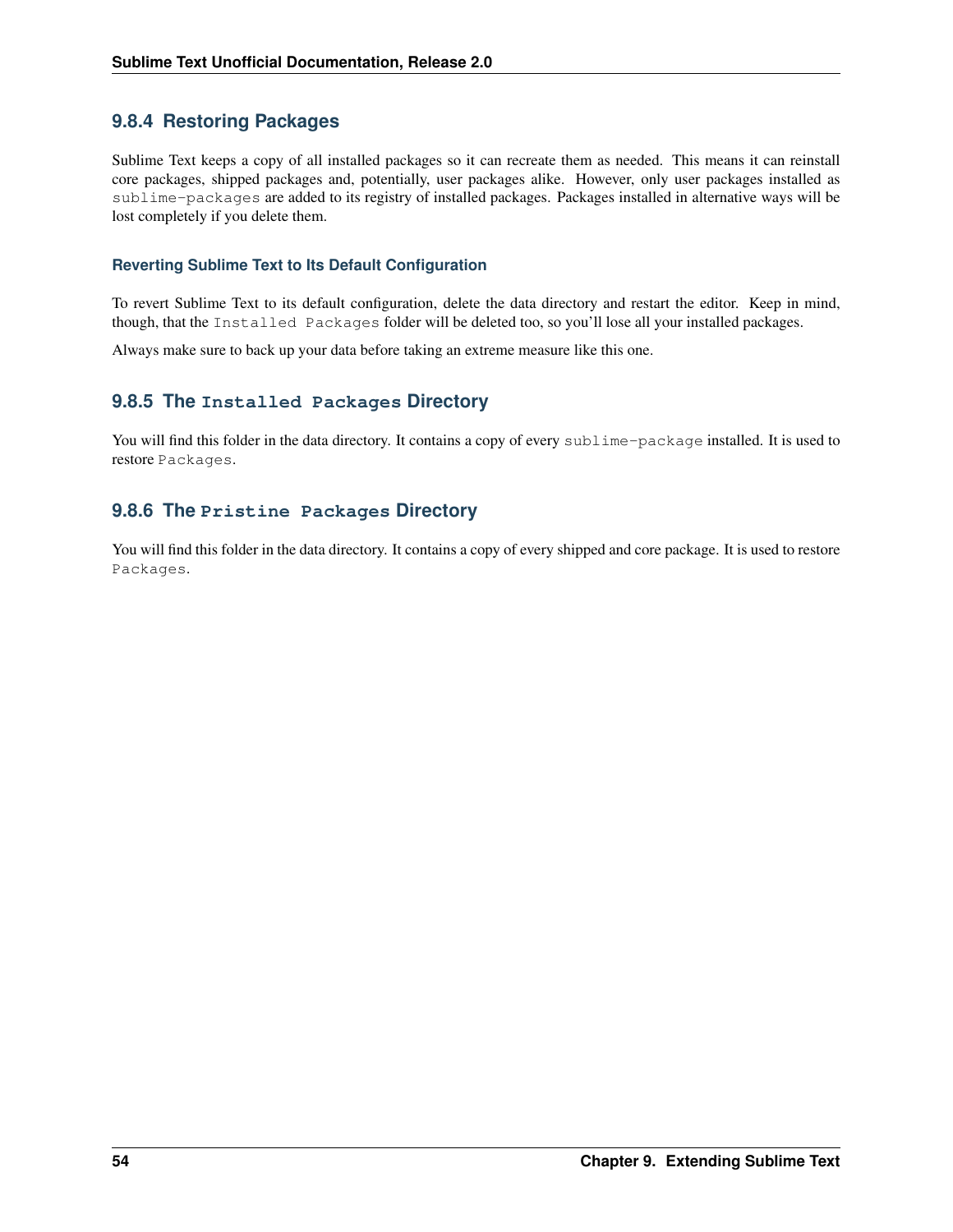# **Command Line Usage**

Warning: Development of Sublime Text has moved on to version 3. As a result, this branch for Sublime Text 2 will not be updated any more. Please select the latest branch in the panel on the bottom left and consider updating Sublime Text.

### See also:

[OS X Command Line](http://www.sublimetext.com/docs/2/osx_command_line.html) Official Sublime Text Documentation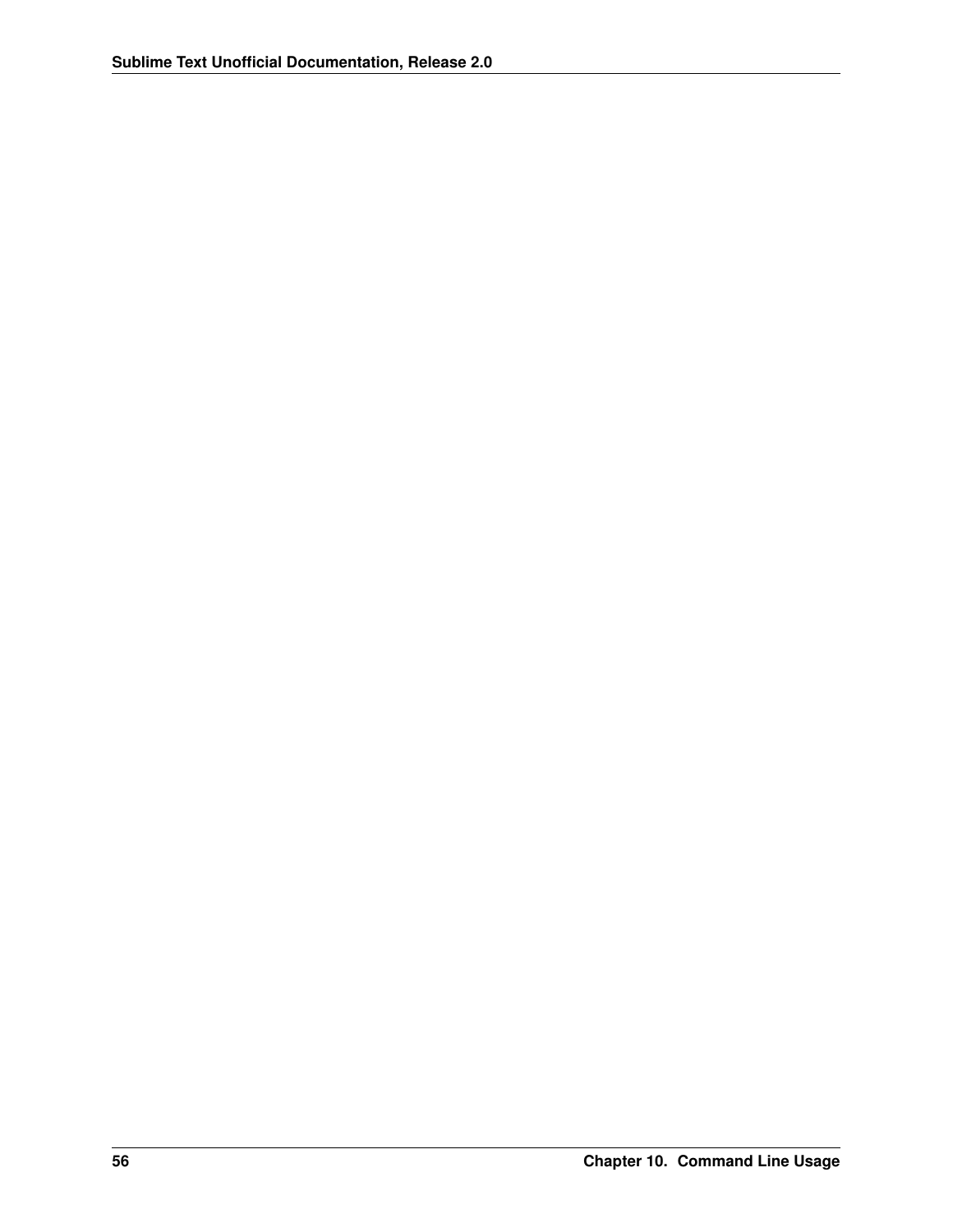## **Reference**

Warning: Development of Sublime Text has moved on to version 3. As a result, this branch for Sublime Text 2 will not be updated any more. Please select the latest branch in the panel on the bottom left and consider updating Sublime Text.

In this section you will find concise information about many aspects of Sublime Text.

If you're looking for a slow-paced introduction to any of these topics, try the general index.

# <span id="page-60-0"></span>**11.1 Syntax Definitions**

Warning: Development of Sublime Text has moved on to version 3. As a result, this branch for Sublime Text 2 will not be updated any more. Please select the latest branch in the panel on the bottom left and consider updating Sublime Text.

Warning: This topic is a draft and may contain wrong information.

### **11.1.1 Compatibility with Textmate**

Generally, Sublime Text syntax definitions are compatible with Textmate language files.

### **11.1.2 File Format**

Textmate syntax definitions are Plist files with the tmLanguage extension. However, for convenience in this reference document, YAML is shown instead.

Additionally, Sublime Text also understands the hidden-tmLanguage extension, which can not be selected by the user but only by set by plugins. "Find in Files" makes use of this. The downsite is that these can not be included by import statements in other language definitions.

```
---
name: Sublime Snippet (Raw)
scopeName: source.ssraw
fileTypes: [ssraw]
uuid: 0da65be4-5aac-4b6f-8071-1aadb970b8d9
```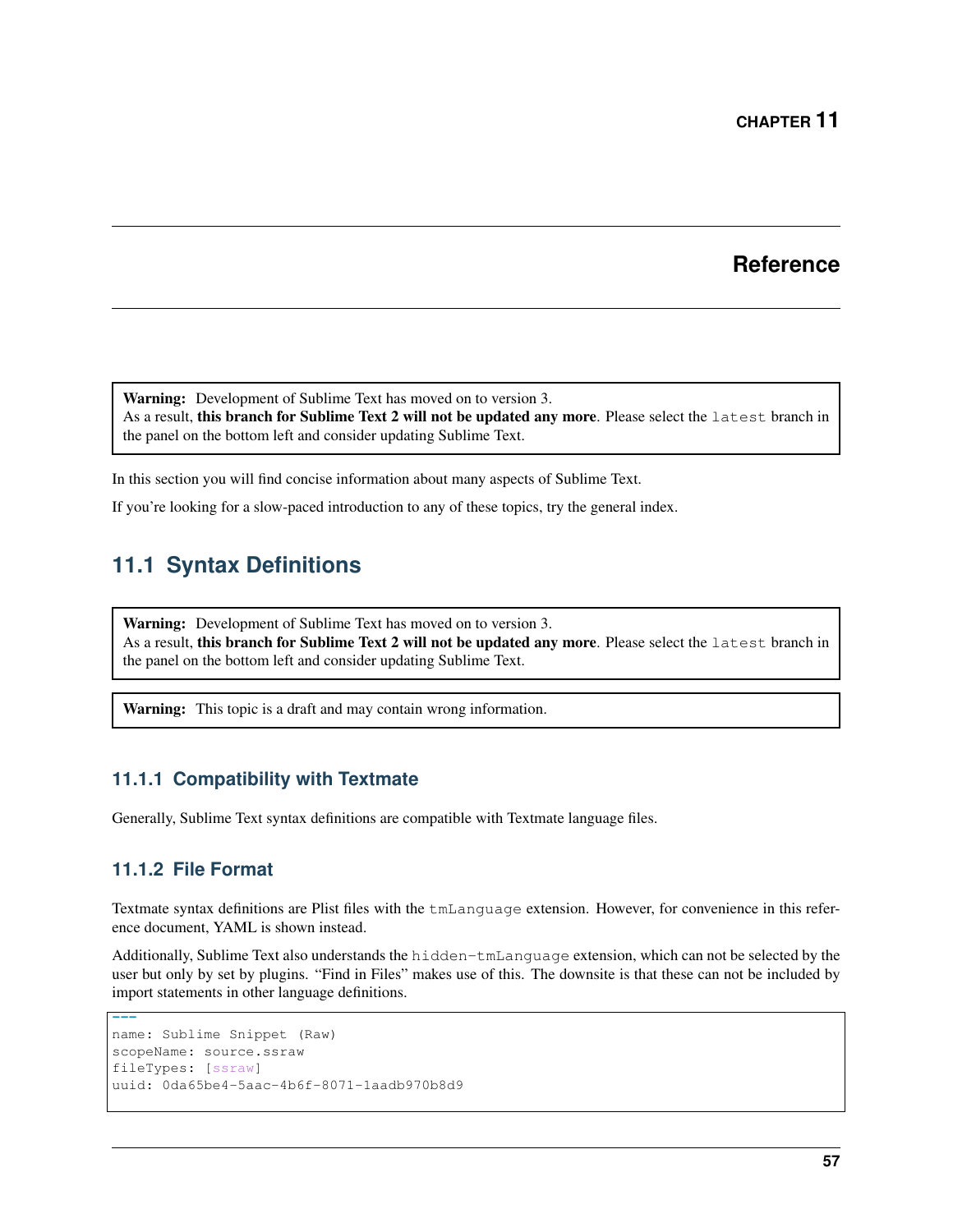```
patterns:
- comment: Tab stops like $1, $2...
 name: keyword.other.ssraw
 match: \$\d+
- comment: Variables like $PARAM1, $TM_SELECTION...
  name: keyword.other.ssraw
  match: \ \sqrt{G([A-Za-z][A-Za-z0-9]-]}+)captures:
    '1': {name: constant.numeric.ssraw}
- name: variable.complex.ssraw
 begin: '(\S) (\{)(0-9]+):'beginCaptures:
   '1': {name: keyword.other.ssraw}
   '3': {name: constant.numeric.ssraw}
  end: \{\}patterns:
  - include: $self
  - name: support.other.ssraw
   match: .
- name: constant.character.escape.ssraw
 match: \\[$<>]
- name: invalid.illegal.ssraw
 match: '[$<>]'
...
```
- **name** Descriptive name for the syntax definition. Shows up in the syntax definition dropdown menu located in the bottom right of the Sublime Text interface. It's usually the name of the programming language or equivalent.
- **scopeName** Name of the top-level scope for this syntax definition. Either source. <lang> or text. <lang>. Use source for programming languages and text for markup and everything else.
- **fileTypes** This is a list of file extensions (without the leading dot). When opening files of these types, Sublime Text will automatically activate this syntax definition for them. Optional.
- **uuid** Unique indentifier for this syntax definition. Currently ignored.
- **patterns** Array of patterns to match against the buffer's text.
- **repository** Array of patterns abstracted out from the patterns element. Useful to keep the syntax definition tidy as well as for specialized uses like recursive patterns or re-using the same pattern. Optional.

### **11.1.3 The Patterns Array**

Elements contained in the patterns array.

**match** Contains the following elements:

| match    | Pattern to search for.                                   |
|----------|----------------------------------------------------------|
| name     | Optional. Scope name to be assigned to matches of match. |
| comment  | Optional. For information only.                          |
| captures | Optional. Refinement of match. See below.                |

In turn, captures can contain *n* of the following pairs of elements (note that 0 refers to the whole match):

| 0   Name of the group referenced. Must be a string. |
|-----------------------------------------------------|
| name Scope to be assigned to the group.             |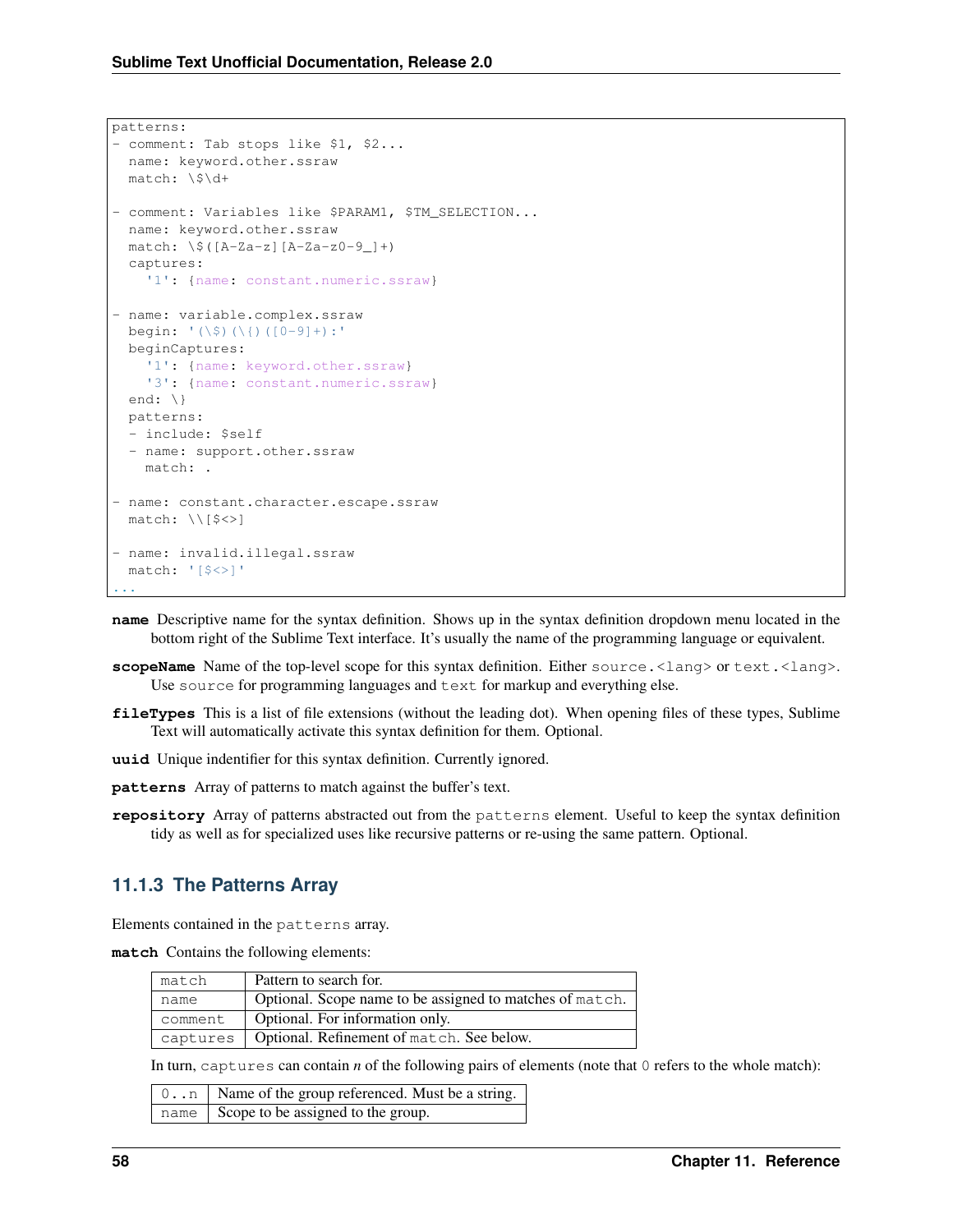Examples:

```
# Simple
- comment: Sequences like \S, \S and \Sname: constant.character.escape.ssraw
 match: \\[$<>]
# With captures
- comment: Tab stops like $1, $2...
 name: keyword.other.ssraw
 match: \$(\d+)
 captures:
    '1': {name: constant.numeric.ssraw}
```
**include** Includes items in the repository, other syntax definitions or the current one.

References:

| \$self    | The current syntax definition. |
|-----------|--------------------------------|
| #itemName | itemName in the repository.    |
| source.js | External syntax definitions.   |

Examples:

```
# Requires presence of DoubleQuotedStrings element in the repository.
- include: '#DoubleQuotedStrings'
# Recursively includes the complete current syntax definition.
- include: $self
# Includes and external syntax definition.
- include: source.js
```
begin..end Defines a scope potentially spanning multiple lines

Contains the following elements (only begin and end are required):

| name          | Scope name for the content including the markers.    |
|---------------|------------------------------------------------------|
| contentName   | Scope name for the content excluding the markers.    |
| begin         | The start marker pattern.                            |
| end           | The end marker pattern.                              |
| name          | Scope name for the whole region.                     |
| beginCaptures | captures for begin. See captures.                    |
| endCaptures   | captures for end. See captures.                      |
| patterns      | Array of patterns to be matched against the content. |

Example:

```
name: variable.complex.ssraw
begin: '(\$)(\{)([0-9]+):'
beginCaptures:
  '1': {name: keyword.other.ssraw}
  '3': {name: constant.numeric.ssraw}
end: \{\}patterns:
- include: $self
- name: support.other.ssraw
  match: .
```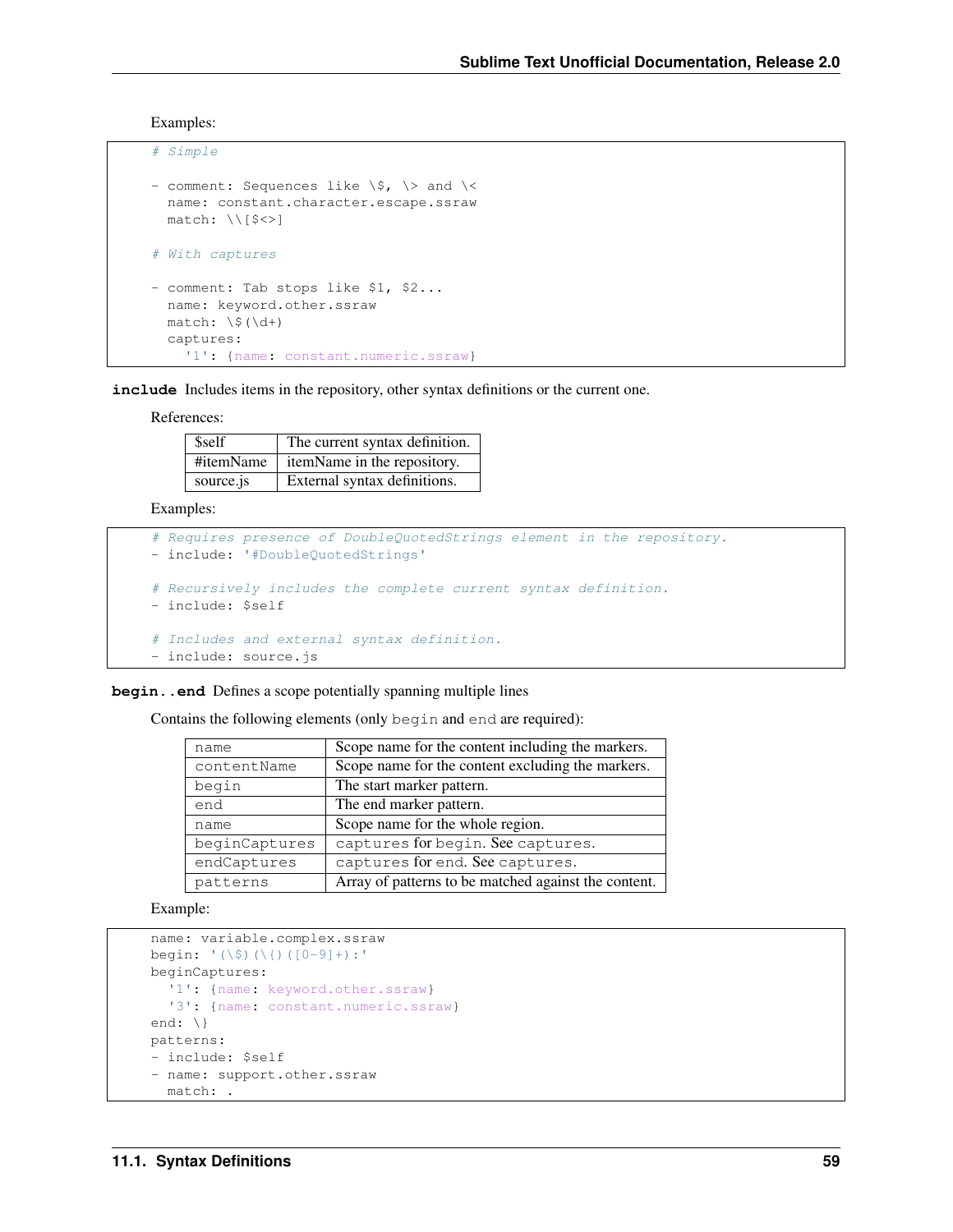### **11.1.4 Repository**

Can be referenced from patterns or from itself in an include element. See include for more information.

The repository can contain the following elements:

```
repository:
  # Simple elements
 elementName:
   match: some regexp
   name: some.scope.somelang
  # Complex elements
 otherElementName:
   patterns:
   - match: some regexp
     name: some.scope.somelang
   - match: other regexp
     name: some.other.scope.somelang
```
Examples:

```
repository:
 numericConstant:
   patterns:
    - name: constant.numeric.double.powershell
     match: \det(?<!\.)(\.)\d+(d)?(mb|kb|gb)?
      captures:
        '1': {name: support.constant.powershell}
        '2': {name: support.constant.powershell}
        '3': {name: keyword.other.powershell}
    - name: constant.numeric.powershell
      match: (?<! \wedge w) \d+ (d) ? (mb|kb|qb) ?(?! \wedge w)captures:
        '1': {name: support.constant.powershell}
        '2': {name: keyword.other.powershell}
 scriptblock:
   name: meta.scriptblock.powershell
   begin: \{
   end: \{\}patterns:
    - include: $self
```
### **11.1.5 Escape Sequences**

Be sure to escape JSON/XML sequences as needed.

For YAML, additionally make sure that you didn't unintentionally start a new scalar by not using quotes for your strings. Examples that won't work as expected:

```
match: [aeiou]
include: #this-is-actually-a-comment
match: "#"\w+""
```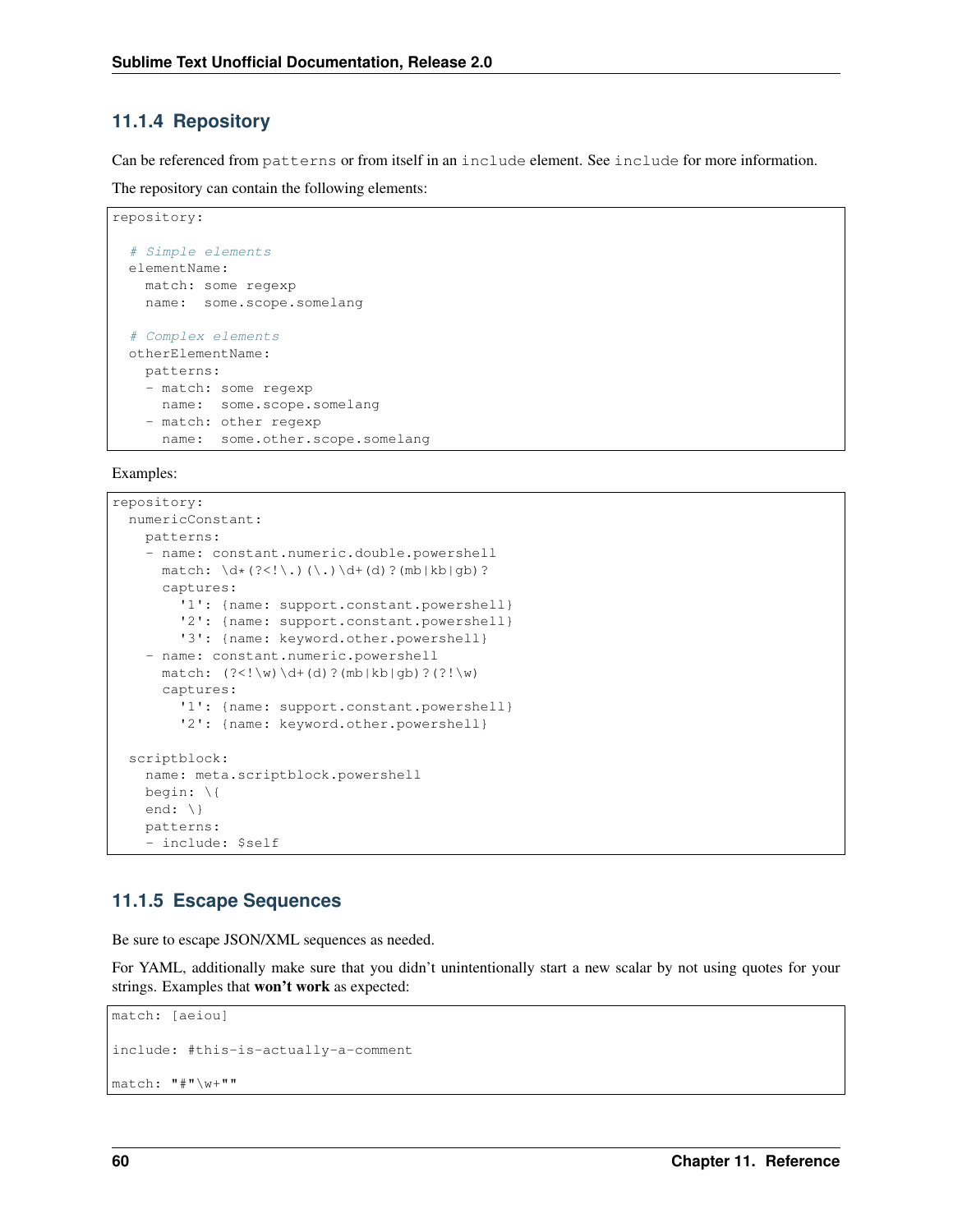## **11.2 Build Systems**

Warning: Development of Sublime Text has moved on to version 3.

As a result, this branch for Sublime Text 2 will not be updated any more. Please select the latest branch in the panel on the bottom left and consider updating Sublime Text.

Build systems let you run your files through external programs without leaving Sublime Text, and see the output they generate.

Build systems consist of one –or optionally three– parts:

- configuration data in JSON format (the *.sublime-build* file contents)
- optionally, a Sublime Text command driving the build process
- optionally, an external executable file (script, binary file)

Essentially, *.sublime-build* files are configuration data for an external program, as well as for a Sublime Text command (just mentioned). In them, you specify the switches, options and environment information you want forwarded.

The Sublime Text command then receives the data stored in the *.sublime-build* file. At this point, it can do whatever it needs to do to *build* the files. By default, build systems will use the exec command implemented by Packages/Default/exec.py. As explained below, you can override this command.

Finally, the external program may be a shell script you've created to process your files, or a well-known utility like make or tidy. Usually, these executable files will receive paths to files or directories, along with switches and options to run with.

Note that build systems can but don't need to call external programs; a valid build system could be implemented entirely in Python in a Sublime Text command.

### **11.2.1 File Format**

*.build-system* files use JSON. Here's an example:

```
"cmd": ["python", "-u", "$file"],
"file_regex": "^[ ]*File \"(...*?)\", line ([0-9]*)",
"selector": "source.python"
```
### **11.2.2 Options**

{

}

#### **Build system-specific options**

These options are standard for all build systems.

**target** Optional. Sublime Text command to run. Defaults to exec. (Packages/Default/exec.py). This command receives the full configuration data specified in the *.build-system* file (as \*\*kwargs).

Used to override the default build system command. Note that if you choose to override the default command for build systems, you can add arbitrary variables in the *.sublime-build* file.

**selector** Optional. Used when **Tools | Build System | Automatic** is set to true. Sublime Text uses this scope selector to find the appropriate build system for the active view.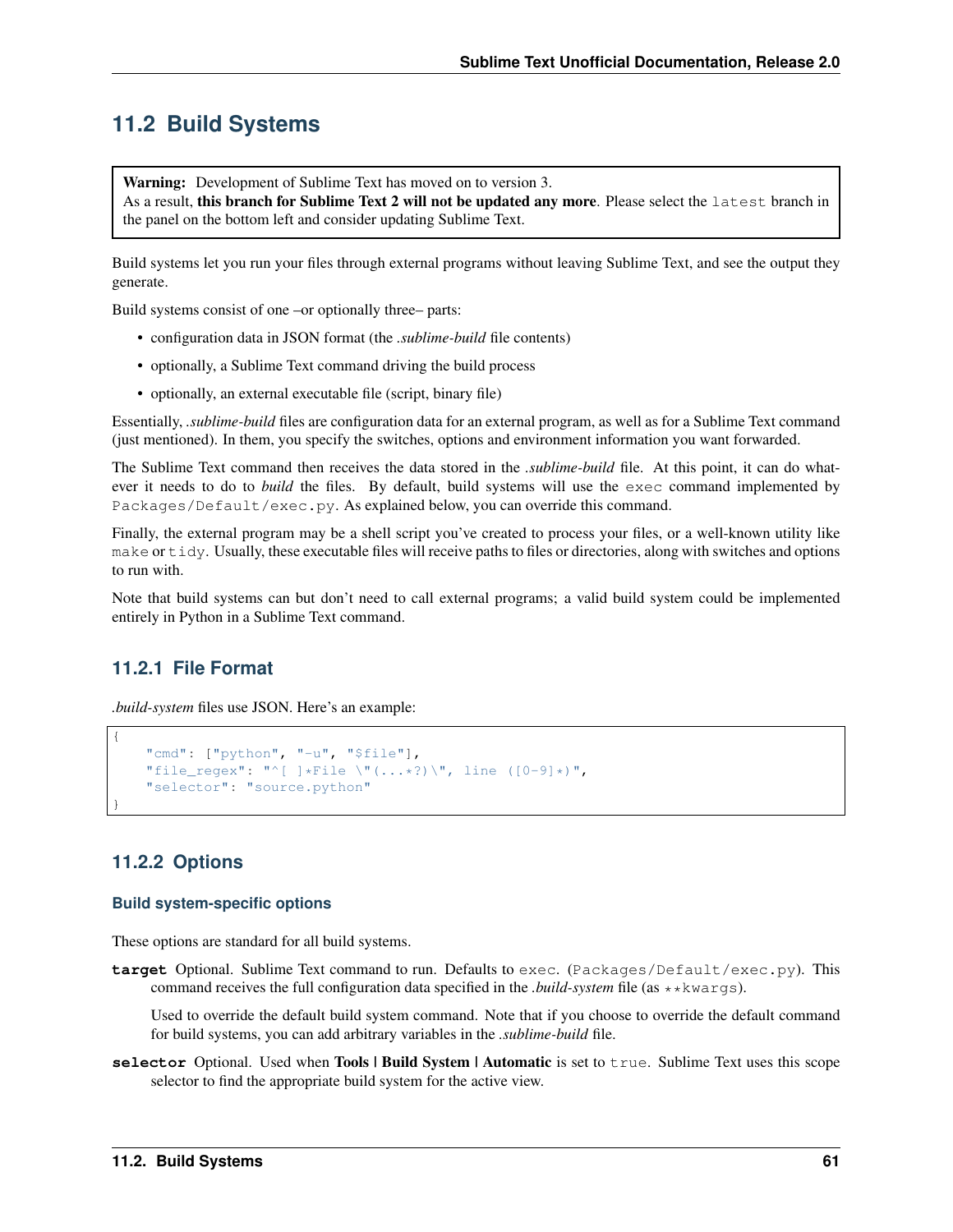**windows**, **osx** and **linux** Optional. Allow specification of OS-specific options which will override the default settings. These accept a dict of *[Arbitrary options](#page-65-0)* each.

See *[Platform-specific Options](#page-66-0)*.

**variants** Optional. A list of dictionaries of options to override the main build system's options. Variant names will appear in the Command Palette for easy access if the build system's selector matches for the active file.

See *[Variants](#page-66-1)*.

**name** Only valid inside a variant (see variants). Identifies variant build systems. If name is *Run*, the variant will show up under the Tools | Build System menu and be bound to  $Ctrl+Shift+B$ .

#### <span id="page-65-0"></span>**Arbitrary options**

Due to the target setting a build system can contain literally any option (key) that is not one of the options already listed above.

Please note that all the options below are from the default implementation of exec (see *[exec command](#page-86-0)*). If you change the target option, these can no longer be relied on.

**cmd** Array containing the command to run and its desired arguments. If you don't specify an absolute path, the external program will be searched in your PATH, one of your system's environmental variables.

On Windows, GUIs are supressed.

- **file\_regex** Optional. Regular expression (Perl-style) to capture error output of cmd. See the next section for details.
- **line\_regex** Optional. If file\_regex doesn't match on the current line, but line\_regex exists, and it does match on the current line, then walk backwards through the buffer until a line matching  $file$  regex is found, and use these two matches to determine the file and line to go to.
- **working\_dir** Optional. Directory to change the current directory to before running cmd. The original current directory is restored afterwards.
- **encoding** Optional. Output encoding of cmd. Must be a valid python encoding. Defaults to  $ut \tau$  –8.
- **env** Optional. Dictionary of environment variables to be merged with the current process' before passing them to cmd.

Use this element, for example, to add or modify environment variables without modifying your system's settings.

- shell Optional. If true, cmd will be run through the shell (cmd.exe, bash...).
- **path** Optional. This string will replace the current process's PATH before calling cmd. The old PATH value will be restored after that.

Use this option to add directories to PATH without having to modify your system's settings.

#### **Capturing Error Output with file\_regex**

The file\_regex option uses a Perl-style regular expression to capture up to four fields of error information from the build program's output, namely: *filename*, *line number*, *column number* and *error message*. Use groups in the pattern to capture this information. The *filename* field and the *line number* field are required.

When error information is captured, you can navigate to error instances in your project's files with  $F4$  and  $Shift+FA$ . If available, the captured *error message* will be displayed in the status bar.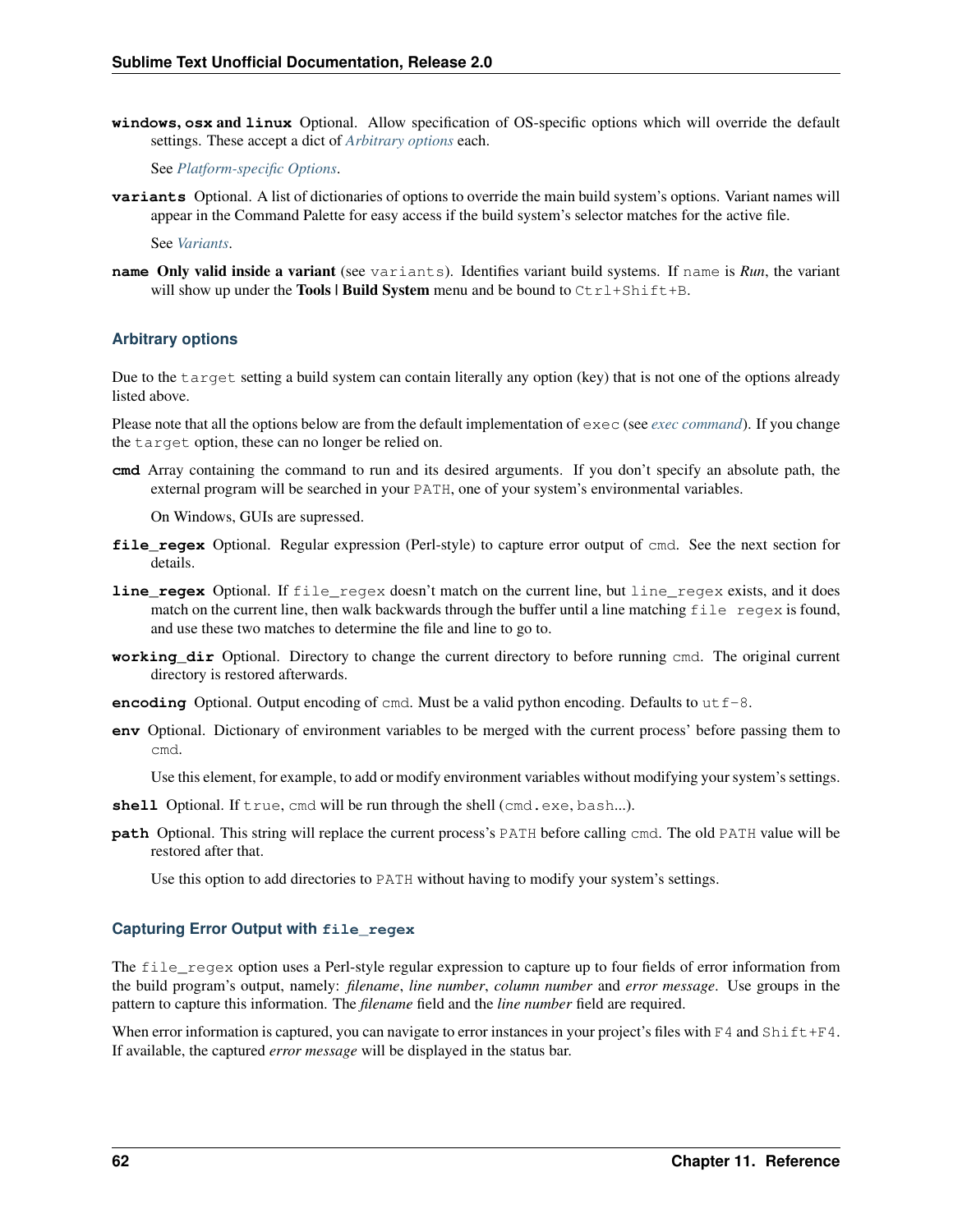#### <span id="page-66-0"></span>**Platform-specific Options**

The windows, osx and linux elements let you provide platform-specific data in the build system. Here's an example:

```
{
   "cmd": ["ant"],
   "file_regex": "^ *\\[javac\\] (.+):([0-9]+):() (.*) $",
   "working_dir": "${project_path:${folder}}",
   "selector": "source.java",
    "windows": {
       "cmd": ["ant.bat"]
   }
}
```
In this case, ant will be executed for every platform except Windows, where ant.bat will be used instead.

### <span id="page-66-1"></span>**Variants**

{

Here's a contrived example of a build system with variants

```
"selector": "source.python",
   "cmd": ["date"],
   "variants": [
        { "name": "List Python Files",
          "cmd": ["ls -l * .py"],
          "shell": true
        },
        { "name": "Word Count (current file)",
          "cmd": ["wc", "$file"]
        },
        { "name": "Run",
          "cmd": ["python", "-u", "$file"]
        }
   ]
}
```
Given these settings, Ctrl+B would run the *date* command, Crtl+Shift+B would run the Python interpreter and the remaining variants would appear in the *[Command Palette](#page-42-0)* as Build: name whenever the build system was active.

### **11.2.3 Build System Variables**

Build systems expand the following variables in *.sublime-build* files: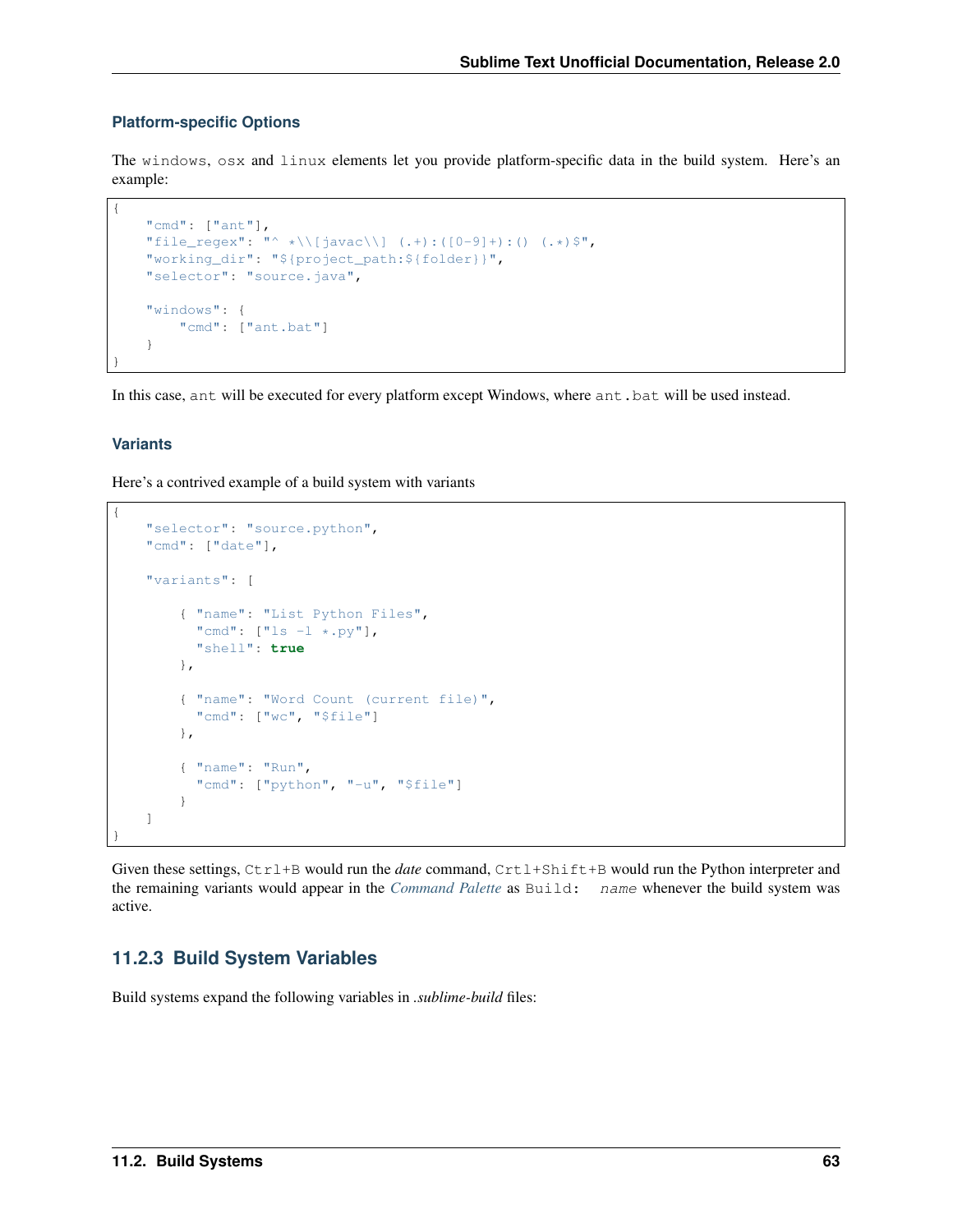| \$file_path          | The directory of the current file, e. g., C:\Files.                 |
|----------------------|---------------------------------------------------------------------|
| <i><b>\$file</b></i> | The full path to the current file, e. g., C:\Files\Chapter1.txt.    |
| \$file name          | The name portion of the current file, e. g., <i>Chapter1.txt</i> .  |
| \$file_extension     | The extension portion of the current file, e. g., txt.              |
| \$file_base_name     | The name only portion of the current file, e. g., <i>Document</i> . |
| <b>Spackages</b>     | The full path to the <i>Packages</i> folder.                        |
| <i>Sproject</i>      | The full path to the current project file.                          |
| \$project_path       | The directory of the current project file.                          |
| \$project_name       | The name portion of the current project file.                       |
| \$project_extension  | The extension portion of the current project file.                  |
| \$project_base_name  | The name only portion of the current project file.                  |

### **Place Holders for Variables**

Features found in snippets can be used with these variables. For example:

```
${project_name:Default}
```
This will emit the name of the current project if there is one, otherwise Default.

```
${file/\.php/\.txt/}
```
This will emit the full path of the current file, replacing *.php* with *.txt*.

#### See also:

[Snippets](#page-36-0) Documentation on snippets and their variable features.

### **11.2.4 Running Build Systems**

Select the desired build system from Tools | Build System, and then select Tools | Build or press F7.

## **11.2.5 Troubleshooting Build Systems**

Build systems will look for executables in your PATH, unless you specify an absolute path to the executable. Therefore, your PATH variable must be correctly set.

On some operating systems, the value for PATH will vary from a terminal window to a graphical application. Thus, even if the command you are using in your build system works in the command line, it may not work from Sublime Text. This is due to user profiles in shells.

To solve this issue, make sure you set the desired PATH so that graphical applications such as Sublime Text can find it. See the links below for more information.

Alternatively, you can use the path key in *.sublime-build* files to override the PATH used to locate the executable specified in cmd. This new value for PATH will only be in effect for as long as your build system is running. After that, the old PATH will be restored.

### See also:

[Managing Environment Variables in Windows](http://goo.gl/F77EM) Search Microsoft knowledge base for this topic.

[Setting environment variables in OSX](http://stackoverflow.com/q/135688/1670) StackOverflow topic.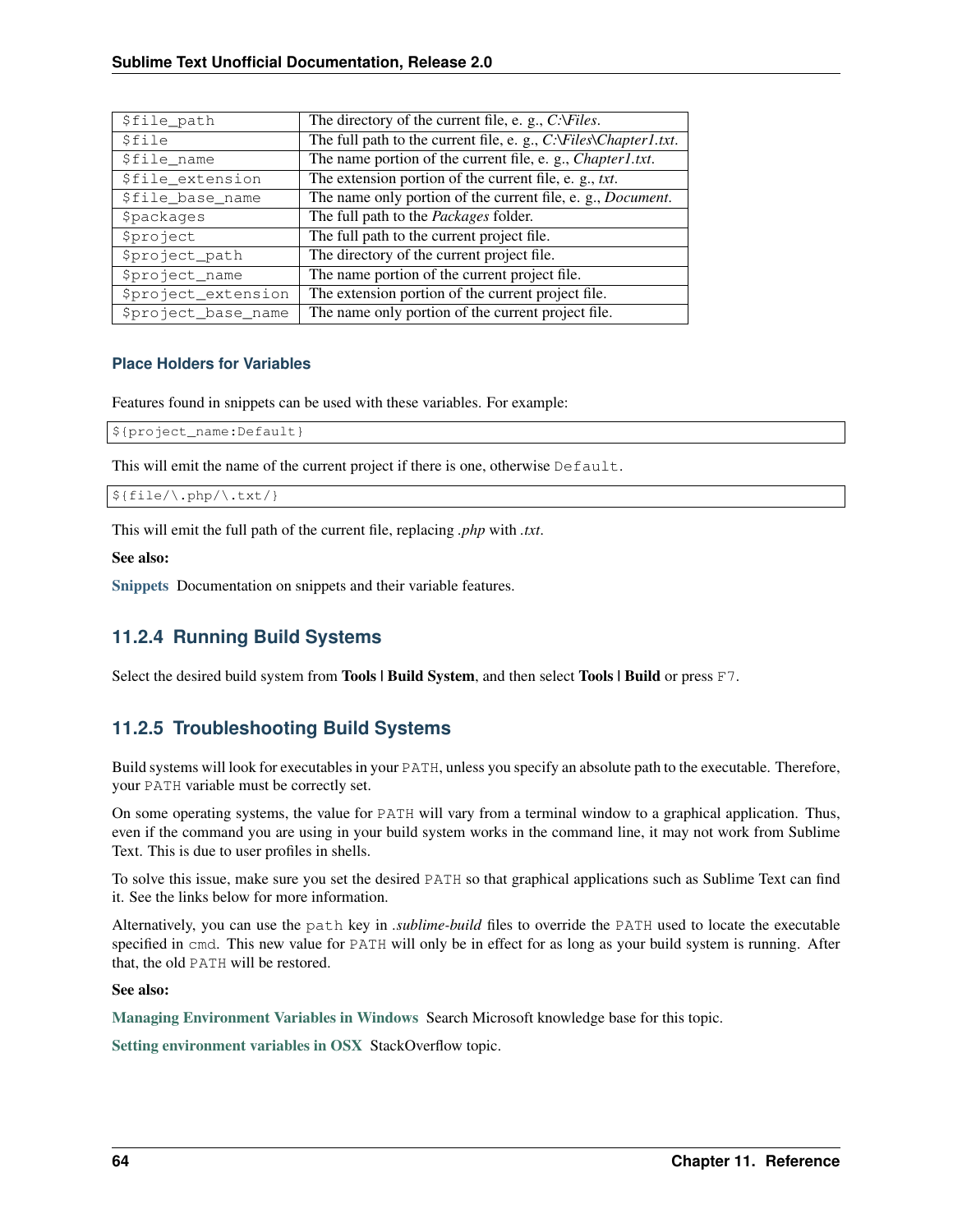# **11.3 Key Bindings**

Warning: Development of Sublime Text has moved on to version 3. As a result, this branch for Sublime Text 2 will not be updated any more. Please select the latest branch in the panel on the bottom left and consider updating Sublime Text.

Key bindings map key presses to commands.

### **11.3.1 File Format**

Key bindings are stored in .sublime-keymap files and defined in JSON. All key map filenames need to follow this pattern: Default (<platform>).sublime-keymap. Otherwise, Sublime Text will ignore them.

#### **Platform-Specific Key Maps**

Each platform gets its own key map:

- Default (Windows).sublime-keymap
- Default (OSX).sublime-keymap
- Default (Linux).sublime-keymap

Separate key maps exist to abide by different vendor-specific [HCI](http://en.wikipedia.org/wiki/Human%E2%80%93computer_interaction) guidelines.

#### **Structure of a Key Binding**

Key maps are arrays of key bindings. Below you'll find valid elements in key bindings.

**keys** An array of case-sensitive keys to be pressed. Modifiers can be specified with the + sign. Chords are built by adding elements to the array, e.g.  $["ctrl+k", "ctrl+j"]$ . Ambiguous chords are resolved with a timeout.

**command** Name of the command to be executed.

- **args** Dictionary of arguments to be passed to command. Keys must be the names of parameters to command.
- **context** Array of contexts to selectively enable the key binding. All contexts must be true for the key binding to trigger. See *[Structure of a Context](#page-68-0)* below.

Here's an example illustrating most of the features outlined above:

```
{ "keys": ["shift+enter"], "command": "insert_snippet", "args": {"contents": "\n\t$0\n"}, "context":
        \lceil{ "key": "setting.auto_indent", "operator": "equal", "operand": true },
                { "key": "selection_empty", "operator": "equal", "operand": true, "match_all": true },
                { "key": "preceding_text", "operator": "regex_contains", "operand": "\\{$", "match_all
                { "key": "following_text", "operator": "regex_contains", "operand": "^\\}", "match_al
        ]
}
```
### <span id="page-68-0"></span>**Structure of a Context**

**key** Name of a context operand to query.

**operator** Type of test to perform against key.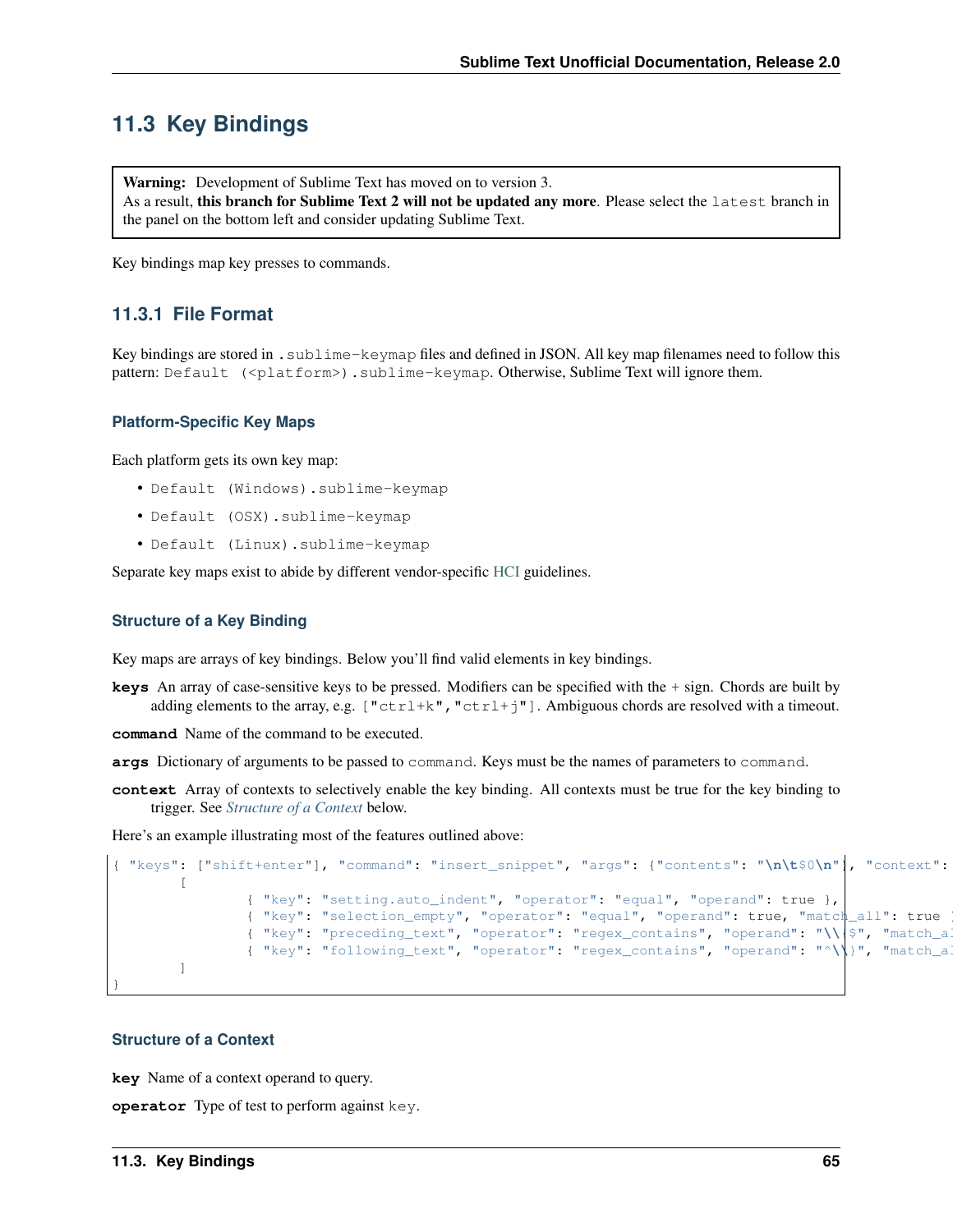**operand** Value against which the result of key is tested. **match\_all** Requires the test to succeed for all selections. Defaults to false.

#### **Context Operands**

**auto\_complete\_visible** Returns true if the autocomplete list is visible. has\_next\_field Returns true if a next snippet field is available. **has\_prev\_field** Returns true if a previous snippet field is available. **num\_selections** Returns the number of selections. **overlay\_visible** Returns true if any overlay is visible. **panel\_visible** Returns true if any panel is visible. **following\_text** Restricts the test just to the text following the caret. **preceding\_text** Restricts the test just to the text preceding the caret. **selection\_empty** Returns true if the selection is an empty region. **setting.x** Returns the value of the x setting. x can be any string. **text** Restricts the test just to the selected text. **selector** Returns the current scope. **panel\_has\_focus** Returns true if the current focus is on a panel. **panel** Returns true if the panel given as operand is visible.

#### **Context Operators**

**equal**, **not\_equal** Test for equality.

**regex\_match**, **not\_regex\_match** Match against a regular expression.

**regex\_contains**, **not\_regex\_contains** Match against a regular expression (containment).

### **11.3.2 Command Mode**

Sublime Text provides a command\_mode setting to prevent key presses from being sent to the buffer. This is useful when emulating Vim's modal behavior.

### **11.3.3 Bindable Keys**

Keys may be specified literally or by name. Here's the list of valid names:

- up
- down
- right
- left
- insert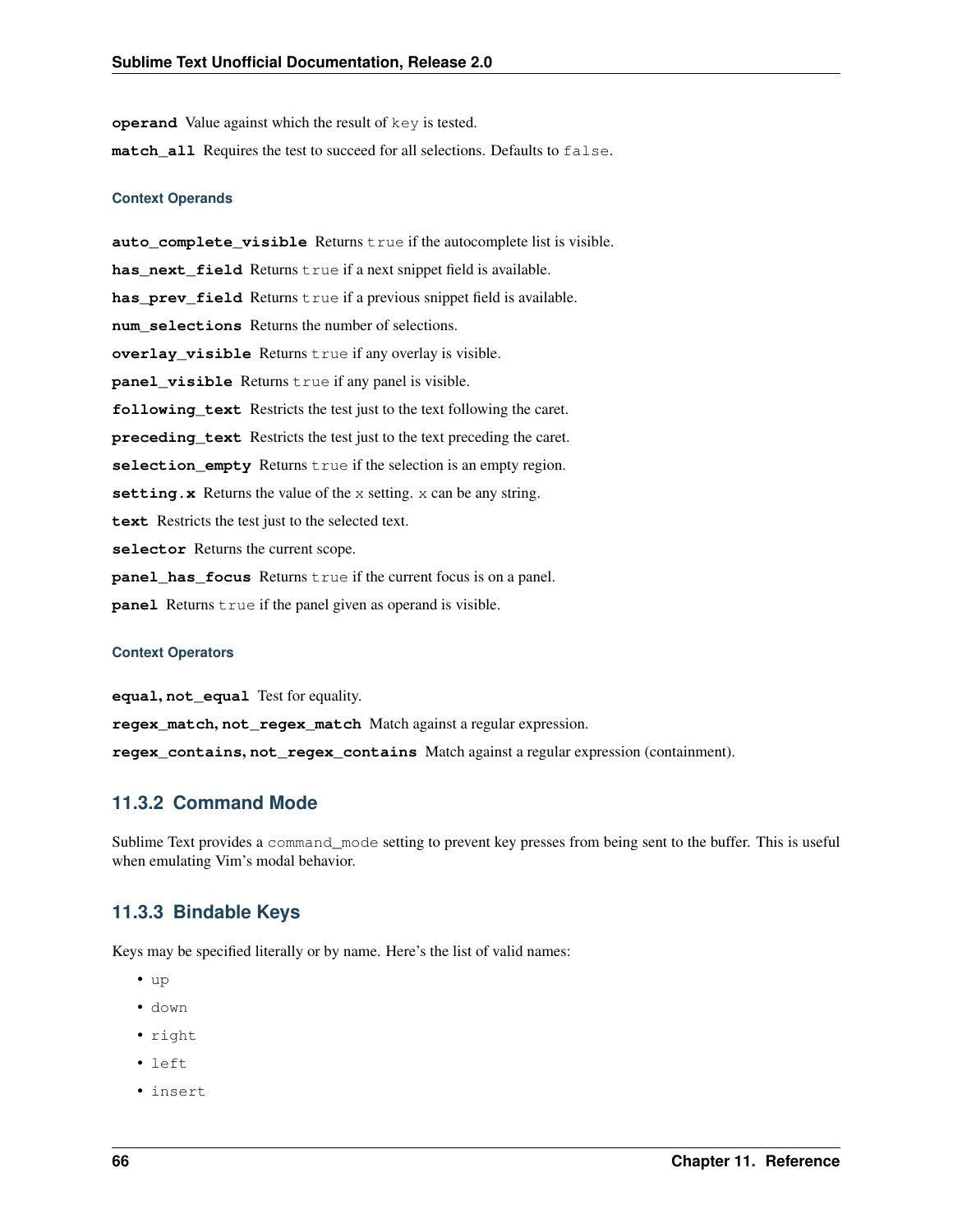- home
- end
- pageup
- pagedown
- backspace
- delete
- tab
- enter
- pause
- escape
- space
- keypad0
- keypad1
- keypad2
- keypad3
- keypad4
- keypad5
- keypad6
- 
- keypad7
- keypad8
- keypad9
- keypad\_period
- 
- keypad\_divide
- keypad\_multiply
- keypad\_minus
- keypad\_plus
- keypad\_enter
- clear
- $f1$
- $f2$
- $f3$
- $f4$
- $f5$
- $f6$
- $f7$
- $f8$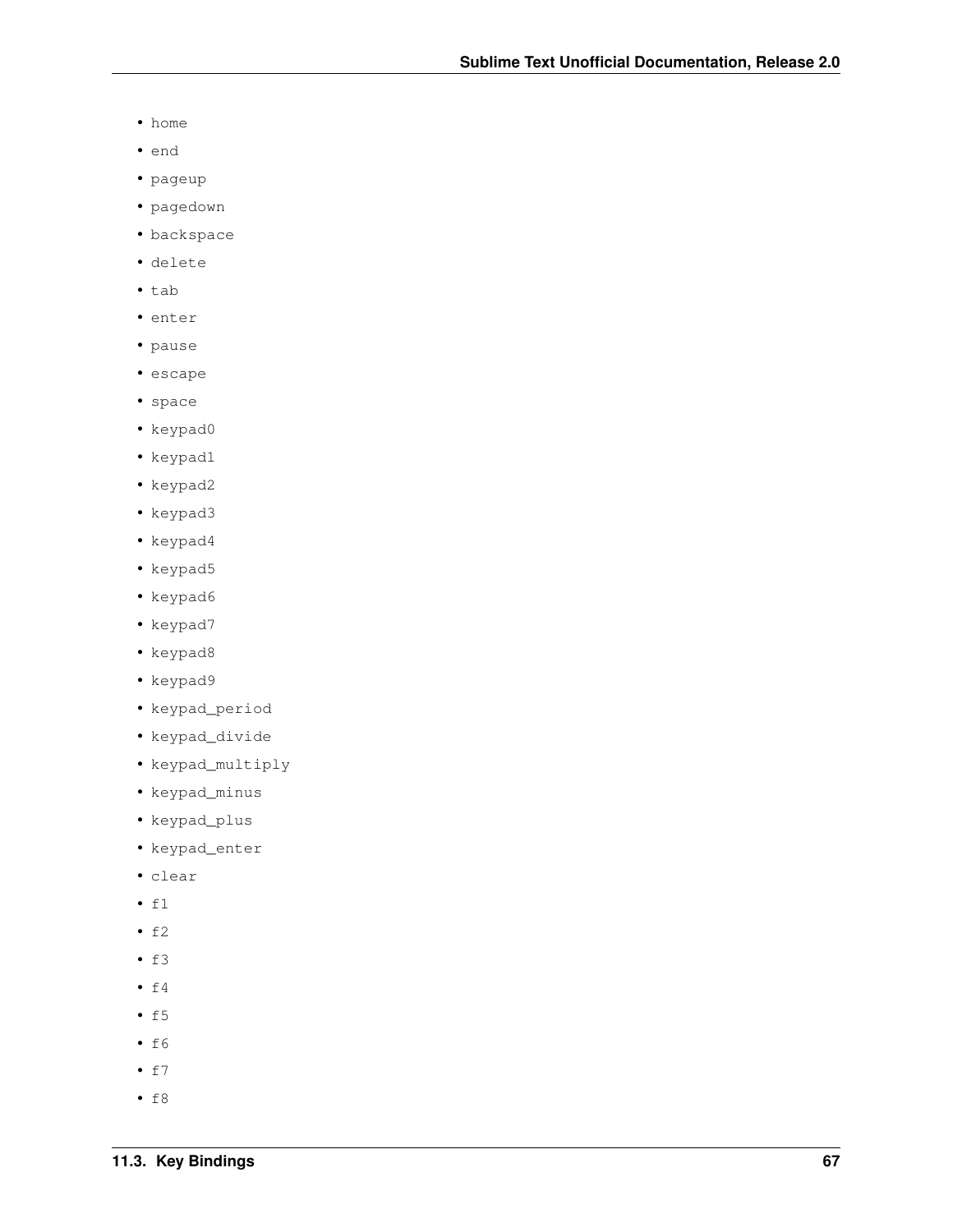- $f9$
- f10
- f11
- f12
- f13
- f14
- f15
- f16
- f17
- f18
- f19
- f20
- sysreq
- break
- context\_menu
- browser\_back
- browser\_forward
- browser\_refresh
- browser\_stop
- browser\_search
- browser\_favorites
- browser\_home

### **Modifiers**

- shift
- ctrl
- alt
- super (Windows key, Command key...)

### **Warning about Bindable Keys**

If you're developing a package, keep this in mind:

- Ctrl+Alt+<alphanum> should not be used for any Windows key bindings.
- Option+<alphanum> should not be used for any OS X key bindings.

In both cases, the user's ability to insert non-ASCII characters would be compromised.

If you are the end-user, you are free to remap those key combinations.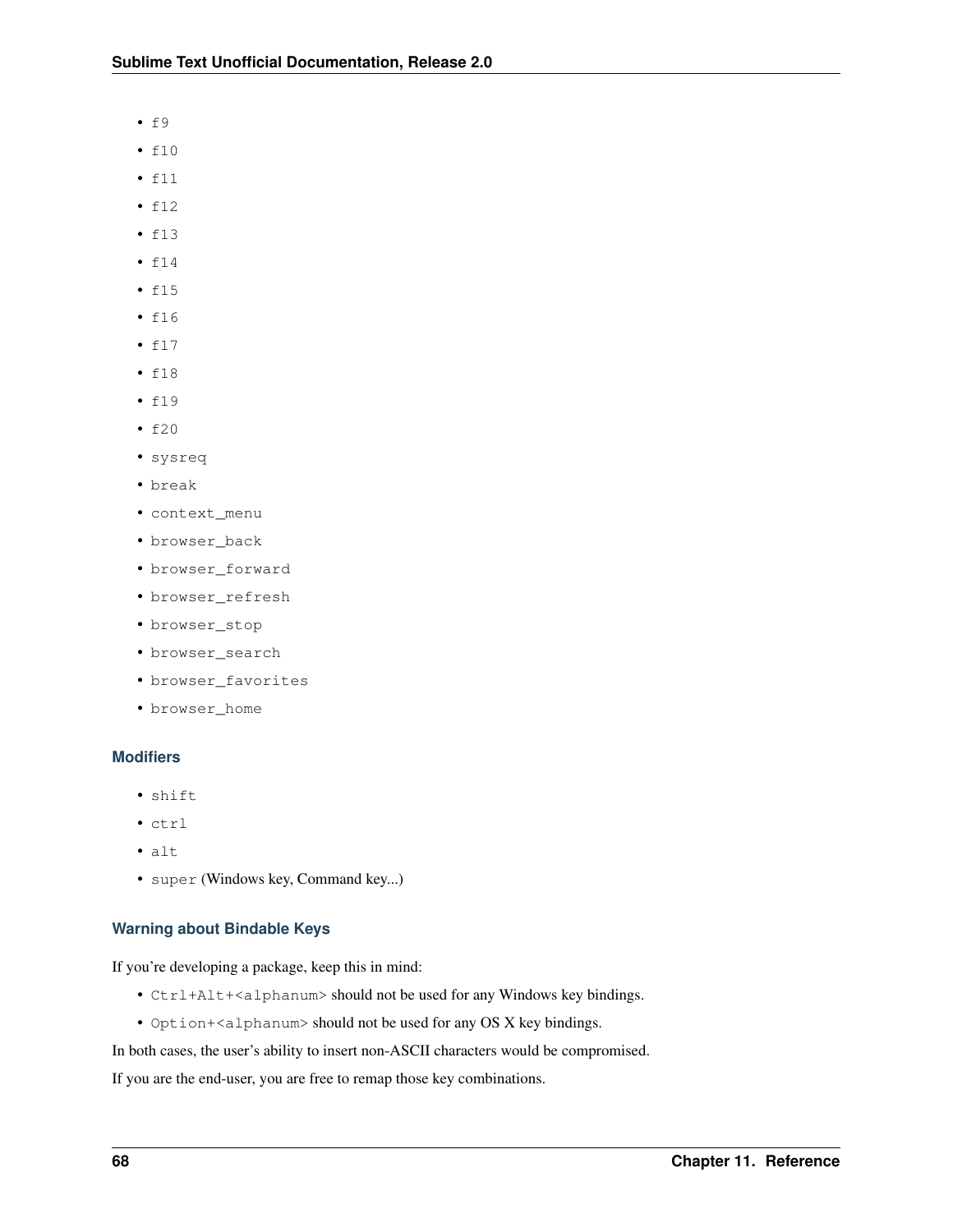## **11.3.4 Keeping Key Maps Organized**

Sublime Text ships with default key maps under Packages/Default. Other packages may include their own key map files. The recommended storage location for your personal key map is Packages/User.

See *[Merging and Order of Precedence](#page-56-0)* for information about how Sublime Text sorts files for merging.

## **11.3.5 International Keyboards**

Due to the way Sublime Text maps key names to physical keys, there might be a mismatch between the two.

## **11.3.6 Troubleshooting**

To enable command logging, see [sublime.log\\_commands\(flag\).](http://www.sublimetext.com/docs/2/api_reference.html) This may help in debugging key maps.

# **11.4 Settings (Reference)**

Warning: Development of Sublime Text has moved on to version 3. As a result, this branch for Sublime Text 2 will not be updated any more. Please select the latest branch in the panel on the bottom left and consider updating Sublime Text.

Warning: This page may be outdated and contain wrong or not all information. However, you can find most of the available settings with a brief description in the default settings file (Preferences | Settings - Default or Default/Preferences.sublime-settings).

#### See also:

[Customization - Settings](#page-28-0) A detailed overview on settings in Sublime Text and their order of precedence.

### **11.4.1 Global Settings**

These settings can only be modified from Preferences.sublime-settings and Preferences (platform).sublime-settings.

- theme Theme to be used. Accepts a file base name (e. g.: Default.sublime-theme).
- **scroll\_speed** Set to 0 to disable smooth scrolling. Set to a value between 0 and 1 to scroll slower, or set to a value larger than 1 to scroll faster.
- **hot** exit Exiting the application or window with an associated project with hot exit enabled will cause it to close immediately without prompting. Unsaved modifications and open files will be preserved and restored when next starting.
- **remember\_open\_files** Determines whether to reopen the buffers that were open when Sublime Text was last closed.
- **open\_files\_in\_new\_window** OS X only. When filters are opened from Finder, or by dragging onto the dock icon, this controls if a new window is created or not.
- **close** windows when empty Close windows as soon as the last file is closed, unless there's a folder open within the window.
- show full path Show the full path to files in the title bar.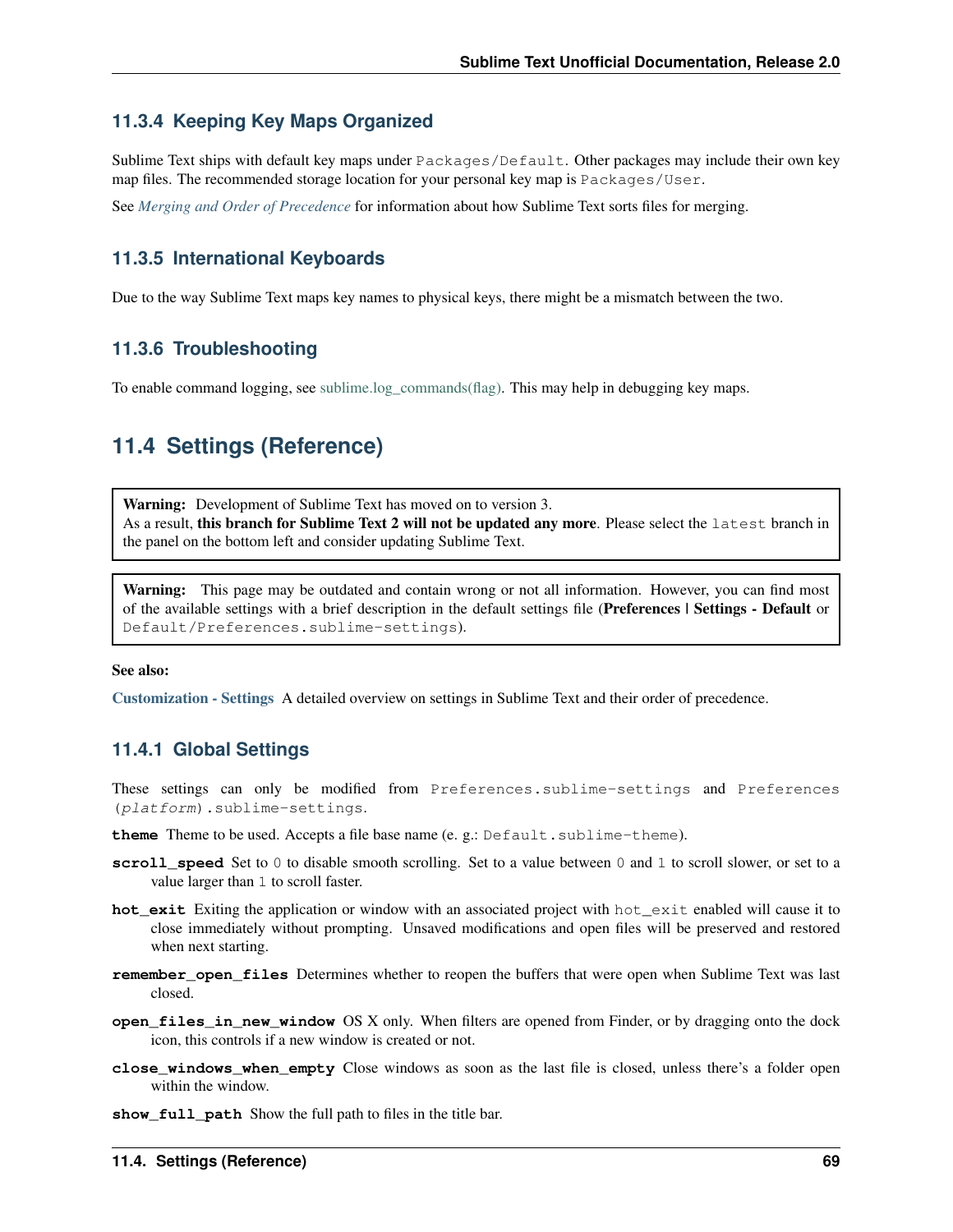- **preview on click** If true, preview file contents when clicking on a file in the side bar. Double clicking or editing the preview will open the file and assign it a tab.
- **folder\_exclude\_patterns** Excludes the matching folders from the side bar, GoTo Anything, etc.
- **file\_exclude\_patterns** Excludes the matching files from the side bar, GoTo Anything, etc.
- **binary file patterns** Excludes the matching files from GoTo Anything and Find in Files but not the side bar.

**show\_tab\_close\_buttons** If false, hides the tabs' close buttons until the mouse is hovered over the tab.

**mouse\_wheel\_switches\_tabs** If true, scrolling the mouse wheel will cause tabs to switch if the cursor is in the tab area.

**ignored\_packages** A list of packages that will be ignored (not loaded).

### **11.4.2 File Settings**

#### **Whitespace and Indentation**

**auto\_indent** Toggles automatic indentation.

**tab\_size** Number of spaces a tab is considered to be equal to.

- **translate\_tabs\_to\_spaces** Determines whether to replace a tab character with tab\_size number of spaces when Tab is pressed.
- **use\_tab\_stops** If translate\_tabs\_to\_spaces is true, will make Tab and Backspace insert/delete tab size number of spaces per key press.
- **trim\_automatic\_white\_space** Toggles deletion of white space added by auto\_indent.
- **detect** indentation Set to false to disable detection of tabs vs. spaces whenever a buffer is loaded. If set to true, it will automatically modify translate\_tabs\_to\_spaces and tab\_size.

**draw\_white\_space** Valid values: none, selection, all.

**trim\_trailing\_white\_space\_on\_save** Set to true to remove white space on save.

#### **Visual Settings**

**color\_scheme** Sets the colors used for text highlighting. Accepts a path rooted at the data directory (e.g.: Packages/Color Scheme - Default/Monokai Bright.tmTheme).

**font** face Font face to be used for editable text.

- font size Size of the font for editable text.
- **font\_options** Valid values: bold, italic, no\_antialias, gray\_antialias, subpixel\_antialias, directwrite (Windows).
- **gutter** Toggles display of gutter.
- **rulers** Columns in which to display vertical rules. Accepts a list of numeric values (e. g. [79, 89, 99] or a single numeric value (e. g. 79).
- **draw\_minimap\_border** Set to true to draw a border around the minimap's region corresponding to the the view's currently visible text. The active color scheme's minimapBorder key controls the border's color.

**highlight\_line** Set to false to stop highlighting lines with a cursor.

**line\_padding\_top** Additional spacing at the top of each line, in pixels.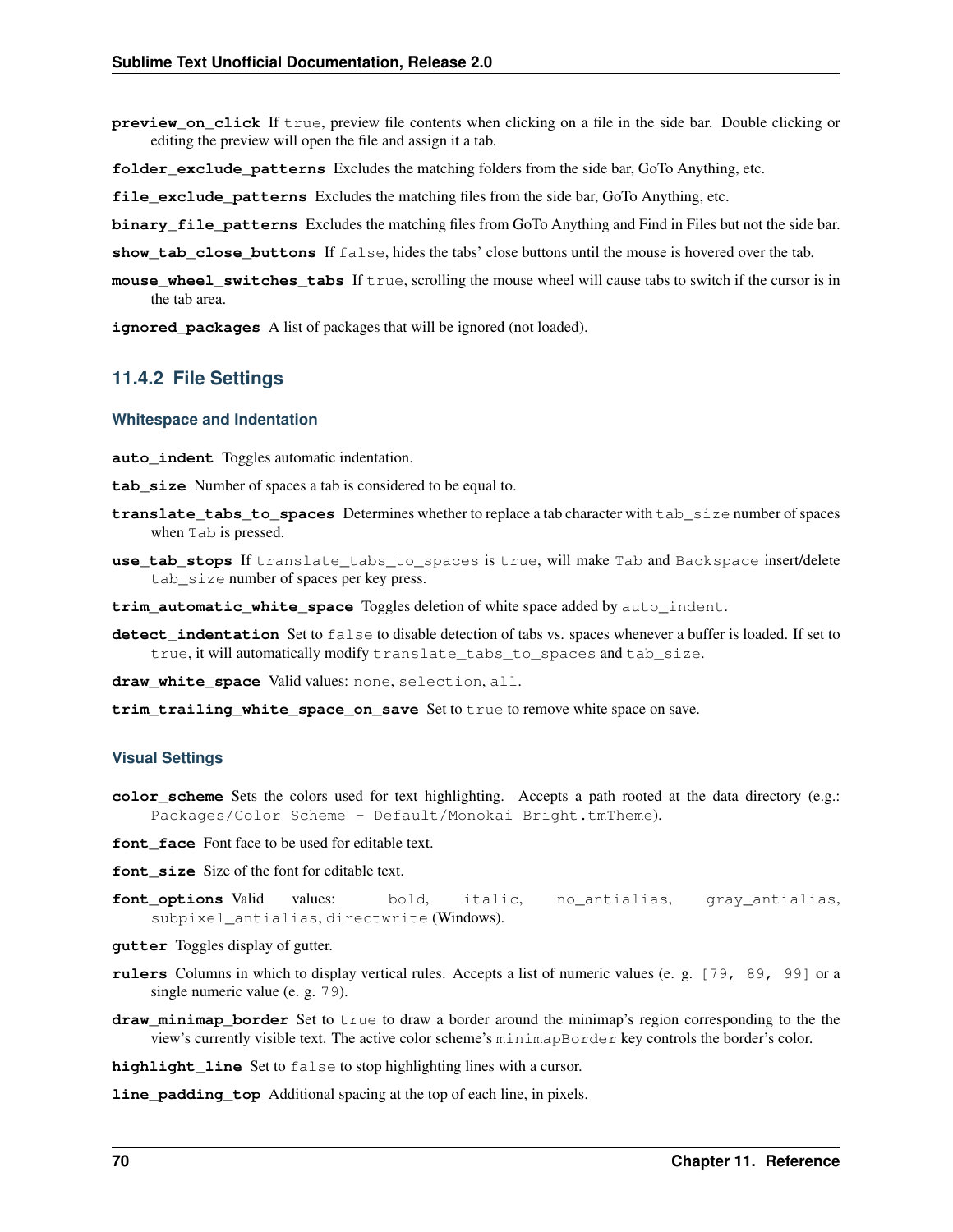- **line padding bottom** Additional spacing at the bottom of each line, in pixels.
- **scroll\_past\_end** Set to false to disable scrolling past the end of the buffer. If true, Sublime Text will leave a wide, empty margin between the last line and the bottom of the window.
- **line\_numbers** Toggles display of line numbers in the gutter.
- **word** wrap If set to false, long lines will be clipped instead of wrapped. Scroll the screen horizontally to see the clipped text.
- **wrap\_width** If greater than 0, wraps long lines at the specified column as opposed to the window width. Only takes effect if wrap\_width is set to true.
- **indent\_subsequent\_lines** If set to false, wrapped lines will not be indented. Only takes effect if wrap width is set to true.
- draw\_centered If set to true, text will be drawn centered rather than left-aligned.
- **match\_brackets** Set to false to disable underlining the brackets surrounding the cursor.
- **match\_brackets\_content** Set to false is you'd rather only highlight the brackets when the cursor is next to one.
- **match\_brackets\_square** Set to false to stop highlighting square brackets. Only takes effect if match\_brackets is true.
- **match\_bracktets\_braces** Set to false to stop highlighting curly brackets. Only takes effect if match\_brackets is true.
- **match\_bracktets\_angle** Set to false to stop highlighting angle brackets. Only takes effect if match\_brackets is true.

#### **Automatic Behavior**

**auto\_match\_enabled** Toggles automatic pairing of quotes, brackets, etc.

- **save\_on\_focus\_lost** Set to true to automatically save files when switching to a different file or application.
- **find\_selected\_text** If true, the selected text will be copied into the find panel when it's shown.
- **word\_separators** Characters considered to separate words in actions like advancing the cursor, etc. They are not used in all contexts where a notion of a word separator is useful (e. g.: word wrapping). In such other contexts, the text might be tokenized based on other criteria (e. g. the syntax definition rules).
- **ensure\_newline\_at\_eof\_on\_save** Always adds a new line at the end of the file if not present when saving.

#### **System and Miscellaneous Settings**

- **is\_widget** Returns true if the buffer is an input field in a dialog as opposed to a regular buffer.
- **spell\_check** Toggles the spell checker.
- **dictionary** Word list to be used by the spell checker. Accepts a path rooted at the data directory (e. g.: :path'Packages/Language - English/en\_US.dic'). You can [add more dictionaries.](http://extensions.services.openoffice.org/en/dictionaries)
- **fallback\_encoding** The encoding to use when the encoding can't be determined automatically. ASCII, UTF-8 and UTF-16 encodings will be automatically detected.
- **default\_line\_ending** Determines what characters to use to designate new lines. Valid values: system (OSdependant), windows (CRLF) and unix (LF).
- **tab\_completion** Determines whether pressing Tab will insert completions.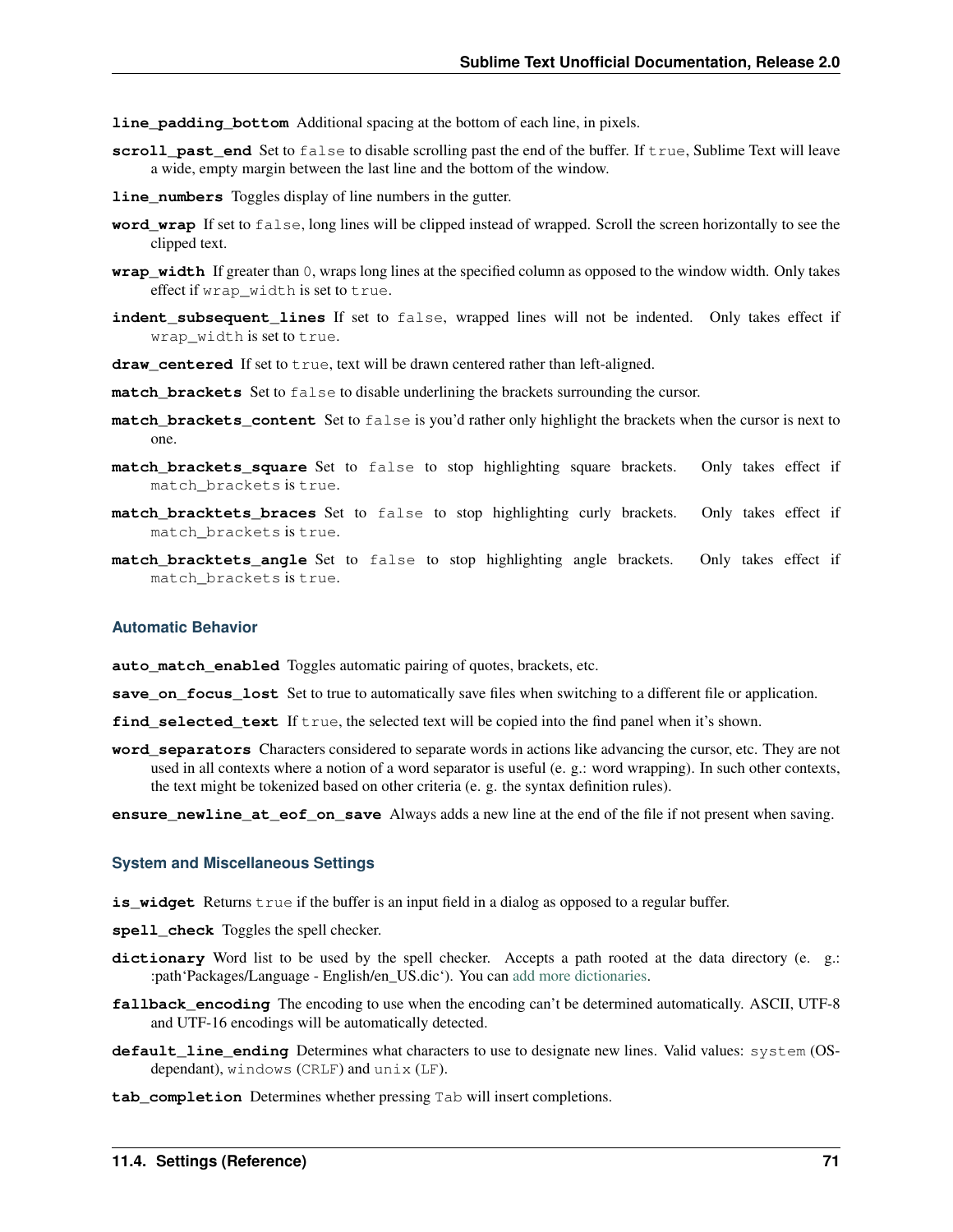#### **Build and Error Navigation Settings**

- **result\_file\_regex** and **result\_line\_regex** Regular expressions used to extract error information from some output dumped into a view or output panel. Follows the same rules as *[error capturing in build systems](#page-65-0)*.
- **result\_base\_dir** Directory to start looking for offending files in based on information extracted with result\_file\_regex and result\_line\_regex.
- **build\_env** List of paths to add to build systems by default.

#### **File and Directory Settings**

default dir Sets the default save directory for the view.

#### **Input Settings**

**command\_mode** If set to true, the buffer will ignore key strokes. Useful to emulate Vim...

## **11.5 Command Palette**

Warning: Development of Sublime Text has moved on to version 3. As a result, this branch for Sublime Text 2 will not be updated any more. Please select the latest branch in the panel on the bottom left and consider updating Sublime Text.

The command palette is fed entries with . sublime-commands files.

#### **11.5.1 File Format (.sublime-commands Files)**

Here's an excerpt from Packages/Default/Default.sublime-commands:

```
[
   { "caption": "Project: Save As", "command": "save_project_as" },
   { "caption": "Project: Close", "command": "close_project" },
   { "caption": "Project: Add Folder", "command": "prompt_add_folder" },
   { "caption": "Preferences: Default File Settings", "command": "open_file", "args": {"file": "${pa
   { "caption": "Preferences: User File Settings", "command": "open_file", "args": {"file": "${packa
   { "caption": "Preferences: Default Global Settings", "command": "open_file", "args" { "file": "$
   { "caption": "Preferences: User Global Settings", "command": "open_file", "args": {"file": "${pac
   { "caption": "Preferences: Browse Packages", "command": "open_dir", "args": {"dir": "$packages"} }
]
```
**caption** Text for display in the command palette.

**command** Command to be executed.

**args** Arguments to pass to command. Note that to locate the packages folder you need to use a snippet-like variable: \${packages} or \$packages. This differs from other areas of the editor due to different implementations in the lower layers.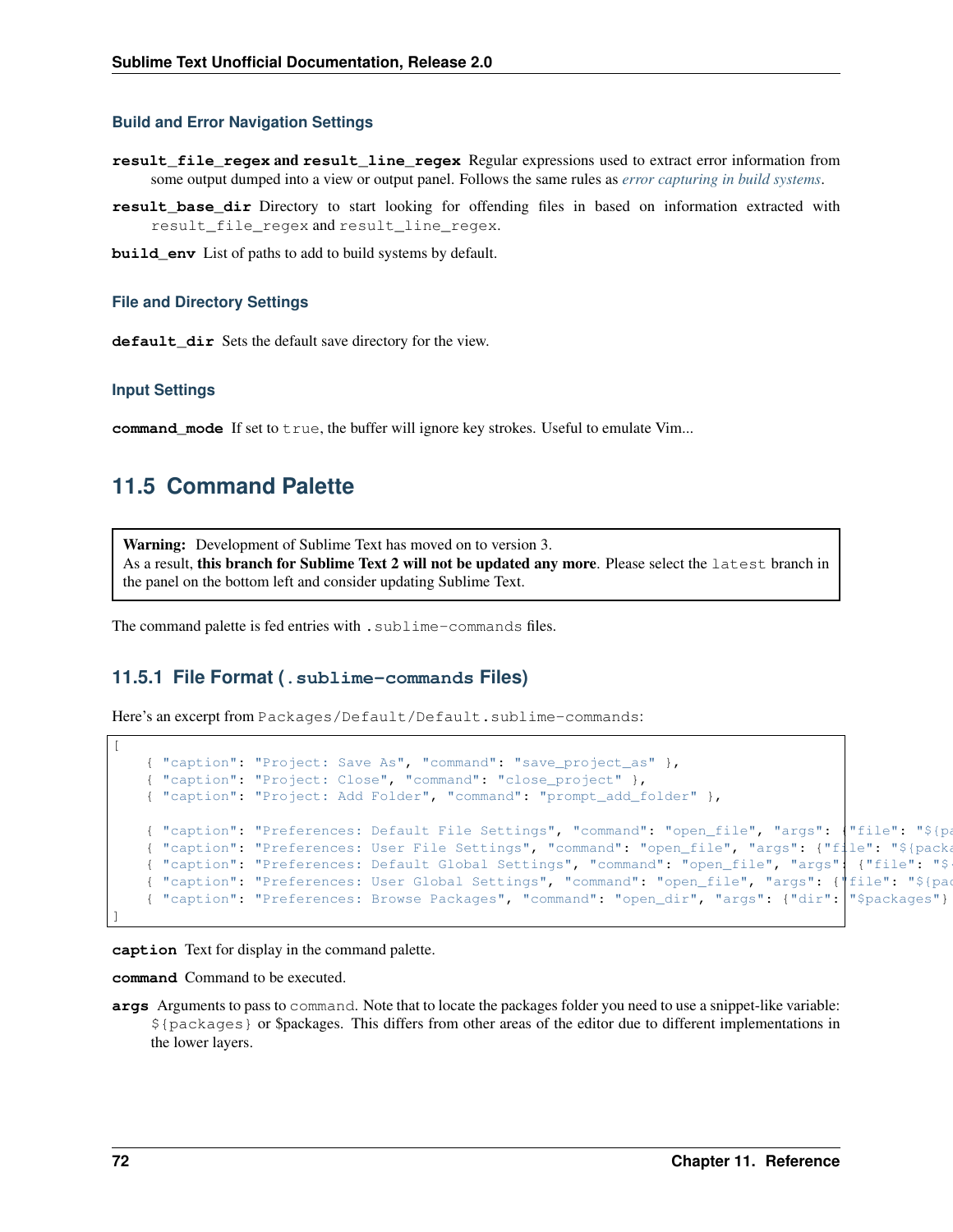### **11.5.2 How to Use the Command Palette**

- 1. Press Ctrl+Shift+P
- 2. Select command

Entries are filtered by current context. Not all entries will be visible at all times.

## **11.6 Plugins**

Warning: Development of Sublime Text has moved on to version 3. As a result, this branch for Sublime Text 2 will not be updated any more. Please select the latest branch in

the panel on the bottom left and consider updating Sublime Text.

#### See also:

[API Reference](#page-78-0) More information on the Python API.

Plugins are Python scripts implementing \*Command classes from sublime\_plugin.

### **11.6.1 Where to Store Plugins**

Sublime Text 2 will look for plugins in these places:

- Packages
- Packages/<pkg\_name>

Any plugin nested deeper in Packages won't be loaded.

All plugins should live inside a folder of their own and not directly under Packages.

### **11.6.2 Conventions for Command Names**

By convention, Sublime Text 2 command class names are suffixed with Command and written as CamelCasedPhrases.

However, Sublime Text 2 transforms the class names from CamelCasedPhrases to snake cased phrases. So, ExampleCommand would turn into example and AnotherExampleCommand would turn into another example.

For class definition names, use CamelCasedPhrasesCommand. To call a command from the API, use the normalized name (snake\_cased\_phrases).

### **11.6.3 Types of Commands**

- sublime\_plugin.ApplicationCommand
- sublime\_plugin.WindowCommand
- sublime\_plugin.TextCommand
- sublime\_plugin.EventListener

Instances of WindowCommand have a .window attribute pointing to the window instance that created them. Similarly, instances of TextCommand have a .view attribute.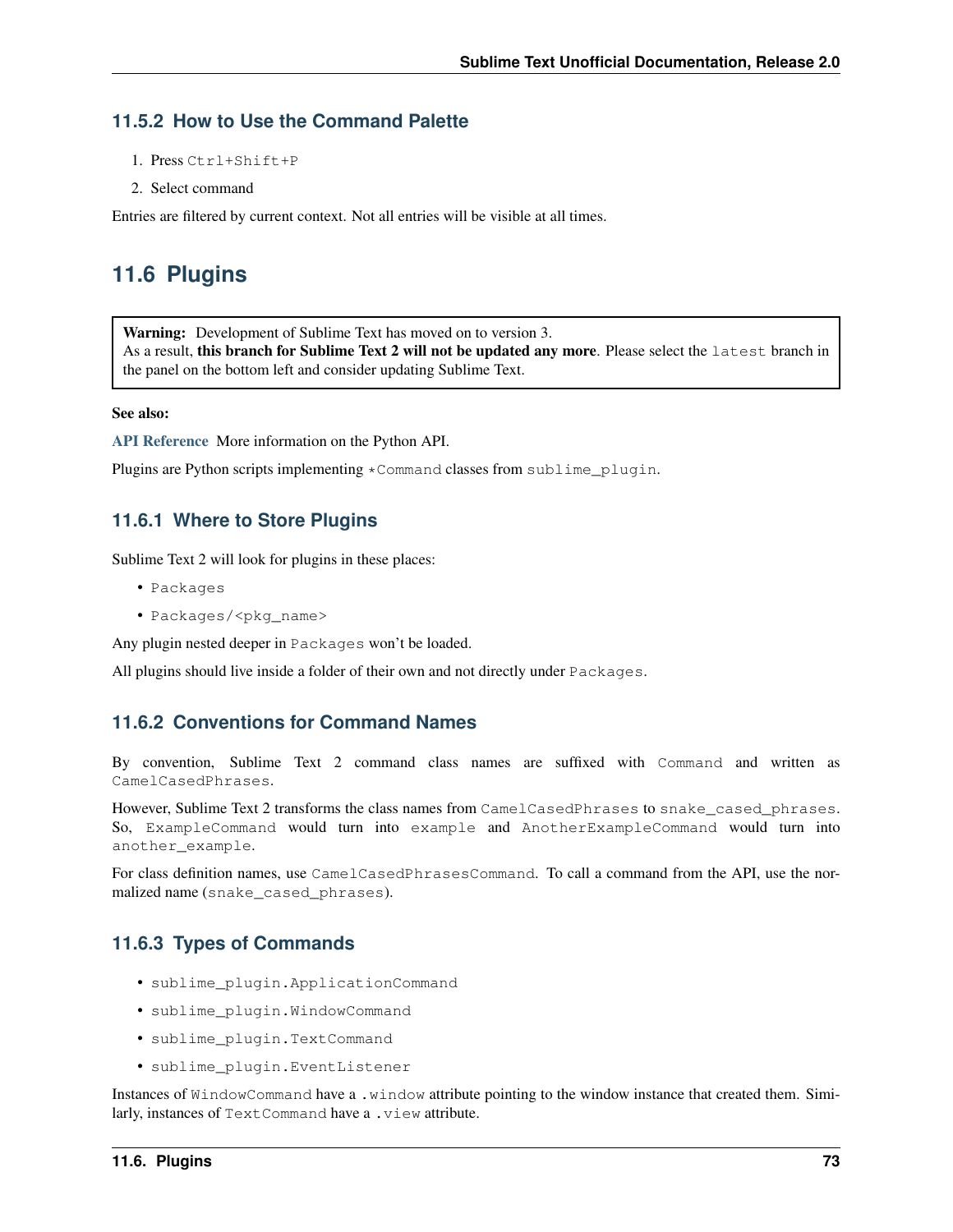### **Shared Traits for Commands**

All commands must implement a .run() method. All commands can receive an arbitrarily long number of keyword arguments, but they all must be valid JSON types.

## **11.6.4 How to Call Commands from the API**

Use a reference to a View or a Window, or sublime depending on the type of command, and call object.run\_command('command\_name'). In addition, commands accept a dictionary whose keys are the names of valid parameters for them:

window.run\_command("echo", {"Tempus": "Irreparabile", "Fugit": "."})

### **11.6.5 Command Arguments**

All user-provided arguments to commands must be valid JSON types. Only Sublime Text itself can pass other types of arguments to commands (such as edit objects, view instances, etc.).

### **11.6.6 Text Commands and the edit Object**

The two API functions of interest are view.begin edit(), which takes an optional command name and an optional dictionary of arguments, and view.end\_edit(), which finishes the edit.

All actions done within an edit are grouped as a single undo action. Callbacks such as on\_modified() and on\_selection\_modified() are called when the edit is finished.

It's important to call view.end\_edit() after each view.begin\_edit(), otherwise the buffer will be left in an inconsistent state. An attempt will be made to fix errors when the edit object gets collected, but often that doesn't happen when you expect, and will result in a warning printed to the console. In other words, you should always bracket an edit in a try. . finally block.

The command name passed to begin\_edit() is used for repeat, macro recording, and for describing the action when undoing/redoing it. If you're making an edit outside of a TextCommand, you should almost never supply a command name.

If you have created an edit object, and call a function that creates another one, that's fine: the edit is considered finished only when the outermost call to end\_edit() runs.

As well as for grouping modifications, you can use edit objects for grouping changes to the selection so that they're undone in a single step.

### **11.6.7 Responding to Events**

Any subclass of EventListener will be able to respond to events. You cannot make a class derive both from EventListener and from any other type of command.

#### A Word of Warning about **EventListener**

Expensive operations in event listeners can cause Sublime Text 2 to become unresponsive, especially in events triggered frequently, like on\_modified and on\_selection\_modified. Be careful of how much work is done in these and don't implement events you don't need, even if they just pass.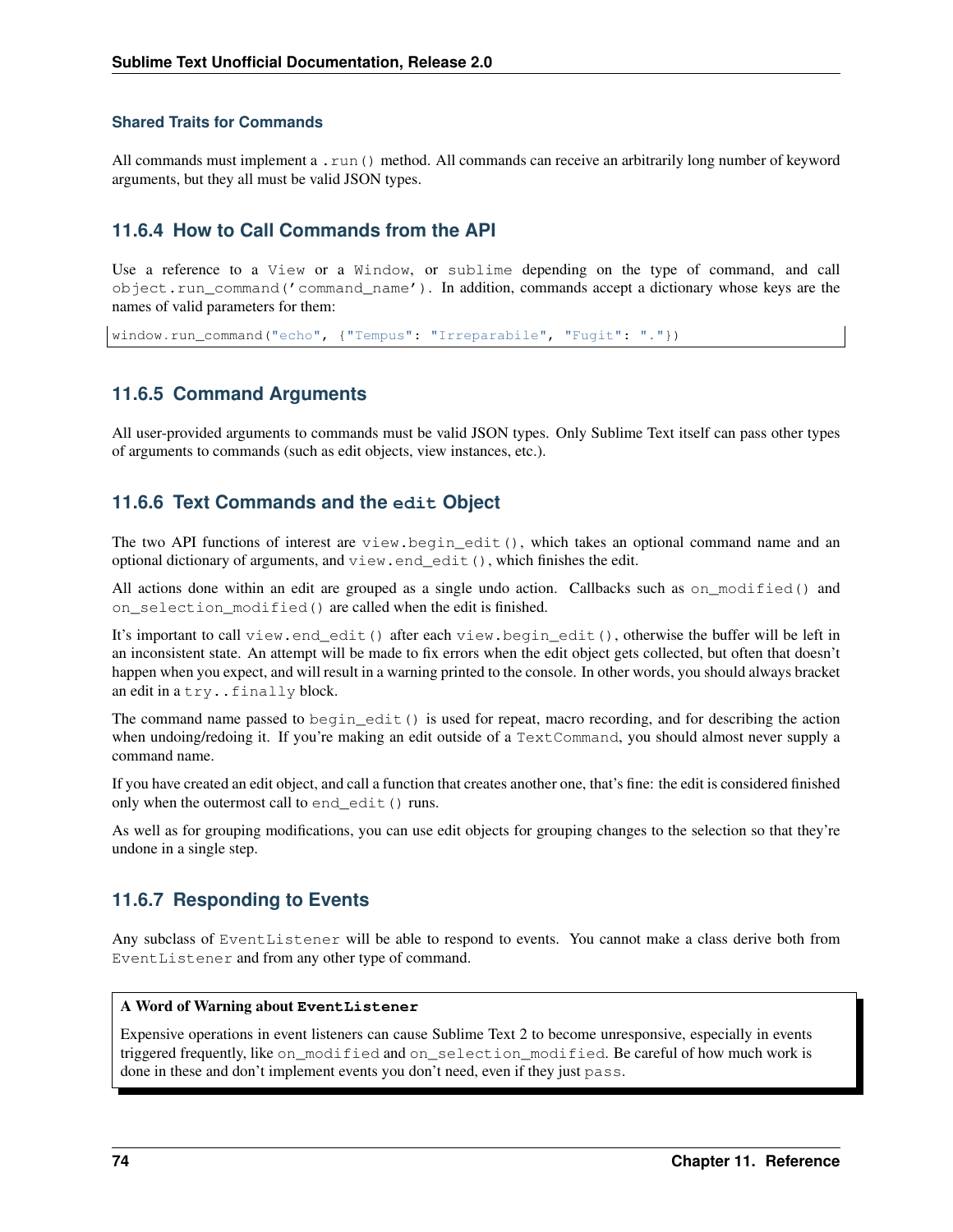## <span id="page-78-2"></span>**11.6.8 Python and the Standard Library**

Sublime Text ships with a trimmed down standard library. The *Tkinter*, *multiprocessing* and *sqlite3* modules are among the missing ones.

## **11.6.9 Automatic Plugin Reload**

Sublime Text will reload top-level Python modules from packages as they change (perhaps because you are editing a *.py* file). By contrast, Python subpackages won't be reloaded automatically, and this can lead to confusion while you're developing plugins. Generally speaking, it's best to restart Sublime Text after you've made changes to plugin files, so all changes can take effect.

## **11.6.10 Multithreading**

Only the .set\_timeout () function is safe to call from different threads.

# <span id="page-78-0"></span>**11.7 Python API**

Warning: Development of Sublime Text has moved on to version 3. As a result, this branch for Sublime Text 2 will not be updated any more. Please select the latest branch in the panel on the bottom left and consider updating Sublime Text.

See also:

[Official Documentation for Sublime Text 2](http://www.sublimetext.com/docs/2/api_reference.html) API documentation.

[Official Documentation for Sublime Text 3](http://www.sublimetext.com/docs/3/api_reference.html) API documentation.

## **11.7.1 Missing in the official docs**

This section tries to address missing topics in the official documentation.

#### **Index**

```
module sublime
```
- class **[Window](#page-79-0)**
	- [set\\_layout\(\)](#page-79-1)
- class **[View](#page-79-2)**

– [match\\_selector\(\)](#page-80-0)

<span id="page-78-1"></span>module **[sublime\\_plugin](#page-80-1)**

- class **[EventListener](#page-80-2)**
	- [on\\_query\\_completions\(\)](#page-80-3)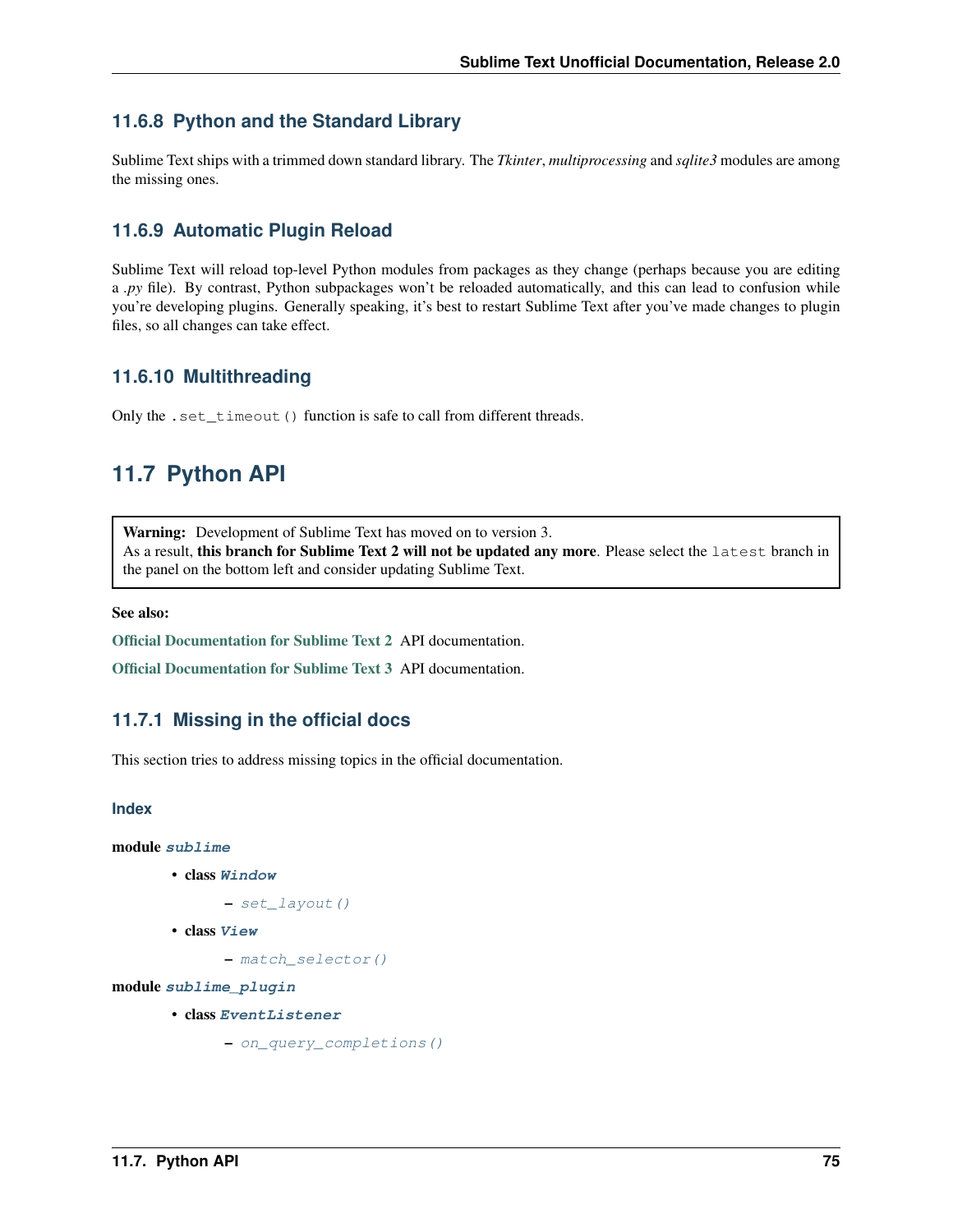#### <span id="page-79-3"></span>**sublime module**

<span id="page-79-0"></span>class sublime.**Window**

This class represents windows in Sublime Text and provides an interface of methods to interact with them. For all available methods, see the [official documentation.](http://www.sublimetext.com/docs/2/api_reference.html#sublime.Window)

#### <span id="page-79-1"></span>**set\_layout**(*layout*)

Changes the group layout of the current window.

Expects a dictionary like this:

{"cols": [float], "rows": [float], "cells": [[int]]}

where [type] represents a list of *type*.

cols A list of the column seperators (*float*), should start with 0 (left) and end with 1 (right).

rows A list of the row seperators (*float*), should start with 0 (top) and end with 1 (bottom).

cells A list of cell lists which describe a cell's boundaries each. Cells can be imagines as rectangles with the rows and cols specified along in this dictionary. Think like this:

[x1, y1, x2, y2]

where all values are integers respectively and map to the *cols* and *rows* indices. Thus, a cell with  $\lceil 0, \rceil$ 0, 1, 2] translates to a cell from the top left to the first column and the second row separator (in a 2x2 grid this would be bottom center).

Note: *rows* and *cols* are not tested for boundaries. Thus, even though it makes zero sense to have a values lower than 0 or higher than 1 it is possible to specify them and Sublime Text will in fact treat them accordingly. Furthermore, it is possible to have the first value not be  $0$  and the last not be 1, the remaining space will simply be black in this case. Don't try this at home!

Examples:

```
# A 2-column layout with a separator in the middle
window.set_layout({
   "cols": [0, 0.5, 1],
    "rows": [0, 1],
    "cells": [0, 0, 1, 1], [1, 0, 2, 1]})
```

```
# A 2x2 grid layout with all separators in the middle
window.set_layout({
    "cols": [0, 0.5, 1],
    "rows": [0, 0.5, 1],
    "cells": [[0, 0, 1, 1], [1, 0, 2, 1],
              [0, 1, 1, 2], [1, 1, 2, 2]
```

```
})
```

```
# A 2-column layout with the seperator in the middle and the right
# column being split in half
window.set_layout({
    "cols": [0, 0.5, 1],
    "rows": [0, 0.5, 1],
    "cells": [[0, 0, 1, 2], [1, 0, 2, 1],
                            [1, 1, 2, 2]})
```
<span id="page-79-2"></span>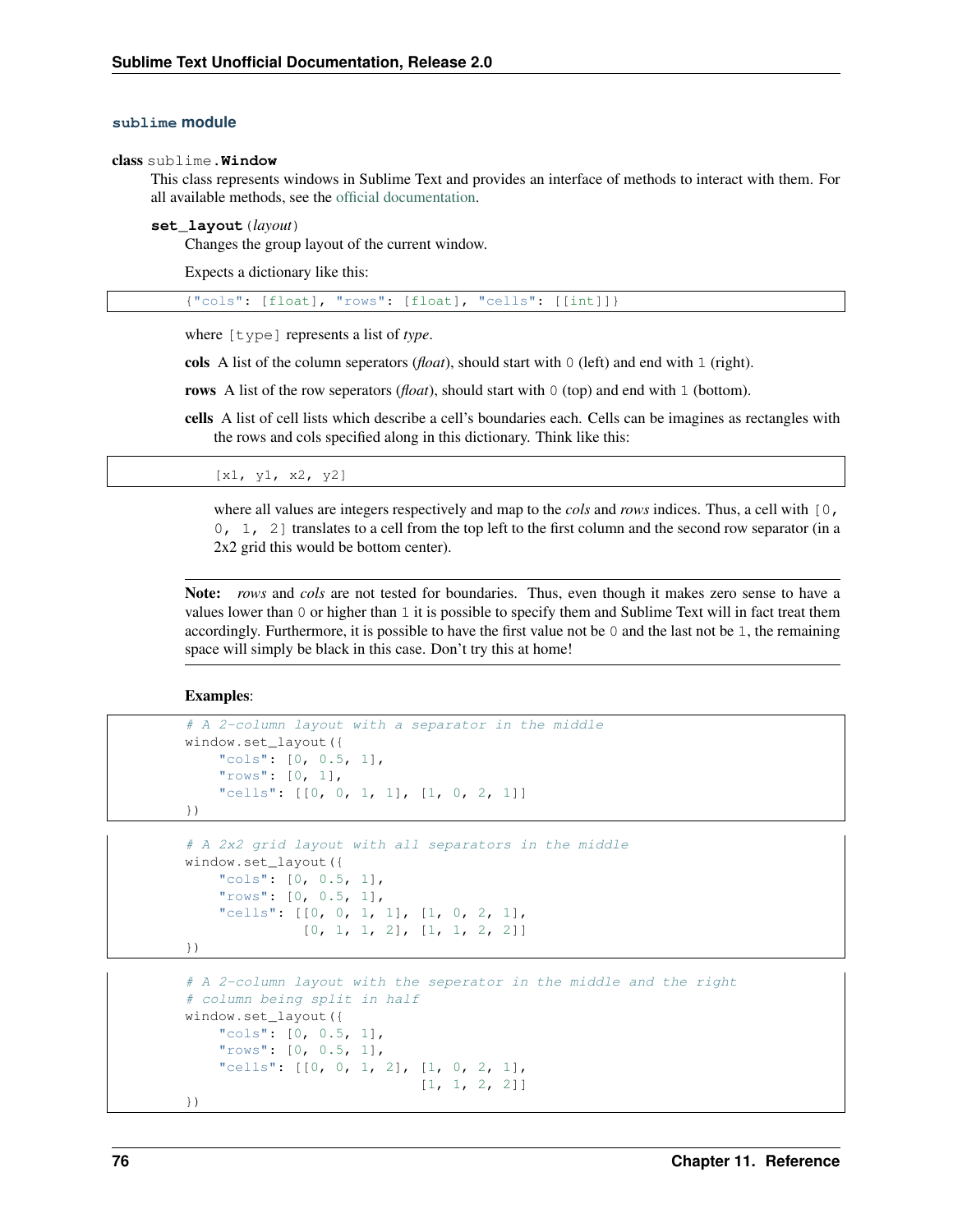#### <span id="page-80-4"></span>class sublime.**View**

Similar to [Window](#page-79-0), this class represents views in Sublime Text and provides an interface of methods to interact with them. For all available methods, see the [official documentation.](http://www.sublimetext.com/docs/2/api_reference.html#sublime.View)

#### <span id="page-80-0"></span>**match\_selector**(*point*, *selector*)

Matches the scope at point against the specified selector.

Equivalent to:

view.score\_selector(point, selector) != 0

or:

sublime.score\_selector(view.scope\_name(point), selector) != 0

#### <span id="page-80-1"></span>**sublime\_plugin module**

#### <span id="page-80-2"></span>class sublime\_plugin.**EventListener**

A wrapper class for events. Subclass and define the methods you want to receive events on and you are done, no registering necessary.

#### <span id="page-80-3"></span>**on\_query\_completions**(*view*, *prefix*, *locations*)

Called whenever the completion list is requested.

This accounts for all views and all windows, so in order to provide syntax-specific completions you should test the current scope of locations with match selector().

**view** A  $V_i$  ew instance for which the completions should be made.

prefix The text entered so far. This is only until the next word separator.

locations Array of points in view where the completion should be inserted. This can be interpreted as the current selection.

If you want to handle completions that depend on word separator characters you need to test each location individually. See *[Completions with multiple cursors](#page-42-0)* on how Sublime Text handles completions with multiple cursors.

*Return value* Expects two (three) formats for return values:

1. [[trigger, contents], ...]

A list of completions similar to *[Trigger-based Completions](#page-40-0)* but without mapping keys. *trigger* may use the  $\setminus \setminus t$  description syntax.

Note: In Sublime Text 3, completions may also consist of plain strings instead of the triggercontents-list.

2. ([[trigger, contents], ...], flags)

Basically the same as above but wrapped in a 2-sized tuple. The second element, the *flags*, may be a bitwise OR combination of these flags:

sublime. INHIBIT WORD COMPLETIONS Prevents Sublime Text from adding its word completions to the completion list after all plugins have been processed.

**sublime.INHIBIT\_EXPLICIT\_COMPLETIONS** XXX What does this do?

Flags are shared among all completions, once set by one plugin you can not revert them.

3. Anything else (e.g. None)

No effect.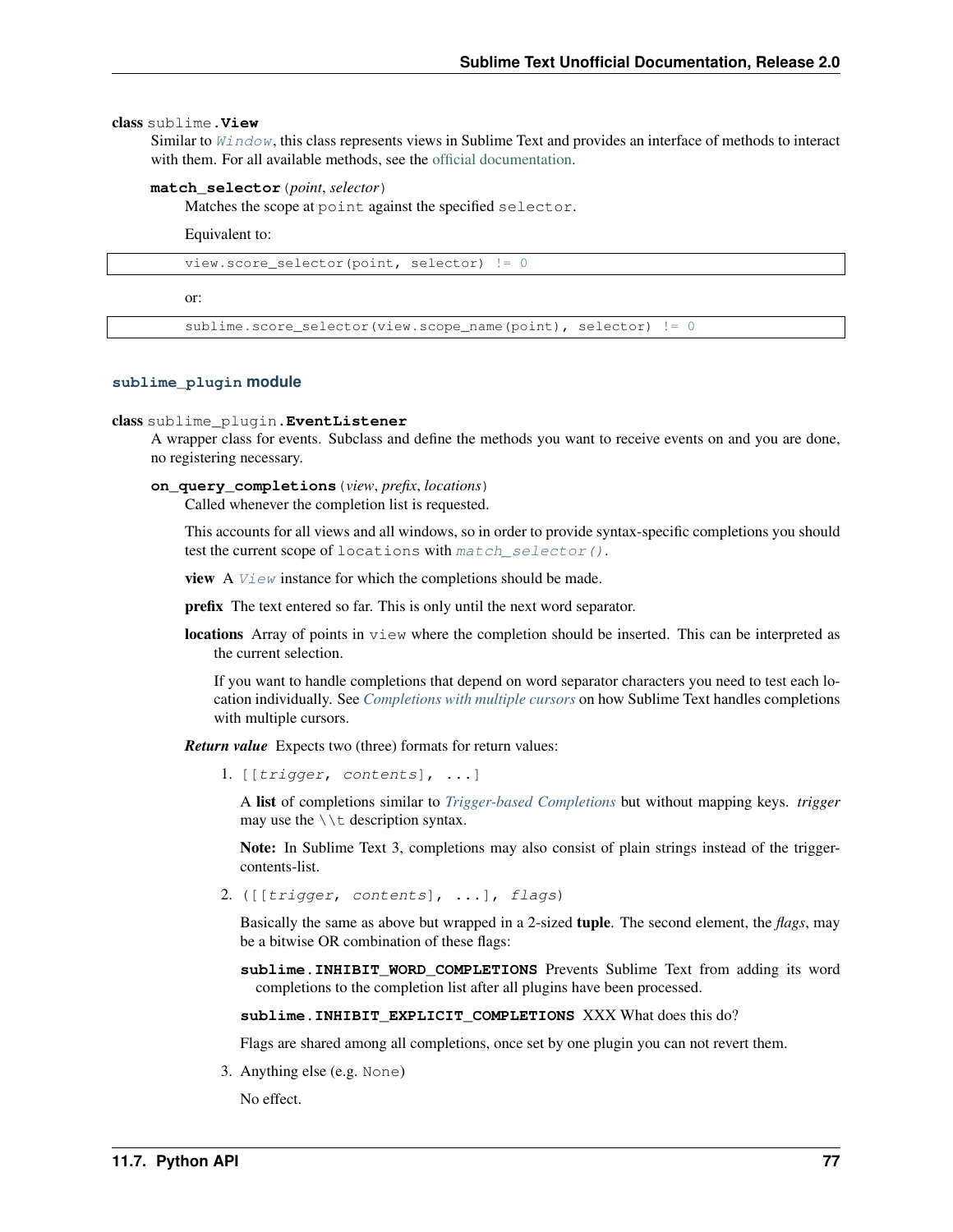Example: See *[Another Plugin Example: Feeding the Completions List](#page-54-0)* for an example on how to use this event.

#### **Exploring the API**

A quick way to see the API in action:

- 1. Add Packages/Default (Preferences | Browse Packages...) to your project.
- $2.$  Ctrl + Shift + F
- 3. Enter  $\star$  . py in the In Files: field
- 4. Check Use Buffer option
- 5. Search API name
- 6. F4
- 7. Study relevant source code

## **11.8 Commands**

Warning: Development of Sublime Text has moved on to version 3. As a result, this branch for Sublime Text 2 will not be updated any more. Please select the latest branch in the panel on the bottom left and consider updating Sublime Text.

### **11.8.1 Overview**

This list of commands is a work in progress.

## <span id="page-81-0"></span>**11.8.2 About Paths in Command Arguments**

Some commands take paths as parameters. Among these, some support snippet-like syntax, while others don't. A command of the first kind would take a parameter like  $$packages/SomeDir/SomeFile. ext whereas a com$ mand of the second kind would take a parameter like Packages/SomeDir/SomeFile.ext.

Generally, newer commands support the snippet-like syntax.

Commands expect UNIX-style paths if not otherwise noted, even on Windows (e. g. /c/Program Files/Sublime Text 2/sublime\_plugin.py).

Often, relative paths in arguments to commands are assumed to start at the Data directory.

#### **Variables in Paths as Arguments**

The same variables available to build systems are expanded in arguments to commands. See *[Build System Variables](#page-66-0)* for more information.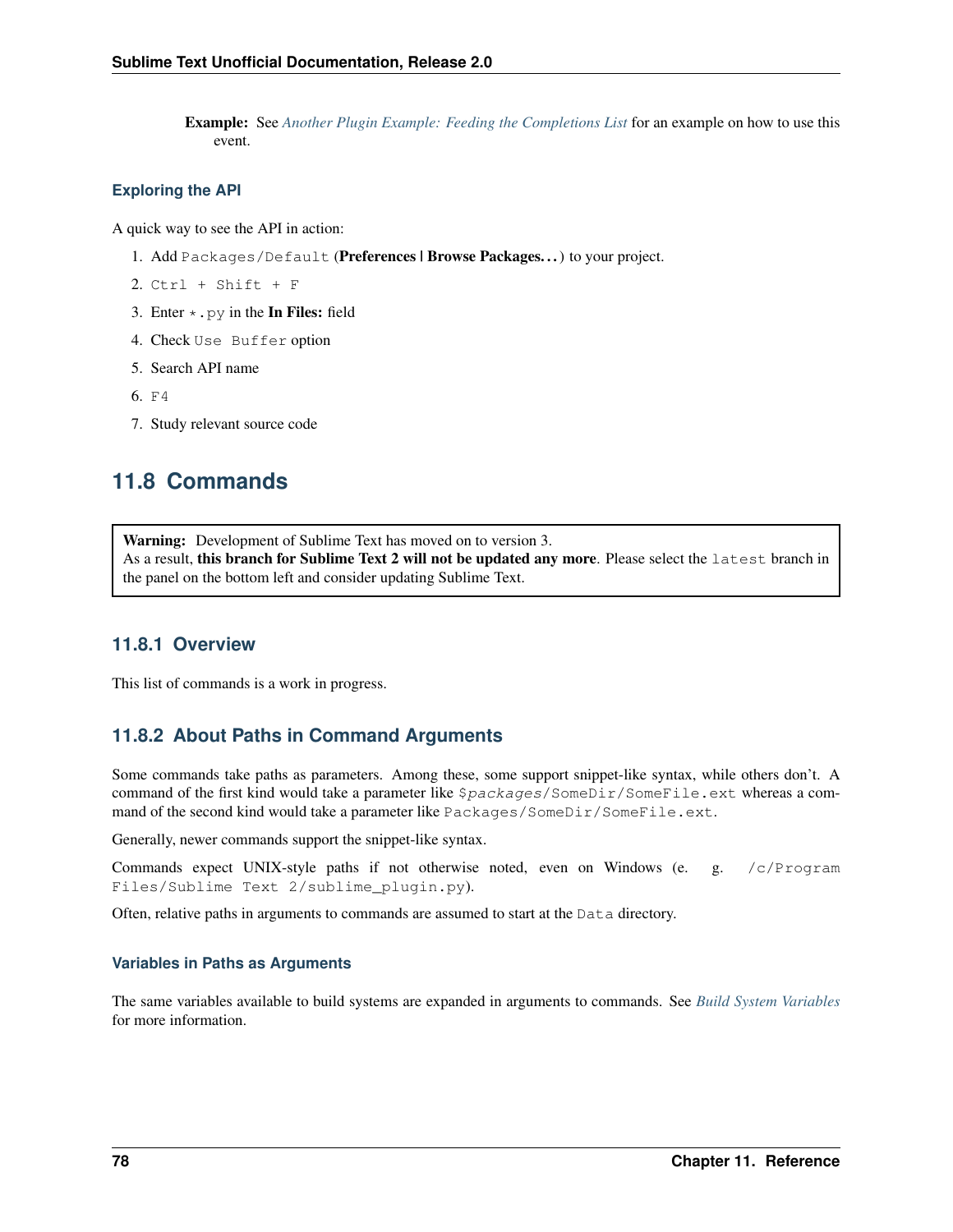## **11.8.3 Commands**

Note: This list is still incomplete. While there are a few commands that are just not useful to a user (or even package developer) there are also a few undocumented commands or commands without a discription.

build Runs a build system.

• variant [String]: Optional. The name of the variant to be run.

set\_build\_system Changes the current build system.

- file [String]: Path to the build system. If empty, Sublime Text tries to automatically find an appropriate build systems from specified selectors.
- index [Int]: Used in the Tools | Build System menu but otherwise probably not useful.

new\_build\_system Creates a new buffer and inserts a build system template.

toggle save all on build Toggles whether all open files should be saved before starting the build.

run\_macro\_file Runs a *.sublime-macro* file.

• file [String]: Relative path to the macro file.

insert\_snippet Inserts a snippet from a string or *.sublime-snippet* file.

- contents [String]: Snippet as a string to be inserted. Remember that backslashes \ have to be escaped, like in every other JSON string.
- name [String]: Relative *[path](#page-81-0)* to the *.sublime-snippet* file to be inserted.

See also:

[Snippets](#page-36-0) Documentation on snippets and their variable features.

insert Inserts a string.

• characters [String]: String to be inserted.

move Advances the caret by predefined units.

- by [Enum]: Values: *characters*, *words*, *word\_ends*, *subwords*, *subword\_ends*, *lines*, *pages*, *stops*.
- **forward** [Bool]: Whether to advance or reverse in the buffer.
- word\_begin [Bool]
- empty\_line [Bool]
- punct begin [Bool]
- separators [Bool]

move\_to Advances the caret to predefined locations.

- to [Enum]: Values: *bol*, *eol*, *bof*, *eof*, *brackets*.
- extend [Bool]: Whether to extend the selection. Defaults to false.

switch file Switches between two files with the same name and different extensions.

• extensions [String]: Extensions (without leading dot) for which switching will be enabled.

open file Opens the specified file.

• file [String]: Absolute or relative *[path](#page-81-0)* to the file to be opened. Relative paths will originate from the recently accessed directory (e.g. the directory of the currently opened file).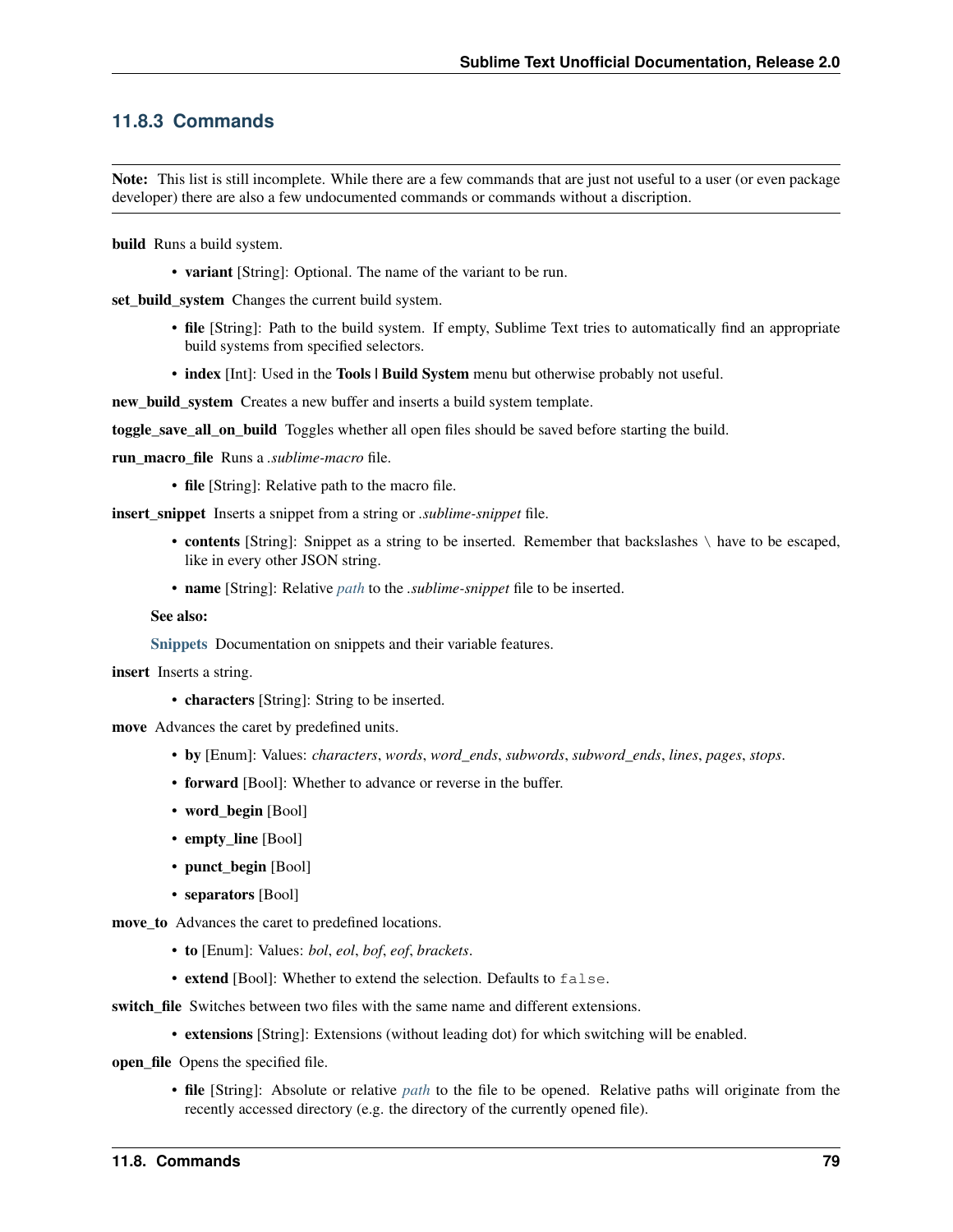• contents [String]: This string will be written to the new buffer if the file does not exist.

open\_dir Opens the specified directory with the default file manager.

• dir [String]: The directory to open.

open\_file\_settings Opens the syntax-specific user settings file for the current syntax.

new window Opens a new window.

close\_window Closes the active window.

close Closes the active view.

close\_file Closes the active view and, under certain circumsances, the whole application. XXX Sounds kinda wrong.

exit Exits the whole application with all open windows.

reopen last file Reopens the last closed file.

save Saves the active file.

• encoding [String]: The file encoding to save as.

prompt save as Prompts for a new file name and saves the active file.

save\_project\_as Prompts for a new file name and saves the current project.

prompt\_select\_project Opens a popup with recently accessed projects where you can fuzzy-search.

prompt open project Prompts for a project file to open as a project.

close\_project Closes the current project.

prompt\_add\_folder Prompts for a folder to add to the current project.

close\_folder\_list Removes all folders from the current project.

refresh\_folder\_list Reloads all folders in the current project and updates the side bar.

toggle\_sidebar Shows or hides the sidebar.

toggle\_show\_open\_files Shows ot hides the open files in the sidebar.

toggle\_status\_bar Shows or hides the status bar.

toggle full screen Toggles full screen mode on or off.

toggle distraction free Toggles distraction free mode on or off.

toggle\_tabs Shows or hides the tab bar.

toggle\_menu Shows or hides the menu bar.

toggle\_minimap Shows or hides the minimap.

left delete Deletes the character right before the caret.

right\_delete Deletes the character right after the caret.

undo Undoes the latest action.

redo Reapplies the latest undone action.

redo\_or\_repeat Performs the latest action again.

soft\_undo Undoes each action stepping through granular edits.

soft\_redo Redoes each action stepping through granular edits.

cut Removes the selected text and sends it to the system clipboard. Put differently, it cuts.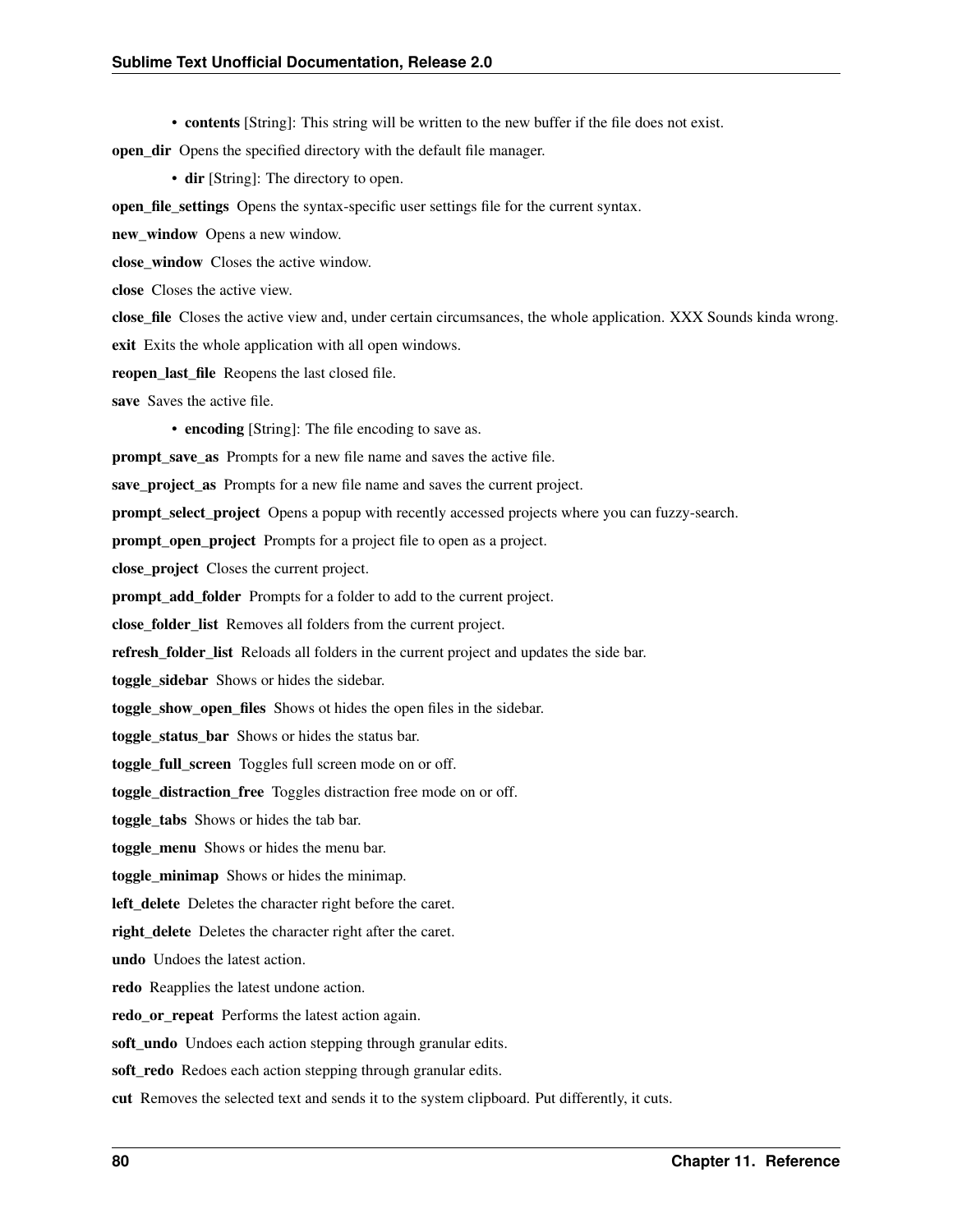copy Sends the selected text to to the system clipboard.

paste Inserts the clipboard contents after the caret.

• clipboard [String]: May be *selection*. XXX what other values are allowed?

paste\_and\_indent Inserts the clipboard contents after the caret and indents contextually.

select lines Adds a line to the current selection.

• forward [Bool]: Whether to add the next or previous line. Defaults to  $true$ .

scroll\_lines Scrolls lines in the view.

• amount [Float]: Positive values scroll lines down and negative values scroll lines up.

prev\_view Switches to the previous view.

next view Switches to the next view.

next\_view\_in\_stack Switches to the most recently active view.

previous\_view\_in\_stack Switches to the view that was active before the most recently active view.

select all Select the view's content.

split\_selection\_into\_lines Unsurprisingly, it splits the selection into multiple selections, one on each line.

single\_selection Collapses multiple selections into a single selection.

clear fields Breaks out of the active snippet field cycle.

hide\_panel Hides the active panel.

• cancel [Bool]: Notifies the panel to restore the selection to what it was when the panel was opened. (Only incremental find panel.)

hide\_overlay Hides the active overlay. Show the overlay using the show\_overlay command.

hide\_auto\_complete Hides the auto complete list.

#### insert\_best\_completion

Inserts the best completion that can be inferred from the current context.

XXX Probably useless. XXX

• default [String]: String to insert failing a best completion.

replace\_completion\_with\_next\_completion XXX Useless for users. XXX

reindent Corrects indentation of the selection with regular expressions set in the syntax's preferences. The base indentation will be that of the line before the first selected line. Sometimes does not work as expected.

indent Increments indentation of selection.

unindent Unindents selection.

detect indentation Guesses the indentation from the current file.

next field Advances the caret to the text snippet field in the current snippet field cycle.

prev\_field Moves the caret to the previous snippet field in the current snippet field cycle.

#### commit\_completion

Inserts into the buffer the item that's currently selected in the auto complete list. XXX Probably not useful for users. XXX

toggle\_overwrite Toggles overwriting on or off.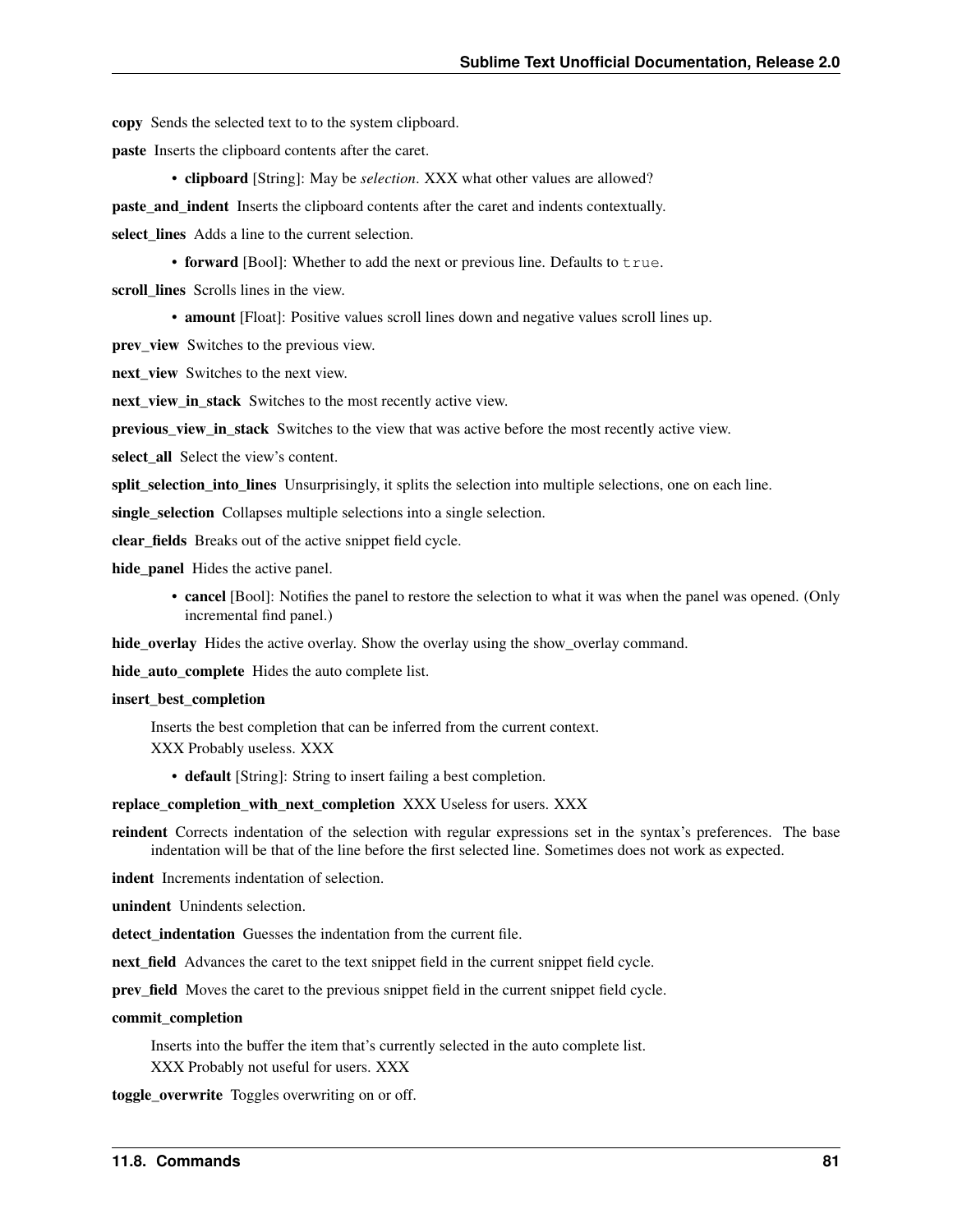expand selection Extends the selection up to predefined limits.

• to [Enum]: Values: *bol*, *hardbol*, *eol*, *hardeol*, *bof*, *eof*, *brackets*, *line*, *tag*, *scope*, *indentation*.

close\_tag Surrounds the current inner text with the appropiate tags.

toggle\_record\_macro Starts or stops the macro recorder.

**run** macro Runs the macro stored in the macro buffer.

save macro Prompts for a fiel path to save the macro in the macro buffer to.

show\_overlay Shows the requested overlay. Use the hide\_overlay command to hide it.

• overlay [Enum]: The type of overlay to show. Possible values:

- *goto*: Show the *[Goto Anything](#page-24-0)* overlay.
- *command\_palette*: Show the [Command Palette.](#page-42-1)
- show\_files [Bool]: If using the goto overlay, start by displaying files rather than an empty widget.
- text [String]: The initial contents to put in the overlay.

show panel Shows a panel.

- panel [Enum]: Values: *incremental\_find*, *find*, *replace*, *find\_in\_files*, *console* or *output.<panel\_name>*.
- reverse [Bool]: Whether to search backwards in the buffer.
- **toggle** [Bool]: Whether to hide the panel if it's already visible.

find next Finds the next occurrence of the current search term.

find\_prev Finds the previous occurrence of the current search term.

find\_under Finds the next occurrence of the current selection or the current word.

find\_under\_prev Finds the previous occurrence of the current selection or the current word.

find\_under\_expand Adds a new selection based on the current selection or expands the selection to the current word.

find\_under\_expand\_skip Adds a new selection based on the current selection or expands the selection to the current word while removing the current selection.

find all under Finds all occurrences of the current selection or the current word.

slurp\_find\_string Copies the current selection or word into the "find" field of the find panel.

slurp\_replace\_string Copies the current selection or word into the "replace" field of the find and replace panel.

next\_result Advance to the next captured result.

**prev\_result** Move to the previous captured result.

toggle setting Toggles the value of a boolean setting. This value is view-specific.

• setting [String]: The name of the setting to be toggled.

set\_setting Set the value of a setting. This value is view-specific.

- setting [String]: The name of the setting to changed.
- value [\*]: The value to set to.

set\_line\_ending Changes the line endings of the current file.

• type [Enum]: *windows*, *unix*, *cr*

next misspelling Advance to the next misspelling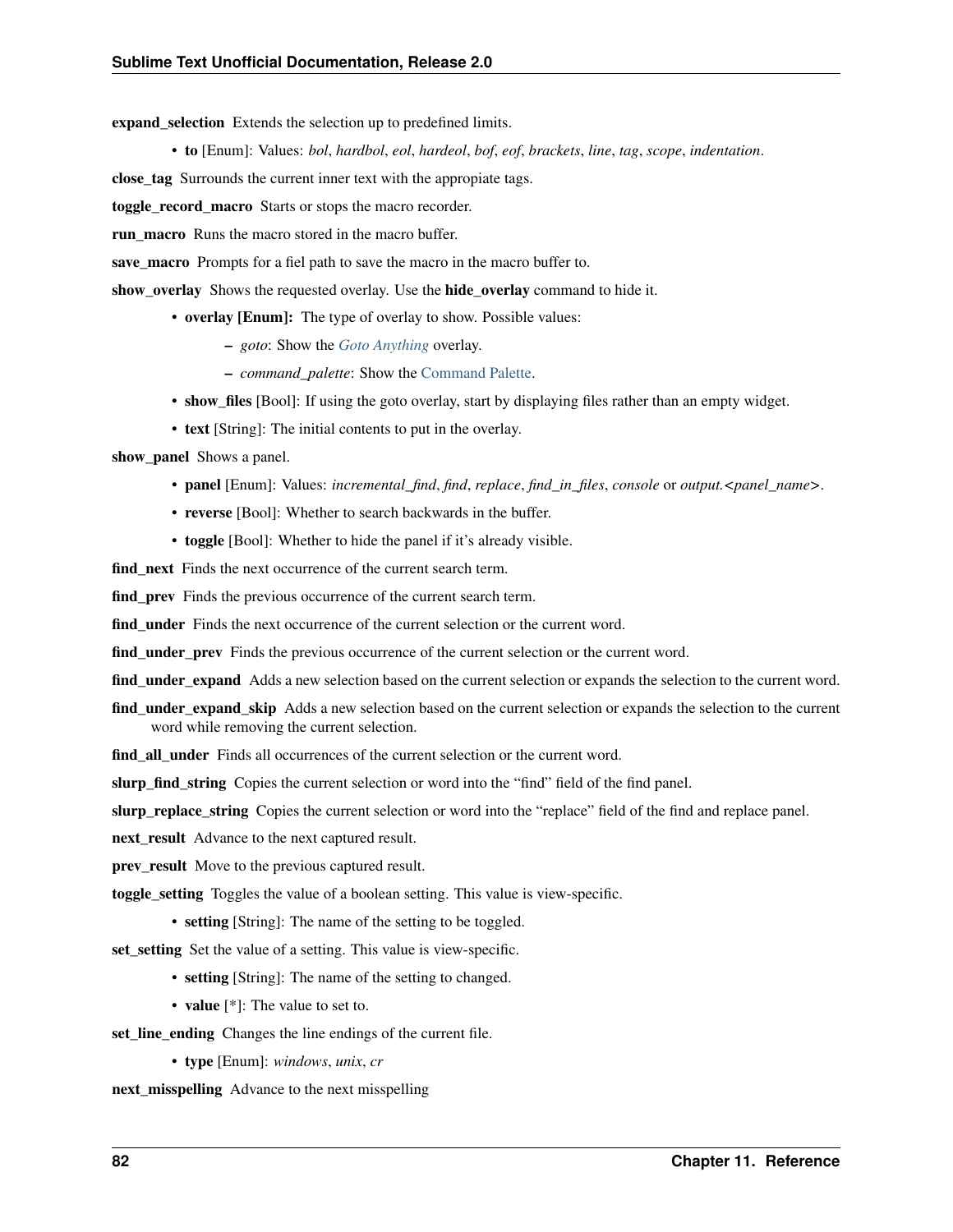prev\_misspelling Move to the previous misspelling.

swap\_line\_down Swaps the current line with the line below.

swap\_line\_up Swaps the current line with the line above.

toggle\_comment Comments or uncomments the active lines, if available.

• **block** [Bool]: Whether to prefer a block comment.

join lines Joins the current line with the next one.

duplicate\_line Duplicates the current line or selections if any.

auto\_complete Opens the auto complete list.

replace\_completion\_with\_auto\_complete XXX Useless for users. XXX

show scope name Shows the name for the caret's scope in the status bar.

exec Runs an external process asynchronously. On Windows, GUIs are supressed.

exec is the default command used by build systems, thus it provides similar functionality. However, a few options in build systems are taken care of by Sublime Text internally so they list below only contains parameters accepted by this command.

- cmd [[String]]
- file\_regex [String]
- line\_regex [String]
- working\_dir [String]
- encoding [String]
- env [{String: String}]
- path [String]
- shell [Bool]
- kill [Bool]: If True will simply terminate the current build process. This is invoked via *Build: Cancel* command from the *[Command Palette](#page-42-2)*.
- quiet [Bool]: If True prints less information about running the command.

#### See also:

*[Arbitrary Options for build systems](#page-65-1)* Detailed documentation on all other available options.

transpose Makes stuff dance (swap places).

sort lines Sorts lines.

• case sensitive [Bool]: Whether the sort should be case sensitive.

sort\_selection Sorts lines in selection.

• case\_sensitive [Bool]: Whether the sort should be case sensitive.

permute\_lines XXX

• operation [Enum]: *reverse*, *unique*, *shuffle* ...?

permute selection XXX

• operation [Enum]: *reverse*, *unique*, *shuffle* ...?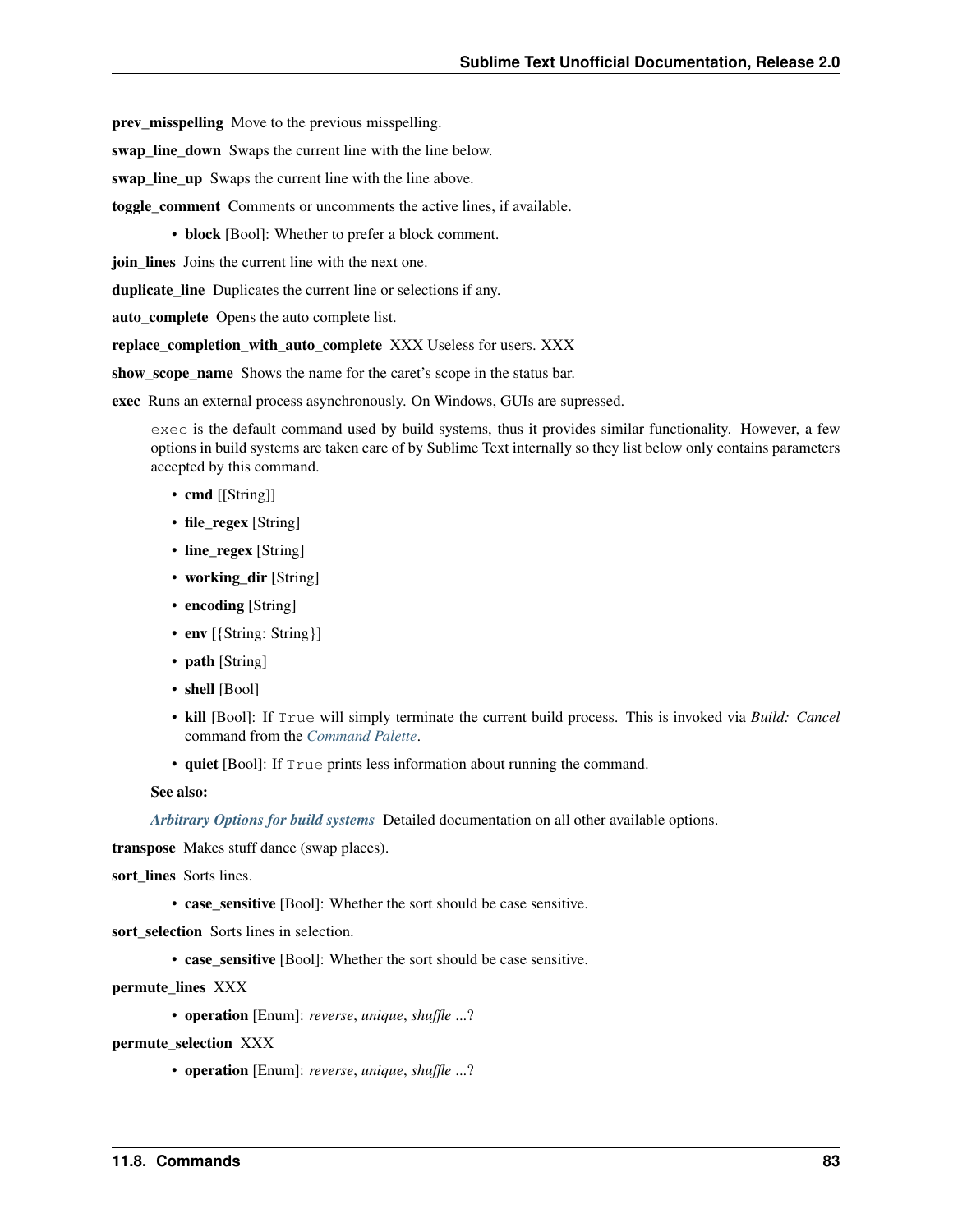set layout Changes the group layout of the current window. This command uses the same pattern as  $Window.set\_layout()$ , see there for a list and explanation of parameters.

focus\_group Gives focus to the top-most file in the specified group.

• group [Int]: The group index to focus. This is determined by the order of cells items from the current layout (see Window.set layout()).

move to group Moves the current file to the specified group.

• group [Int]: The group index to focus. See focus group command.

select\_by\_index Focusses a certain tab in the current group.

- index [Int]: The tab index to focus.
- next\_bookmark Select the next bookmarked region.

prev\_bookmark Select the previous bookmarked region.

toggle\_bookmark Sets or unsets a bookmark for the active region(s). (Bookmarks can be accessed via the regions API using "bookmarks" as the key.)

select\_bookmark Selects a bookmarked region in the current file.

• index [Int]

clear\_bookmarks Removes all bookmarks.

select all bookmarks Selects all bookmarked regions.

wrap\_lines Wraps lines. By default, it wraps lines at the first ruler's column.

• width [Int]: Specifies the column at which lines should be wrapped.

upper\_case Makes the selection upper case.

lower\_case Makes the selection lower case.

title case Capitalizes the selection's first character and turns the rest into lower case.

swap\_case Swaps the case of each character in the selection.

set mark XXX

select to mark XXX

delete to mark XXX

swap\_with\_mark XXX

clear\_bookmarks XXX

• name [String]: e.g. "mark".

yank XXX

show\_at\_center Scrolls the view to show the selected line in the middle of the view and adjusts the horizontal scrolling if necessary. Only focusses on the first selection if multiple selections have been made

increase\_font\_size Increases the font size.

decrease font size Decreases the font size.

reset font size Resets the font size to the default

*Note*: This essentially removes the entry from your User settings, there might be other places where this has been "changed".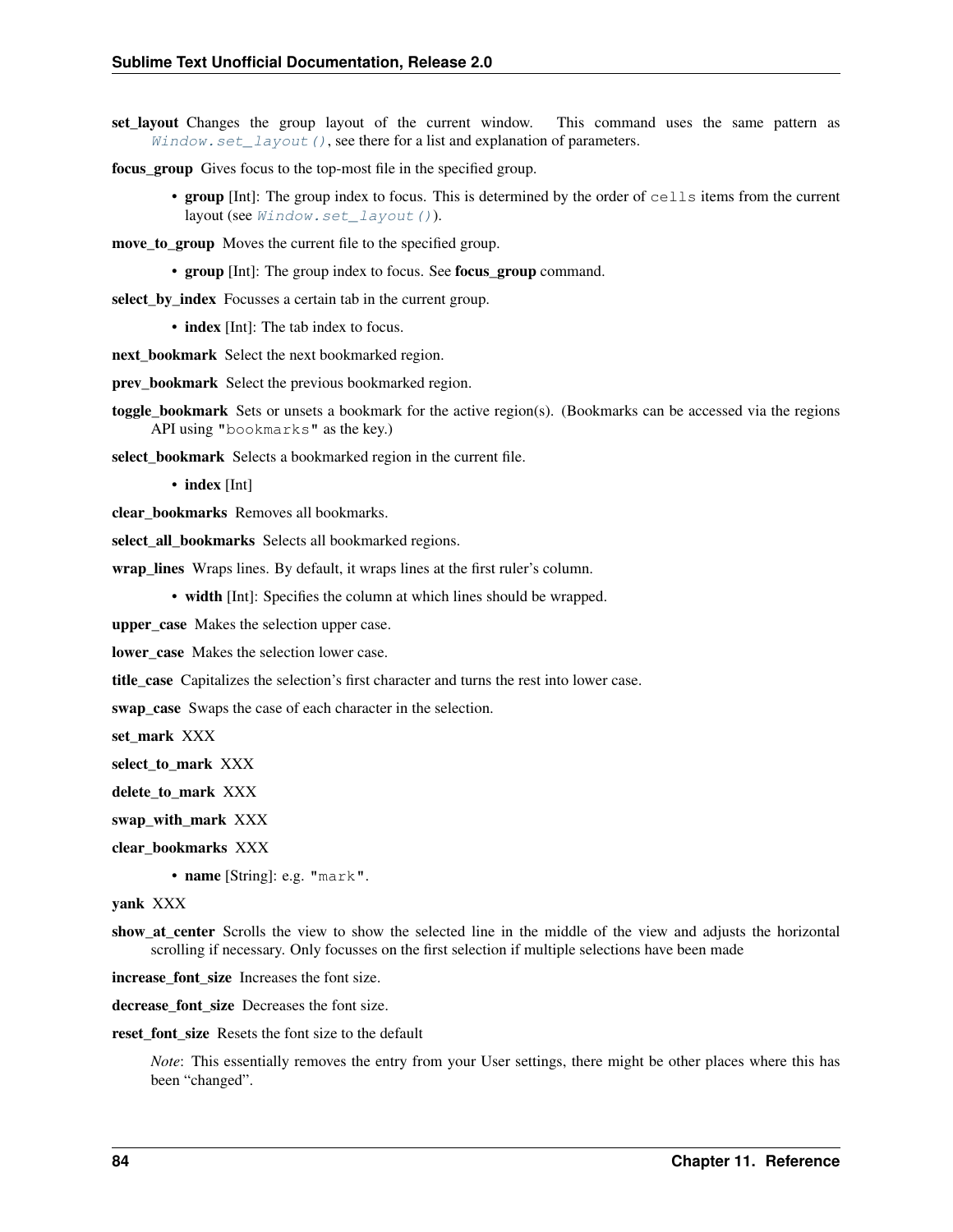- fold Folds the current selection and displays ... instead. Unfold arrows are added to the lines where a region has been folded.
- unfold Unfolds all folded regions in the selection.
- fold by level Scans the whole file and folds everything with an indentation level of  $l$ evel or higher. This does not unfold already folded regions if you first fold by level 2 and then by 3, for example.

• level [Int]: The level of indentation that should be folded.

fold\_tag\_attributes Folds all tag attributes in XML files, only leaving the tag's name and the closing bracket visible.

unfold\_all Unfolds all folded regions.

context\_menu Shows the context menu.

open\_recent\_file Opens a recently closed file.

• index [Int]

open\_recent\_folder Opens a recently closed folder.

• index [Int]

open\_recent\_project Opens a recently closed project.

• index [Int]

clear\_recent\_files Deletes records of recently accessed files and folders.

clear recent projects Deletes records of recently accessed projects.

reopen Reopens the current file.

• encoding [String]: The file encoding the file should be reopened with.

clone\_file Clones the current view into the same tab group, both sharing the same buffer. That means you can drag one tab to another group and every update to one view will be visible in the other one too.

revert Undoes all unsaved changes to the file.

```
expand_tabs XXX
```
• set\_translate\_tabs [Bool]

unexpand\_tabs XXX

• set translate tabs [Bool]

new\_plugin Creates a new buffer and inserts a plugin template (a text command).

new\_snippet Creates a new buffer and inserts a snippet template.

open\_url Opens the specified url with the default browser.

• url [String]

show\_about\_window I think you know what this does.

### **11.8.4 Discovering Commands**

There are several ways to discover a command's name in order to use it as a key binding, in a macro, as a menu entry or in a plugin.

• Browsing the default key bindings at Preferences | Key Bindings - Default. If you know the key binding whose command you want to inspect you can just search for it using the [search panel.](#page-18-0) This, of course, also works in the opposite direction.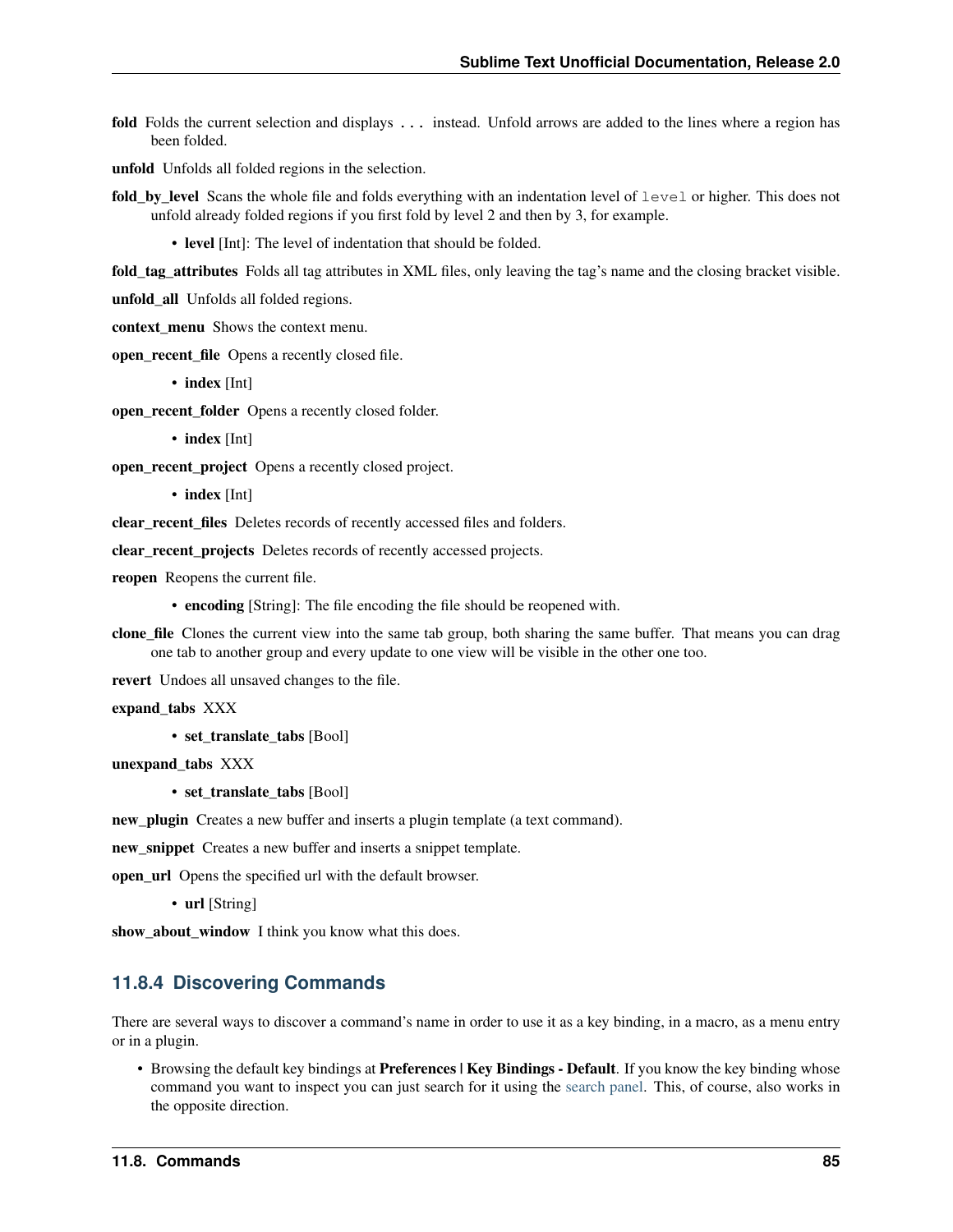sublime.log\_commands(True)

Running the above in the console will tell Sublime Text to print the command's name in the console whenever a command is run. You can practically just enter this, do whatever is needed to run the command you want to inspect and then look at the console. It will also print the passed arguments so you can basically get all the information you need from it. When you are done, just run the function again with False as parameter.

- Inspecting *.sublime-menu* files. If your command is run by a menu item, browse the default menu file at Packages/Default/Main.sublime-menu. You will find them quick enough once you take a look at it, or see the [menu documentation.](#page-32-0)
- Similar to menus you can do exactly the same with *.sublime-command* files. See [Completions](#page-39-0) for some documentation on completion files.

# **11.9 Keyboard Shortcuts - Windows/Linux**

Warning: Development of Sublime Text has moved on to version 3. As a result, this branch for Sublime Text 2 will not be updated any more. Please select the latest branch in the panel on the bottom left and consider updating Sublime Text.

Warning: This topic is a draft and may contain wrong information.

| 11.9.1 Editing |  |
|----------------|--|
|----------------|--|

| Keypress              | Command                                                                  |
|-----------------------|--------------------------------------------------------------------------|
| $Ctrl + X$            | Delete line                                                              |
| $Ctrl +$              | Insert line after                                                        |
| $Ctrl + +$            | Insert line before                                                       |
| $Ctrl + + \uparrow$   | Move line/selection up                                                   |
| $Ctrl + + \downarrow$ | Move line/selection down                                                 |
| $Ctrl + \overline{L}$ | Select line - Repeat to select next lines                                |
| $Ctrl + D$            | Select word - Repeat select others occurrences                           |
| $Ctrl + M$            | Jump to closing parentheses Repeat to jump to opening parentheses        |
| $Ctrl + + M$          | Select all contents of the current parentheses                           |
| $Ctrl + KK$           | Delete from cursor to end of line                                        |
| $Ctrl + K +$          | Delete from cursor to start of line                                      |
| $Ctrl + ]$            | Indent current line(s)                                                   |
| $Ctrl + \lceil$       | Un-indent current line( $s$ )                                            |
| $Ctrl + + D$          | Duplicate line(s)                                                        |
| $Ctrl + J$            | Join line below to the end of the current line                           |
| $Ctrl + /$            | Comment/un-comment current line                                          |
| $Ctrl + +/$           | Block comment current selection                                          |
| $Ctrl + Y$            | Redo, or repeat last keyboard shortcut command                           |
| $Ctrl + + V$          | Paste and indent correctly                                               |
| $Ctrl + Space$        | Select next auto-complete suggestion                                     |
| $Ctrl + U$            | soft undo; jumps to your last change before undoing change when repeated |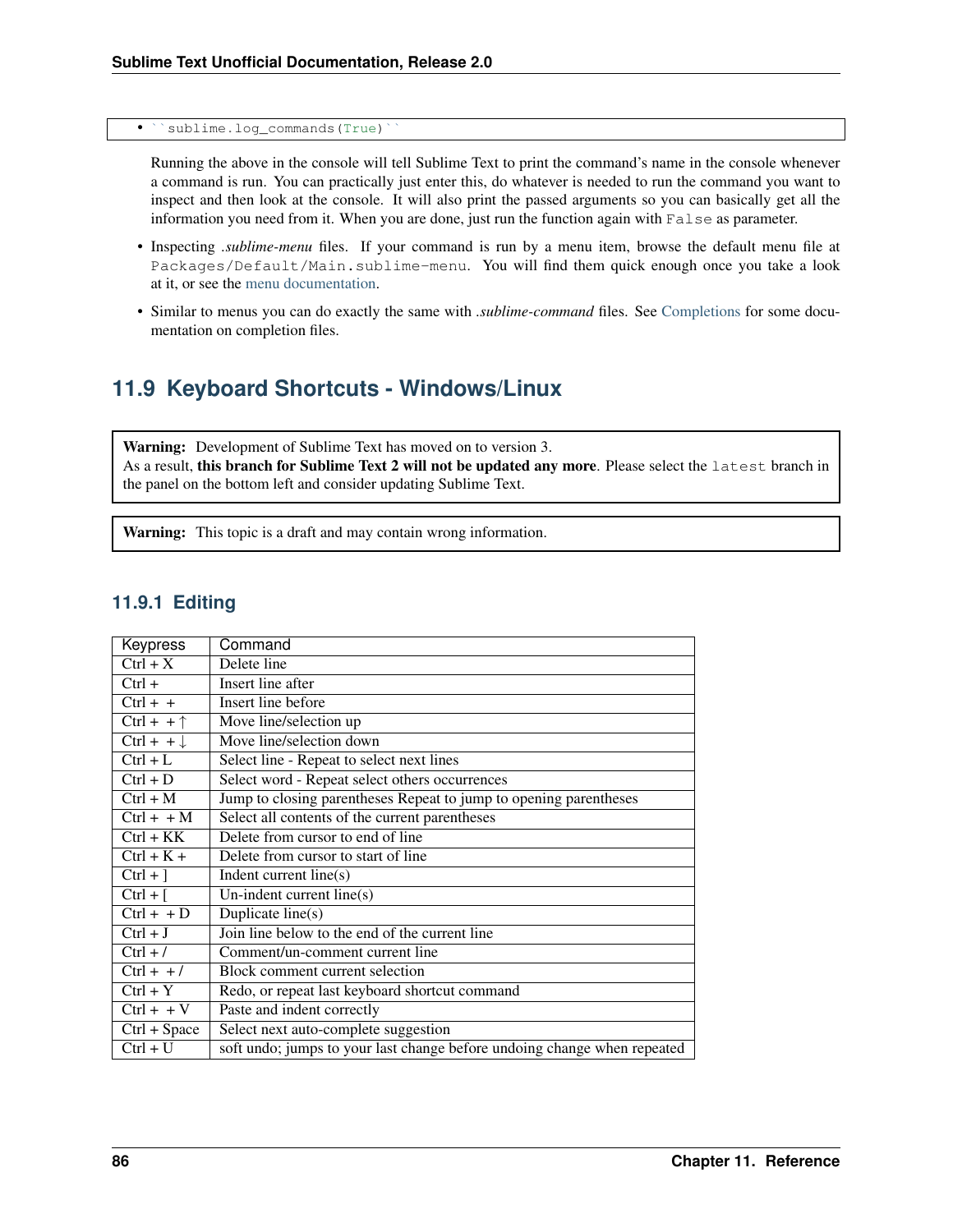## **Windows**

| $\vert$ Ctrl + Alt + Up | Column selection up                                     |
|-------------------------|---------------------------------------------------------|
|                         | $\vert$ Ctrl + Alt + Down $\vert$ Column selection down |

## **Linux**

| $Alt + + Up$ | Column selection up                     |
|--------------|-----------------------------------------|
|              | $Alt + + Down \mid Column selection up$ |

## **11.9.2 Navigation/Goto Anywhere**

| <b>Keypress</b> | Command                    |
|-----------------|----------------------------|
| $Ctrl + P$      | Quick-open files by name   |
| $Ctrl + R$      | Goto symbol                |
| $Ctrl + :$      | Goto word in current file. |
| $Ctrl + G$      | Goto line in current file  |

## **11.9.3 General**

| Keypress           | Command                  |
|--------------------|--------------------------|
| $Ctrl + + P$       | Command prompt           |
| $Ctrl + KB$        | Toggle side bar          |
| $Ctrl + + Alt + P$ | Show scope in status bar |

# **11.9.4 Find/Replace**

| Keypress     | Command       |
|--------------|---------------|
| $Ctrl + F$   | Find          |
| $Ctrl + H$   | Replace       |
| $Ctrl + + F$ | Find in files |

## **11.9.5 Tabs**

| Keypress      | Command                                                     |
|---------------|-------------------------------------------------------------|
| $Ctrl + +t$   | Open last closed tab                                        |
| $Ctrl + PgUp$ | Cycle up through tabs                                       |
| $Ctrl + PgDn$ | Cycle down through tabs                                     |
| $Ctrl +$      | Find in files                                               |
| $Alt + [NUM]$ | Switch to tab number [NUM] where $[NUM] \le$ number of tabs |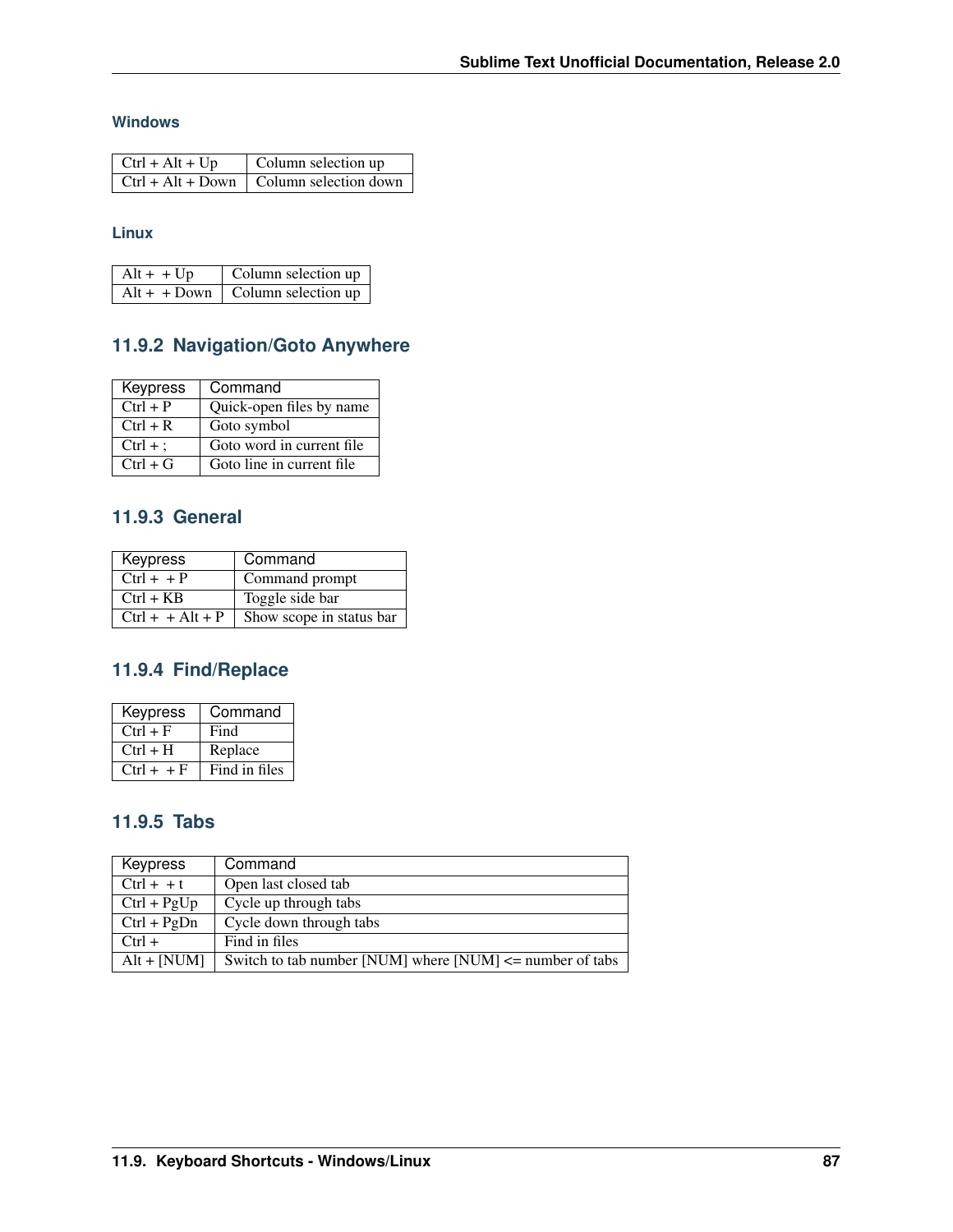## **11.9.6 Split window**

| Keypress         | Command                                       |
|------------------|-----------------------------------------------|
| $Alt + + 2$      | Split view into two columns                   |
| $Alt + + 1$      | Revert view to single column                  |
| $Alt + + 5$      | Set view to grid (4 groups)                   |
| $Ctrl + [NUM]$   | Jump to group where num is 1-4                |
| $Ctrl + + [NUM]$ | Move file to specified group where num is 1-4 |

## **11.9.7 Bookmarks**

| Keypress      | Command           |
|---------------|-------------------|
| $Ctrl + F2$   | Toggle bookmark   |
| F2.           | Next bookmark     |
| $+ F2$        | Previous bookmark |
| $Ctrl + + F2$ | Clear bookmarks   |

## **11.9.8 Text manipulation**

| Keypress    | Command                |
|-------------|------------------------|
| $Ctrl + KU$ | Transform to Uppercase |
| $Ctrl + KL$ | Transform to Lowercase |

# **11.10 Keyboard Shortcuts - OSX**

Warning: Development of Sublime Text has moved on to version 3. As a result, this branch for Sublime Text 2 will not be updated any more. Please select the latest branch in the panel on the bottom left and consider updating Sublime Text.

Warning: This topic is a draft and may contain wrong information.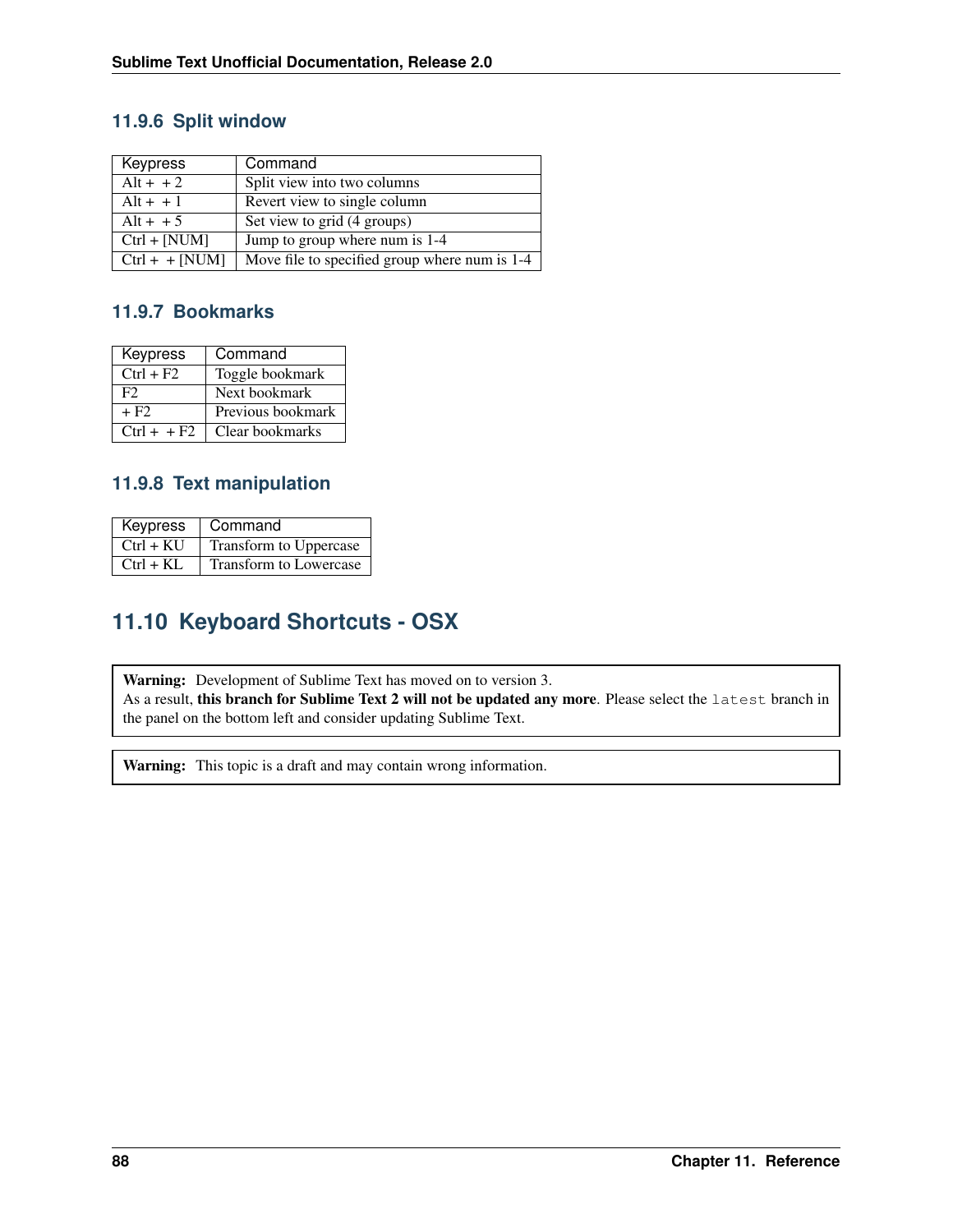# **11.10.1 Editing**

| Keypress             | Command                                                                  |
|----------------------|--------------------------------------------------------------------------|
| $+X$                 | Cut line                                                                 |
| $+$                  | <b>Insert line after</b>                                                 |
| $+ +$                | <b>Insert line before</b>                                                |
| $+ + \uparrow$       | Move line/selection up                                                   |
| $+$ + $\downarrow$   | Move line/selection down                                                 |
| $+L$                 | Select line - Repeat to select next lines                                |
| $+D$                 | Select word - Repeat select others occurrences                           |
| $+M$                 | Jump to closing parentheses Repeat to jump to opening parentheses        |
| $+$ + M              | Select all contents of the current parentheses                           |
| $+K$ , $+K$          | Delete from cursor to end of line                                        |
| $+K+$                | Delete from cursor to start of line                                      |
| $+$ ]                | Indent current line(s)                                                   |
| $+$ [                | Un-indent current line(s)                                                |
| $+$ + $\overline{D}$ | Duplicate line(s)                                                        |
| $+J$                 | Join line below to the end of the current line                           |
| $+ /$                | Comment/un-comment current line                                          |
| $+$ + $/$            | Block comment current selection                                          |
| $+Y$                 | Redo, or repeat last keyboard shortcut command                           |
| $+ + V$              | Paste and indent correctly                                               |
| + Space              | Select next auto-complete suggestion                                     |
| $+U$                 | Soft undo; jumps to your last change before undoing change when repeated |
| $\overline{+}$ + Up  | Column selection up                                                      |
| $+$ + Down           | Column selection down                                                    |

# **11.10.2 Navigation/Goto Anywhere**

| <b>Keypress</b> | Command                    |
|-----------------|----------------------------|
| $+P$            | Quick-open files by name   |
| $+ R$           | Goto symbol                |
|                 | Goto word in current file. |
| $+G$            | Goto line in current file. |

# **11.10.3 General**

| Keypress    | Command                  |
|-------------|--------------------------|
| $+ + P$     | Command prompt           |
| $+K$ , $+B$ | Toggle side bar          |
| $+ + P$     | Show scope in status bar |

# **11.10.4 Find/Replace**

| Keypress  | Command       |
|-----------|---------------|
| + F       | Find          |
| $+$ + F   | Replace       |
| $+$ + $F$ | Find in files |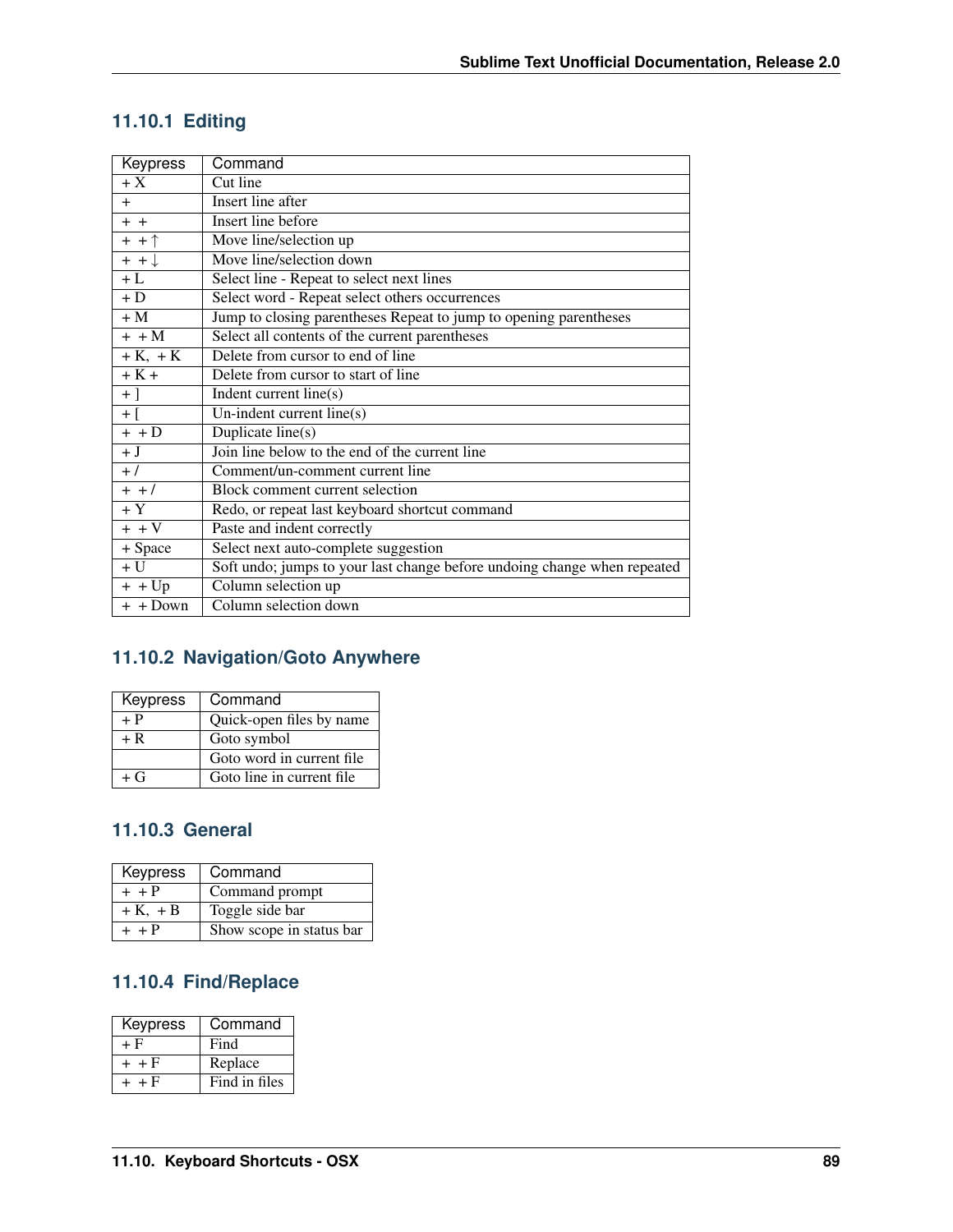## **11.10.5 Tabs**

| Keypress          | Command                 |
|-------------------|-------------------------|
| $+$ + t           | Open last closed tab    |
| $^{\wedge}$ + Tab | Cycle up through tabs   |
| $+$ ^ + Tab       | Cycle down through tabs |
|                   | Find in files           |

# **11.10.6 Split window**

| <b>Keypress</b> | Command                                       |
|-----------------|-----------------------------------------------|
| $+ + 2$         | Split view into two columns                   |
| $+ + 1$         | Revert view to single column                  |
| $+ + 5$         | Set view to grid (4 groups)                   |
| $+$ [NUM]       | Jump to group where num is 1-4                |
| $+$ + [NUM]     | Move file to specified group where num is 1-4 |

## **11.10.7 Bookmarks**

| Keypress             | Command           |
|----------------------|-------------------|
| $+ F2$               | Toggle bookmark   |
| F2                   | Next bookmark     |
| + F <sub>2</sub>     | Previous bookmark |
| $+$ + F <sub>2</sub> | Clear bookmarks   |

# **11.10.8 Text manipulation**

| Keypress    | Command                |
|-------------|------------------------|
| $+K$ , $+U$ | Transform to Uppercase |
| $+K$ , $+L$ | Transform to Lowercase |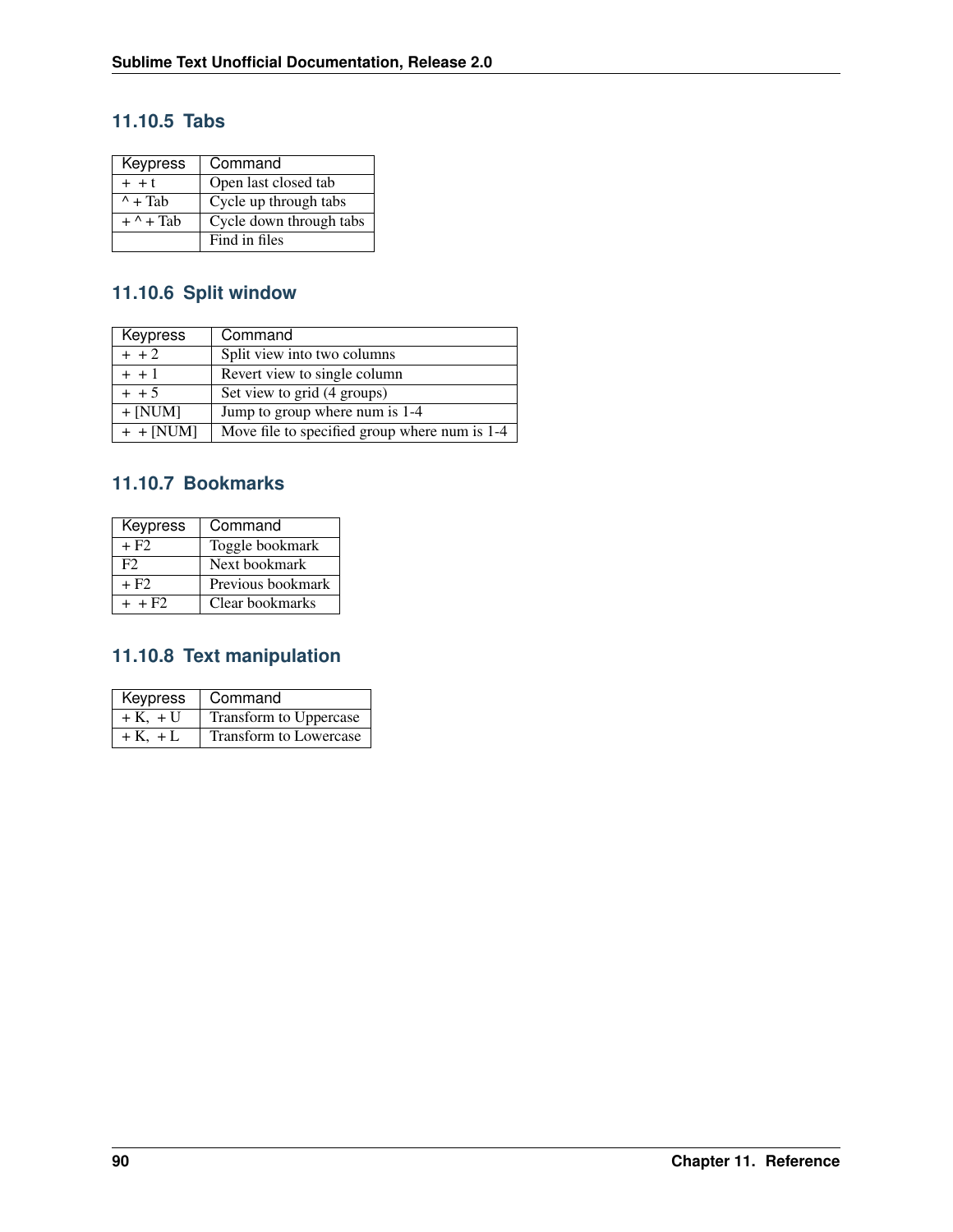# **Glossary**

<span id="page-94-0"></span>Warning: Development of Sublime Text has moved on to version 3.

As a result, this branch for Sublime Text 2 will not be updated any more. Please select the latest branch in the panel on the bottom left and consider updating Sublime Text.

- buffer Data of a loaded file and additional metadata, associated with one or more views. The distinction between *buffer* and *view* is technical. Most of the time, both terms can be used interchangeably.
- view Graphical display of a buffer. Multiple views can show the same buffer.
- plugin A feature impemented in Python, which can consist of a single command or multiple commands. It can be contained in one *.py* file or many *.py* files.
- package This term is ambiguous in the context of Sublime Text, because it can refer to a Python package (unlikely), a folder inside Packages or a *.sublime-package* file. Most of the time, it means a folder inside Packages containing resources that belong together, which build a new feature or provide support for a programming or markup language.
- panel An input/output widget, such as a search panel or the output panel.
- overlay An input widget of a special kind. For example, Goto Anything is an overlay.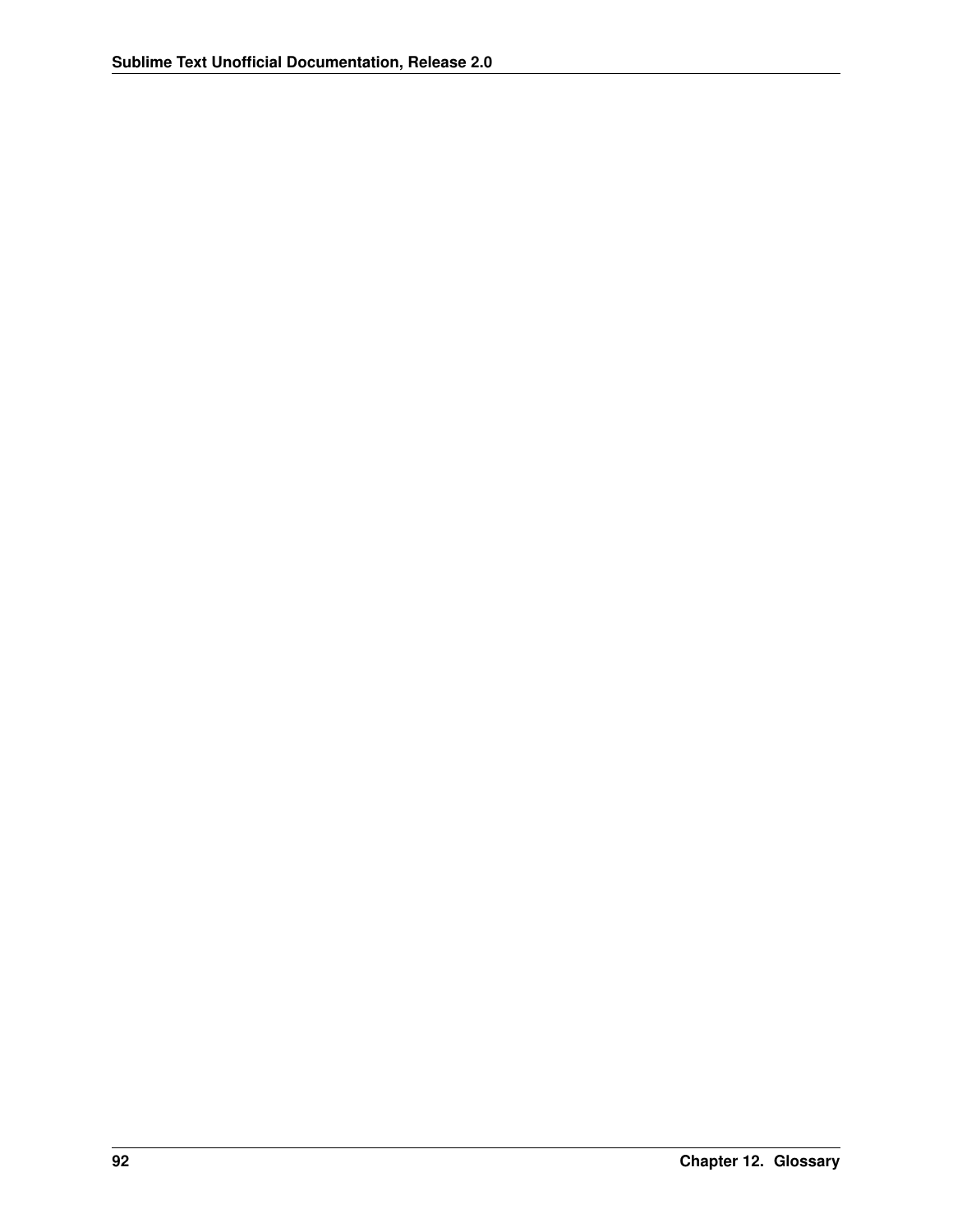Python Module Index

s

sublime, [75](#page-78-1) sublime\_plugin, [77](#page-80-1)